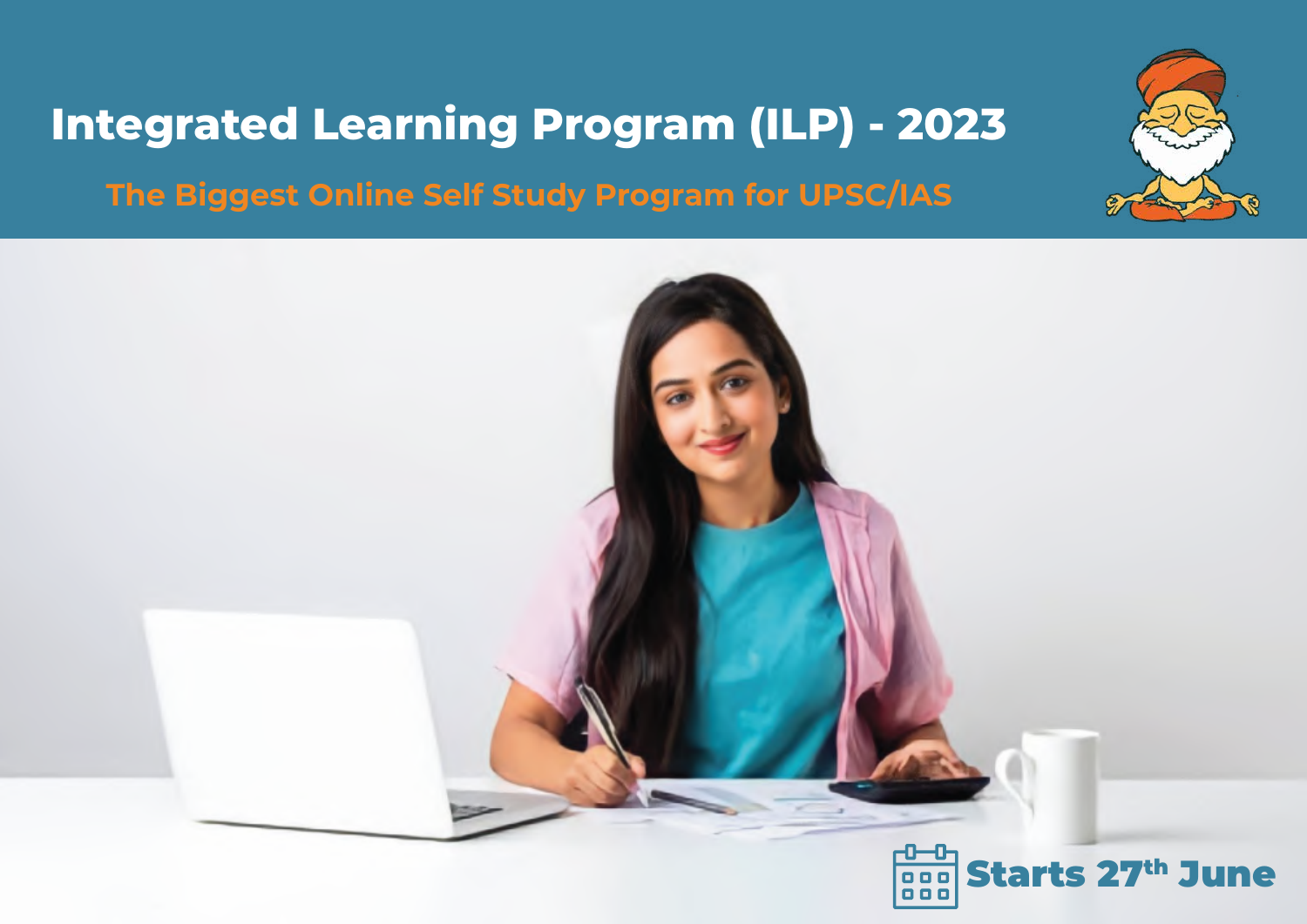"Enrolling in ILP was the best decision for me. I give full credit to IASbaba for my success. Their effort matches their vision of enabling aspirants sitting at the remotest part of the country to secure a single-digit rank in UPSC and my result stands true to it. I cannot thank IASbaba enough. ILP tests, Value Add Notes, and especially the plan helped me a lot in quality preparation. While appearing for the UPSC exam, I felt like repeating the Mock Tests of IASbaba and thought if UPSC has copied IASbaba Listening about IASbaba's role in the success from Top 20 of this year Toppers was something very Saumya Pandey emotional. I am so blessed to have got IASbaba in my life!"

![](_page_1_Picture_0.jpeg)

AIR 4 (2016)

"I will be very honest that ILP really helped me a lot. Right from Babapedia, to the notes on various topics which were filled with diagrams and stories making them so much easier to learn to the regular prelims and Mains tests, it was all very succinct yet comprehensive. I recommend that every serious aspirant must at least go through them (ILP) and evaluate for themselves."

![](_page_1_Picture_3.jpeg)

Neha Jain AIR 14 (2017)

"I was associated with ILP in my initial preparation days and the in-depth coverage of topics, mains answer writing methods helped in building a strong foundation. The best thing about ILP is its detailed planning, daily targets which became my daily routine later on. Other important part of ILP, I need to highlight is their VAN's & quality of Test Series. The mind-maps & infographics used in VAN's makes it easier to remember."

Gunjan Singh AIR 16 (2019)

![](_page_1_Picture_6.jpeg)

![](_page_1_Picture_7.jpeg)

![](_page_1_Picture_8.jpeg)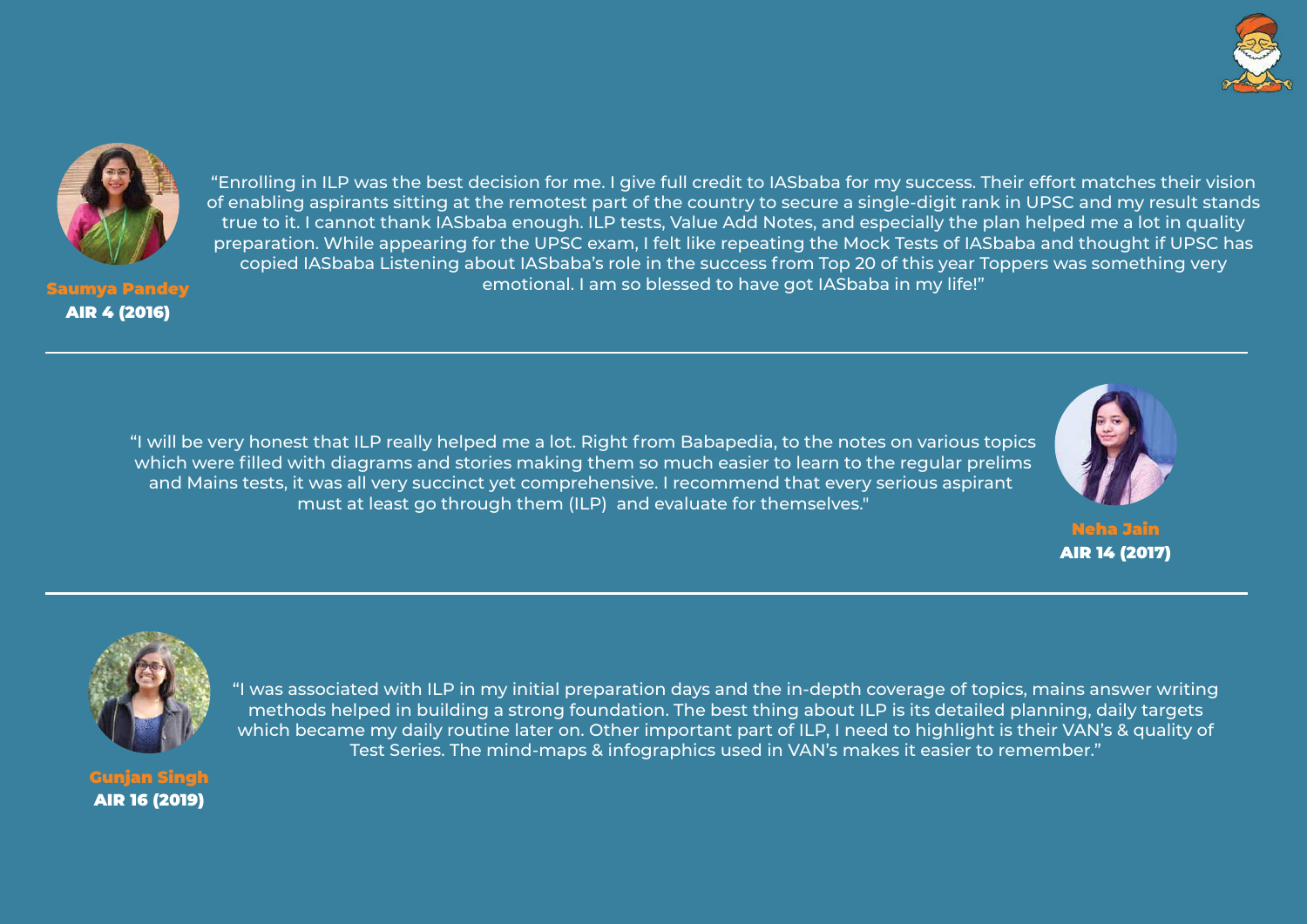![](_page_2_Picture_0.jpeg)

"I scored AIR 19 in UPSC CSE 2019. This was my second attempt overall and my first appearance in Mains and Personality Test. I was a member of your ILP Programme and I believe that it's a great initiative. Your website contains seriously good stuff and even the free resources like the Daily current affairs are amazing. Keep up the good work Babaji!"

Shrestha Anupam AIR 19 (2019)

> "I have been a student of ILP and I would like to tell you how it has helped me in my preparation. Components of ILP which are value-added notes, babapedia, and ILP test series are very helpful. ILP is well planned and logically structured and the quality of the test series is very good. ILP has created a very nice platform for all the aspirants who want to go for self-study."

![](_page_2_Picture_4.jpeg)

![](_page_2_Picture_8.jpeg)

AIR 23 (2019)

"I was a part of IAS Baba's ILP program. When I started my preparation of GS on my own it got a little overwhelming. That's when ILP's weekly plan helped me organize my preparation. I would like to take this oment to particularly thank the Babapedia initiative which was my main go to source for current affairs."

![](_page_2_Picture_7.jpeg)

Divya Shakti AIR 58 (2021)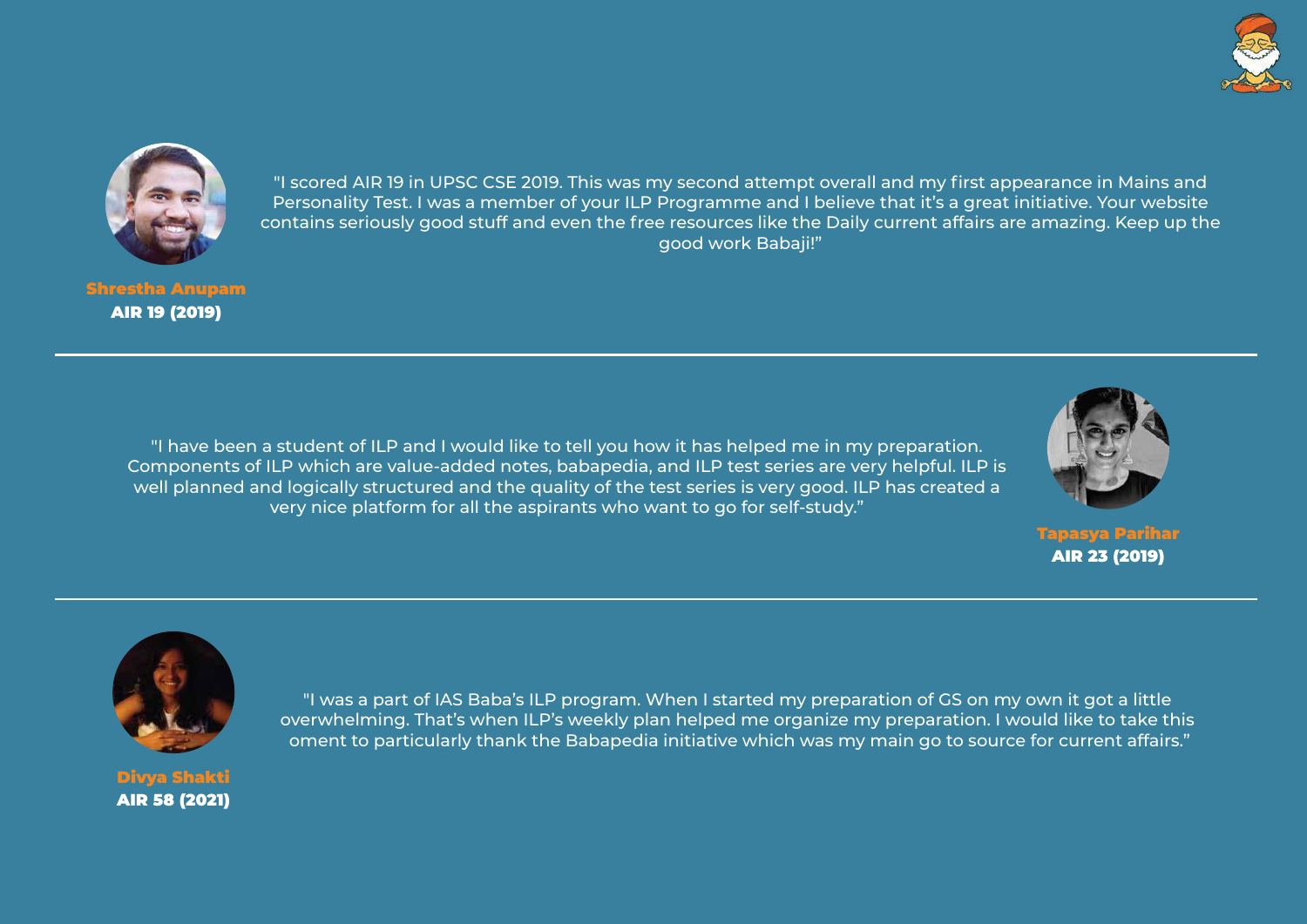![](_page_3_Picture_0.jpeg)

![](_page_3_Picture_2.jpeg)

![](_page_3_Picture_3.jpeg)

Rank 134

Sam Varghese

![](_page_3_Picture_9.jpeg)

Ankita Mishra

![](_page_3_Picture_13.jpeg)

## Amit Ranjan

![](_page_3_Picture_6.jpeg)

![](_page_3_Picture_7.jpeg)

Samir Kumar

![](_page_3_Picture_11.jpeg)

![](_page_3_Picture_12.jpeg)

![](_page_3_Picture_15.jpeg)

# Annu Tatu

## UPSC CSE 2021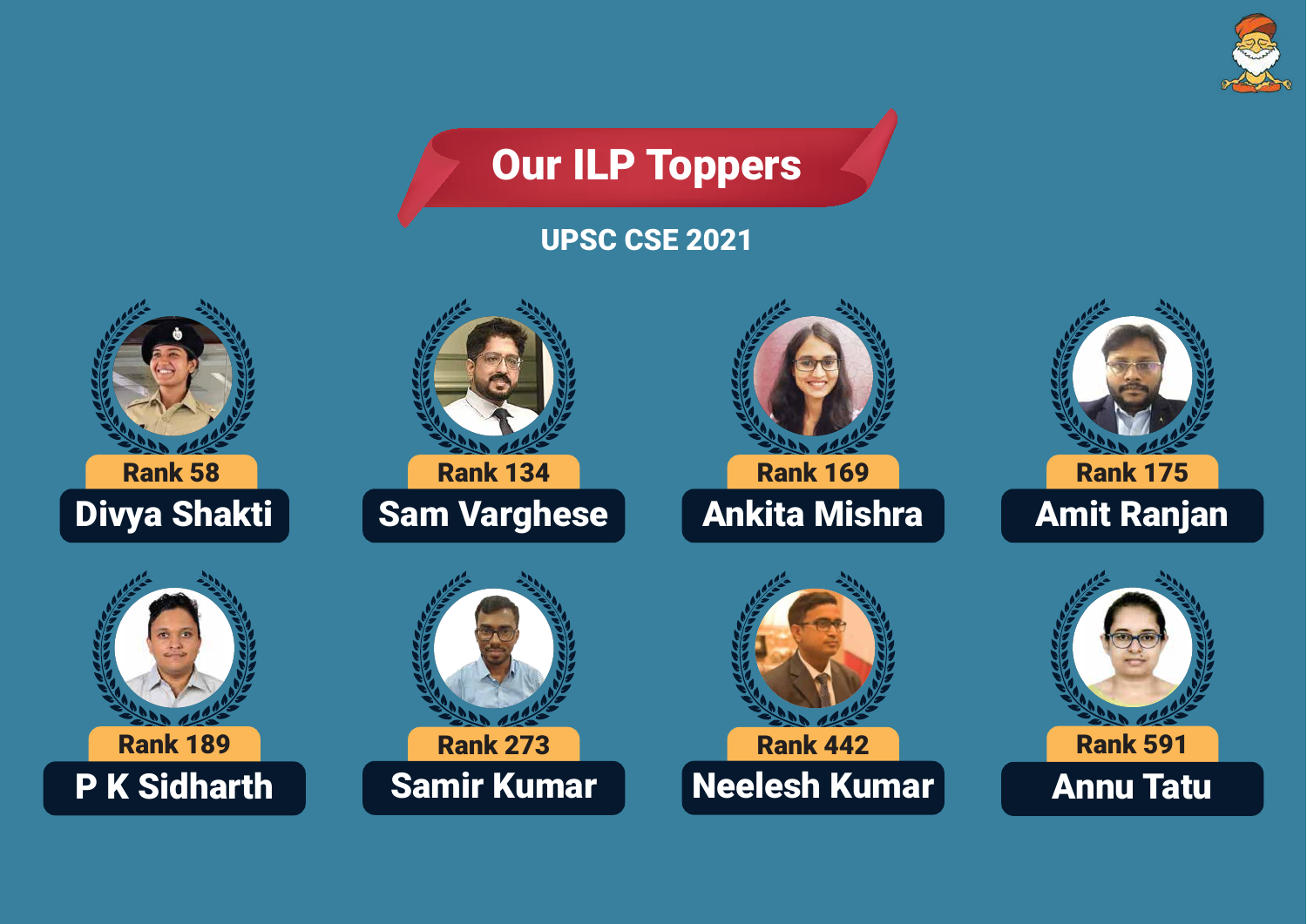![](_page_4_Figure_0.jpeg)

![](_page_4_Picture_1.jpeg)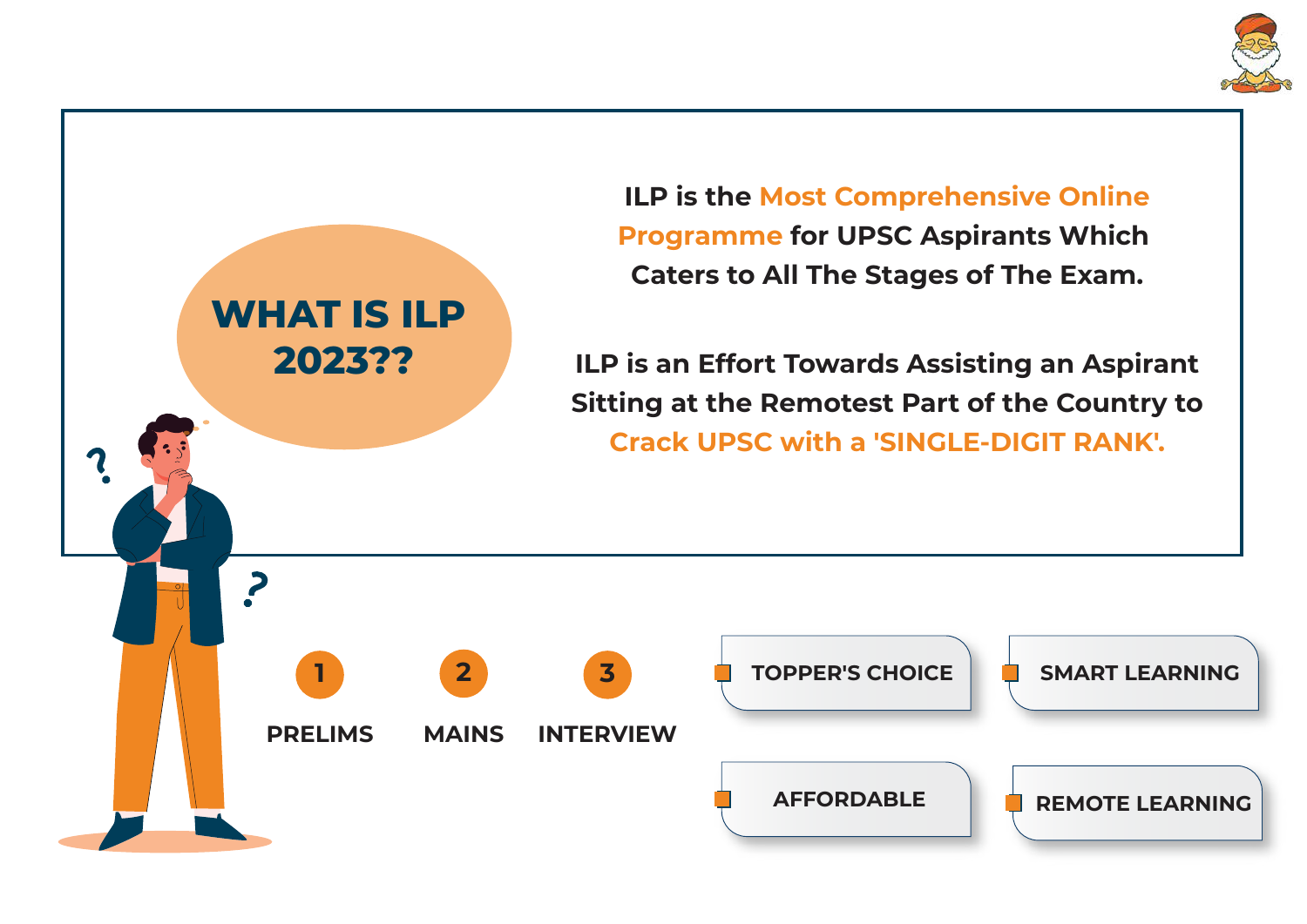# **Learning Methodology**

## **2. Micro Planning**

- **Entensive NCERT Coverage for 3 Months**
- **Approach a Subject?"**
- **Mindmaps**

![](_page_5_Picture_12.jpeg)

- **Daywise Topics & Notes**
- **Daily Prelims Test & Mains Answer Writing**
- **Daily Current Affairs (Babapedia) & Progress Bar**
- **365 Day Plan for the Whole Year.**
- **Sources & Topics What to Read?**

## **3. Pillars**

# **Strategy Classes - "Teach How to**

## **1. Self Study Program**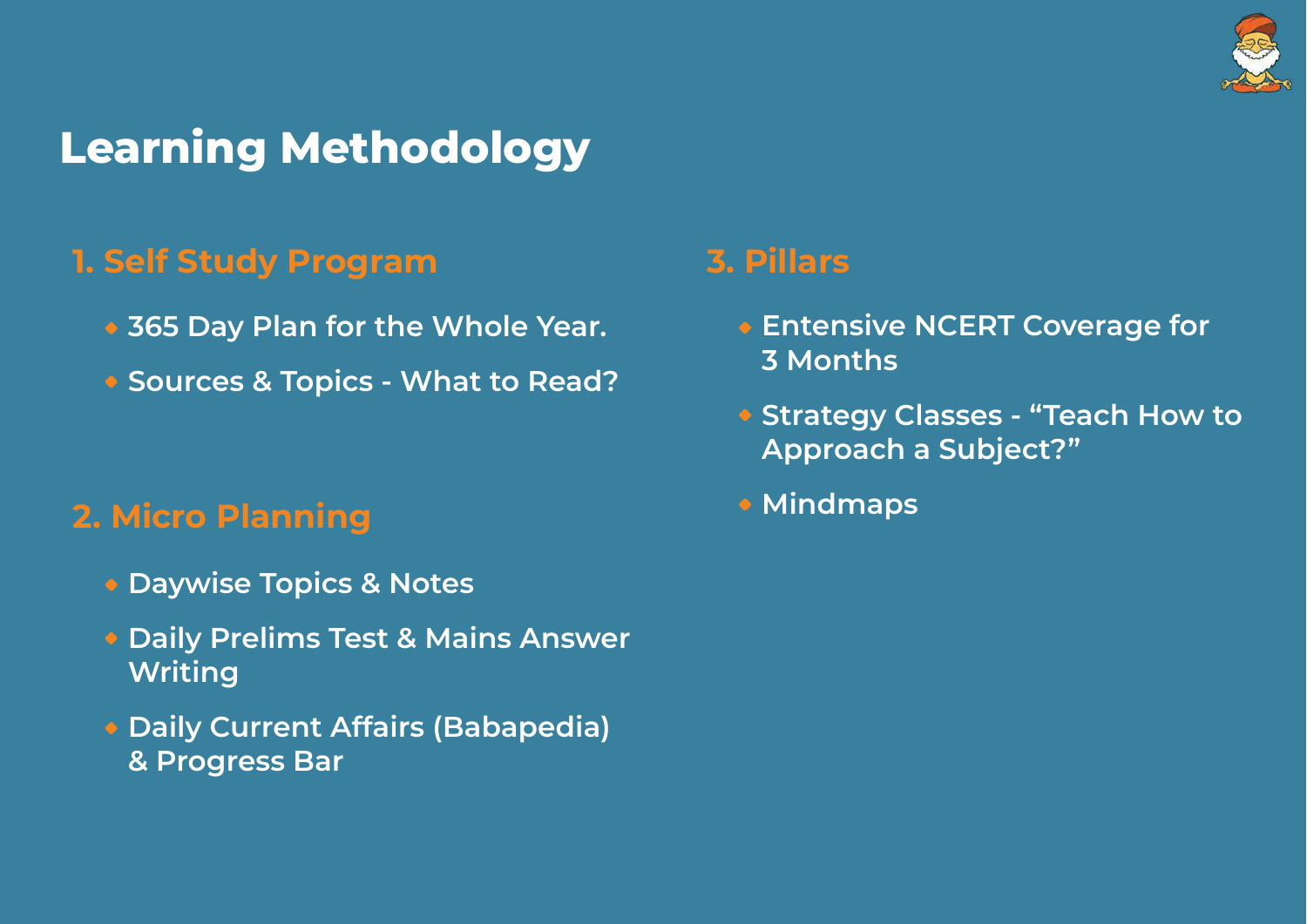# **Program Overview**

- **365 Day Plan**  $\left(\blacktriangledown\right)$
- **1000's of Prelims MCQ Practice (on Daly basis)**  $\left(\blacktriangledown\right)$
- **300+ Daily Mains Question Practice**  $\left(\blacktriangledown\right)$
- **72 Prelims Tests**  $\left(\blacktriangledown\right)$
- **49 Mains Tests**  $\left(\blacktriangledown\right)$
- **1 Program 100% Satisfaction** $(\checkmark)$

![](_page_6_Picture_7.jpeg)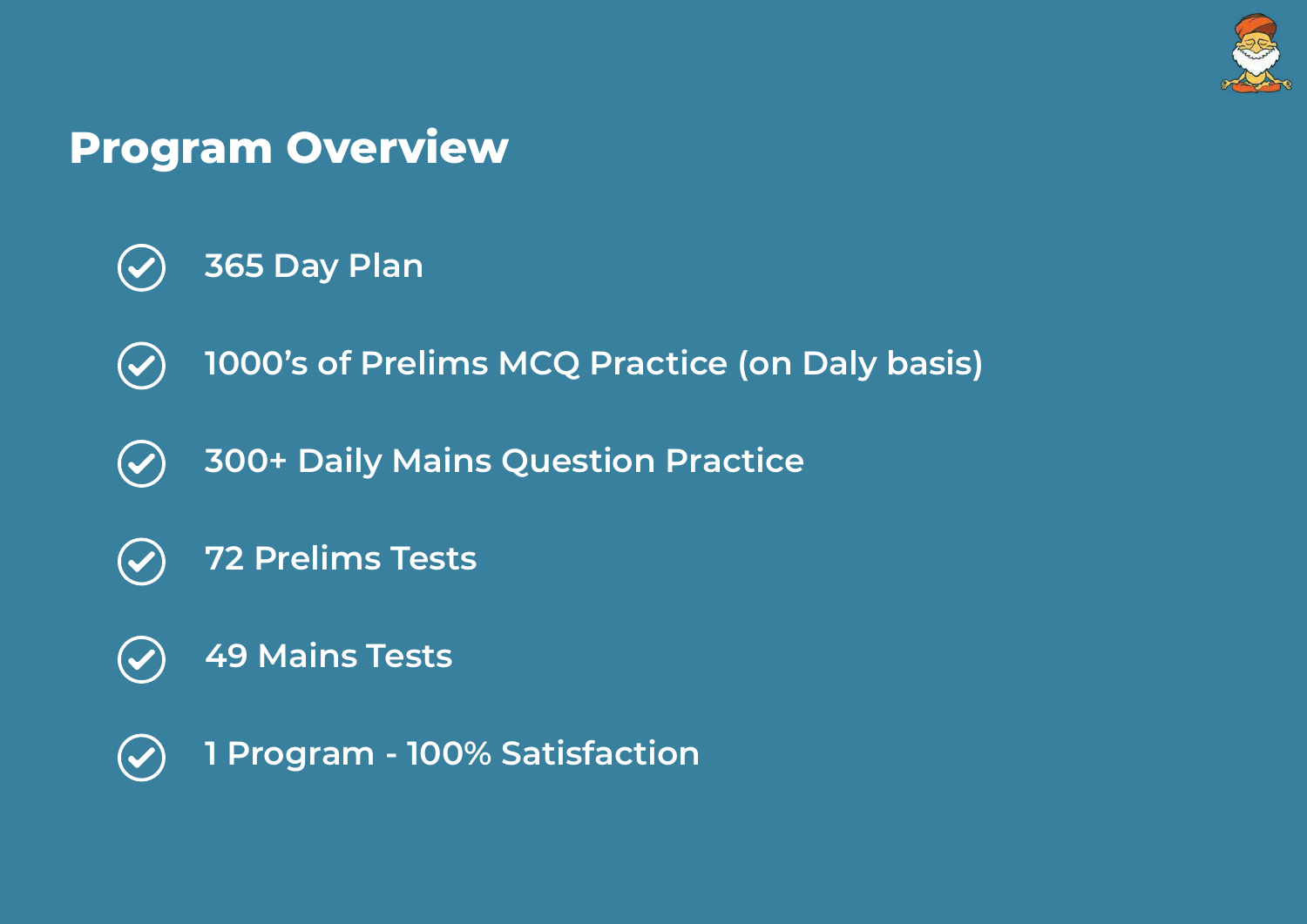![](_page_7_Picture_0.jpeg)

## **Integrated Learning Program (ILP) - Schedule**

| <b>DATES</b>       | <b>DAYS</b>      | <b>PRELIMS SYLLABUS</b>                      | <b>MAINS SYLLABUS</b>                 | <b>CURRENT AFFAIRS</b>          |
|--------------------|------------------|----------------------------------------------|---------------------------------------|---------------------------------|
|                    |                  |                                              |                                       |                                 |
|                    |                  | <b>CURRENT AFFAIRS TEST 1 (50 QUESTIONS)</b> | <b>APRIL 1 to 15</b>                  | These Tests will be available o |
|                    |                  | <b>CURRENT AFFAIRS TEST 2 (50 QUESTIONS)</b> | <b>APRIL 16 to 30</b>                 | These Tests will be available o |
|                    |                  | <b>CURRENT AFFAIRS TEST 3 (50 QUESTIONS)</b> | <b>MAY 1 to 15</b>                    | These Tests will be available o |
|                    |                  | <b>CURRENT AFFAIRS TEST 4 (50 QUESTIONS)</b> | <b>MAY 16 to 31</b>                   | These Tests will be available o |
|                    |                  | <b>CURRENT AFFAIRS TEST 5 (50 QUESTIONS)</b> | <b>JUNE 1 to 15</b>                   | These Tests will be available o |
|                    |                  | <b>Read VANs of NCERT and Take Tests.</b>    | <b>Don't Need to Read NCERT Books</b> |                                 |
|                    |                  |                                              | <b>NCERT-POLITY MODULE 1</b>          |                                 |
| $27 - Jun$<br>2022 | DAY 1            | <b>NCERT Polity</b>                          |                                       |                                 |
| 28-Jun             | DAY <sub>2</sub> | <b>NCERT Polity</b>                          |                                       |                                 |
| 29-Jun             | DAY <sub>3</sub> | <b>NCERT Polity</b>                          |                                       |                                 |
| 29-Jun             | DAY <sub>3</sub> | <b>CURRENT AFFAIRS TEST 6 (50 QUESTIONS)</b> | <b>JUNE 16 to 30</b>                  |                                 |
| 30-Jun             | DAY <sub>4</sub> | <b>NCERT Polity</b>                          |                                       |                                 |
| $01$ -Jul          | DAY <sub>5</sub> | <b>NCERT Polity</b>                          |                                       |                                 |
| 02-Jul             | DAY <sub>6</sub> | <b>NCERT Polity</b>                          |                                       |                                 |
| 03-Jul             | DAY <sub>7</sub> | <b>NCERT Polity</b>                          |                                       |                                 |
| 04-Jul             | DAY 8            | Revise                                       |                                       |                                 |
| 05-Jul             | DAY <sub>9</sub> | Revise                                       |                                       |                                 |
| 06-Jul             | <b>DAY 10</b>    | PRELIMS TEST 1-100 QUESTIONS                 |                                       |                                 |
|                    |                  |                                              | <b>NCERT- GEOGRAPHY MODULE 1</b>      |                                 |
| 07-Jul             | <b>DAY 11</b>    | <b>NCERT Geography</b>                       |                                       |                                 |
| 08-Jul             | <b>DAY 12</b>    | <b>NCERT Geography</b>                       |                                       |                                 |
| 09-Jul             | <b>DAY 13</b>    | <b>NCERT Geography</b>                       |                                       |                                 |
| $10$ -Jul          | <b>DAY 14</b>    | <b>NCERT Geography</b>                       |                                       |                                 |
| $11$ -Jul          | <b>DAY 15</b>    | <b>NCERT Geography</b>                       |                                       |                                 |
| $12$ -Jul          | <b>DAY 16</b>    | <b>NCERT Geography</b>                       |                                       |                                 |
| $13$ -Jul          | <b>DAY 18</b>    | <b>NCERT Geography</b>                       |                                       |                                 |
| $14$ -Jul          | <b>DAY 19</b>    | Revise                                       |                                       |                                 |
| $15$ -Jul          | <b>DAY 20</b>    | <b>CURRENT AFFAIRS TEST 7 (50 QUESTIONS)</b> | <b>JULY 1 to 15</b>                   |                                 |
| $15$ -Jul          | <b>DAY 20</b>    | Revise                                       |                                       |                                 |
| $16$ -Jul          | <b>DAY 21</b>    | PRELIMS TEST 2-100 QUESTIONS                 |                                       |                                 |
|                    |                  |                                              | <b>NCERT-ECONOMY MODULE 1</b>         |                                 |
| $17$ -Jul          | <b>DAY 22</b>    | <b>NCERT Economy</b>                         |                                       |                                 |
|                    |                  |                                              |                                       |                                 |

**These Tests will be available on Test Portal These Tests will be available on Test Portal These Tests will be available on Test Portal These Tests will be available on Test Portal These Tests will be available on Test Portal**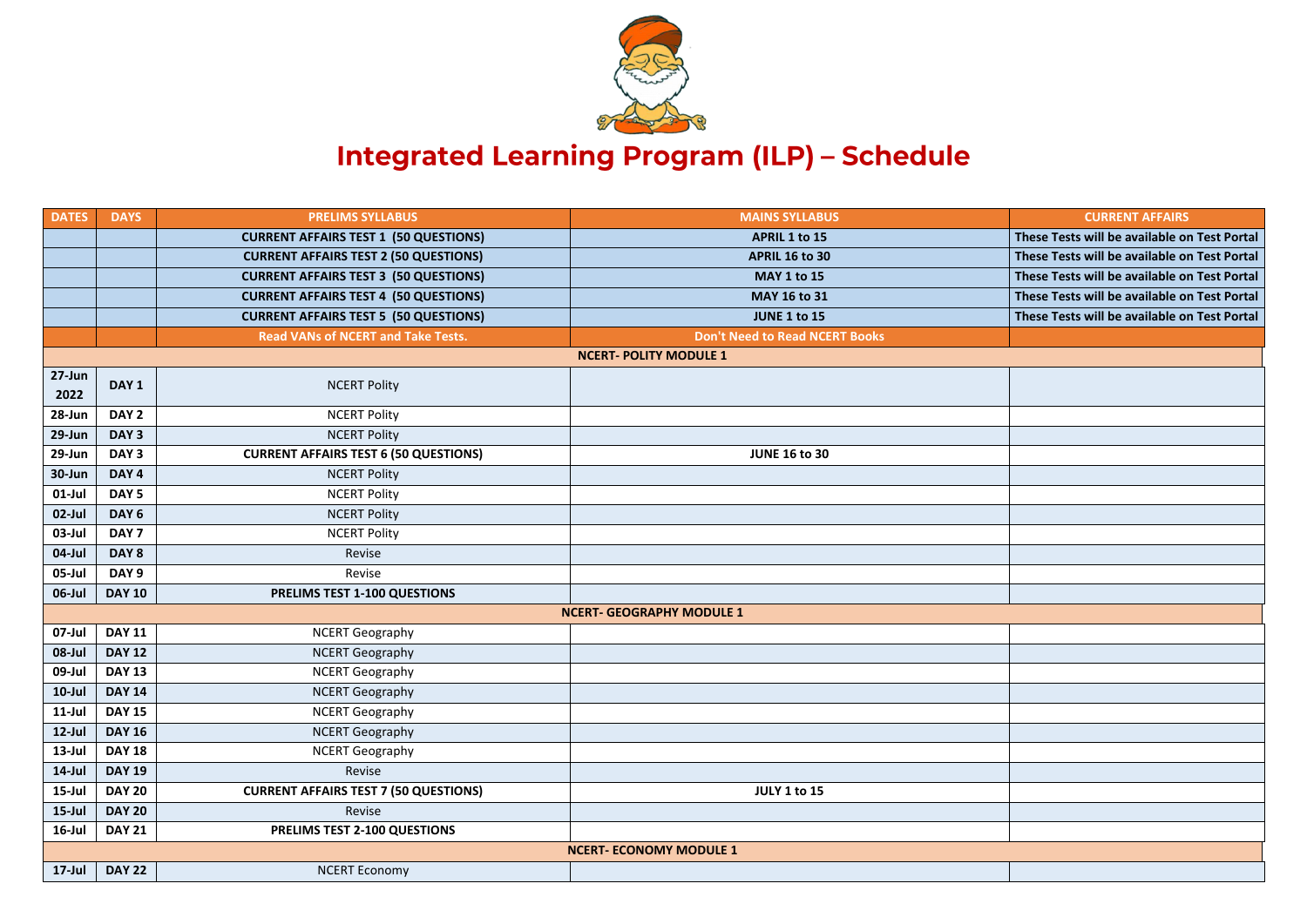| 18-Jul    | <b>DAY 23</b> | <b>NCERT Economy</b>                                                  |                                                                                 |                                                   |
|-----------|---------------|-----------------------------------------------------------------------|---------------------------------------------------------------------------------|---------------------------------------------------|
| $19$ -Jul | <b>DAY 24</b> | <b>NCERT Economy</b>                                                  |                                                                                 |                                                   |
| $20$ -Jul | <b>DAY 25</b> | <b>NCERT Economy</b>                                                  |                                                                                 |                                                   |
| $21$ -Jul | <b>DAY 26</b> | <b>NCERT Economy</b>                                                  |                                                                                 |                                                   |
| 22-Jul    | <b>DAY 27</b> | Revise                                                                |                                                                                 |                                                   |
| $23$ -Jul | <b>DAY 28</b> | Revise                                                                |                                                                                 |                                                   |
| 24-Jul    | <b>DAY 29</b> | PRELIMS TEST 3-100 QUESTIONS                                          |                                                                                 |                                                   |
|           |               |                                                                       | <b>NCERT-S&amp;T MODULE 1</b>                                                   |                                                   |
| $25$ -Jul | <b>DAY 30</b> | <b>NCERT Science</b>                                                  |                                                                                 |                                                   |
| $26$ -Jul | <b>DAY 31</b> | <b>NCERT Science</b>                                                  |                                                                                 |                                                   |
| $27$ -Jul | <b>DAY 32</b> | <b>NCERT Science</b>                                                  |                                                                                 |                                                   |
| 28-Jul    | <b>DAY 33</b> | <b>NCERT Science</b>                                                  |                                                                                 |                                                   |
| $29$ -Jul | <b>DAY 34</b> | PRELIMS TEST 4-100 QUESTIONS                                          |                                                                                 |                                                   |
|           |               |                                                                       | <b>NCERT- ENVIRONMENT MODULE 1</b>                                              |                                                   |
| 30-Jul    | <b>DAY 35</b> | <b>NCERT Environment</b>                                              |                                                                                 |                                                   |
| $31$ -Jul | <b>DAY 36</b> | <b>CURRENT AFFAIRS TEST 8 (50 QUESTIONS)</b>                          | <b>JULY 16 to 31</b>                                                            |                                                   |
| $31$ -Jul | <b>DAY 36</b> | <b>NCERT Environment</b>                                              |                                                                                 |                                                   |
| 01-Aug    | <b>DAY 37</b> | <b>NCERT Environment</b>                                              |                                                                                 |                                                   |
| 02-Aug    | <b>DAY 38</b> | <b>NCERT Environment</b>                                              |                                                                                 |                                                   |
| 03-Aug    | <b>DAY 39</b> | PRELIMS TEST 5-100 QUESTIONS                                          |                                                                                 |                                                   |
|           |               |                                                                       | <b>NCERT-HISTORY MODULE 1</b>                                                   |                                                   |
| 04-Aug    | <b>DAY 40</b> | <b>NCERT History</b>                                                  |                                                                                 |                                                   |
| 05-Aug    | <b>DAY 41</b> | <b>NCERT History</b>                                                  |                                                                                 |                                                   |
| 06-Aug    | <b>DAY 42</b> | <b>NCERT History</b>                                                  |                                                                                 |                                                   |
| 07-Aug    | <b>DAY 43</b> | <b>NCERT History</b>                                                  |                                                                                 |                                                   |
| 08-Aug    | <b>DAY 44</b> | <b>NCERT History</b>                                                  |                                                                                 |                                                   |
| 09-Aug    | <b>DAY 45</b> | <b>NCERT History</b>                                                  |                                                                                 |                                                   |
| 10-Aug    | <b>DAY 46</b> | <b>NCERT History</b>                                                  |                                                                                 |                                                   |
| 11-Aug    | <b>DAY 47</b> | Revise                                                                |                                                                                 |                                                   |
| 12-Aug    | <b>DAY 48</b> | PRELIMS TEST 6-100 QUESTIONS                                          |                                                                                 |                                                   |
| 13-Aug    | <b>DAY 49</b> | <b>Revison Break</b>                                                  |                                                                                 |                                                   |
| 14-Aug    | <b>DAY 50</b> | <b>Revison Break</b>                                                  |                                                                                 |                                                   |
|           |               |                                                                       | <b>ADVANCE- POLITY MODULE 2</b>                                                 |                                                   |
|           |               | Topics-Historical Background, Making of the Constitution, Philosophy, | <b>GS PAPER 2</b>                                                               | Babapedia - Prelimspedia &                        |
|           |               | <b>Features and Nature of Federal System</b>                          |                                                                                 |                                                   |
|           |               |                                                                       | Indian Constitution- historical underpinnings, evolution, features, -           |                                                   |
| 17-Aug    | <b>DAY 51</b> | Sources- M. Laxmikanth (Latest Edition)                               | Amendments, significant provisions and basic structure.                         |                                                   |
|           |               | <b>IASbaba's Value Add Notes</b>                                      | Comparison of the Indian constitutional scheme with that of other<br>countries. | Our Coverage- The Hindu, In<br>PIB, Down to Earth |
| 17-Aug    | <b>DAY 51</b> | <b>CURRENT AFFAIRS TEST 9 (50 QUESTIONS)</b>                          | <b>NA</b>                                                                       | AUGUST 1 to 15                                    |

| Babapedia - Prelimspedia & Mainspedia    |
|------------------------------------------|
|                                          |
|                                          |
|                                          |
| Our Coverage- The Hindu, Indian Express, |
| PIB, Down to Earth etc.                  |
| <b>AUGUST 1 to 15</b>                    |
|                                          |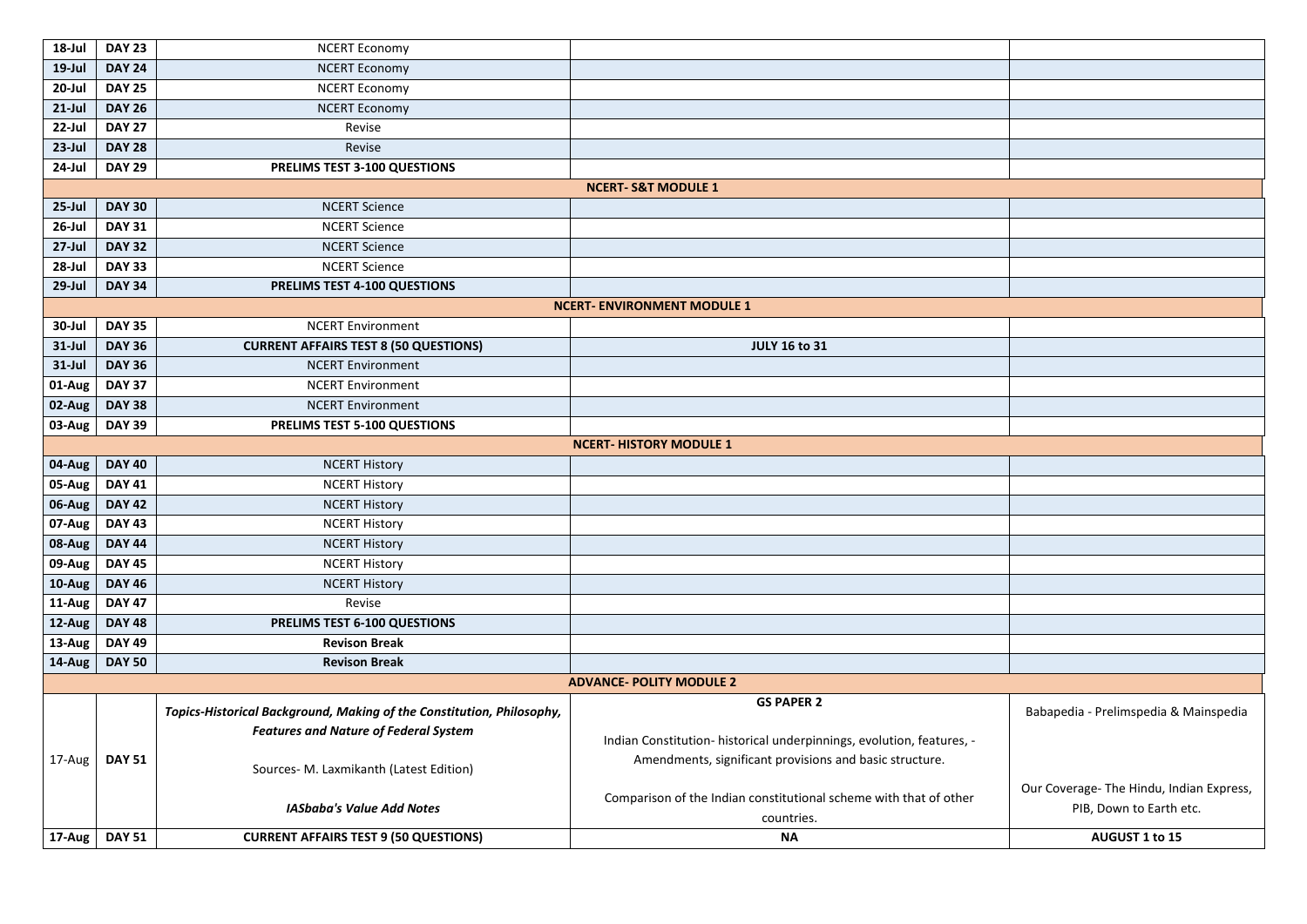| 18-Aug | <b>DAY 52</b> | Topics-Union Territory, Citizenship,<br>Sources- M. Laxmikanth (Latest Edition)<br><b>IASbaba's Value Add Notes</b><br><b>Topics-Fundamental Rights (Article 12-22)</b> | <b>GS PAPER 2</b><br>Indian Constitution- historical underpinnings, evolution, features, -<br>Amendments, significant provisions and basic structure.<br>Comparison of the Indian constitutional scheme with that of other<br>countries.<br><b>GS PAPER 2</b> |
|--------|---------------|-------------------------------------------------------------------------------------------------------------------------------------------------------------------------|---------------------------------------------------------------------------------------------------------------------------------------------------------------------------------------------------------------------------------------------------------------|
| 19-Aug | <b>DAY 53</b> | Sources- M. Laxmikanth (Latest Edition)<br><b>IASbaba's Value Add Notes</b>                                                                                             | Indian Constitution- historical underpinnings, evolution, features, -<br>Amendments, significant provisions and basic structure.<br>Comparison of the Indian constitutional scheme with that of other<br>countries.                                           |
| 20-Aug | <b>DAY 54</b> | <b>Topics-Fundamental Rights (Article 23-35)</b><br>Sources- M. Laxmikanth (Latest Edition)<br><b>IASbaba's Value Add Notes</b>                                         | <b>GS PAPER 2</b><br>Indian Constitution- historical underpinnings, evolution, features, -<br>Amendments, significant provisions and basic structure.<br>Comparison of the Indian constitutional scheme with that of other<br>countries.                      |
| 21-Aug | <b>DAY 55</b> | <b>Topics-DPSPs</b><br>Sources- M. Laxmikanth (Latest Edition)<br><b>IASbaba's Value Add Notes</b>                                                                      | <b>GS PAPER 2</b><br>Indian Constitution- historical underpinnings, evolution, features, -<br>Amendments, significant provisions and basic structure.<br>Comparison of the Indian constitutional scheme with that of other<br>countries.                      |
| 22-Aug | <b>DAY 56</b> | <b>Topics-Fundamental Duties</b><br>Sources- M. Laxmikanth (Latest Edition)                                                                                             | <b>GS PAPER 2</b><br>Indian Constitution- historical underpinnings, evolution, features, -<br>Amendments, significant provisions and basic structure.                                                                                                         |
|        |               | <b>IASbaba's Value Add Notes</b>                                                                                                                                        | Comparison of the Indian constitutional scheme with that of other<br>countries.                                                                                                                                                                               |

Babapedia - Prelimspedia & Mainspedia Our Coverage- The Hindu, Indian Express, PIB, Down to Earth etc. Babapedia - Prelimspedia & Mainspedia Our Coverage- The Hindu, Indian Express, PIB, Down to Earth etc. Babapedia - Prelimspedia & Mainspedia Our Coverage- The Hindu, Indian Express, PIB, Down to Earth etc. Babapedia - Prelimspedia & Mainspedia Our Coverage- The Hindu, Indian Express, PIB, Down to Earth etc. Babapedia - Prelimspedia & Mainspedia Our Coverage- The Hindu, Indian Express, PIB, Down to Earth etc. Babapedia - Prelimspedia & Mainspedia

Our Coverage- The Hindu, Indian Express, PIB, Down to Earth etc.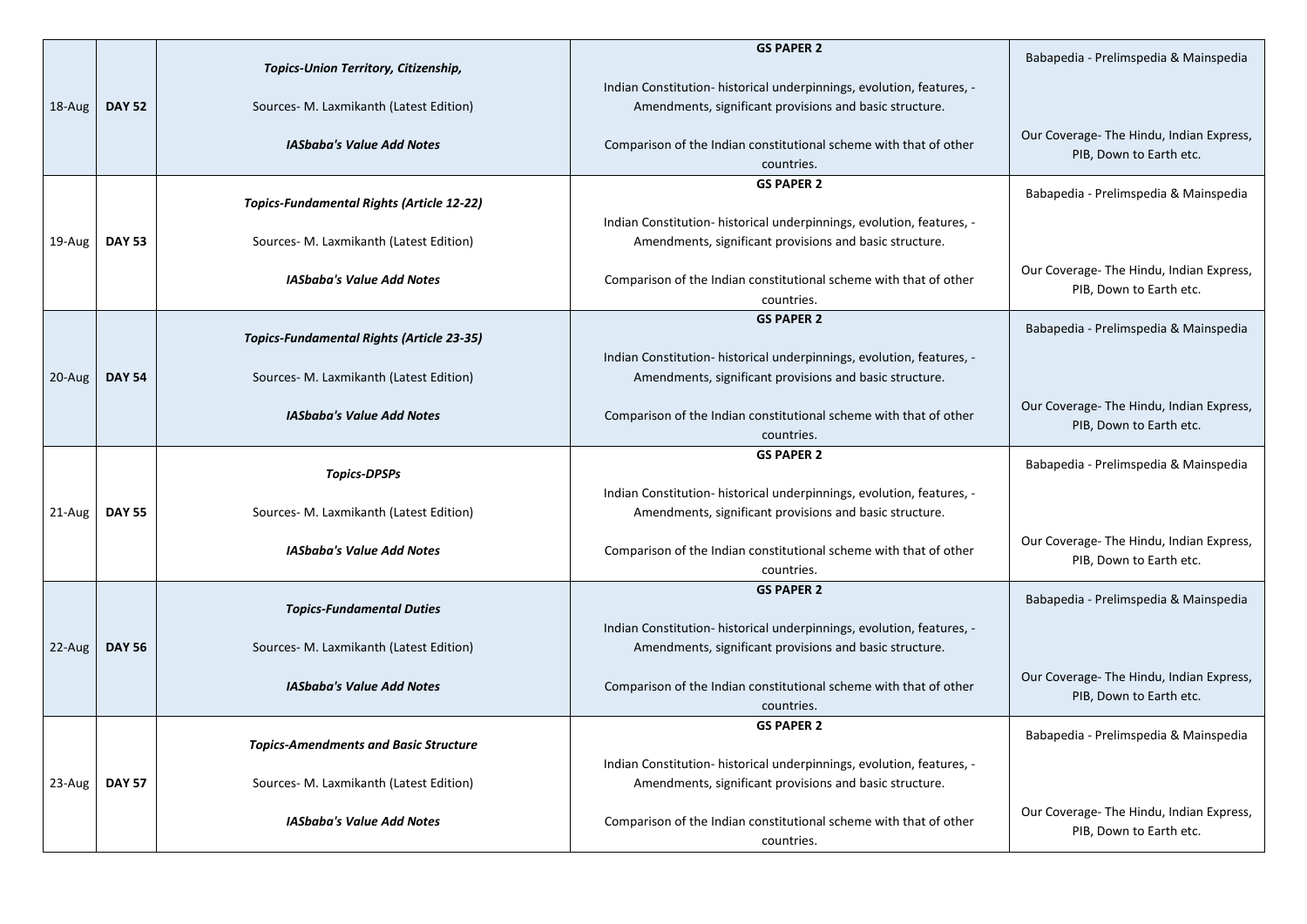|               |               |                                                                                                                                                            | <b>GS PAPER 2</b>                                                                                                                                                                                                                        |
|---------------|---------------|------------------------------------------------------------------------------------------------------------------------------------------------------------|------------------------------------------------------------------------------------------------------------------------------------------------------------------------------------------------------------------------------------------|
| 24-Aug        | <b>DAY 58</b> | <b>REVISION</b>                                                                                                                                            | Indian Constitution- historical underpinnings, evolution, features, -<br>Amendments, significant provisions and basic structure.<br>Comparison of the Indian constitutional scheme with that of other<br>countries.                      |
| 25-Aug        | <b>DAY 59</b> | <b>REVISION</b>                                                                                                                                            | <b>GS PAPER 2</b><br>Indian Constitution- historical underpinnings, evolution, features, -<br>Amendments, significant provisions and basic structure.<br>Comparison of the Indian constitutional scheme with that of other<br>countries. |
| 26-Aug        | <b>DAY 60</b> | PRELIMS TEST 7-100 QUESTIONS                                                                                                                               | <b>GS PAPER 2</b><br>Indian Constitution- historical underpinnings, evolution, features, -<br>Amendments, significant provisions and basic structure.<br>Comparison of the Indian constitutional scheme with that of other<br>countries. |
| 27-Aug        | <b>DAY 61</b> | ESSAY-1                                                                                                                                                    | <b>Polity/Governance and Philosophy</b>                                                                                                                                                                                                  |
| $27$ -Aug $ $ | <b>DAY 61</b> | <b>MAINS MOCK 1</b>                                                                                                                                        | <b>14 MAINS QUESTIONS WITH SYNOPSIS</b>                                                                                                                                                                                                  |
|               |               |                                                                                                                                                            | <b>ADVANCE- GEOGRAPHY MODULE 2</b>                                                                                                                                                                                                       |
| 28-Aug        | <b>DAY 62</b> | Topic-Earth and Universe, Earth's Interior, Earthquakes and Vulcanism<br>etc.<br>Sources- G.C Leong<br>Chapters-1 to 5<br><b>IASbaba's Value Add Notes</b> | <b>GS PAPER 1</b><br>Salient features of World's Physical Geography.<br>Important Geophysical phenomena such as earthquakes, Tsunami, Volcanic<br>activity etc.                                                                          |
| 29-Aug        | <b>DAY 63</b> | <b>Topic-Landforms</b><br>Sources- G.C Leong<br>Chapters- 6 to 10<br><b>IASbaba's Value Add Notes</b>                                                      | <b>GS PAPER 1</b><br>Salient features of World's Physical Geography.<br>Important Geophysical phenomena such as earthquakes, Tsunami, Volcanic<br>activity etc.                                                                          |

|     | Babapedia - Prelimspedia & Mainspedia                                                                       |
|-----|-------------------------------------------------------------------------------------------------------------|
|     | Our Coverage-The Hindu, Indian Express,<br>PIB, Down to Earth etc.                                          |
|     | Babapedia - Prelimspedia & Mainspedia                                                                       |
|     | Our Coverage-The Hindu, Indian Express,<br>PIB, Down to Earth etc.                                          |
|     | Babapedia - Prelimspedia & Mainspedia                                                                       |
|     | Our Coverage- The Hindu, Indian Express,<br>PIB, Down to Earth etc.                                         |
|     |                                                                                                             |
|     | Babapedia - Prelimspedia & Mainspedia<br>Our Coverage-The Hindu, Indian Express,<br>PIB, Down to Earth etc. |
|     |                                                                                                             |
|     | Babapedia - Prelimspedia & Mainspedia                                                                       |
| ıic | Our Coverage-The Hindu, Indian Express,<br>PIB, Down to Earth etc.                                          |
|     | Babapedia - Prelimspedia & Mainspedia                                                                       |
| ıic | Our Coverage-The Hindu, Indian Express,<br>PIB, Down to Earth etc.                                          |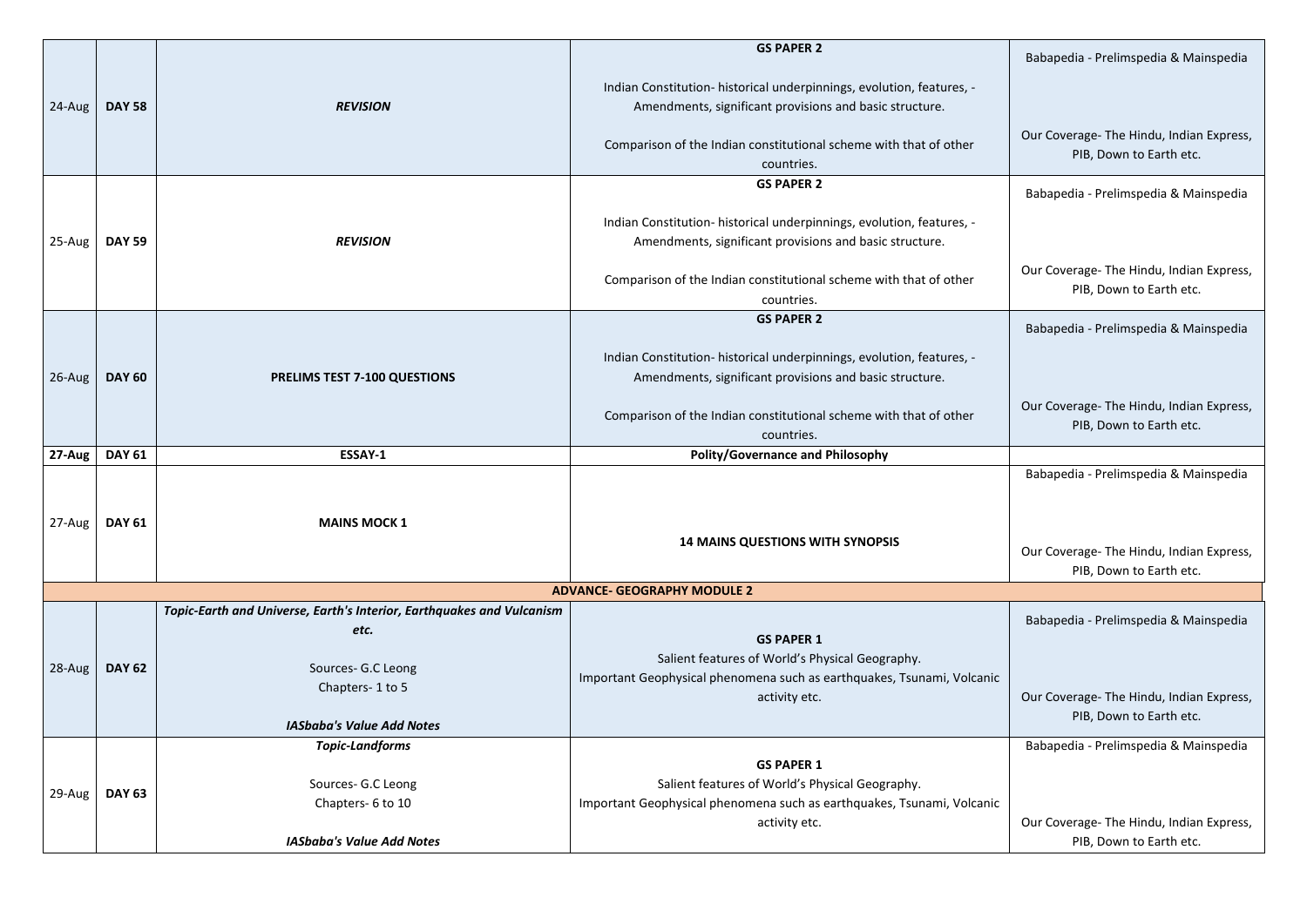|        |               | Topic-Islands, Oceans, Weather, Climate etc.                                 |                                                                        | Babapedia - Prelimspedia & Mainspedia                              |
|--------|---------------|------------------------------------------------------------------------------|------------------------------------------------------------------------|--------------------------------------------------------------------|
|        |               |                                                                              | <b>GS PAPER 1</b>                                                      |                                                                    |
|        |               | Sources- G.C Leong                                                           | Salient features of World's Physical Geography.                        |                                                                    |
| 30-Aug | <b>DAY 64</b> | Chapters-11 to 15                                                            | Important Geophysical phenomena such as earthquakes, Tsunami, Volcanic |                                                                    |
|        |               |                                                                              | activity etc.                                                          | Our Coverage- The Hindu, Indian Express,                           |
|        |               | <b>IASbaba's Value Add Notes</b>                                             |                                                                        | PIB, Down to Earth etc.                                            |
|        |               | <b>Topic-World Climatic Regions</b>                                          |                                                                        | Babapedia - Prelimspedia & Mainspedia                              |
|        |               |                                                                              | <b>GS PAPER 1</b>                                                      |                                                                    |
|        |               | Sources- G.C Leong                                                           | Salient features of World's Physical Geography.                        |                                                                    |
| 31-Aug | <b>DAY 65</b> | Chapters-16 to 20                                                            | Important Geophysical phenomena such as earthquakes, Tsunami, Volcanic |                                                                    |
|        |               |                                                                              | activity etc.                                                          | Our Coverage- The Hindu, Indian Express,                           |
|        |               | <b>IASbaba's Value Add Notes</b>                                             |                                                                        | PIB, Down to Earth etc.                                            |
|        |               | <b>Topic-World Climatic Regions</b>                                          |                                                                        | Babapedia - Prelimspedia & Mainspedia                              |
|        |               |                                                                              | <b>GS PAPER 1</b>                                                      |                                                                    |
|        |               | Sources- G.C Leong                                                           | Salient features of World's Physical Geography.                        |                                                                    |
| 01-Sep | <b>DAY 66</b> | Chapters-21 to 25                                                            | Important Geophysical phenomena such as earthquakes, Tsunami, Volcanic |                                                                    |
|        |               |                                                                              | activity etc.                                                          | Our Coverage- The Hindu, Indian Express,                           |
|        |               | <b>IASbaba's Value Add Notes</b>                                             |                                                                        | PIB, Down to Earth etc.                                            |
| 02-Sep | <b>DAY 67</b> | <b>CURRENT AFFAIRS TEST 10 (50 QUESTIONS)</b>                                | <b>NA</b>                                                              | AUGUST 16 to 31                                                    |
|        |               | <b>Topic-Revise NCERT Class 11th</b>                                         |                                                                        | Babapedia - Prelimspedia & Mainspedia                              |
|        | <b>DAY 67</b> |                                                                              | <b>GS PAPER 1</b>                                                      |                                                                    |
| 02-Sep |               | Sources- Fundamentals of Physical Geography Class 11th NCERT                 | Salient features of World's Physical Geography.                        |                                                                    |
|        |               | Unit-2, 3 and 4                                                              | Important Geophysical phenomena such as earthquakes, Tsunami, Volcanic |                                                                    |
|        |               |                                                                              | activity etc.                                                          | Our Coverage- The Hindu, Indian Express,                           |
|        |               | <b>IASbaba's Value Add Notes</b>                                             |                                                                        | PIB, Down to Earth etc.                                            |
|        |               | <b>Topic-Revise NCERT Class 11th</b>                                         |                                                                        | Babapedia - Prelimspedia & Mainspedia                              |
|        |               |                                                                              | <b>GS PAPER 1</b>                                                      |                                                                    |
| 03-Sep | <b>DAY 68</b> | Sources- Fundamentals of Physical Geography Class 11th NCERT                 | Salient features of World's Physical Geography.                        |                                                                    |
|        |               | Unit-2, 3 and 4                                                              | Important Geophysical phenomena such as earthquakes, Tsunami, Volcanic |                                                                    |
|        |               |                                                                              | activity etc.                                                          | Our Coverage-The Hindu, Indian Express,                            |
|        |               | <b>IASbaba's Value Add Notes</b>                                             |                                                                        | PIB, Down to Earth etc.                                            |
|        |               | <b>Topic-Revise NCERT Class 11th</b>                                         |                                                                        | Babapedia - Prelimspedia & Mainspedia                              |
|        |               |                                                                              | <b>GS PAPER 1</b>                                                      |                                                                    |
| 04-Sep | <b>DAY 69</b> | Sources- Fundamentals of Physical Geography Class 11th NCERT<br>Unit-5 and 6 | Salient features of World's Physical Geography.                        |                                                                    |
|        |               |                                                                              | Important Geophysical phenomena such as earthquakes, Tsunami, Volcanic |                                                                    |
|        |               | <b>IASbaba's Value Add Notes</b>                                             | activity etc.                                                          | Our Coverage-The Hindu, Indian Express,<br>PIB, Down to Earth etc. |
|        |               |                                                                              |                                                                        | Babapedia - Prelimspedia & Mainspedia                              |
|        |               |                                                                              | <b>GS PAPER 1</b>                                                      |                                                                    |
|        |               |                                                                              | Salient features of World's Physical Geography.                        |                                                                    |
| 05-Sep | <b>DAY 70</b> | <b>REVISION</b>                                                              | Important Geophysical phenomena such as earthquakes, Tsunami, Volcanic |                                                                    |
|        |               |                                                                              |                                                                        |                                                                    |
|        |               |                                                                              | activity etc.                                                          | Our Coverage- The Hindu, Indian Express,                           |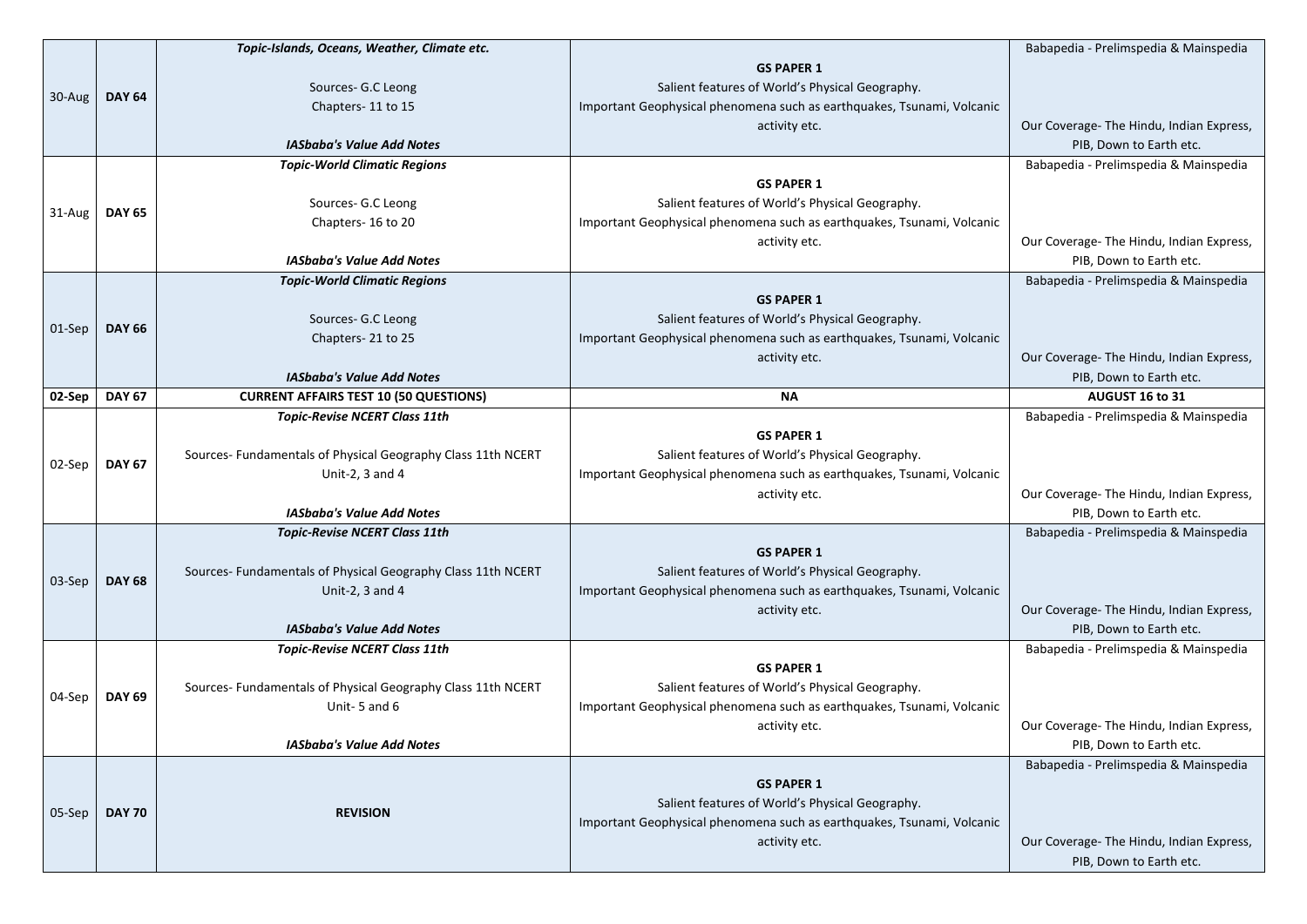|        |               |                                                                                                |                                                                                                                                                                 | Babapedia - Prelimspedia & Mainspedia                                                                        |
|--------|---------------|------------------------------------------------------------------------------------------------|-----------------------------------------------------------------------------------------------------------------------------------------------------------------|--------------------------------------------------------------------------------------------------------------|
| 06-Sep | <b>DAY 71</b> | <b>PRELIMS TEST 8-100 QUESTIONS</b>                                                            | <b>GS PAPER 1</b><br>Salient features of World's Physical Geography.<br>Important Geophysical phenomena such as earthquakes, Tsunami, Volcanic<br>activity etc. | Our Coverage- The Hindu, Indian Express,<br>PIB, Down to Earth etc.                                          |
| 07-Sep | <b>DAY 72</b> | <b>MAINS MOCK 2</b>                                                                            | <b>14 MAINS QUESTIONS WITH SYNOPSIS</b>                                                                                                                         | Babapedia - Prelimspedia & Mainspedia<br>Our Coverage- The Hindu, Indian Express,<br>PIB, Down to Earth etc. |
|        |               |                                                                                                | <b>ADVANCE- ECONOMY MODULE 2</b>                                                                                                                                |                                                                                                              |
|        |               | <b>Topic-Revison of NCERT Economy Module and Ramesh Singh</b>                                  | <b>GS Paper 3</b><br>Indian Economy and issues relating to Planning, Mobilization of Resources,<br>Growth, Development and Employment.                          | Babapedia - Prelimspedia & Mainspedia                                                                        |
| 08-Sep | <b>DAY 73</b> | Sources- Indian Economy by Ramesh Singh<br>Chapters 1 to 6<br><b>IASbaba's Value Add Notes</b> | Government Budgeting.                                                                                                                                           | Our Coverage- The Hindu, Indian Express,                                                                     |
|        |               |                                                                                                | Inclusive Growth and issues arising from it.                                                                                                                    | PIB, Down to Earth etc.                                                                                      |
|        |               | <b>Topic-Revison of NCERT Economy Module and Ramesh Singh</b>                                  | <b>GS Paper 3</b><br>Indian Economy and issues relating to Planning, Mobilization of Resources,                                                                 | Babapedia - Prelimspedia & Mainspedia                                                                        |
| 09-Sep | <b>DAY 74</b> | Sources- Indian Economy by Ramesh Singh<br>Chapters 1 to 6                                     | Growth, Development and Employment.<br>Government Budgeting.                                                                                                    | Our Coverage- The Hindu, Indian Express,                                                                     |
|        |               | <b>IASbaba's Value Add Notes</b>                                                               | Inclusive Growth and issues arising from it.                                                                                                                    | PIB, Down to Earth etc.                                                                                      |
|        |               | <b>Topic-Inflation</b>                                                                         | <b>GS Paper 3</b><br>Indian Economy and issues relating to Planning, Mobilization of Resources,<br>Growth, Development and Employment.                          | Babapedia - Prelimspedia & Mainspedia                                                                        |
| 10-Sep | <b>DAY 75</b> | Sources- Indian Economy by Ramesh Singh<br>Chapter 7<br><b>IASbaba's Value Add Notes</b>       | Government Budgeting.                                                                                                                                           | Our Coverage- The Hindu, Indian Express,                                                                     |
|        |               |                                                                                                | Inclusive Growth and issues arising from it.                                                                                                                    | PIB, Down to Earth etc.                                                                                      |
|        |               | <b>Topic-Inflation</b>                                                                         | <b>GS Paper 3</b><br>Indian Economy and issues relating to Planning, Mobilization of Resources,                                                                 | Babapedia - Prelimspedia & Mainspedia                                                                        |
| 11-Sep | <b>DAY 76</b> | Sources- Indian Economy by Ramesh Singh<br>Chapter 7                                           | Growth, Development and Employment.                                                                                                                             |                                                                                                              |
|        |               | <b>IASbaba's Value Add Notes</b>                                                               | Government Budgeting.<br>Inclusive Growth and issues arising from it.                                                                                           | Our Coverage- The Hindu, Indian Express,<br>PIB, Down to Earth etc.                                          |
|        |               | <b>Topic-Money and Banking</b>                                                                 | <b>GS Paper 3</b>                                                                                                                                               | Babapedia - Prelimspedia & Mainspedia                                                                        |
| 12-Sep | <b>DAY 77</b> |                                                                                                | Indian Economy and issues relating to Planning, Mobilization of Resources,                                                                                      |                                                                                                              |
|        |               |                                                                                                |                                                                                                                                                                 |                                                                                                              |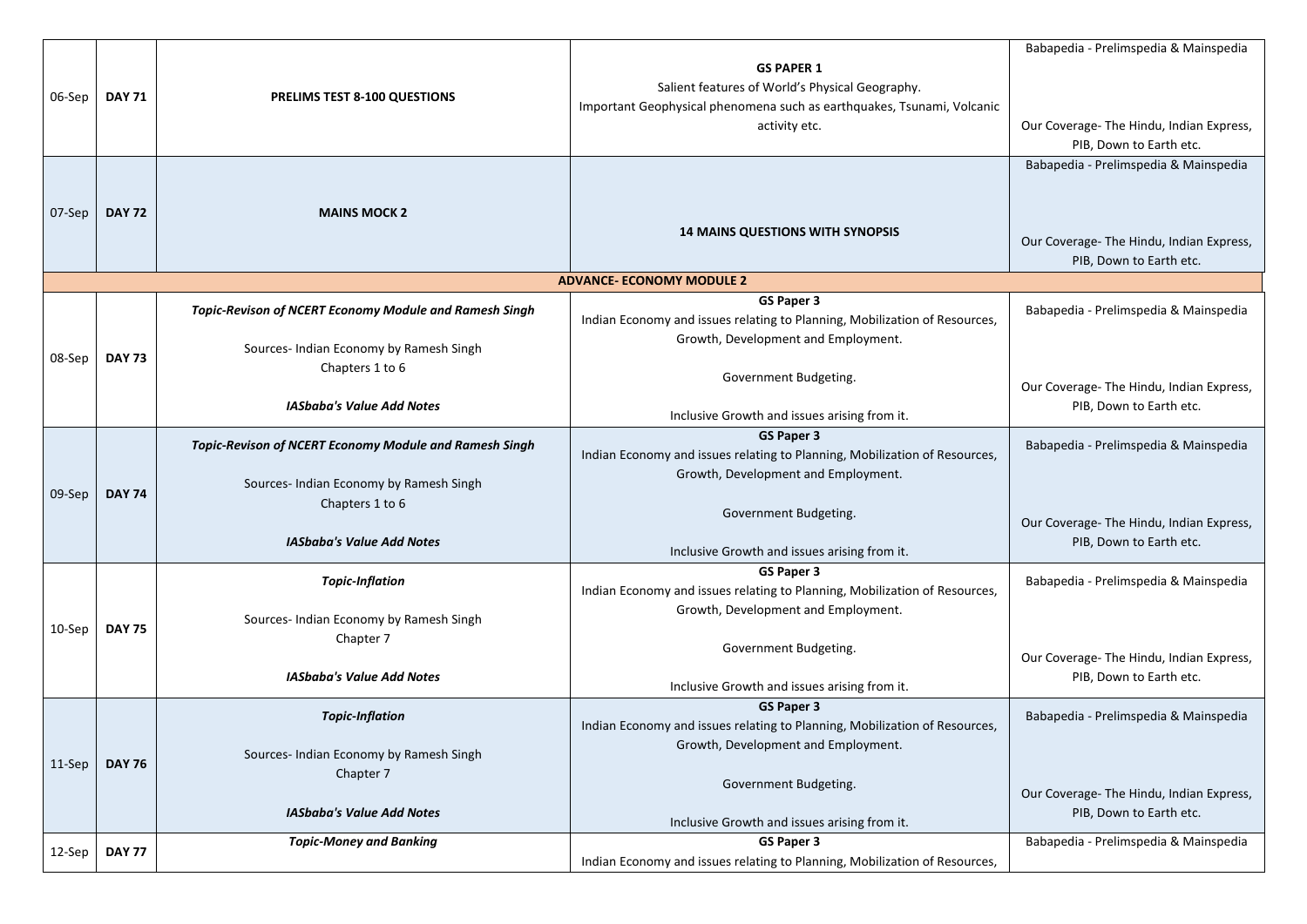|           |               | Sources- Indian Economy by Ramesh Singh                       | Growth, Development and Employment.                                        |                                |
|-----------|---------------|---------------------------------------------------------------|----------------------------------------------------------------------------|--------------------------------|
|           |               | Chapters 11 and 12                                            |                                                                            |                                |
|           |               |                                                               | Government Budgeting.                                                      | Our Coverage- The Hindu, Indi  |
|           |               | <b>IASbaba's Value Add Notes</b>                              |                                                                            | PIB, Down to Earth et          |
|           |               |                                                               | Inclusive Growth and issues arising from it.                               |                                |
|           |               |                                                               | <b>GS Paper 3</b>                                                          | Babapedia - Prelimspedia & M   |
|           |               | <b>Topic-Money and Banking</b>                                | Indian Economy and issues relating to Planning, Mobilization of Resources, |                                |
|           |               |                                                               | Growth, Development and Employment.                                        |                                |
| 13-Sep    | <b>DAY 78</b> | Sources- Indian Economy by Ramesh Singh<br>Chapters 11 and 12 |                                                                            |                                |
|           |               |                                                               | Government Budgeting.                                                      | Our Coverage- The Hindu, India |
|           |               | <b>IASbaba's Value Add Notes</b>                              |                                                                            | PIB, Down to Earth et          |
|           |               |                                                               | Inclusive Growth and issues arising from it.                               |                                |
|           |               | <b>Topic-Money and Banking</b>                                | <b>GS Paper 3</b>                                                          | Babapedia - Prelimspedia & N   |
|           |               |                                                               | Indian Economy and issues relating to Planning, Mobilization of Resources, |                                |
|           |               |                                                               | Growth, Development and Employment.                                        |                                |
| 14-Sep    | <b>DAY 79</b> | Sources- Indian Economy by Ramesh Singh<br>Chapters 11 and 12 |                                                                            |                                |
|           |               |                                                               | Government Budgeting.                                                      | Our Coverage- The Hindu, Indi  |
|           |               | <b>IASbaba's Value Add Notes</b>                              |                                                                            | PIB, Down to Earth et          |
|           |               |                                                               | Inclusive Growth and issues arising from it.                               |                                |
|           |               | <b>Topic-Taxation and Government Budgeting</b>                | <b>GS Paper 3</b>                                                          | Babapedia - Prelimspedia & N   |
|           |               |                                                               | Indian Economy and issues relating to Planning, Mobilization of Resources, |                                |
|           |               | Sources- Indian Economy by Ramesh Singh                       | Growth, Development and Employment.                                        |                                |
| $15-$ Sep | <b>DAY 80</b> | Chapters 17                                                   |                                                                            |                                |
|           |               |                                                               | Government Budgeting.                                                      | Our Coverage- The Hindu, Indi  |
|           |               | <b>IASbaba's Value Add Notes</b>                              |                                                                            | PIB, Down to Earth et          |
|           |               |                                                               | Inclusive Growth and issues arising from it.                               |                                |
|           |               | <b>Topic-Taxation and Government Budegeting</b>               | <b>GS Paper 3</b>                                                          | Babapedia - Prelimspedia & N   |
|           |               |                                                               | Indian Economy and issues relating to Planning, Mobilization of Resources, |                                |
|           |               | Sources- Indian Economy by Ramesh Singh                       | Growth, Development and Employment.                                        |                                |
| 16-Sep    | <b>DAY 81</b> | Chapters 18                                                   |                                                                            |                                |
|           |               |                                                               | Government Budgeting.                                                      | Our Coverage- The Hindu, Indi  |
|           |               | <b>IASbaba's Value Add Notes</b>                              |                                                                            | PIB, Down to Earth et          |
|           |               |                                                               | Inclusive Growth and issues arising from it.                               |                                |
| 17-Sep    | <b>DAY 82</b> | <b>CURRENT AFFAIRS TEST 11 (50 QUESTIONS)</b>                 | <b>NA</b>                                                                  | <b>SEPTEMBER 1 to 15</b>       |
|           |               |                                                               | <b>GS Paper 3</b>                                                          | Babapedia - Prelimspedia & M   |
|           |               |                                                               | Indian Economy and issues relating to Planning, Mobilization of Resources, |                                |
|           |               |                                                               | Growth, Development and Employment.                                        |                                |
| 17-Sep    | <b>DAY 82</b> | <b>REVISION</b>                                               |                                                                            |                                |
|           |               |                                                               | Government Budgeting.                                                      | Our Coverage- The Hindu, Indi  |
|           |               |                                                               |                                                                            | PIB, Down to Earth et          |
|           |               |                                                               | Inclusive Growth and issues arising from it.                               |                                |
| 18-Sep    | <b>DAY 83</b> | PRELIMS TEST 9-100 QUESTIONS                                  | <b>GS Paper 3</b>                                                          | Babapedia - Prelimspedia & M   |
|           |               |                                                               | Indian Economy and issues relating to Planning, Mobilization of Resources, |                                |

|     | Our Coverage-The Hindu, Indian Express,<br>PIB, Down to Earth etc.  |
|-----|---------------------------------------------------------------------|
| ١S, | Babapedia - Prelimspedia & Mainspedia                               |
|     | Our Coverage-The Hindu, Indian Express,<br>PIB, Down to Earth etc.  |
| ۱Ś, | Babapedia - Prelimspedia & Mainspedia                               |
|     | Our Coverage-The Hindu, Indian Express,<br>PIB, Down to Earth etc.  |
| ۱S, | Babapedia - Prelimspedia & Mainspedia                               |
|     | Our Coverage-The Hindu, Indian Express,<br>PIB, Down to Earth etc.  |
| ۱S, | Babapedia - Prelimspedia & Mainspedia                               |
|     | Our Coverage- The Hindu, Indian Express,<br>PIB, Down to Earth etc. |
|     | <b>SEPTEMBER 1 to 15</b>                                            |
| ۱S, | Babapedia - Prelimspedia & Mainspedia                               |
|     | Our Coverage- The Hindu, Indian Express,<br>PIB, Down to Earth etc. |
| ۱S, | Babapedia - Prelimspedia & Mainspedia                               |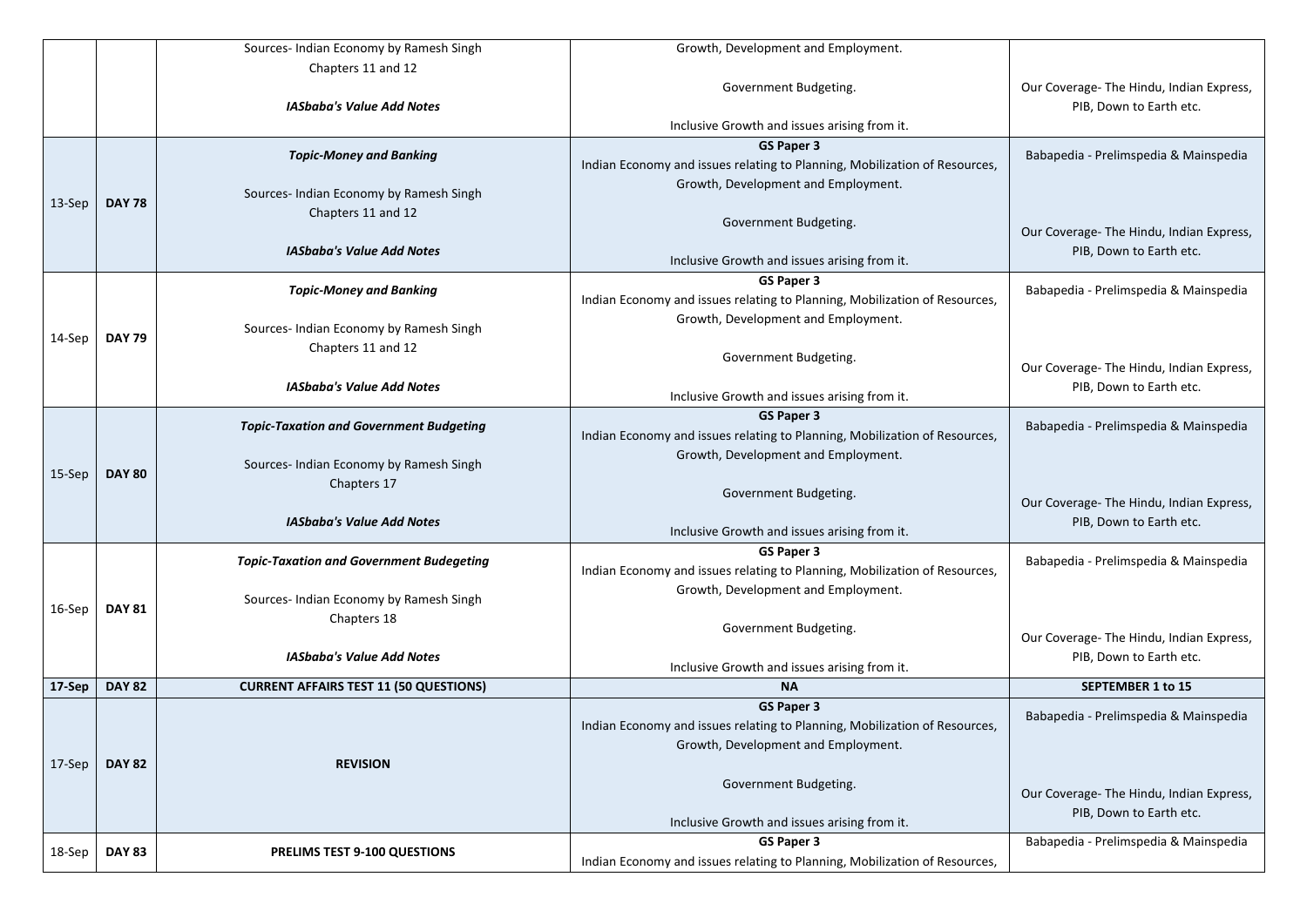|        |               |                                                                                                                      | Growth, Development and Employment.                                                                                                                                                                                                                                                                                                                                   |
|--------|---------------|----------------------------------------------------------------------------------------------------------------------|-----------------------------------------------------------------------------------------------------------------------------------------------------------------------------------------------------------------------------------------------------------------------------------------------------------------------------------------------------------------------|
|        |               |                                                                                                                      | Government Budgeting.                                                                                                                                                                                                                                                                                                                                                 |
|        |               |                                                                                                                      | Inclusive Growth and issues arising from it.                                                                                                                                                                                                                                                                                                                          |
| 19-Sep | <b>DAY 84</b> | <b>ESSAY-2</b>                                                                                                       | <b>Economy/Growth and Development and Philosophy</b>                                                                                                                                                                                                                                                                                                                  |
| 19-Sep | <b>DAY 84</b> | <b>MAINS MOCK 3</b>                                                                                                  | <b>14 MAINS QUESTIONS WITH SYNOPSIS</b>                                                                                                                                                                                                                                                                                                                               |
|        |               |                                                                                                                      | <b>ADVANCE- SCIENCE &amp; TECH MODULE 2</b>                                                                                                                                                                                                                                                                                                                           |
|        |               |                                                                                                                      | <b>GS PAPER 3</b>                                                                                                                                                                                                                                                                                                                                                     |
| 20-Sep | <b>DAY 85</b> | <b>Topic-Space Related Fundamentals and Technologies</b>                                                             | Science and Technology- Developments and their Applications and Effects in<br>Everyday Life.<br>Achievements of Indians in Science & Technology; Indigenization of                                                                                                                                                                                                    |
|        |               | Sources- IASbaba's Value Add Notes and Current Affairs                                                               | Technology and Developing New Technology.                                                                                                                                                                                                                                                                                                                             |
|        |               |                                                                                                                      | Awareness in the fields of IT, Space, Computers, Robotics, Nano-technology,<br>Bio-technology and issues relating to Intellectual Property Rights.<br><b>GS PAPER 3</b>                                                                                                                                                                                               |
| 21-Sep | <b>DAY 86</b> | <b>Topic-Space Related Fundamentals and Technologies</b><br>Sources- IASbaba's Value Add Notes and Current Affairs   | Science and Technology- Developments and their Applications and Effects in<br>Everyday Life.<br>Achievements of Indians in Science & Technology; Indigenization of<br>Technology and Developing New Technology.<br>Awareness in the fields of IT, Space, Computers, Robotics, Nano-technology,<br>Bio-technology and issues relating to Intellectual Property Rights. |
|        |               |                                                                                                                      | <b>GS PAPER 3</b>                                                                                                                                                                                                                                                                                                                                                     |
| 22-Sep | <b>DAY 87</b> | <b>Topic-Defence Related Fundamentals and Technologies</b><br>Sources- IASbaba's Value Add Notes and Current Affairs | Science and Technology- Developments and their Applications and Effects in<br>Everyday Life.<br>Achievements of Indians in Science & Technology; Indigenization of<br>Technology and Developing New Technology.<br>Awareness in the fields of IT, Space, Computers, Robotics, Nano-technology,<br>Bio-technology and issues relating to Intellectual Property Rights. |

|                | Our Coverage- The Hindu, Indian Express,<br>PIB, Down to Earth etc. |
|----------------|---------------------------------------------------------------------|
|                | Babapedia - Prelimspedia & Mainspedia                               |
|                | Our Coverage- The Hindu, Indian Express,<br>PIB, Down to Earth etc. |
|                |                                                                     |
| ffects in      | Babapedia - Prelimspedia & Mainspedia                               |
| າ of           | Our Coverage- The Hindu, Indian Express,<br>PIB, Down to Earth etc. |
| nology,<br>ts. |                                                                     |
| ffects in      | Babapedia - Prelimspedia & Mainspedia                               |
| າ of           | Our Coverage- The Hindu, Indian Express,<br>PIB, Down to Earth etc. |
| nology,<br>ts. |                                                                     |
|                |                                                                     |
| ffects in      | Babapedia - Prelimspedia & Mainspedia                               |
| າ of           | Our Coverage- The Hindu, Indian Express,<br>PIB, Down to Earth etc. |
| nology,<br>ts. |                                                                     |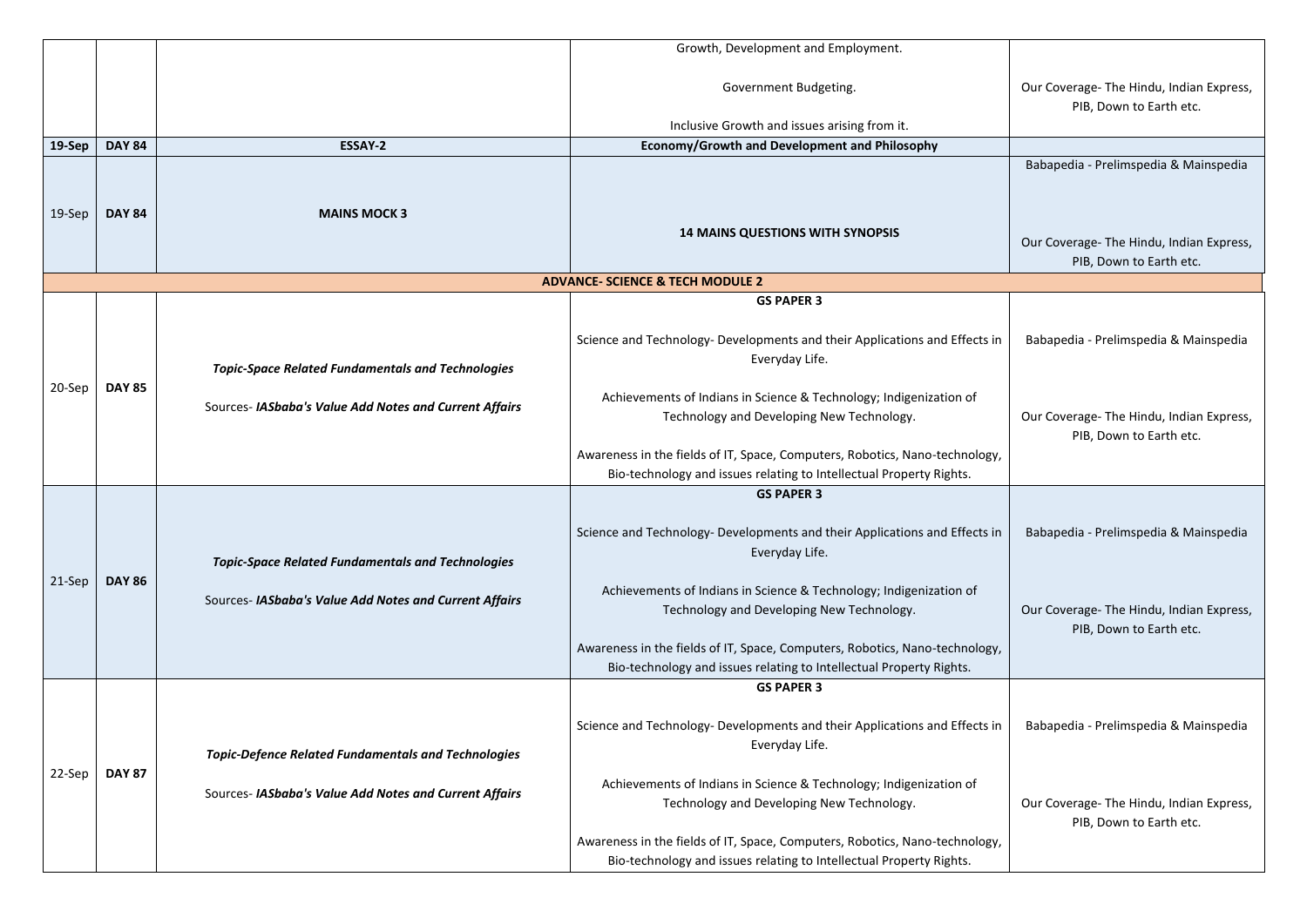|          |               |                                                             | <b>GS PAPER 3</b>                                                                                                                                  |                                                                     |
|----------|---------------|-------------------------------------------------------------|----------------------------------------------------------------------------------------------------------------------------------------------------|---------------------------------------------------------------------|
| 23-Sep   |               | <b>Topic-Defence Related Fundamentals and Technologies</b>  | Science and Technology- Developments and their Applications and Effects in<br>Everyday Life.                                                       | Babapedia - Prelimspedia & Mainspedia                               |
|          | <b>DAY 88</b> | Sources- IASbaba's Value Add Notes and Current Affairs      | Achievements of Indians in Science & Technology; Indigenization of<br>Technology and Developing New Technology.                                    | Our Coverage- The Hindu, Indian Express,<br>PIB, Down to Earth etc. |
|          |               |                                                             | Awareness in the fields of IT, Space, Computers, Robotics, Nano-technology,<br>Bio-technology and issues relating to Intellectual Property Rights. |                                                                     |
|          |               |                                                             | <b>GS PAPER 3</b>                                                                                                                                  |                                                                     |
|          |               | <b>Topic-IT and Communication and Emerging Technologies</b> | Science and Technology- Developments and their Applications and Effects in<br>Everyday Life.                                                       | Babapedia - Prelimspedia & Mainspedia                               |
| 24-Sep   | <b>DAY 89</b> | Sources- IASbaba's Value Add Notes and Current Affairs      | Achievements of Indians in Science & Technology; Indigenization of<br>Technology and Developing New Technology.                                    | Our Coverage- The Hindu, Indian Express,<br>PIB, Down to Earth etc. |
|          |               |                                                             | Awareness in the fields of IT, Space, Computers, Robotics, Nano-technology,<br>Bio-technology and issues relating to Intellectual Property Rights. |                                                                     |
|          |               |                                                             | <b>GS PAPER 3</b>                                                                                                                                  |                                                                     |
|          |               | <b>Topic-IT and Communication and Emerging Technologies</b> | Science and Technology- Developments and their Applications and Effects in<br>Everyday Life.                                                       | Babapedia - Prelimspedia & Mainspedia                               |
| $25-Sep$ | <b>DAY 90</b> | Sources- IASbaba's Value Add Notes and Current Affairs      | Achievements of Indians in Science & Technology; Indigenization of<br>Technology and Developing New Technology.                                    | Our Coverage-The Hindu, Indian Express,<br>PIB, Down to Earth etc.  |
|          |               |                                                             | Awareness in the fields of IT, Space, Computers, Robotics, Nano-technology,<br>Bio-technology and issues relating to Intellectual Property Rights. |                                                                     |
|          |               |                                                             | <b>GS PAPER 3</b>                                                                                                                                  |                                                                     |
|          |               | <b>Topic-Nuclear and Energy Related</b>                     | Science and Technology- Developments and their Applications and Effects in<br>Everyday Life.                                                       | Babapedia - Prelimspedia & Mainspedia                               |
| $26-Sep$ | <b>DAY 91</b> | Sources- IASbaba's Value Add Notes and Current Affairs      | Achievements of Indians in Science & Technology; Indigenization of<br>Technology and Developing New Technology.                                    | Our Coverage- The Hindu, Indian Express,<br>PIB, Down to Earth etc. |
|          |               |                                                             | Awareness in the fields of IT, Space, Computers, Robotics, Nano-technology,<br>Bio-technology and issues relating to Intellectual Property Rights. |                                                                     |
|          |               | <b>Topic-Nuclear and Energy Related</b>                     | <b>GS PAPER 3</b>                                                                                                                                  | Babapedia - Prelimspedia & Mainspedia                               |
| 27-Sep   | <b>DAY 92</b> | Sources- IASbaba's Value Add Notes and Current Affairs      | Science and Technology- Developments and their Applications and Effects in                                                                         |                                                                     |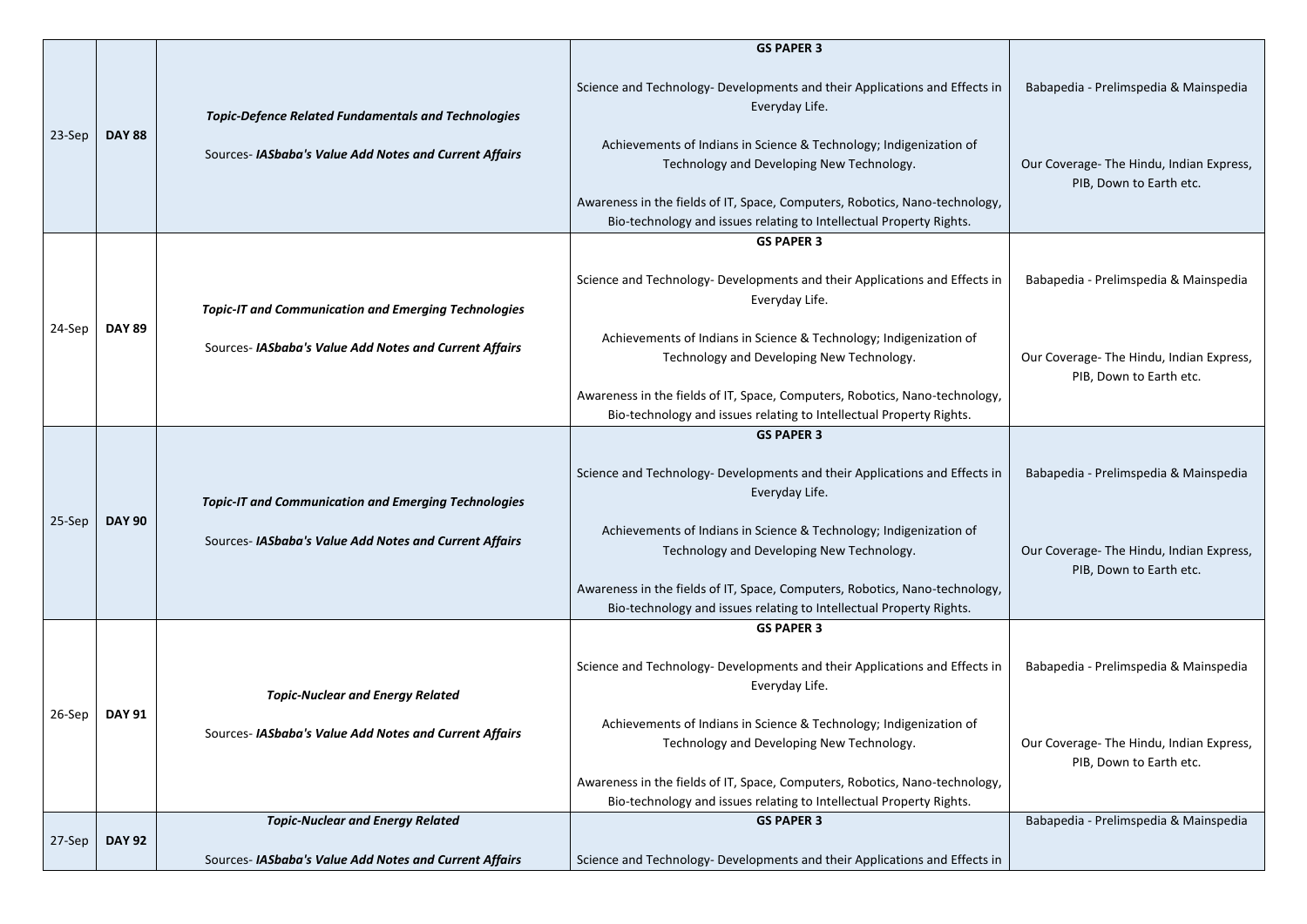|        |               |                                                        | Everyday Life.<br>Achievements of Indians in Science & Technology; Indigenization of<br>Technology and Developing New Technology.                  | Our Coverage- The Hindu, Indian Express,<br>PIB, Down to Earth etc.               |
|--------|---------------|--------------------------------------------------------|----------------------------------------------------------------------------------------------------------------------------------------------------|-----------------------------------------------------------------------------------|
|        |               |                                                        | Awareness in the fields of IT, Space, Computers, Robotics, Nano-technology,<br>Bio-technology and issues relating to Intellectual Property Rights. |                                                                                   |
|        |               |                                                        |                                                                                                                                                    |                                                                                   |
|        |               | <b>Topic-Biotech, Nanotech and Related Technlogies</b> | <b>GS PAPER 3</b><br>Science and Technology- Developments and their Applications and Effects in<br>Everyday Life.                                  | Babapedia - Prelimspedia & Mainspedia                                             |
| 28-Sep | <b>DAY 93</b> | Sources- IASbaba's Value Add Notes and Current Affairs | Achievements of Indians in Science & Technology; Indigenization of<br>Technology and Developing New Technology.                                    | Our Coverage- The Hindu, Indian Express,<br>PIB, Down to Earth etc.               |
|        |               |                                                        | Awareness in the fields of IT, Space, Computers, Robotics, Nano-technology,<br>Bio-technology and issues relating to Intellectual Property Rights. |                                                                                   |
|        |               |                                                        | <b>GS PAPER 3</b>                                                                                                                                  |                                                                                   |
|        |               | <b>Topic-Biotech, Nanotech and Related Technlogies</b> | Science and Technology- Developments and their Applications and Effects in<br>Everyday Life.                                                       | Babapedia - Prelimspedia & Mainspedia                                             |
| 29-Sep | <b>DAY 94</b> |                                                        | Achievements of Indians in Science & Technology; Indigenization of                                                                                 |                                                                                   |
|        |               | Sources- IASbaba's Value Add Notes and Current Affairs | Technology and Developing New Technology.                                                                                                          | Our Coverage- The Hindu, Indian Express,<br>PIB, Down to Earth etc.               |
|        |               |                                                        | Awareness in the fields of IT, Space, Computers, Robotics, Nano-technology,<br>Bio-technology and issues relating to Intellectual Property Rights. |                                                                                   |
|        |               |                                                        | <b>GS PAPER 3</b>                                                                                                                                  |                                                                                   |
|        |               |                                                        | Science and Technology- Developments and their Applications and Effects in<br>Everyday Life.                                                       | Babapedia - Prelimspedia & Mainspedia                                             |
| 30-Sep | <b>DAY 95</b> | <b>REVISION</b>                                        | Achievements of Indians in Science & Technology; Indigenization of<br>Technology and Developing New Technology.                                    | Our Coverage- The Hindu, Indian Express,<br>PIB, Down to Earth etc.               |
|        |               |                                                        | Awareness in the fields of IT, Space, Computers, Robotics, Nano-technology,                                                                        |                                                                                   |
|        |               |                                                        | Bio-technology and issues relating to Intellectual Property Rights.                                                                                |                                                                                   |
| 01-Oct | <b>DAY 96</b> | <b>REVISION</b>                                        | <b>GS PAPER 3</b><br>Science and Technology- Developments and their Applications and Effects in<br>Everyday Life.                                  | Babapedia - Prelimspedia & Mainspedia<br>Our Coverage- The Hindu, Indian Express, |
|        |               |                                                        | Achievements of Indians in Science & Technology; Indigenization of                                                                                 | PIB, Down to Earth etc.                                                           |
|        |               |                                                        |                                                                                                                                                    |                                                                                   |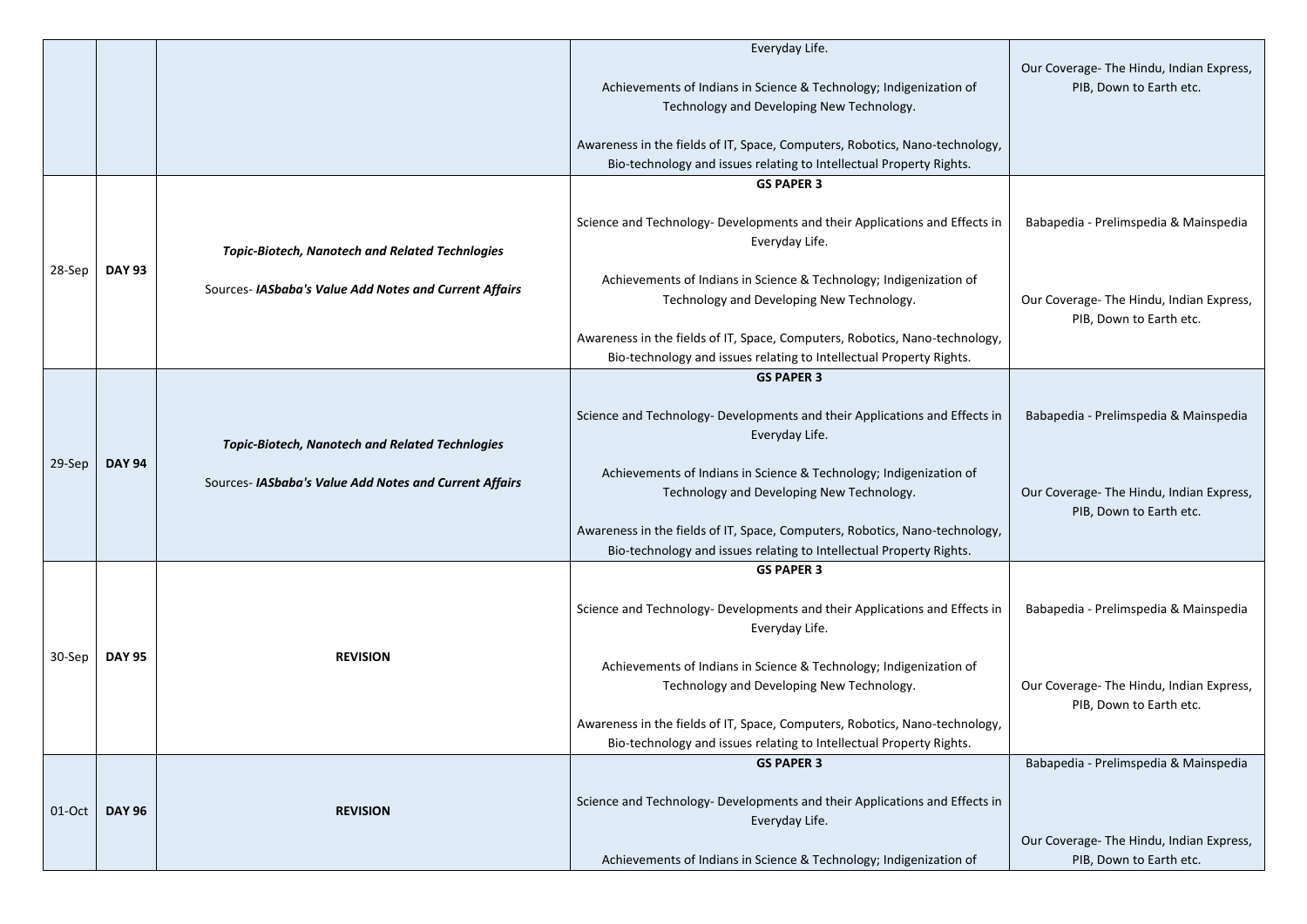|        |               |                                                        | Technology and Developing New Technology.                                                                                                                                                                                                                                                                                                                       |                                                                                                              |
|--------|---------------|--------------------------------------------------------|-----------------------------------------------------------------------------------------------------------------------------------------------------------------------------------------------------------------------------------------------------------------------------------------------------------------------------------------------------------------|--------------------------------------------------------------------------------------------------------------|
|        |               |                                                        |                                                                                                                                                                                                                                                                                                                                                                 |                                                                                                              |
|        |               |                                                        | Awareness in the fields of IT, Space, Computers, Robotics, Nano-technology,                                                                                                                                                                                                                                                                                     |                                                                                                              |
|        |               |                                                        | Bio-technology and issues relating to Intellectual Property Rights.                                                                                                                                                                                                                                                                                             |                                                                                                              |
|        |               |                                                        | <b>GS PAPER 3</b>                                                                                                                                                                                                                                                                                                                                               |                                                                                                              |
|        |               |                                                        | Science and Technology- Developments and their Applications and Effects in<br>Everyday Life.                                                                                                                                                                                                                                                                    | Babapedia - Prelimspedia & Mainspedia                                                                        |
| 02-Oct | <b>DAY 97</b> | PRELIMS TEST 10-100 QUESTIONS                          | Achievements of Indians in Science & Technology; Indigenization of<br>Technology and Developing New Technology.<br>Awareness in the fields of IT, Space, Computers, Robotics, Nano-technology,                                                                                                                                                                  | Our Coverage- The Hindu, Indian Express,<br>PIB, Down to Earth etc.                                          |
|        |               |                                                        | Bio-technology and issues relating to Intellectual Property Rights.                                                                                                                                                                                                                                                                                             |                                                                                                              |
| 03-Oct | <b>DAY 98</b> | <b>CURRENT AFFAIRS TEST 12 (50 QUESTIONS)</b>          | <b>NA</b>                                                                                                                                                                                                                                                                                                                                                       | <b>SEPTEMBER 16 to 30</b>                                                                                    |
| 03-Oct | <b>DAY 98</b> | <b>MAINS MOCK 4</b>                                    | <b>14 MAINS QUESTIONS WITH SYNOPSIS</b>                                                                                                                                                                                                                                                                                                                         | Babapedia - Prelimspedia & Mainspedia<br>Our Coverage- The Hindu, Indian Express,<br>PIB, Down to Earth etc. |
|        |               |                                                        | <b>ADVANCE- ENVIRONMENT MODULE 2</b>                                                                                                                                                                                                                                                                                                                            |                                                                                                              |
|        |               |                                                        | <b>GS PAPER 4</b>                                                                                                                                                                                                                                                                                                                                               |                                                                                                              |
|        |               |                                                        | Ethics and Human Interface: Essence, Determinants and Consequences of<br>Ethics in - Human Actions; Dimensions of Ethics; Ethics - in Private and<br>Public Relationships. Human Values - Lessons from the Lives and Teachings<br>of Great Leaders, Reformers and Administrators; Role of Family Society and<br>Educational Institutions in Inculcating Values. |                                                                                                              |
| 04-Oct | <b>DAY 99</b> | <b>Topic-Environment, Ecology and Ecosystem</b>        | Attitude: Content, Structure, Function; its Influence and Relation with<br>Thought and Behaviour; Moral and Political Attitudes; Social Influence and<br>Persuasion.                                                                                                                                                                                            | Babapedia - Prelimspedia & Mainspedia                                                                        |
|        |               | Sources- IASbaba's Value Add Notes and Current Affairs | Aptitude and Foundational Values for Civil Service, Integrity, Impartiality and<br>Non-partisanship, Objectivity, Dedication to Public Service, Empathy,<br>Tolerance and Compassion towards the weaker-sections.                                                                                                                                               | Our Coverage- The Hindu, Indian Express,<br>PIB, Down to Earth etc.                                          |
|        |               |                                                        | Emotional Intelligence-Concepts, and their Utilities and Application in<br>Administration and Governance.                                                                                                                                                                                                                                                       |                                                                                                              |
|        |               |                                                        | Case Studies on above issues.                                                                                                                                                                                                                                                                                                                                   |                                                                                                              |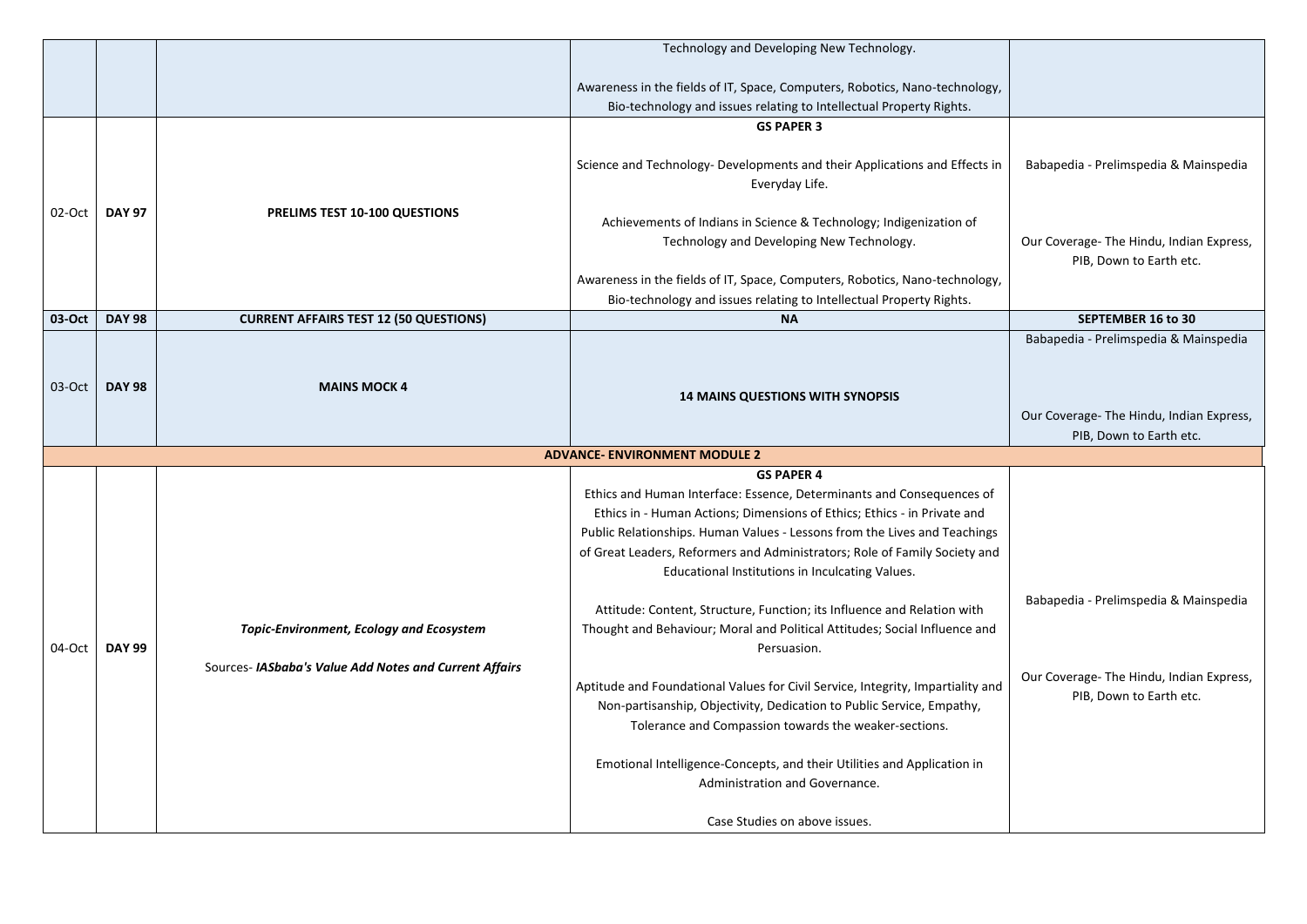| 05-Oct | <b>DAY 100</b> | <b>Topic-Environment, Ecology and Ecosystem</b><br>Sources- IASbaba's Value Add Notes and Current Affairs              | <b>GS PAPER 4</b><br>Ethics and Human Interface: Essence, Determinants and Consequences of<br>Ethics in - Human Actions; Dimensions of Ethics; Ethics - in Private and<br>Public Relationships. Human Values - Lessons from the Lives and Teachings<br>of Great Leaders, Reformers and Administrators; Role of Family Society and<br>Educational Institutions in Inculcating Values.<br>Attitude: Content, Structure, Function; its Influence and Relation with<br>Thought and Behaviour; Moral and Political Attitudes; Social Influence and<br>Persuasion.<br>Aptitude and Foundational Values for Civil Service, Integrity, Impartiality and<br>Non-partisanship, Objectivity, Dedication to Public Service, Empathy,<br>Tolerance and Compassion towards the weaker-sections.<br>Emotional Intelligence-Concepts, and their Utilities and Application in<br>Administration and Governance.<br>Case Studies on above issues. |
|--------|----------------|------------------------------------------------------------------------------------------------------------------------|---------------------------------------------------------------------------------------------------------------------------------------------------------------------------------------------------------------------------------------------------------------------------------------------------------------------------------------------------------------------------------------------------------------------------------------------------------------------------------------------------------------------------------------------------------------------------------------------------------------------------------------------------------------------------------------------------------------------------------------------------------------------------------------------------------------------------------------------------------------------------------------------------------------------------------|
| 06-Oct | <b>DAY 101</b> | <b>Topic-Environment, Ecology and Ecosystem</b><br>Sources- IASbaba's Value Add Notes and Current Affairs              | <b>GS PAPER 4</b><br>Ethics and Human Interface: Essence, Determinants and Consequences of<br>Ethics in - Human Actions; Dimensions of Ethics; Ethics - in Private and<br>Public Relationships. Human Values - Lessons from the Lives and Teachings<br>of Great Leaders, Reformers and Administrators; Role of Family Society and<br>Educational Institutions in Inculcating Values.<br>Attitude: Content, Structure, Function; its Influence and Relation with<br>Thought and Behaviour; Moral and Political Attitudes; Social Influence and<br>Persuasion.<br>Aptitude and Foundational Values for Civil Service, Integrity, Impartiality and<br>Non-partisanship, Objectivity, Dedication to Public Service, Empathy,<br>Tolerance and Compassion towards the weaker-sections.<br>Emotional Intelligence-Concepts, and their Utilities and Application in<br>Administration and Governance.<br>Case Studies on above issues. |
| 07-Oct | <b>DAY 102</b> | <b>Topic-Environmental Issues, Pollution and Degradation</b><br>Sources- IASbaba's Value Add Notes and Current Affairs | <b>GS PAPER 4</b><br>Ethics and Human Interface: Essence, Determinants and Consequences of<br>Ethics in - Human Actions; Dimensions of Ethics; Ethics - in Private and<br>Public Relationships. Human Values - Lessons from the Lives and Teachings<br>of Great Leaders, Reformers and Administrators; Role of Family Society and                                                                                                                                                                                                                                                                                                                                                                                                                                                                                                                                                                                               |

| эf       |                                                                     |
|----------|---------------------------------------------------------------------|
| gs<br>nd |                                                                     |
| ıd       | Babapedia - Prelimspedia & Mainspedia                               |
| nd       | Our Coverage- The Hindu, Indian Express,<br>PIB, Down to Earth etc. |
|          |                                                                     |
|          |                                                                     |
| эf       |                                                                     |
| gs<br>nd |                                                                     |
| ıd       | Babapedia - Prelimspedia & Mainspedia                               |
| ınd      | Our Coverage- The Hindu, Indian Express,<br>PIB, Down to Earth etc. |
|          |                                                                     |
|          |                                                                     |
| ρf       | Babapedia - Prelimspedia & Mainspedia                               |
| gs<br>nd |                                                                     |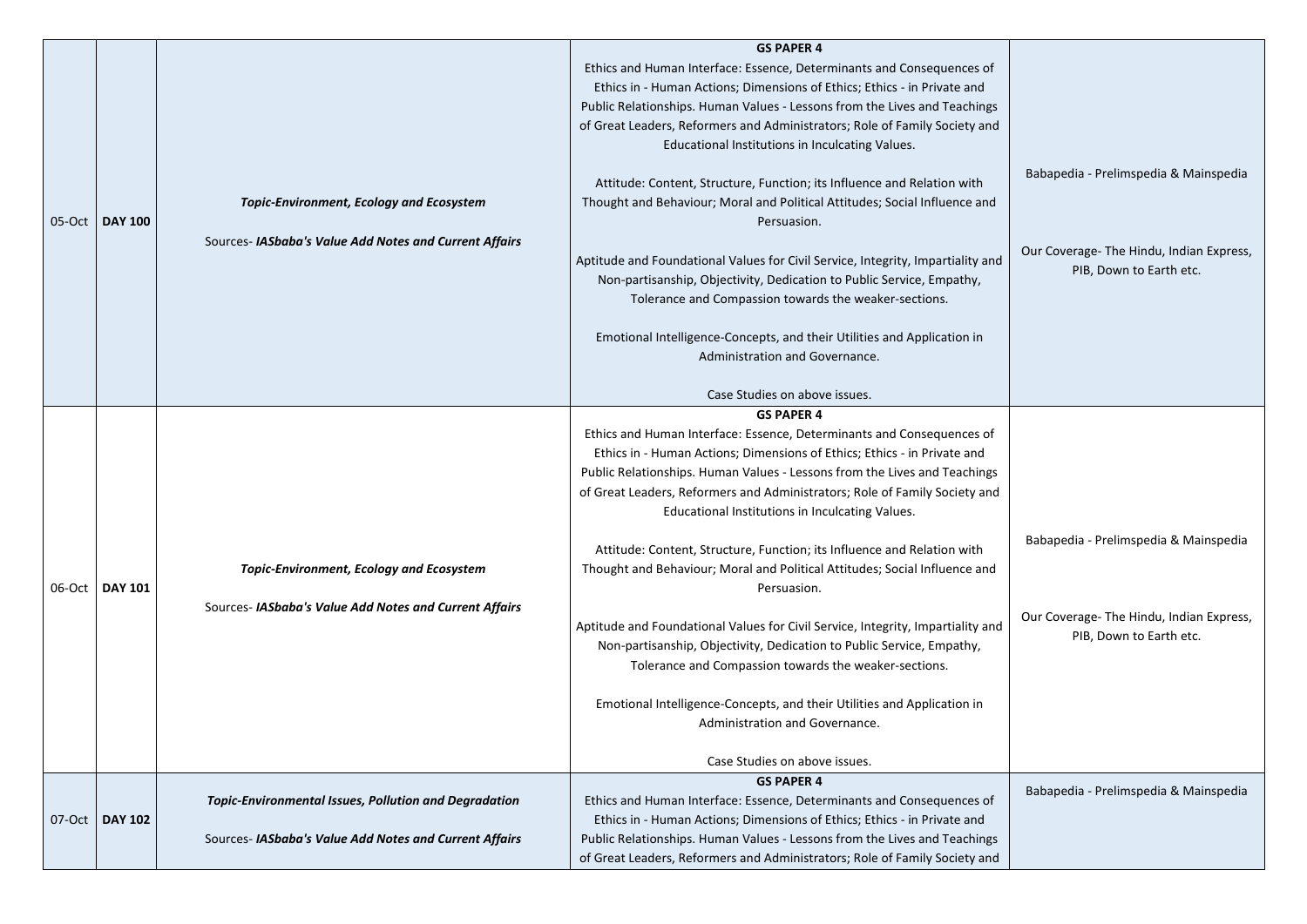|        |                |                                                                                                                        | Educational Institutions in Inculcating Values.                                                                                                                                                                                                                                                                                                                                                                                                                                                                                                                                                                                                                                                                                                                                                                                                                                                            |
|--------|----------------|------------------------------------------------------------------------------------------------------------------------|------------------------------------------------------------------------------------------------------------------------------------------------------------------------------------------------------------------------------------------------------------------------------------------------------------------------------------------------------------------------------------------------------------------------------------------------------------------------------------------------------------------------------------------------------------------------------------------------------------------------------------------------------------------------------------------------------------------------------------------------------------------------------------------------------------------------------------------------------------------------------------------------------------|
|        |                |                                                                                                                        | Attitude: Content, Structure, Function; its Influence and Relation with<br>Thought and Behaviour; Moral and Political Attitudes; Social Influence and<br>Persuasion.<br>Aptitude and Foundational Values for Civil Service, Integrity, Impartiality and<br>Non-partisanship, Objectivity, Dedication to Public Service, Empathy,<br>Tolerance and Compassion towards the weaker-sections.<br>Emotional Intelligence-Concepts, and their Utilities and Application in<br>Administration and Governance.<br>Case Studies on above issues.                                                                                                                                                                                                                                                                                                                                                                    |
|        |                |                                                                                                                        | <b>GS PAPER 4</b>                                                                                                                                                                                                                                                                                                                                                                                                                                                                                                                                                                                                                                                                                                                                                                                                                                                                                          |
| 08-Oct | <b>DAY 103</b> | <b>Topic-Environmental Issues, Pollution and Degradation</b><br>Sources- IASbaba's Value Add Notes and Current Affairs | Ethics and Human Interface: Essence, Determinants and Consequences of<br>Ethics in - Human Actions; Dimensions of Ethics; Ethics - in Private and<br>Public Relationships. Human Values - Lessons from the Lives and Teachings<br>of Great Leaders, Reformers and Administrators; Role of Family Society and<br>Educational Institutions in Inculcating Values.<br>Attitude: Content, Structure, Function; its Influence and Relation with<br>Thought and Behaviour; Moral and Political Attitudes; Social Influence and<br>Persuasion.<br>Aptitude and Foundational Values for Civil Service, Integrity, Impartiality and<br>Non-partisanship, Objectivity, Dedication to Public Service, Empathy,<br>Tolerance and Compassion towards the weaker-sections.<br>Emotional Intelligence-Concepts, and their Utilities and Application in<br>Administration and Governance.<br>Case Studies on above issues. |
| 09-Oct | <b>DAY 104</b> | <b>Topic-Biodiversity and Conservation</b><br>Sources- IASbaba's Value Add Notes and Current Affairs                   | <b>GS PAPER 4</b><br>Ethics and Human Interface: Essence, Determinants and Consequences of<br>Ethics in - Human Actions; Dimensions of Ethics; Ethics - in Private and<br>Public Relationships. Human Values - Lessons from the Lives and Teachings<br>of Great Leaders, Reformers and Administrators; Role of Family Society and<br>Educational Institutions in Inculcating Values.<br>Attitude: Content, Structure, Function; its Influence and Relation with<br>Thought and Behaviour; Moral and Political Attitudes; Social Influence and<br>Persuasion.                                                                                                                                                                                                                                                                                                                                               |

|          | Our Coverage- The Hindu, Indian Express,<br>PIB, Down to Earth etc. |
|----------|---------------------------------------------------------------------|
| ıd       |                                                                     |
| nd       |                                                                     |
|          |                                                                     |
|          |                                                                     |
|          |                                                                     |
| λf       |                                                                     |
| gs<br>٦d |                                                                     |
|          | Babapedia - Prelimspedia & Mainspedia                               |
| d        |                                                                     |
| nu       | Our Coverage- The Hindu, Indian Express,<br>PIB, Down to Earth etc. |
|          |                                                                     |
|          |                                                                     |
|          |                                                                     |
| )f<br>gs | Babapedia - Prelimspedia & Mainspedia                               |
| ٦d       |                                                                     |
| ıd       | Our Coverage- The Hindu, Indian Express,<br>PIB, Down to Earth etc. |
|          |                                                                     |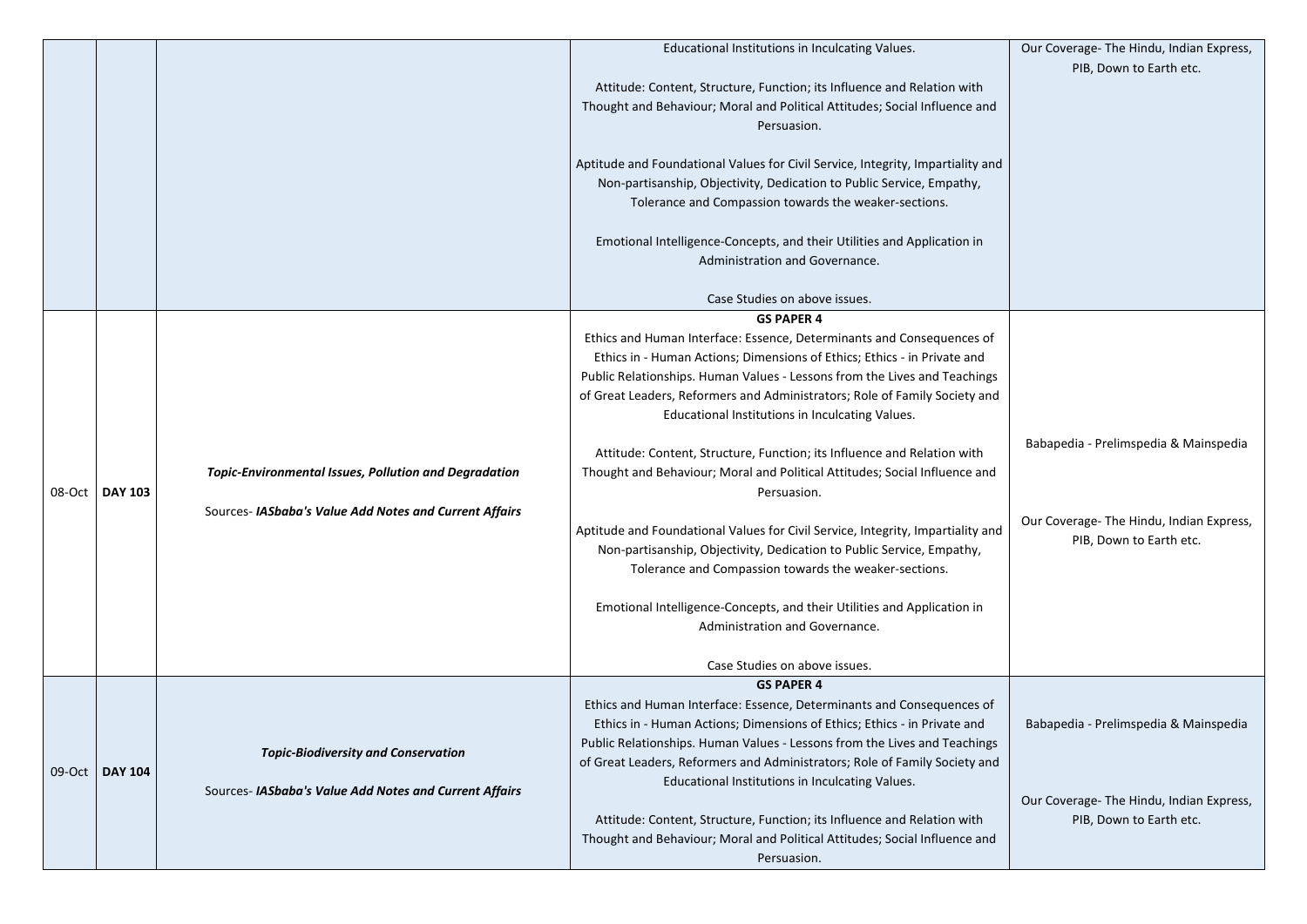|                   |                                                                                                      | Aptitude and Foundational Values for Civil Service, Integrity, Impartiality and<br>Non-partisanship, Objectivity, Dedication to Public Service, Empathy,<br>Tolerance and Compassion towards the weaker-sections.<br>Emotional Intelligence-Concepts, and their Utilities and Application in<br>Administration and Governance.<br>Case Studies on above issues.                                                                                                                                                                                                                                                                                                                                                                                                                                                                                                                                                                 |                                                                                                              |
|-------------------|------------------------------------------------------------------------------------------------------|---------------------------------------------------------------------------------------------------------------------------------------------------------------------------------------------------------------------------------------------------------------------------------------------------------------------------------------------------------------------------------------------------------------------------------------------------------------------------------------------------------------------------------------------------------------------------------------------------------------------------------------------------------------------------------------------------------------------------------------------------------------------------------------------------------------------------------------------------------------------------------------------------------------------------------|--------------------------------------------------------------------------------------------------------------|
| 10-Oct   DAY 105  | <b>Topic-Biodiversity and Conservation</b><br>Sources- IASbaba's Value Add Notes and Current Affairs | <b>GS PAPER 4</b><br>Ethics and Human Interface: Essence, Determinants and Consequences of<br>Ethics in - Human Actions; Dimensions of Ethics; Ethics - in Private and<br>Public Relationships. Human Values - Lessons from the Lives and Teachings<br>of Great Leaders, Reformers and Administrators; Role of Family Society and<br>Educational Institutions in Inculcating Values.<br>Attitude: Content, Structure, Function; its Influence and Relation with<br>Thought and Behaviour; Moral and Political Attitudes; Social Influence and<br>Persuasion.<br>Aptitude and Foundational Values for Civil Service, Integrity, Impartiality and<br>Non-partisanship, Objectivity, Dedication to Public Service, Empathy,<br>Tolerance and Compassion towards the weaker-sections.<br>Emotional Intelligence-Concepts, and their Utilities and Application in<br>Administration and Governance.<br>Case Studies on above issues. | Babapedia - Prelimspedia & Mainspedia<br>Our Coverage- The Hindu, Indian Express,<br>PIB, Down to Earth etc. |
| $11$ -Oct DAY 106 | <b>Topic-Climate Change</b><br>Sources- IASbaba's Value Add Notes and Current Affairs                | <b>GS PAPER 4</b><br>Ethics and Human Interface: Essence, Determinants and Consequences of<br>Ethics in - Human Actions; Dimensions of Ethics; Ethics - in Private and<br>Public Relationships. Human Values - Lessons from the Lives and Teachings<br>of Great Leaders, Reformers and Administrators; Role of Family Society and<br>Educational Institutions in Inculcating Values.<br>Attitude: Content, Structure, Function; its Influence and Relation with<br>Thought and Behaviour; Moral and Political Attitudes; Social Influence and<br>Persuasion.<br>Aptitude and Foundational Values for Civil Service, Integrity, Impartiality and<br>Non-partisanship, Objectivity, Dedication to Public Service, Empathy,<br>Tolerance and Compassion towards the weaker-sections.                                                                                                                                               | Babapedia - Prelimspedia & Mainspedia<br>Our Coverage- The Hindu, Indian Express,<br>PIB, Down to Earth etc. |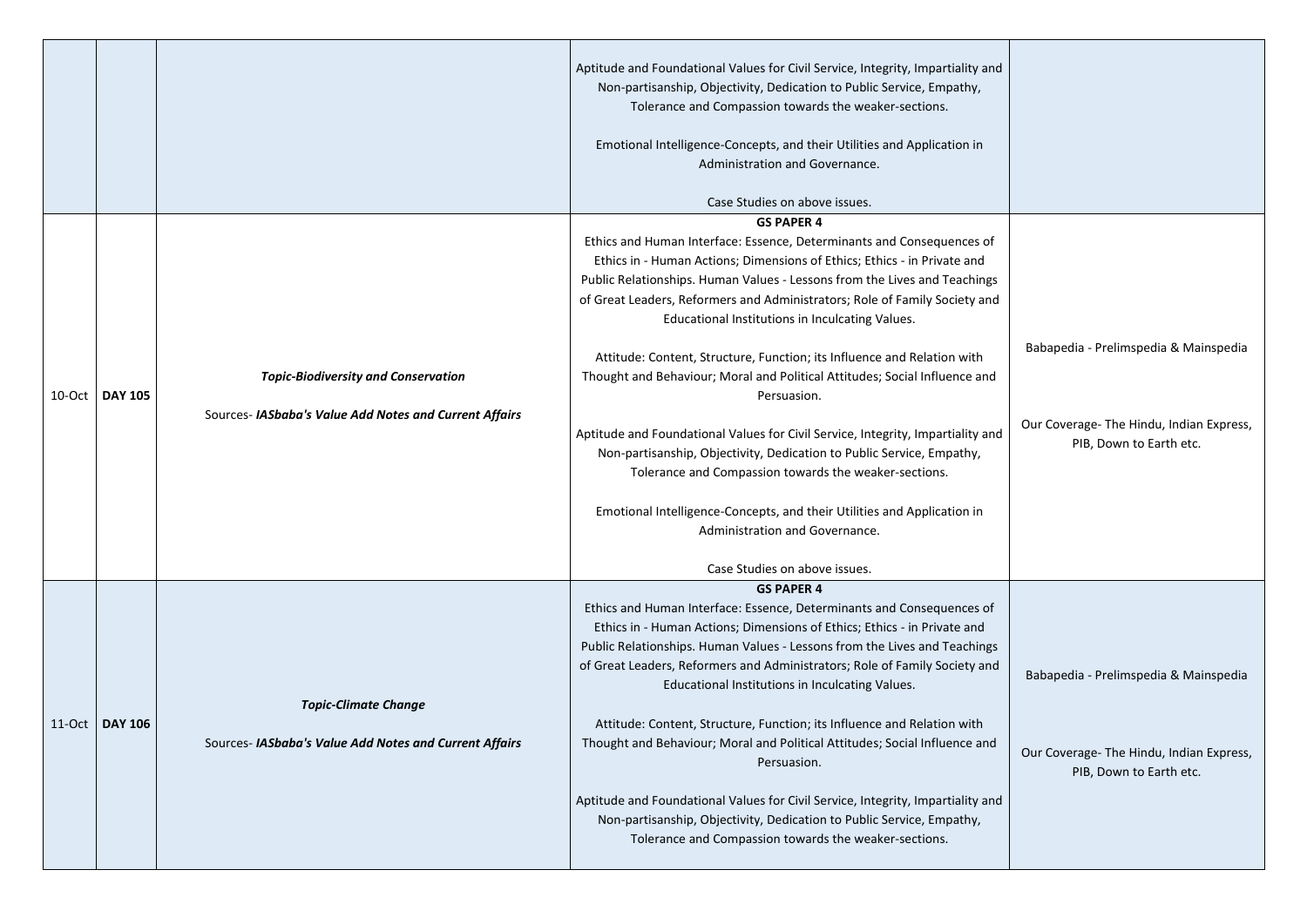|                  |                                                        | Emotional Intelligence-Concepts, and their Utilities and Application in         |                                          |
|------------------|--------------------------------------------------------|---------------------------------------------------------------------------------|------------------------------------------|
|                  |                                                        | Administration and Governance.                                                  |                                          |
|                  |                                                        |                                                                                 |                                          |
|                  |                                                        | Case Studies on above issues.                                                   |                                          |
|                  |                                                        | <b>GS PAPER 4</b>                                                               |                                          |
|                  |                                                        | Ethics and Human Interface: Essence, Determinants and Consequences of           |                                          |
|                  |                                                        | Ethics in - Human Actions; Dimensions of Ethics; Ethics - in Private and        |                                          |
|                  |                                                        | Public Relationships. Human Values - Lessons from the Lives and Teachings       |                                          |
|                  |                                                        | of Great Leaders, Reformers and Administrators; Role of Family Society and      |                                          |
|                  |                                                        | Educational Institutions in Inculcating Values.                                 |                                          |
|                  |                                                        |                                                                                 | Babapedia - Prelimspedia & Mainspedia    |
|                  |                                                        | Attitude: Content, Structure, Function; its Influence and Relation with         |                                          |
|                  | <b>Topic-Climate Change</b>                            | Thought and Behaviour; Moral and Political Attitudes; Social Influence and      |                                          |
| 12-Oct   DAY 107 |                                                        | Persuasion.                                                                     |                                          |
|                  | Sources- IASbaba's Value Add Notes and Current Affairs |                                                                                 | Our Coverage- The Hindu, Indian Express, |
|                  |                                                        | Aptitude and Foundational Values for Civil Service, Integrity, Impartiality and | PIB, Down to Earth etc.                  |
|                  |                                                        | Non-partisanship, Objectivity, Dedication to Public Service, Empathy,           |                                          |
|                  |                                                        | Tolerance and Compassion towards the weaker-sections.                           |                                          |
|                  |                                                        |                                                                                 |                                          |
|                  |                                                        | Emotional Intelligence-Concepts, and their Utilities and Application in         |                                          |
|                  |                                                        | Administration and Governance.                                                  |                                          |
|                  |                                                        | Case Studies on above issues.                                                   |                                          |
|                  |                                                        | <b>GS PAPER 4</b>                                                               |                                          |
|                  |                                                        | Ethics and Human Interface: Essence, Determinants and Consequences of           |                                          |
|                  |                                                        | Ethics in - Human Actions; Dimensions of Ethics; Ethics - in Private and        |                                          |
|                  |                                                        | Public Relationships. Human Values - Lessons from the Lives and Teachings       |                                          |
|                  |                                                        | of Great Leaders, Reformers and Administrators; Role of Family Society and      |                                          |
|                  |                                                        | Educational Institutions in Inculcating Values.                                 |                                          |
|                  |                                                        |                                                                                 | Babapedia - Prelimspedia & Mainspedia    |
|                  |                                                        | Attitude: Content, Structure, Function; its Influence and Relation with         |                                          |
|                  |                                                        | Thought and Behaviour; Moral and Political Attitudes; Social Influence and      |                                          |
| 13-Oct   DAY 108 | <b>REVISION</b>                                        | Persuasion.                                                                     |                                          |
|                  |                                                        |                                                                                 | Our Coverage- The Hindu, Indian Express, |
|                  |                                                        | Aptitude and Foundational Values for Civil Service, Integrity, Impartiality and | PIB, Down to Earth etc.                  |
|                  |                                                        | Non-partisanship, Objectivity, Dedication to Public Service, Empathy,           |                                          |
|                  |                                                        | Tolerance and Compassion towards the weaker-sections.                           |                                          |
|                  |                                                        | Emotional Intelligence-Concepts, and their Utilities and Application in         |                                          |
|                  |                                                        | Administration and Governance.                                                  |                                          |
|                  |                                                        |                                                                                 |                                          |
|                  |                                                        |                                                                                 |                                          |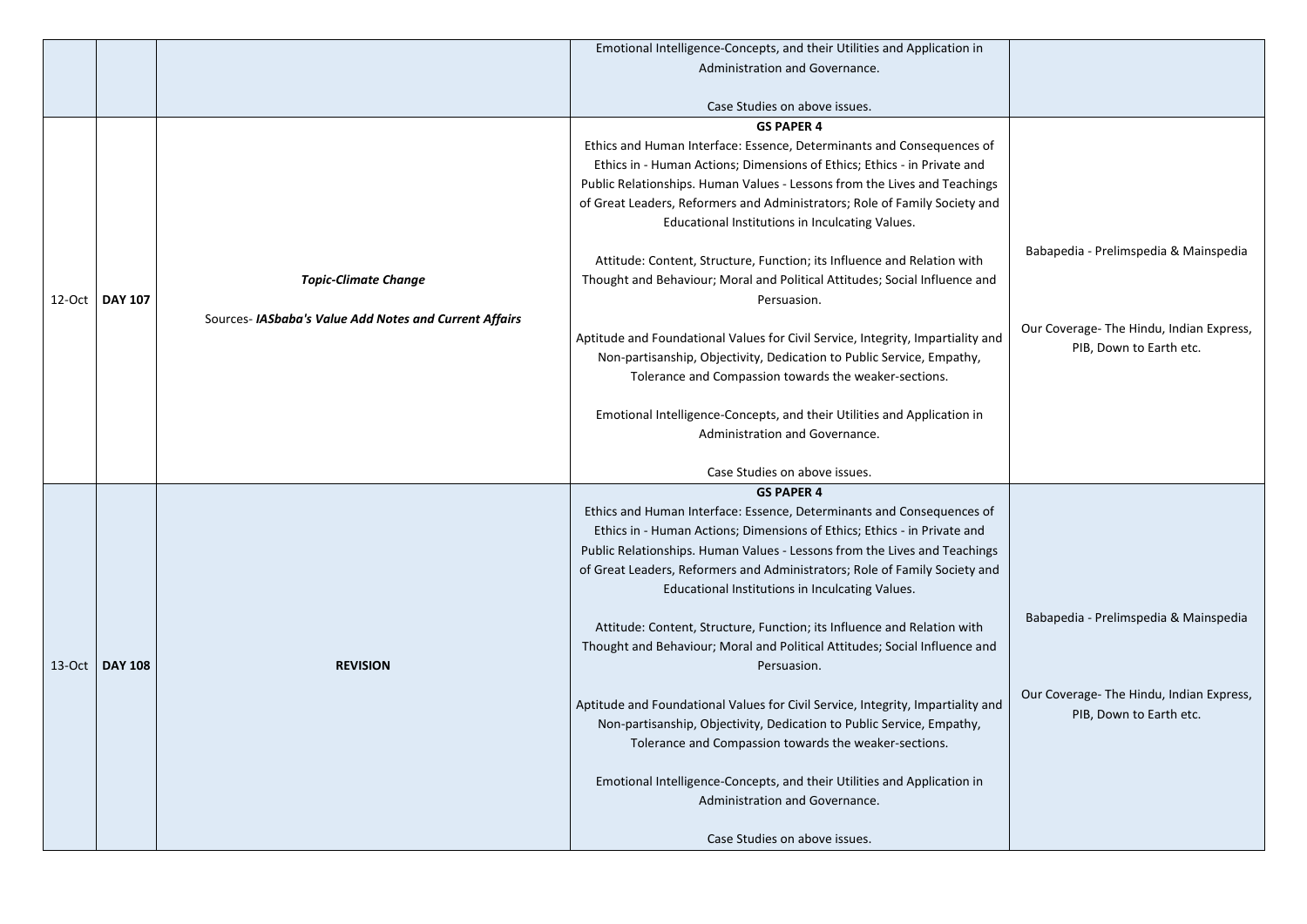|           |                   |                                                      | <b>GS PAPER 4</b><br>Ethics and Human Interface: Essence, Determinants and Consequences of<br>Ethics in - Human Actions; Dimensions of Ethics; Ethics - in Private and<br>Public Relationships. Human Values - Lessons from the Lives and Teachings<br>of Great Leaders, Reformers and Administrators; Role of Family Society and<br>Educational Institutions in Inculcating Values.<br>Attitude: Content, Structure, Function; its Influence and Relation with<br>Thought and Behaviour; Moral and Political Attitudes; Social Influence and | Babapedia - Prelimspedia & Mainspedia                                            |
|-----------|-------------------|------------------------------------------------------|-----------------------------------------------------------------------------------------------------------------------------------------------------------------------------------------------------------------------------------------------------------------------------------------------------------------------------------------------------------------------------------------------------------------------------------------------------------------------------------------------------------------------------------------------|----------------------------------------------------------------------------------|
| 14-Oct    | <b>DAY 109</b>    | <b>PRELIMS TEST 11-100 QUESTIONS</b>                 | Persuasion.                                                                                                                                                                                                                                                                                                                                                                                                                                                                                                                                   | Our Coverage- The Hindu, Indian Express                                          |
|           |                   |                                                      | Aptitude and Foundational Values for Civil Service, Integrity, Impartiality and<br>Non-partisanship, Objectivity, Dedication to Public Service, Empathy,<br>Tolerance and Compassion towards the weaker-sections.                                                                                                                                                                                                                                                                                                                             | PIB, Down to Earth etc.                                                          |
|           |                   |                                                      | Emotional Intelligence-Concepts, and their Utilities and Application in<br>Administration and Governance.                                                                                                                                                                                                                                                                                                                                                                                                                                     |                                                                                  |
|           |                   |                                                      | Case Studies on above issues.                                                                                                                                                                                                                                                                                                                                                                                                                                                                                                                 |                                                                                  |
|           | 15-Oct   DAY 110  | <b>MAINS MOCK 5</b>                                  | <b>14 MAINS QUESTIONS WITH SYNOPSIS</b>                                                                                                                                                                                                                                                                                                                                                                                                                                                                                                       | Babapedia - Prelimspedia & Mainspedia<br>Our Coverage- The Hindu, Indian Express |
|           |                   |                                                      |                                                                                                                                                                                                                                                                                                                                                                                                                                                                                                                                               | PIB, Down to Earth etc.                                                          |
|           |                   |                                                      | <b>ADVANCE- ANCIENT HISTORY &amp; SECURITY ISSUES MODULE 2</b>                                                                                                                                                                                                                                                                                                                                                                                                                                                                                |                                                                                  |
|           |                   |                                                      | <b>GS PAPER 3</b>                                                                                                                                                                                                                                                                                                                                                                                                                                                                                                                             |                                                                                  |
|           |                   |                                                      | Linkages between Development and Spread of Extremism.                                                                                                                                                                                                                                                                                                                                                                                                                                                                                         |                                                                                  |
|           |                   | <b>Topic-Stone Age and Indus Valley Civilization</b> | Role of External State and Non-state Actors in creating challenges to<br>Internal Security.                                                                                                                                                                                                                                                                                                                                                                                                                                                   | Babapedia - Prelimspedia & Mainspedia                                            |
| $16$ -Oct | <b>DAY 111</b>    | Sources- Old NCERT R. S Sharma                       | Challenges to Internal Security through Communication Networks, Role of                                                                                                                                                                                                                                                                                                                                                                                                                                                                       |                                                                                  |
|           |                   | Chapters, 4, 5 and 6                                 | Media and Social Networking Sites in Internal Security Challenges, Basics of                                                                                                                                                                                                                                                                                                                                                                                                                                                                  |                                                                                  |
|           |                   | <b>IASbaba's Value Add Notes</b>                     | Cyber Security; Money-Laundering and its prevention.                                                                                                                                                                                                                                                                                                                                                                                                                                                                                          | Our Coverage- The Hindu, Indian Express<br>PIB, Down to Earth etc.               |
|           |                   |                                                      | Security Challenges and their Management in Border Areas - Linkages of                                                                                                                                                                                                                                                                                                                                                                                                                                                                        |                                                                                  |
|           |                   |                                                      | Organized Crime with Terrorism.                                                                                                                                                                                                                                                                                                                                                                                                                                                                                                               |                                                                                  |
|           |                   |                                                      | Various Security Forces and Agencies and their Mandate.                                                                                                                                                                                                                                                                                                                                                                                                                                                                                       |                                                                                  |
|           | $17$ -Oct DAY 112 | <b>Topic-Stone Age and Indus Valley Civilization</b> | <b>GS PAPER 3</b>                                                                                                                                                                                                                                                                                                                                                                                                                                                                                                                             | Babapedia - Prelimspedia & Mainspedia                                            |
|           |                   |                                                      |                                                                                                                                                                                                                                                                                                                                                                                                                                                                                                                                               |                                                                                  |

| λf       |                                                                     |
|----------|---------------------------------------------------------------------|
| gs<br>٦d |                                                                     |
| ıd       | Babapedia - Prelimspedia & Mainspedia                               |
| nd       | Our Coverage- The Hindu, Indian Express,<br>PIB, Down to Earth etc. |
|          |                                                                     |
|          |                                                                     |
|          | Babapedia - Prelimspedia & Mainspedia                               |
|          | Our Coverage- The Hindu, Indian Express,<br>PIB, Down to Earth etc. |
|          |                                                                     |
|          | Babapedia - Prelimspedia & Mainspedia                               |
| ρf<br>of | Our Coverage- The Hindu, Indian Express,<br>PIB, Down to Earth etc. |
|          | Babapedia - Prelimspedia & Mainspedia                               |
|          |                                                                     |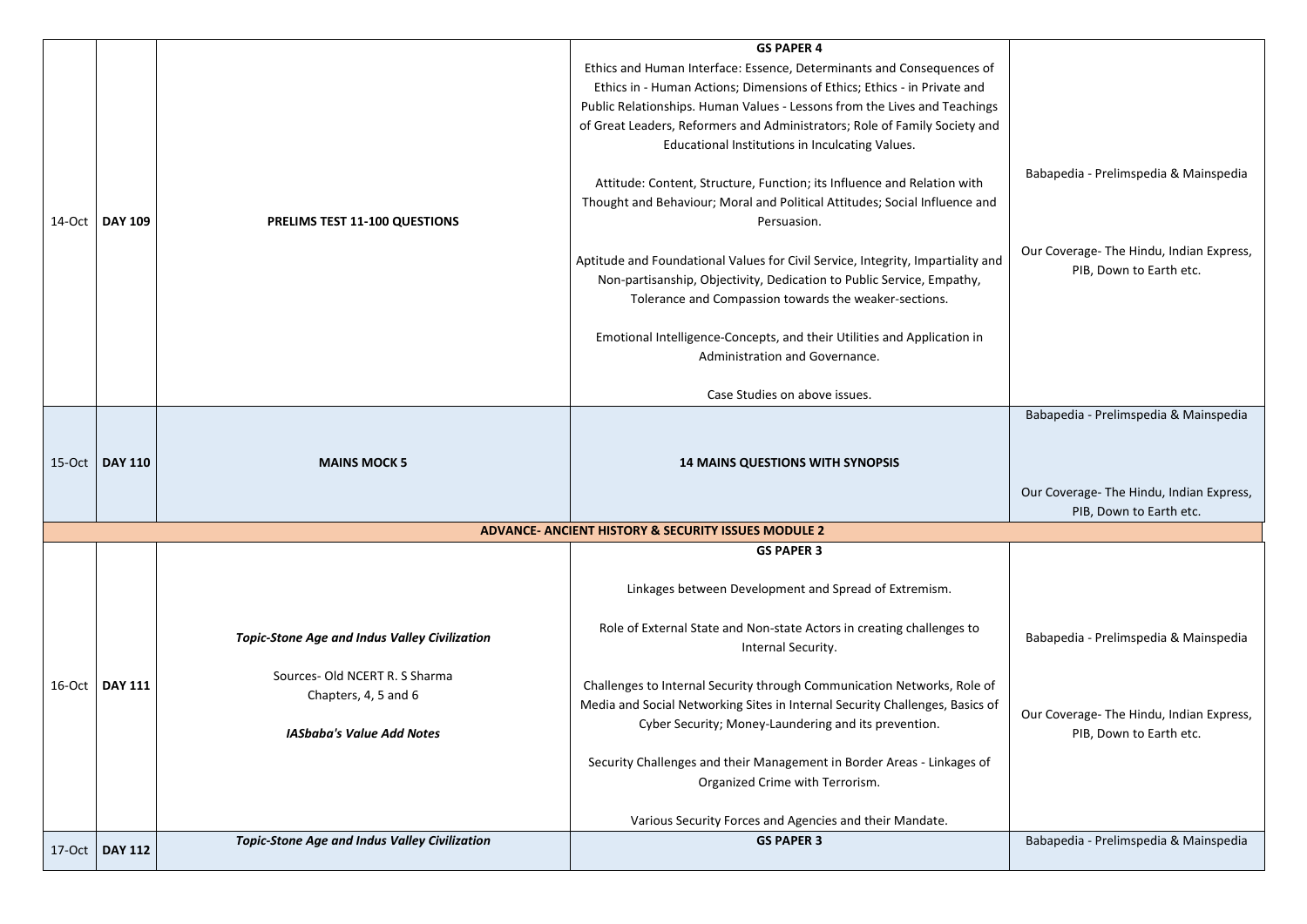| Chapters, 4, 5 and 6<br>Role of External State and Non-state Actors in creating challenges to<br>Our Coverage- The Hindu, Indian Express,<br><b>IASbaba's Value Add Notes</b><br>Internal Security.<br>PIB, Down to Earth etc.<br>Challenges to Internal Security through Communication Networks, Role of<br>Media and Social Networking Sites in Internal Security Challenges, Basics of<br>Cyber Security; Money-Laundering and its prevention.<br>Security Challenges and their Management in Border Areas - Linkages of<br>Organized Crime with Terrorism.<br>Various Security Forces and Agencies and their Mandate.<br><b>DAY 112</b><br><b>17-Oct</b><br><b>OCTOBER 1 to 15</b><br><b>CURRENT AFFAIRS TEST 13 (50 QUESTIONS)</b><br><b>NA</b><br><b>GS PAPER 3</b><br>Linkages between Development and Spread of Extremism.<br>Role of External State and Non-state Actors in creating challenges to<br>Babapedia - Prelimspedia & Mainspedia<br><b>Topic-Vedic Age</b><br>Internal Security.<br>Sources- Old NCERT R. S Sharma<br>Challenges to Internal Security through Communication Networks, Role of<br><b>DAY 113</b><br>18-Oct<br>Chapters 7 and 8<br>Media and Social Networking Sites in Internal Security Challenges, Basics of<br>Our Coverage- The Hindu, Indian Express,<br>Cyber Security; Money-Laundering and its prevention.<br><b>IASbaba's Value Add Notes</b><br>PIB, Down to Earth etc.<br>Security Challenges and their Management in Border Areas - Linkages of<br>Organized Crime with Terrorism.<br>Various Security Forces and Agencies and their Mandate.<br><b>GS PAPER 3</b><br>Linkages between Development and Spread of Extremism.<br>Babapedia - Prelimspedia & Mainspedia<br><b>Topic-Vedic Age</b><br>Role of External State and Non-state Actors in creating challenges to<br>Internal Security.<br>Sources- Old NCERT R. S Sharma<br>19-Oct<br><b>DAY 114</b><br>Chapters 7 and 8<br>Challenges to Internal Security through Communication Networks, Role of<br>Our Coverage- The Hindu, Indian Express,<br>Media and Social Networking Sites in Internal Security Challenges, Basics of<br><b>IASbaba's Value Add Notes</b><br>PIB, Down to Earth etc.<br>Cyber Security; Money-Laundering and its prevention. |  |
|--------------------------------------------------------------------------------------------------------------------------------------------------------------------------------------------------------------------------------------------------------------------------------------------------------------------------------------------------------------------------------------------------------------------------------------------------------------------------------------------------------------------------------------------------------------------------------------------------------------------------------------------------------------------------------------------------------------------------------------------------------------------------------------------------------------------------------------------------------------------------------------------------------------------------------------------------------------------------------------------------------------------------------------------------------------------------------------------------------------------------------------------------------------------------------------------------------------------------------------------------------------------------------------------------------------------------------------------------------------------------------------------------------------------------------------------------------------------------------------------------------------------------------------------------------------------------------------------------------------------------------------------------------------------------------------------------------------------------------------------------------------------------------------------------------------------------------------------------------------------------------------------------------------------------------------------------------------------------------------------------------------------------------------------------------------------------------------------------------------------------------------------------------------------------------------------------------------------------------------------------------------|--|
|                                                                                                                                                                                                                                                                                                                                                                                                                                                                                                                                                                                                                                                                                                                                                                                                                                                                                                                                                                                                                                                                                                                                                                                                                                                                                                                                                                                                                                                                                                                                                                                                                                                                                                                                                                                                                                                                                                                                                                                                                                                                                                                                                                                                                                                              |  |
|                                                                                                                                                                                                                                                                                                                                                                                                                                                                                                                                                                                                                                                                                                                                                                                                                                                                                                                                                                                                                                                                                                                                                                                                                                                                                                                                                                                                                                                                                                                                                                                                                                                                                                                                                                                                                                                                                                                                                                                                                                                                                                                                                                                                                                                              |  |
|                                                                                                                                                                                                                                                                                                                                                                                                                                                                                                                                                                                                                                                                                                                                                                                                                                                                                                                                                                                                                                                                                                                                                                                                                                                                                                                                                                                                                                                                                                                                                                                                                                                                                                                                                                                                                                                                                                                                                                                                                                                                                                                                                                                                                                                              |  |
|                                                                                                                                                                                                                                                                                                                                                                                                                                                                                                                                                                                                                                                                                                                                                                                                                                                                                                                                                                                                                                                                                                                                                                                                                                                                                                                                                                                                                                                                                                                                                                                                                                                                                                                                                                                                                                                                                                                                                                                                                                                                                                                                                                                                                                                              |  |
|                                                                                                                                                                                                                                                                                                                                                                                                                                                                                                                                                                                                                                                                                                                                                                                                                                                                                                                                                                                                                                                                                                                                                                                                                                                                                                                                                                                                                                                                                                                                                                                                                                                                                                                                                                                                                                                                                                                                                                                                                                                                                                                                                                                                                                                              |  |
|                                                                                                                                                                                                                                                                                                                                                                                                                                                                                                                                                                                                                                                                                                                                                                                                                                                                                                                                                                                                                                                                                                                                                                                                                                                                                                                                                                                                                                                                                                                                                                                                                                                                                                                                                                                                                                                                                                                                                                                                                                                                                                                                                                                                                                                              |  |
|                                                                                                                                                                                                                                                                                                                                                                                                                                                                                                                                                                                                                                                                                                                                                                                                                                                                                                                                                                                                                                                                                                                                                                                                                                                                                                                                                                                                                                                                                                                                                                                                                                                                                                                                                                                                                                                                                                                                                                                                                                                                                                                                                                                                                                                              |  |
|                                                                                                                                                                                                                                                                                                                                                                                                                                                                                                                                                                                                                                                                                                                                                                                                                                                                                                                                                                                                                                                                                                                                                                                                                                                                                                                                                                                                                                                                                                                                                                                                                                                                                                                                                                                                                                                                                                                                                                                                                                                                                                                                                                                                                                                              |  |
|                                                                                                                                                                                                                                                                                                                                                                                                                                                                                                                                                                                                                                                                                                                                                                                                                                                                                                                                                                                                                                                                                                                                                                                                                                                                                                                                                                                                                                                                                                                                                                                                                                                                                                                                                                                                                                                                                                                                                                                                                                                                                                                                                                                                                                                              |  |
|                                                                                                                                                                                                                                                                                                                                                                                                                                                                                                                                                                                                                                                                                                                                                                                                                                                                                                                                                                                                                                                                                                                                                                                                                                                                                                                                                                                                                                                                                                                                                                                                                                                                                                                                                                                                                                                                                                                                                                                                                                                                                                                                                                                                                                                              |  |
|                                                                                                                                                                                                                                                                                                                                                                                                                                                                                                                                                                                                                                                                                                                                                                                                                                                                                                                                                                                                                                                                                                                                                                                                                                                                                                                                                                                                                                                                                                                                                                                                                                                                                                                                                                                                                                                                                                                                                                                                                                                                                                                                                                                                                                                              |  |
|                                                                                                                                                                                                                                                                                                                                                                                                                                                                                                                                                                                                                                                                                                                                                                                                                                                                                                                                                                                                                                                                                                                                                                                                                                                                                                                                                                                                                                                                                                                                                                                                                                                                                                                                                                                                                                                                                                                                                                                                                                                                                                                                                                                                                                                              |  |
|                                                                                                                                                                                                                                                                                                                                                                                                                                                                                                                                                                                                                                                                                                                                                                                                                                                                                                                                                                                                                                                                                                                                                                                                                                                                                                                                                                                                                                                                                                                                                                                                                                                                                                                                                                                                                                                                                                                                                                                                                                                                                                                                                                                                                                                              |  |
|                                                                                                                                                                                                                                                                                                                                                                                                                                                                                                                                                                                                                                                                                                                                                                                                                                                                                                                                                                                                                                                                                                                                                                                                                                                                                                                                                                                                                                                                                                                                                                                                                                                                                                                                                                                                                                                                                                                                                                                                                                                                                                                                                                                                                                                              |  |
|                                                                                                                                                                                                                                                                                                                                                                                                                                                                                                                                                                                                                                                                                                                                                                                                                                                                                                                                                                                                                                                                                                                                                                                                                                                                                                                                                                                                                                                                                                                                                                                                                                                                                                                                                                                                                                                                                                                                                                                                                                                                                                                                                                                                                                                              |  |
|                                                                                                                                                                                                                                                                                                                                                                                                                                                                                                                                                                                                                                                                                                                                                                                                                                                                                                                                                                                                                                                                                                                                                                                                                                                                                                                                                                                                                                                                                                                                                                                                                                                                                                                                                                                                                                                                                                                                                                                                                                                                                                                                                                                                                                                              |  |
|                                                                                                                                                                                                                                                                                                                                                                                                                                                                                                                                                                                                                                                                                                                                                                                                                                                                                                                                                                                                                                                                                                                                                                                                                                                                                                                                                                                                                                                                                                                                                                                                                                                                                                                                                                                                                                                                                                                                                                                                                                                                                                                                                                                                                                                              |  |
|                                                                                                                                                                                                                                                                                                                                                                                                                                                                                                                                                                                                                                                                                                                                                                                                                                                                                                                                                                                                                                                                                                                                                                                                                                                                                                                                                                                                                                                                                                                                                                                                                                                                                                                                                                                                                                                                                                                                                                                                                                                                                                                                                                                                                                                              |  |
|                                                                                                                                                                                                                                                                                                                                                                                                                                                                                                                                                                                                                                                                                                                                                                                                                                                                                                                                                                                                                                                                                                                                                                                                                                                                                                                                                                                                                                                                                                                                                                                                                                                                                                                                                                                                                                                                                                                                                                                                                                                                                                                                                                                                                                                              |  |
|                                                                                                                                                                                                                                                                                                                                                                                                                                                                                                                                                                                                                                                                                                                                                                                                                                                                                                                                                                                                                                                                                                                                                                                                                                                                                                                                                                                                                                                                                                                                                                                                                                                                                                                                                                                                                                                                                                                                                                                                                                                                                                                                                                                                                                                              |  |
|                                                                                                                                                                                                                                                                                                                                                                                                                                                                                                                                                                                                                                                                                                                                                                                                                                                                                                                                                                                                                                                                                                                                                                                                                                                                                                                                                                                                                                                                                                                                                                                                                                                                                                                                                                                                                                                                                                                                                                                                                                                                                                                                                                                                                                                              |  |
|                                                                                                                                                                                                                                                                                                                                                                                                                                                                                                                                                                                                                                                                                                                                                                                                                                                                                                                                                                                                                                                                                                                                                                                                                                                                                                                                                                                                                                                                                                                                                                                                                                                                                                                                                                                                                                                                                                                                                                                                                                                                                                                                                                                                                                                              |  |
|                                                                                                                                                                                                                                                                                                                                                                                                                                                                                                                                                                                                                                                                                                                                                                                                                                                                                                                                                                                                                                                                                                                                                                                                                                                                                                                                                                                                                                                                                                                                                                                                                                                                                                                                                                                                                                                                                                                                                                                                                                                                                                                                                                                                                                                              |  |
|                                                                                                                                                                                                                                                                                                                                                                                                                                                                                                                                                                                                                                                                                                                                                                                                                                                                                                                                                                                                                                                                                                                                                                                                                                                                                                                                                                                                                                                                                                                                                                                                                                                                                                                                                                                                                                                                                                                                                                                                                                                                                                                                                                                                                                                              |  |
|                                                                                                                                                                                                                                                                                                                                                                                                                                                                                                                                                                                                                                                                                                                                                                                                                                                                                                                                                                                                                                                                                                                                                                                                                                                                                                                                                                                                                                                                                                                                                                                                                                                                                                                                                                                                                                                                                                                                                                                                                                                                                                                                                                                                                                                              |  |
|                                                                                                                                                                                                                                                                                                                                                                                                                                                                                                                                                                                                                                                                                                                                                                                                                                                                                                                                                                                                                                                                                                                                                                                                                                                                                                                                                                                                                                                                                                                                                                                                                                                                                                                                                                                                                                                                                                                                                                                                                                                                                                                                                                                                                                                              |  |
|                                                                                                                                                                                                                                                                                                                                                                                                                                                                                                                                                                                                                                                                                                                                                                                                                                                                                                                                                                                                                                                                                                                                                                                                                                                                                                                                                                                                                                                                                                                                                                                                                                                                                                                                                                                                                                                                                                                                                                                                                                                                                                                                                                                                                                                              |  |
|                                                                                                                                                                                                                                                                                                                                                                                                                                                                                                                                                                                                                                                                                                                                                                                                                                                                                                                                                                                                                                                                                                                                                                                                                                                                                                                                                                                                                                                                                                                                                                                                                                                                                                                                                                                                                                                                                                                                                                                                                                                                                                                                                                                                                                                              |  |
|                                                                                                                                                                                                                                                                                                                                                                                                                                                                                                                                                                                                                                                                                                                                                                                                                                                                                                                                                                                                                                                                                                                                                                                                                                                                                                                                                                                                                                                                                                                                                                                                                                                                                                                                                                                                                                                                                                                                                                                                                                                                                                                                                                                                                                                              |  |
|                                                                                                                                                                                                                                                                                                                                                                                                                                                                                                                                                                                                                                                                                                                                                                                                                                                                                                                                                                                                                                                                                                                                                                                                                                                                                                                                                                                                                                                                                                                                                                                                                                                                                                                                                                                                                                                                                                                                                                                                                                                                                                                                                                                                                                                              |  |
|                                                                                                                                                                                                                                                                                                                                                                                                                                                                                                                                                                                                                                                                                                                                                                                                                                                                                                                                                                                                                                                                                                                                                                                                                                                                                                                                                                                                                                                                                                                                                                                                                                                                                                                                                                                                                                                                                                                                                                                                                                                                                                                                                                                                                                                              |  |
|                                                                                                                                                                                                                                                                                                                                                                                                                                                                                                                                                                                                                                                                                                                                                                                                                                                                                                                                                                                                                                                                                                                                                                                                                                                                                                                                                                                                                                                                                                                                                                                                                                                                                                                                                                                                                                                                                                                                                                                                                                                                                                                                                                                                                                                              |  |
|                                                                                                                                                                                                                                                                                                                                                                                                                                                                                                                                                                                                                                                                                                                                                                                                                                                                                                                                                                                                                                                                                                                                                                                                                                                                                                                                                                                                                                                                                                                                                                                                                                                                                                                                                                                                                                                                                                                                                                                                                                                                                                                                                                                                                                                              |  |
|                                                                                                                                                                                                                                                                                                                                                                                                                                                                                                                                                                                                                                                                                                                                                                                                                                                                                                                                                                                                                                                                                                                                                                                                                                                                                                                                                                                                                                                                                                                                                                                                                                                                                                                                                                                                                                                                                                                                                                                                                                                                                                                                                                                                                                                              |  |
|                                                                                                                                                                                                                                                                                                                                                                                                                                                                                                                                                                                                                                                                                                                                                                                                                                                                                                                                                                                                                                                                                                                                                                                                                                                                                                                                                                                                                                                                                                                                                                                                                                                                                                                                                                                                                                                                                                                                                                                                                                                                                                                                                                                                                                                              |  |
|                                                                                                                                                                                                                                                                                                                                                                                                                                                                                                                                                                                                                                                                                                                                                                                                                                                                                                                                                                                                                                                                                                                                                                                                                                                                                                                                                                                                                                                                                                                                                                                                                                                                                                                                                                                                                                                                                                                                                                                                                                                                                                                                                                                                                                                              |  |
|                                                                                                                                                                                                                                                                                                                                                                                                                                                                                                                                                                                                                                                                                                                                                                                                                                                                                                                                                                                                                                                                                                                                                                                                                                                                                                                                                                                                                                                                                                                                                                                                                                                                                                                                                                                                                                                                                                                                                                                                                                                                                                                                                                                                                                                              |  |
|                                                                                                                                                                                                                                                                                                                                                                                                                                                                                                                                                                                                                                                                                                                                                                                                                                                                                                                                                                                                                                                                                                                                                                                                                                                                                                                                                                                                                                                                                                                                                                                                                                                                                                                                                                                                                                                                                                                                                                                                                                                                                                                                                                                                                                                              |  |
| Security Challenges and their Management in Border Areas - Linkages of                                                                                                                                                                                                                                                                                                                                                                                                                                                                                                                                                                                                                                                                                                                                                                                                                                                                                                                                                                                                                                                                                                                                                                                                                                                                                                                                                                                                                                                                                                                                                                                                                                                                                                                                                                                                                                                                                                                                                                                                                                                                                                                                                                                       |  |
| Organized Crime with Terrorism.                                                                                                                                                                                                                                                                                                                                                                                                                                                                                                                                                                                                                                                                                                                                                                                                                                                                                                                                                                                                                                                                                                                                                                                                                                                                                                                                                                                                                                                                                                                                                                                                                                                                                                                                                                                                                                                                                                                                                                                                                                                                                                                                                                                                                              |  |
|                                                                                                                                                                                                                                                                                                                                                                                                                                                                                                                                                                                                                                                                                                                                                                                                                                                                                                                                                                                                                                                                                                                                                                                                                                                                                                                                                                                                                                                                                                                                                                                                                                                                                                                                                                                                                                                                                                                                                                                                                                                                                                                                                                                                                                                              |  |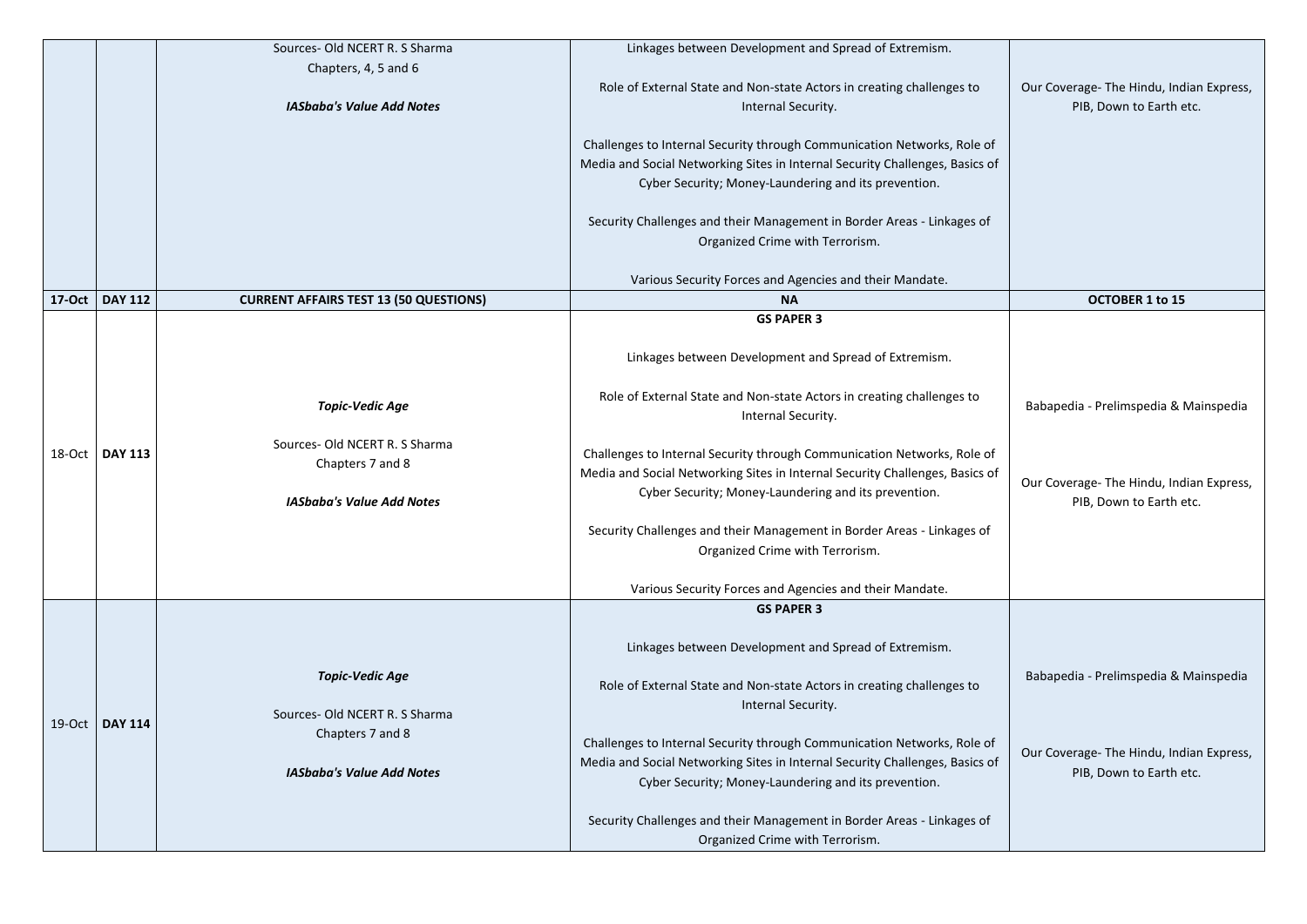|           |                |                                                          | Various Security Forces and Agencies and their Mandate.                                                                                                                                                         |                                                                     |
|-----------|----------------|----------------------------------------------------------|-----------------------------------------------------------------------------------------------------------------------------------------------------------------------------------------------------------------|---------------------------------------------------------------------|
|           |                |                                                          | <b>GS PAPER 3</b>                                                                                                                                                                                               |                                                                     |
|           |                |                                                          | Linkages between Development and Spread of Extremism.                                                                                                                                                           |                                                                     |
|           |                | <b>Topic-Mahajanapadas and Pre-Mauryan Dynasties</b>     | Role of External State and Non-state Actors in creating challenges to<br>Internal Security.                                                                                                                     | Babapedia - Prelimspedia & Mainspedia                               |
| 20-Oct    | <b>DAY 115</b> | Sources- Old NCERT R. S Sharma<br>Chapters 10 and 11     | Challenges to Internal Security through Communication Networks, Role of<br>Media and Social Networking Sites in Internal Security Challenges, Basics of                                                         |                                                                     |
|           |                | <b>IASbaba's Value Add Notes</b>                         | Cyber Security; Money-Laundering and its prevention.                                                                                                                                                            | Our Coverage- The Hindu, Indian Express,<br>PIB, Down to Earth etc. |
|           |                |                                                          | Security Challenges and their Management in Border Areas - Linkages of<br>Organized Crime with Terrorism.                                                                                                       |                                                                     |
|           |                |                                                          | Various Security Forces and Agencies and their Mandate.                                                                                                                                                         |                                                                     |
|           |                |                                                          | <b>GS PAPER 3</b>                                                                                                                                                                                               |                                                                     |
|           |                |                                                          | Linkages between Development and Spread of Extremism.                                                                                                                                                           |                                                                     |
|           |                | <b>Topic-Mauryan and Post-Mauryan Dynasties</b>          | Role of External State and Non-state Actors in creating challenges to<br>Internal Security.                                                                                                                     | Babapedia - Prelimspedia & Mainspedia                               |
| $21$ -Oct | <b>DAY 116</b> | Sources- Old NCERT R. S Sharma                           | Challenges to Internal Security through Communication Networks, Role of                                                                                                                                         |                                                                     |
|           |                | Chapters 13, 14, 15                                      | Media and Social Networking Sites in Internal Security Challenges, Basics of                                                                                                                                    | Our Coverage- The Hindu, Indian Express,                            |
|           |                | <b>IASbaba's Value Add Notes</b>                         | Cyber Security; Money-Laundering and its prevention.                                                                                                                                                            | PIB, Down to Earth etc.                                             |
|           |                |                                                          | Security Challenges and their Management in Border Areas - Linkages of<br>Organized Crime with Terrorism.                                                                                                       |                                                                     |
|           |                |                                                          | Various Security Forces and Agencies and their Mandate.                                                                                                                                                         |                                                                     |
|           |                |                                                          | <b>GS PAPER 3</b>                                                                                                                                                                                               |                                                                     |
|           |                | <b>Topic-Mauryan and Post-Mauryan Dynasties</b>          | Linkages between Development and Spread of Extremism.                                                                                                                                                           | Babapedia - Prelimspedia & Mainspedia                               |
| $22-Oct$  | <b>DAY 117</b> | Sources- Old NCERT R. S Sharma<br>Chapters 16, 17 and 18 | Role of External State and Non-state Actors in creating challenges to<br>Internal Security.                                                                                                                     |                                                                     |
|           |                | <b>IASbaba's Value Add Notes</b>                         | Challenges to Internal Security through Communication Networks, Role of<br>Media and Social Networking Sites in Internal Security Challenges, Basics of<br>Cyber Security; Money-Laundering and its prevention. | Our Coverage- The Hindu, Indian Express,<br>PIB, Down to Earth etc. |
|           |                |                                                          |                                                                                                                                                                                                                 |                                                                     |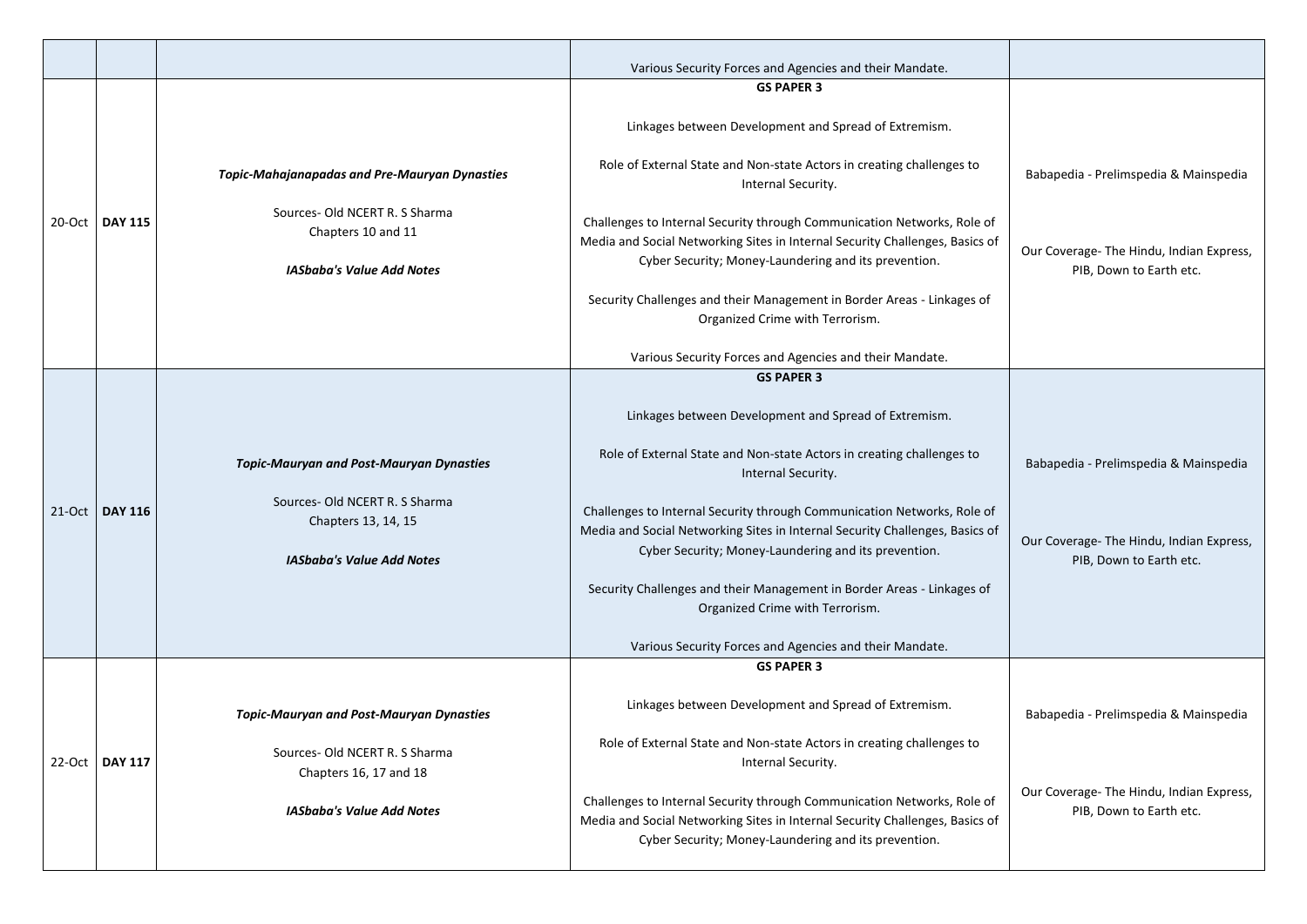|          |                  |                                                          | Security Challenges and their Management in Border Areas - Linkages of                                                                                  |                                                                     |
|----------|------------------|----------------------------------------------------------|---------------------------------------------------------------------------------------------------------------------------------------------------------|---------------------------------------------------------------------|
|          |                  |                                                          | Organized Crime with Terrorism.                                                                                                                         |                                                                     |
|          |                  |                                                          |                                                                                                                                                         |                                                                     |
|          |                  |                                                          | Various Security Forces and Agencies and their Mandate.                                                                                                 |                                                                     |
|          |                  |                                                          | <b>GS PAPER 3</b>                                                                                                                                       |                                                                     |
|          |                  |                                                          | Linkages between Development and Spread of Extremism.                                                                                                   |                                                                     |
|          |                  | <b>Topic-Jainisma and Buddhism</b>                       | Role of External State and Non-state Actors in creating challenges to<br>Internal Security.                                                             | Babapedia - Prelimspedia & Mainspedia                               |
| $23-Oct$ | DAY 118          | Sources- Old NCERT R. S Sharma<br>Chapter 9              | Challenges to Internal Security through Communication Networks, Role of<br>Media and Social Networking Sites in Internal Security Challenges, Basics of |                                                                     |
|          |                  | <b>IASbaba's Value Add Notes</b>                         | Cyber Security; Money-Laundering and its prevention.                                                                                                    | Our Coverage- The Hindu, Indian Express,<br>PIB, Down to Earth etc. |
|          |                  |                                                          | Security Challenges and their Management in Border Areas - Linkages of<br>Organized Crime with Terrorism.                                               |                                                                     |
|          |                  |                                                          |                                                                                                                                                         |                                                                     |
|          |                  |                                                          | Various Security Forces and Agencies and their Mandate.                                                                                                 |                                                                     |
|          |                  |                                                          | <b>GS PAPER 3</b>                                                                                                                                       |                                                                     |
|          |                  |                                                          | Linkages between Development and Spread of Extremism.                                                                                                   |                                                                     |
|          |                  | <b>Topic-Jainisma and Buddhism</b>                       | Role of External State and Non-state Actors in creating challenges to<br>Internal Security.                                                             | Babapedia - Prelimspedia & Mainspedia                               |
|          | 24-Oct   DAY 119 | Sources-Old NCERT R. S Sharma<br>Chapter 12              | Challenges to Internal Security through Communication Networks, Role of<br>Media and Social Networking Sites in Internal Security Challenges, Basics of |                                                                     |
|          |                  | <b>IASbaba's Value Add Notes</b>                         | Cyber Security; Money-Laundering and its prevention.                                                                                                    | Our Coverage- The Hindu, Indian Express,<br>PIB, Down to Earth etc. |
|          |                  |                                                          | Security Challenges and their Management in Border Areas - Linkages of<br>Organized Crime with Terrorism.                                               |                                                                     |
|          |                  |                                                          |                                                                                                                                                         |                                                                     |
|          |                  |                                                          | Various Security Forces and Agencies and their Mandate.                                                                                                 |                                                                     |
|          |                  |                                                          | <b>GS PAPER 3</b>                                                                                                                                       |                                                                     |
|          |                  | <b>Topic-Gupta and Post Gupta Empires</b>                | Linkages between Development and Spread of Extremism.                                                                                                   | Babapedia - Prelimspedia & Mainspedia                               |
|          | 25-Oct   DAY 120 | Sources- Old NCERT R. S Sharma<br>Chapters 19, 20 and 21 | Role of External State and Non-state Actors in creating challenges to<br>Internal Security.                                                             |                                                                     |
|          |                  |                                                          |                                                                                                                                                         | Our Coverage- The Hindu, Indian Express,                            |
|          |                  | <b>IASbaba's Value Add Notes</b>                         | Challenges to Internal Security through Communication Networks, Role of                                                                                 | PIB, Down to Earth etc.                                             |
|          |                  |                                                          | Media and Social Networking Sites in Internal Security Challenges, Basics of                                                                            |                                                                     |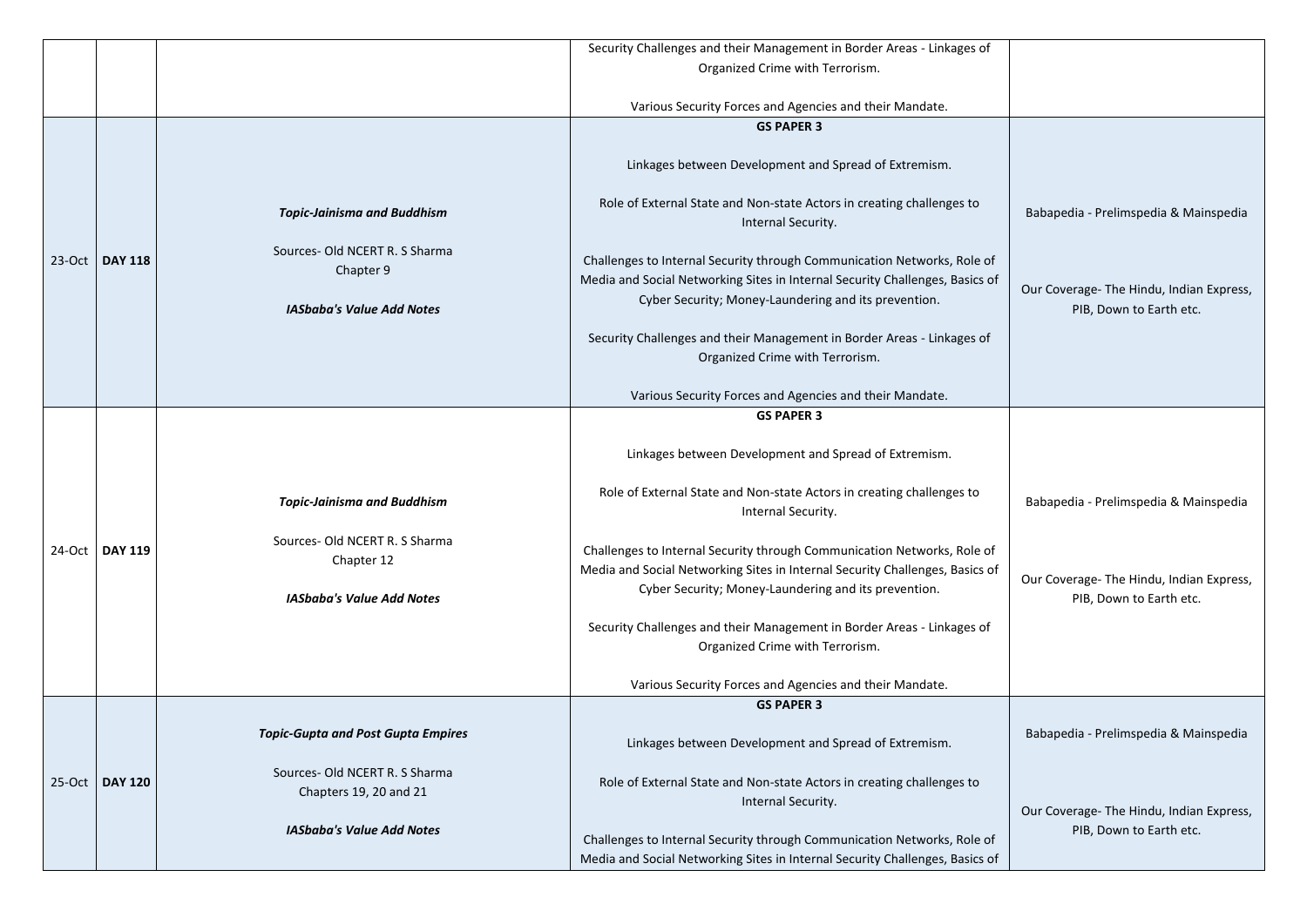|        |                  |                                                          | Cyber Security; Money-Laundering and its prevention.                                                                                 |                                                                     |
|--------|------------------|----------------------------------------------------------|--------------------------------------------------------------------------------------------------------------------------------------|---------------------------------------------------------------------|
|        |                  |                                                          |                                                                                                                                      |                                                                     |
|        |                  |                                                          | Security Challenges and their Management in Border Areas - Linkages of                                                               |                                                                     |
|        |                  |                                                          |                                                                                                                                      |                                                                     |
|        |                  |                                                          | Organized Crime with Terrorism.                                                                                                      |                                                                     |
|        |                  |                                                          | Various Security Forces and Agencies and their Mandate.                                                                              |                                                                     |
|        |                  |                                                          | <b>GS PAPER 3</b>                                                                                                                    |                                                                     |
|        |                  |                                                          |                                                                                                                                      |                                                                     |
|        |                  |                                                          | Linkages between Development and Spread of Extremism.                                                                                |                                                                     |
|        |                  | <b>Topic-Gupta and Post Gupta Empires</b>                | Role of External State and Non-state Actors in creating challenges to<br>Internal Security.                                          | Babapedia - Prelimspedia & Mainspedia                               |
| 26-Oct | <b>DAY 121</b>   | Sources- Old NCERT R. S Sharma<br>Chapters 22, 23 and 24 | Challenges to Internal Security through Communication Networks, Role of                                                              |                                                                     |
|        |                  | <b>IASbaba's Value Add Notes</b>                         | Media and Social Networking Sites in Internal Security Challenges, Basics of<br>Cyber Security; Money-Laundering and its prevention. | Our Coverage- The Hindu, Indian Express,<br>PIB, Down to Earth etc. |
|        |                  |                                                          | Security Challenges and their Management in Border Areas - Linkages of<br>Organized Crime with Terrorism.                            |                                                                     |
|        |                  |                                                          |                                                                                                                                      |                                                                     |
|        |                  |                                                          | Various Security Forces and Agencies and their Mandate.                                                                              |                                                                     |
|        |                  |                                                          | <b>GS PAPER 3</b>                                                                                                                    |                                                                     |
|        |                  |                                                          |                                                                                                                                      |                                                                     |
|        |                  |                                                          | Linkages between Development and Spread of Extremism.                                                                                |                                                                     |
|        |                  | <b>Topic-Gupta and Post Gupta Empires</b>                | Role of External State and Non-state Actors in creating challenges to<br>Internal Security.                                          | Babapedia - Prelimspedia & Mainspedia                               |
|        |                  |                                                          |                                                                                                                                      |                                                                     |
| 27-Oct | <b>DAY 122</b>   | Sources- Old NCERT R. S Sharma                           | Challenges to Internal Security through Communication Networks, Role of                                                              |                                                                     |
|        |                  | Chapters 25, 26 and 27                                   | Media and Social Networking Sites in Internal Security Challenges, Basics of                                                         |                                                                     |
|        |                  | <b>IASbaba's Value Add Notes</b>                         | Cyber Security; Money-Laundering and its prevention.                                                                                 | Our Coverage- The Hindu, Indian Express,<br>PIB, Down to Earth etc. |
|        |                  |                                                          |                                                                                                                                      |                                                                     |
|        |                  |                                                          | Security Challenges and their Management in Border Areas - Linkages of                                                               |                                                                     |
|        |                  |                                                          | Organized Crime with Terrorism.                                                                                                      |                                                                     |
|        |                  |                                                          |                                                                                                                                      |                                                                     |
|        |                  |                                                          | Various Security Forces and Agencies and their Mandate.                                                                              |                                                                     |
|        |                  |                                                          | <b>GS PAPER 3</b>                                                                                                                    | Babapedia - Prelimspedia & Mainspedia                               |
|        |                  |                                                          |                                                                                                                                      |                                                                     |
|        |                  | <b>REVISION</b>                                          | Linkages between Development and Spread of Extremism.                                                                                |                                                                     |
|        |                  |                                                          |                                                                                                                                      |                                                                     |
|        | 28-Oct   DAY 123 |                                                          |                                                                                                                                      |                                                                     |
|        |                  |                                                          | Role of External State and Non-state Actors in creating challenges to<br>Internal Security.                                          | Our Coverage- The Hindu, Indian Express,                            |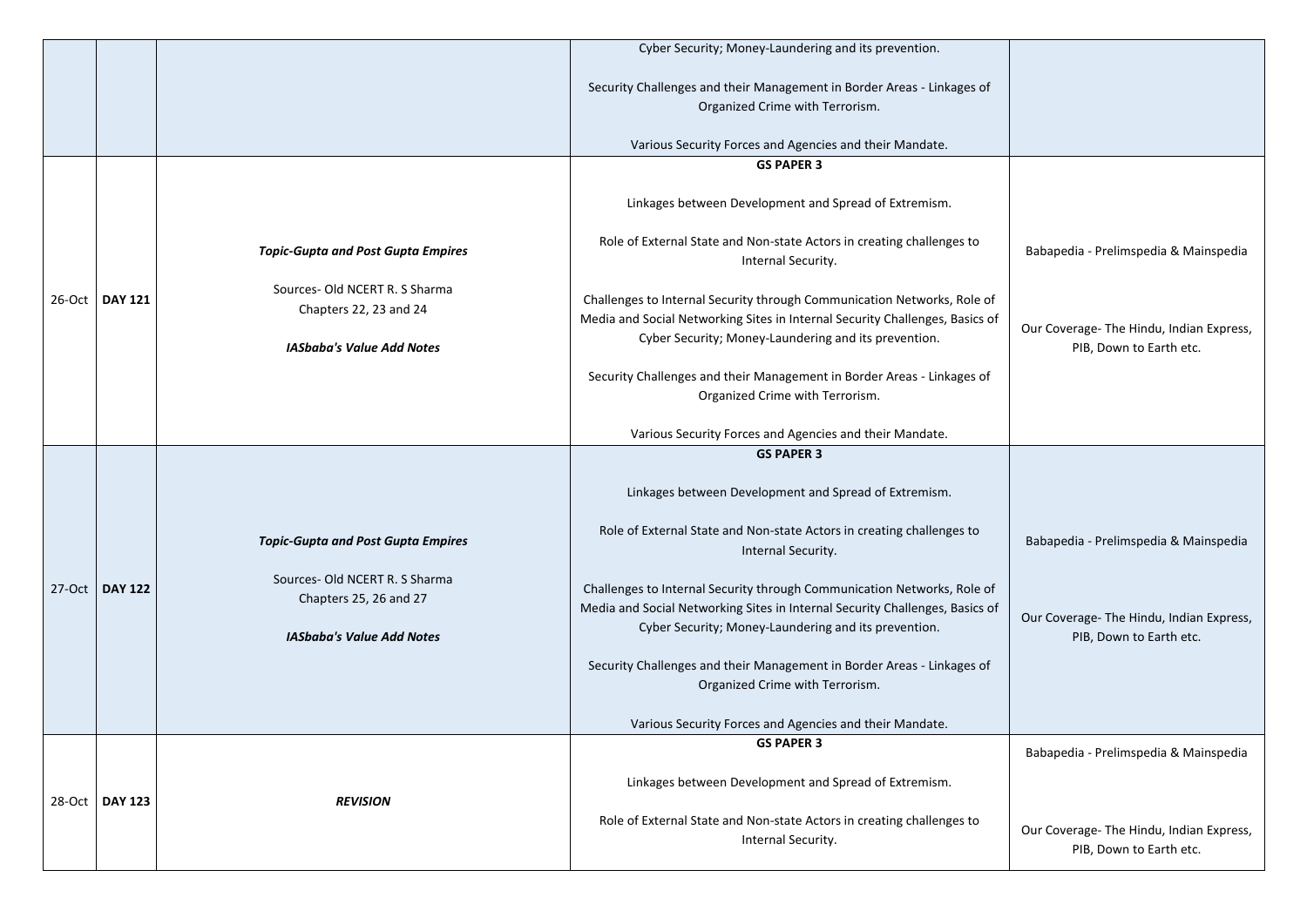|          |                  |                               | Challenges to Internal Security through Communication Networks, Role of      |                                          |
|----------|------------------|-------------------------------|------------------------------------------------------------------------------|------------------------------------------|
|          |                  |                               | Media and Social Networking Sites in Internal Security Challenges, Basics of |                                          |
|          |                  |                               | Cyber Security; Money-Laundering and its prevention.                         |                                          |
|          |                  |                               |                                                                              |                                          |
|          |                  |                               | Security Challenges and their Management in Border Areas - Linkages of       |                                          |
|          |                  |                               | Organized Crime with Terrorism.                                              |                                          |
|          |                  |                               |                                                                              |                                          |
|          |                  |                               | Various Security Forces and Agencies and their Mandate.                      |                                          |
|          |                  |                               | <b>GS PAPER 3</b>                                                            |                                          |
|          |                  |                               |                                                                              |                                          |
|          |                  |                               | Linkages between Development and Spread of Extremism.                        |                                          |
|          |                  |                               |                                                                              |                                          |
|          |                  |                               | Role of External State and Non-state Actors in creating challenges to        |                                          |
|          |                  |                               | Internal Security.                                                           | Babapedia - Prelimspedia & Mainspedia    |
|          |                  |                               |                                                                              |                                          |
|          | 29-Oct   DAY 124 | <b>REVISION</b>               | Challenges to Internal Security through Communication Networks, Role of      |                                          |
|          |                  |                               | Media and Social Networking Sites in Internal Security Challenges, Basics of |                                          |
|          |                  |                               | Cyber Security; Money-Laundering and its prevention.                         | Our Coverage- The Hindu, Indian Express, |
|          |                  |                               |                                                                              | PIB, Down to Earth etc.                  |
|          |                  |                               | Security Challenges and their Management in Border Areas - Linkages of       |                                          |
|          |                  |                               | Organized Crime with Terrorism.                                              |                                          |
|          |                  |                               |                                                                              |                                          |
|          |                  |                               | Various Security Forces and Agencies and their Mandate.                      |                                          |
|          |                  |                               | <b>GS PAPER 3</b>                                                            |                                          |
|          |                  |                               |                                                                              |                                          |
|          |                  |                               | Linkages between Development and Spread of Extremism.                        |                                          |
|          |                  |                               |                                                                              |                                          |
|          |                  |                               | Role of External State and Non-state Actors in creating challenges to        | Babapedia - Prelimspedia & Mainspedia    |
|          |                  |                               | Internal Security.                                                           |                                          |
|          | 30-Oct   DAY 125 | PRELIMS TEST 12-100 QUESTIONS | Challenges to Internal Security through Communication Networks, Role of      |                                          |
|          |                  |                               | Media and Social Networking Sites in Internal Security Challenges, Basics of |                                          |
|          |                  |                               | Cyber Security; Money-Laundering and its prevention.                         | Our Coverage- The Hindu, Indian Express, |
|          |                  |                               |                                                                              | PIB, Down to Earth etc.                  |
|          |                  |                               | Security Challenges and their Management in Border Areas - Linkages of       |                                          |
|          |                  |                               | Organized Crime with Terrorism.                                              |                                          |
|          |                  |                               |                                                                              |                                          |
|          |                  |                               | Various Security Forces and Agencies and their Mandate.                      |                                          |
| $01-Nov$ | <b>DAY 126</b>   | <b>ESSAY-3</b>                | <b>Defence/Security and Philosophy</b>                                       |                                          |
|          |                  |                               |                                                                              | Babapedia - Prelimspedia & Mainspedia    |
|          |                  |                               |                                                                              |                                          |
|          | $01-Nov$ DAY 126 | <b>MAINS MOCK 6</b>           | <b>14 MAINS QUESTIONS WITH SYNOPSIS</b>                                      |                                          |
|          |                  |                               |                                                                              |                                          |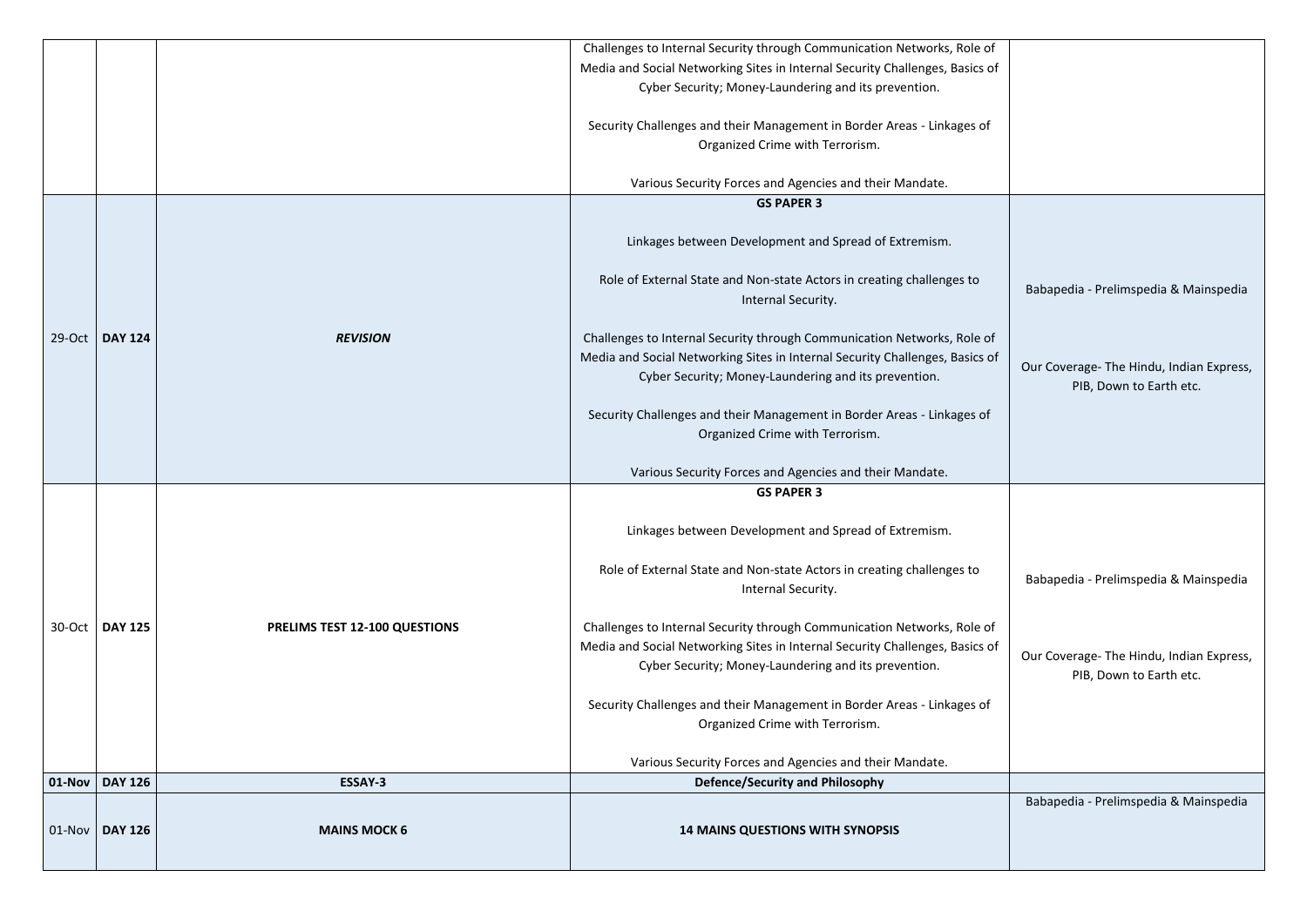|        |                                          |                                                                                                          |                                                                                                                                                                                                                                                                                     | Our Coverage- The Hindu, Ind                          |  |  |  |
|--------|------------------------------------------|----------------------------------------------------------------------------------------------------------|-------------------------------------------------------------------------------------------------------------------------------------------------------------------------------------------------------------------------------------------------------------------------------------|-------------------------------------------------------|--|--|--|
|        |                                          |                                                                                                          |                                                                                                                                                                                                                                                                                     | PIB, Down to Earth e                                  |  |  |  |
|        | <b>ADVANCE- POLITY &amp; IR MODULE 3</b> |                                                                                                          |                                                                                                                                                                                                                                                                                     |                                                       |  |  |  |
|        |                                          |                                                                                                          | <b>GS PAPER 2</b>                                                                                                                                                                                                                                                                   |                                                       |  |  |  |
|        |                                          | <b>Topic-Parliamentary and Federal Systems</b>                                                           | Functions and responsibilities of the Union and the States, issues and                                                                                                                                                                                                              | Babapedia - Prelimspedia & N                          |  |  |  |
|        | 02-Nov   DAY 127                         | Sources- Sources- M. Laxmikanth (Latest Edition)                                                         | challenges pertaining to the federal structure, devolution of powers and<br>finances up to local levels and challenges therein.                                                                                                                                                     |                                                       |  |  |  |
|        |                                          | <b>IASbaba's Value Add Notes and Current Affairs</b>                                                     | Separation of powers between various organs dispute redressal<br>mechanisms and institutions.<br>Structure, Organization and Functioning of the Executive and the Judiciary-<br>Ministries and Departments of the Government                                                        | Our Coverage- The Hindu, Ind<br>PIB, Down to Earth e  |  |  |  |
| 03-Nov | <b>DAY 128</b>                           | <b>CURRENT AFFAIRS TEST 14 (50 QUESTIONS)</b>                                                            | <b>NA</b>                                                                                                                                                                                                                                                                           | OCTOBER 16 to 31                                      |  |  |  |
|        |                                          |                                                                                                          | <b>GS PAPER 2</b>                                                                                                                                                                                                                                                                   |                                                       |  |  |  |
|        |                                          | <b>Topic-Center-State Relations</b>                                                                      | Functions and responsibilities of the Union and the States, issues and<br>challenges pertaining to the federal structure, devolution of powers and                                                                                                                                  | Babapedia - Prelimspedia & N                          |  |  |  |
|        | 03-Nov   DAY 128                         | Sources- Sources- M. Laxmikanth (Latest Edition)<br><b>IASbaba's Value Add Notes and Current Affairs</b> | finances up to local levels and challenges therein.<br>Separation of powers between various organs dispute redressal<br>mechanisms and institutions.<br>Structure, Organization and Functioning of the Executive and the Judiciary-<br>Ministries and Departments of the Government | Our Coverage- The Hindu, Ind<br>PIB, Down to Earth e  |  |  |  |
|        |                                          |                                                                                                          | <b>GS PAPER 2</b>                                                                                                                                                                                                                                                                   |                                                       |  |  |  |
|        |                                          | <b>Topic-Emergency Provisions and Inter-state relations</b>                                              | India and its Neighborhood-Relations.                                                                                                                                                                                                                                               | Babapedia - Prelimspedia & N                          |  |  |  |
|        | 04-Nov   DAY 129                         | Sources- Sources- M. Laxmikanth (Latest Edition)                                                         | Bilateral, Regional and Global Groupings and Agreements involving India<br>and/or affecting India's interests.                                                                                                                                                                      |                                                       |  |  |  |
|        |                                          | <b>IASbaba's Value Add Notes and Current Affairs</b>                                                     | Effect of Policies and Politics of Developed and Developing Countries on<br>India's interests, Indian Diaspora.                                                                                                                                                                     | Our Coverage- The Hindu, Indi<br>PIB, Down to Earth e |  |  |  |
|        |                                          |                                                                                                          | Important International Institutions, agencies and fora - their Structure,<br>Mandate.                                                                                                                                                                                              |                                                       |  |  |  |
|        |                                          |                                                                                                          | <b>GS PAPER 2</b>                                                                                                                                                                                                                                                                   |                                                       |  |  |  |
|        |                                          | <b>Topic-President, Vice-President and Governor</b>                                                      | India and its Neighborhood-Relations.                                                                                                                                                                                                                                               | Babapedia - Prelimspedia & N                          |  |  |  |
|        | 05-Nov   DAY 130                         | Sources- Sources- M. Laxmikanth (Latest Edition)                                                         | Bilateral, Regional and Global Groupings and Agreements involving India<br>and/or affecting India's interests.                                                                                                                                                                      |                                                       |  |  |  |
|        |                                          | <b>IASbaba's Value Add Notes and Current Affairs</b>                                                     | Effect of Policies and Politics of Developed and Developing Countries on<br>India's interests, Indian Diaspora.                                                                                                                                                                     | Our Coverage- The Hindu, Indi<br>PIB, Down to Earth e |  |  |  |
|        |                                          |                                                                                                          |                                                                                                                                                                                                                                                                                     |                                                       |  |  |  |

|   | Our Coverage- The Hindu, Indian Express,<br>PIB, Down to Earth etc.                                          |
|---|--------------------------------------------------------------------------------------------------------------|
|   |                                                                                                              |
| l | Babapedia - Prelimspedia & Mainspedia                                                                        |
|   | Our Coverage- The Hindu, Indian Express,<br>PIB, Down to Earth etc.                                          |
|   | <b>OCTOBER 16 to 31</b>                                                                                      |
| l | Babapedia - Prelimspedia & Mainspedia                                                                        |
|   | Our Coverage- The Hindu, Indian Express,<br>PIB, Down to Earth etc.                                          |
| Э | Babapedia - Prelimspedia & Mainspedia<br>Our Coverage- The Hindu, Indian Express,<br>PIB, Down to Earth etc. |
|   | Babapedia - Prelimspedia & Mainspedia                                                                        |
| Э | Our Coverage- The Hindu, Indian Express,<br>PIB, Down to Earth etc.                                          |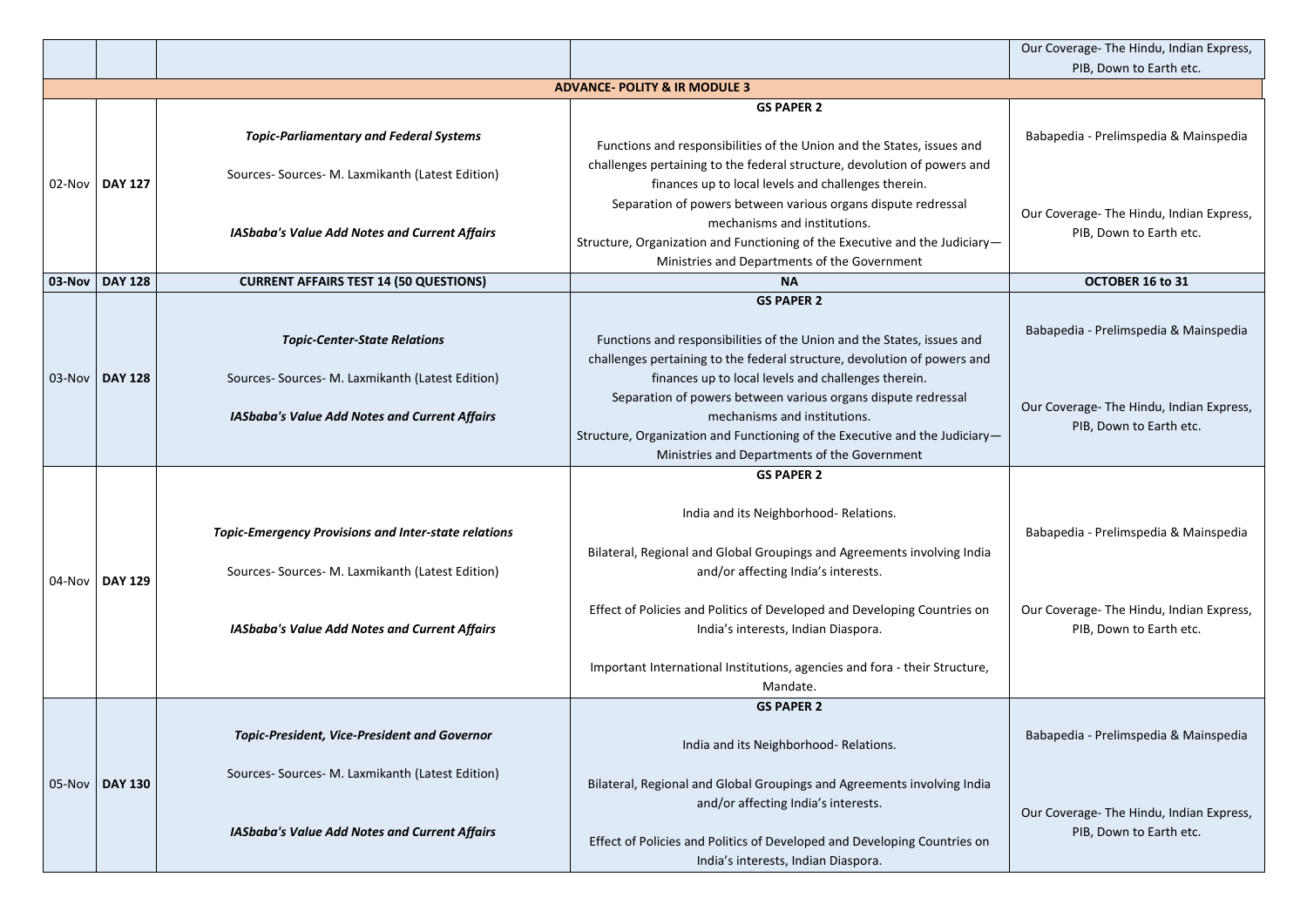|          |                  |                                                                                                                                                                   | Important International Institutions, agencies and fora - their Structure,<br>Mandate.<br><b>GS PAPER 2</b>                                                                                                                         |                                                                                   |
|----------|------------------|-------------------------------------------------------------------------------------------------------------------------------------------------------------------|-------------------------------------------------------------------------------------------------------------------------------------------------------------------------------------------------------------------------------------|-----------------------------------------------------------------------------------|
|          | 06-Nov   DAY 131 | Topic-Prime Minister, Chief Minister, Central & State council of<br><b>Ministers, and Cabinet Committees.</b><br>Sources- Sources- M. Laxmikanth (Latest Edition) | India and its Neighborhood-Relations.<br>Bilateral, Regional and Global Groupings and Agreements involving India<br>and/or affecting India's interests.<br>Effect of Policies and Politics of Developed and Developing Countries on | Babapedia - Prelimspedia & Mainspedia<br>Our Coverage- The Hindu, Indian Express, |
|          |                  | <b>IASbaba's Value Add Notes and Current Affairs</b>                                                                                                              | India's interests, Indian Diaspora.<br>Important International Institutions, agencies and fora - their Structure,<br>Mandate.                                                                                                       | PIB, Down to Earth etc.                                                           |
| 07-Nov   | <b>DAY 132</b>   | <b>Topic-Supreme Court</b><br>Sources- Sources- M. Laxmikanth (Latest Edition)                                                                                    | <b>GS PAPER 2</b><br>India and its Neighborhood-Relations.<br>Bilateral, Regional and Global Groupings and Agreements involving India<br>and/or affecting India's interests.                                                        | Babapedia - Prelimspedia & Mainspedia                                             |
|          |                  | <b>IASbaba's Value Add Notes and Current Affairs</b>                                                                                                              | Effect of Policies and Politics of Developed and Developing Countries on<br>India's interests, Indian Diaspora.<br>Important International Institutions, agencies and fora - their Structure,<br>Mandate.                           | Our Coverage- The Hindu, Indian Express,<br>PIB, Down to Earth etc.               |
| $08-Nov$ | <b>DAY 133</b>   | <b>Topic-High Court and Subordinate Courts</b><br>Sources- Sources- M. Laxmikanth (Latest Edition)                                                                | <b>GS PAPER 2</b><br>India and its Neighborhood-Relations.<br>Bilateral, Regional and Global Groupings and Agreements involving India<br>and/or affecting India's interests.                                                        | Babapedia - Prelimspedia & Mainspedia                                             |
|          |                  | <b>IASbaba's Value Add Notes and Current Affairs</b>                                                                                                              | Effect of Policies and Politics of Developed and Developing Countries on<br>India's interests, Indian Diaspora.<br>Important International Institutions, agencies and fora - their Structure,<br>Mandate.                           | Our Coverage- The Hindu, Indian Express,<br>PIB, Down to Earth etc.               |
|          | 09-Nov   DAY 134 | Topic-Tribunals, Judicial Review, Activism and PIL etc.<br>Sources- Sources- M. Laxmikanth (Latest Edition)                                                       | <b>GS PAPER 2</b><br>India and its Neighborhood-Relations.                                                                                                                                                                          | Babapedia - Prelimspedia & Mainspedia                                             |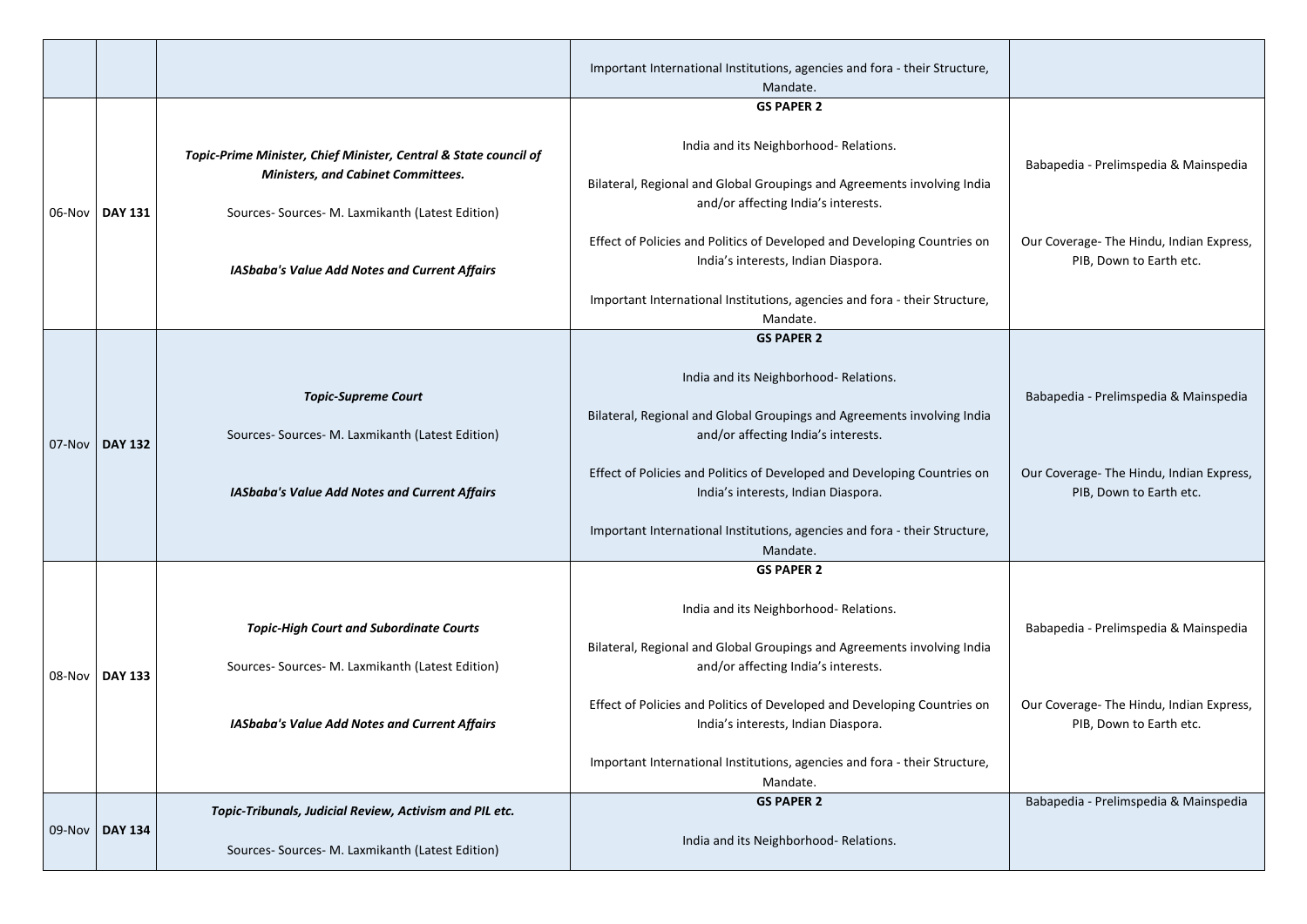|                  |                                                      | Bilateral, Regional and Global Groupings and Agreements involving India                                        | Our Coverage- The Hindu, Indian Express,                            |
|------------------|------------------------------------------------------|----------------------------------------------------------------------------------------------------------------|---------------------------------------------------------------------|
|                  | <b>IASbaba's Value Add Notes and Current Affairs</b> | and/or affecting India's interests.                                                                            | PIB, Down to Earth etc.                                             |
|                  |                                                      | Effect of Policies and Politics of Developed and Developing Countries on                                       |                                                                     |
|                  |                                                      | India's interests, Indian Diaspora.                                                                            |                                                                     |
|                  |                                                      |                                                                                                                |                                                                     |
|                  |                                                      | Important International Institutions, agencies and fora - their Structure,                                     |                                                                     |
|                  |                                                      | Mandate.<br><b>GS PAPER 2</b>                                                                                  |                                                                     |
|                  |                                                      |                                                                                                                |                                                                     |
|                  |                                                      | India and its Neighborhood-Relations.                                                                          |                                                                     |
|                  |                                                      |                                                                                                                | Babapedia - Prelimspedia & Mainspedia                               |
|                  |                                                      | Bilateral, Regional and Global Groupings and Agreements involving India<br>and/or affecting India's interests. |                                                                     |
| 10-Nov   DAY 135 | <b>REVISION</b>                                      |                                                                                                                |                                                                     |
|                  |                                                      | Effect of Policies and Politics of Developed and Developing Countries on                                       | Our Coverage- The Hindu, Indian Express,                            |
|                  |                                                      | India's interests, Indian Diaspora.                                                                            | PIB, Down to Earth etc.                                             |
|                  |                                                      |                                                                                                                |                                                                     |
|                  |                                                      | Important International Institutions, agencies and fora - their Structure,<br>Mandate.                         |                                                                     |
|                  |                                                      | <b>GS PAPER 2</b>                                                                                              |                                                                     |
|                  |                                                      |                                                                                                                |                                                                     |
|                  |                                                      | India and its Neighborhood-Relations.                                                                          |                                                                     |
|                  |                                                      | Bilateral, Regional and Global Groupings and Agreements involving India                                        | Babapedia - Prelimspedia & Mainspedia                               |
|                  |                                                      | and/or affecting India's interests.                                                                            |                                                                     |
| $11-Nov$ DAY 136 | <b>REVISION</b>                                      |                                                                                                                |                                                                     |
|                  |                                                      | Effect of Policies and Politics of Developed and Developing Countries on                                       | Our Coverage- The Hindu, Indian Express,                            |
|                  |                                                      | India's interests, Indian Diaspora.                                                                            | PIB, Down to Earth etc.                                             |
|                  |                                                      | Important International Institutions, agencies and fora - their Structure,                                     |                                                                     |
|                  |                                                      | Mandate.                                                                                                       |                                                                     |
|                  |                                                      | <b>GS PAPER 2</b>                                                                                              |                                                                     |
|                  |                                                      | India and its Neighborhood-Relations.                                                                          | Babapedia - Prelimspedia & Mainspedia                               |
|                  |                                                      |                                                                                                                |                                                                     |
| 12-Nov   DAY 137 | PRELIMS TEST 13-100 QUESTIONS                        | Bilateral, Regional and Global Groupings and Agreements involving India                                        |                                                                     |
|                  |                                                      | and/or affecting India's interests.                                                                            |                                                                     |
|                  |                                                      | Effect of Policies and Politics of Developed and Developing Countries on                                       | Our Coverage- The Hindu, Indian Express,<br>PIB, Down to Earth etc. |
|                  |                                                      | India's interests, Indian Diaspora.                                                                            |                                                                     |
|                  |                                                      |                                                                                                                |                                                                     |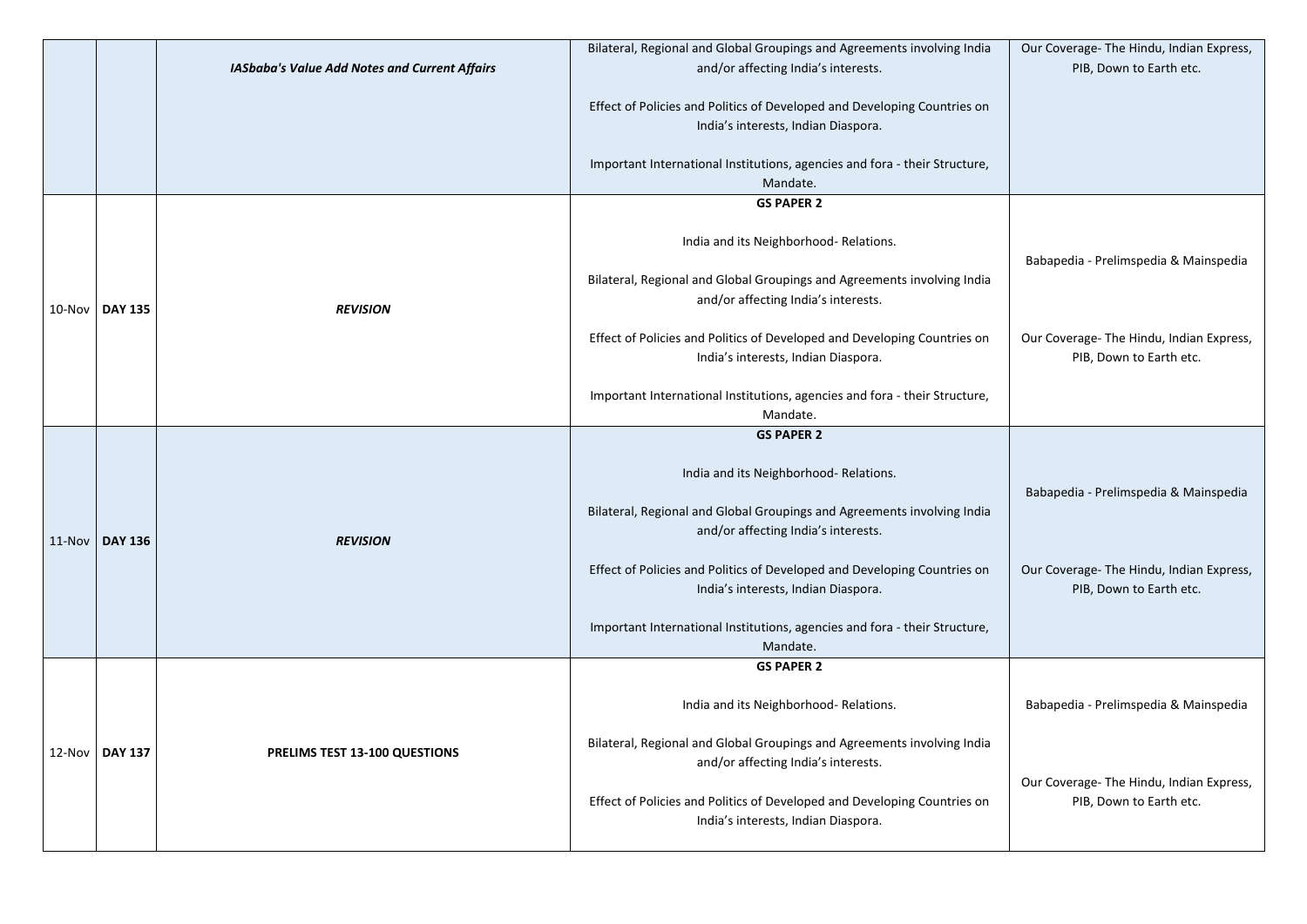|           |                  |                                                                       | Important International Institutions, agencies and fora - their Structure,                                                                             |                               |
|-----------|------------------|-----------------------------------------------------------------------|--------------------------------------------------------------------------------------------------------------------------------------------------------|-------------------------------|
|           |                  |                                                                       | Mandate.                                                                                                                                               |                               |
|           |                  |                                                                       |                                                                                                                                                        | Babapedia - Prelimspedia & M  |
|           |                  |                                                                       |                                                                                                                                                        |                               |
| 13-Nov    | <b>DAY 138</b>   | <b>MAINS MOCK 7</b>                                                   | <b>14 MAINS QUESTIONS WITH SYNOPSIS</b>                                                                                                                |                               |
|           |                  |                                                                       |                                                                                                                                                        | Our Coverage- The Hindu, Indi |
|           |                  |                                                                       |                                                                                                                                                        | PIB, Down to Earth et         |
|           |                  |                                                                       | <b>ADVANCE- GEOGRAPHY MODULE 3</b>                                                                                                                     |                               |
|           |                  | Topic-Physical Features of India-Structure, Physiography and Drainage | <b>GS PAPER 1</b>                                                                                                                                      | Babapedia - Prelimspedia & N  |
|           |                  |                                                                       |                                                                                                                                                        |                               |
|           |                  | Sources- NCERT 11th India's Physical Environment                      | Salient features of World's Physical Geography.                                                                                                        |                               |
|           | 14-Nov   DAY 139 | Unit 1 and 2                                                          | Geographical features and their location-changes in critical geographical                                                                              |                               |
|           |                  |                                                                       | features (including water-bodies and ice-caps) and in flora and fauna and                                                                              | Our Coverage- The Hindu, Indi |
|           |                  | <b>IASbaba's Value Add Notes</b>                                      | the effects of such changes                                                                                                                            | PIB, Down to Earth e          |
|           |                  | Topic-Physical Features of India-Structure, Physiography and Drainage | <b>GS PAPER 1</b>                                                                                                                                      | Babapedia - Prelimspedia & N  |
|           |                  |                                                                       |                                                                                                                                                        |                               |
|           |                  | Sources- NCERT 11th India's Physical Environment                      | Salient features of World's Physical Geography.                                                                                                        |                               |
| $15-Nov$  | <b>DAY 140</b>   |                                                                       |                                                                                                                                                        |                               |
|           |                  | Unit 1 and 2                                                          | Geographical features and their location-changes in critical geographical<br>features (including water-bodies and ice-caps) and in flora and fauna and | Our Coverage- The Hindu, Indi |
|           |                  | <b>IASbaba's Value Add Notes</b>                                      | the effects of such changes                                                                                                                            | PIB, Down to Earth e          |
|           |                  | Topic-Physical Features of India-Structure, Physiography and Drainage | <b>GS PAPER 1</b>                                                                                                                                      |                               |
|           | 16-Nov   DAY 141 |                                                                       |                                                                                                                                                        | Babapedia - Prelimspedia & N  |
|           |                  | Sources- NCERT 11th India's Physical Environment                      | Salient features of World's Physical Geography.                                                                                                        |                               |
|           |                  |                                                                       |                                                                                                                                                        |                               |
|           |                  | Unit 1 and 2                                                          | Geographical features and their location-changes in critical geographical                                                                              | Our Coverage- The Hindu, Indi |
|           |                  | <b>IASbaba's Value Add Notes</b>                                      | features (including water-bodies and ice-caps) and in flora and fauna and<br>the effects of such changes                                               | PIB, Down to Earth e          |
|           |                  | <b>Topic-Indian Monsoon and Climate</b>                               | <b>GS PAPER 1</b>                                                                                                                                      |                               |
|           |                  |                                                                       |                                                                                                                                                        | Babapedia - Prelimspedia & M  |
|           |                  | Sources- NCERT 11th India's Physical Environment                      | Salient features of World's Physical Geography.                                                                                                        |                               |
| $17$ -Nov | <b>DAY 142</b>   |                                                                       |                                                                                                                                                        |                               |
|           |                  | Unit 3, Chapter 4                                                     | Geographical features and their location-changes in critical geographical                                                                              | Our Coverage- The Hindu, Indi |
|           |                  |                                                                       | features (including water-bodies and ice-caps) and in flora and fauna and                                                                              | PIB, Down to Earth e          |
|           |                  | <b>IASbaba's Value Add Notes</b>                                      | the effects of such changes                                                                                                                            |                               |
|           | 18-Nov   DAY 143 | <b>CURRENT AFFAIRS TEST 15 (50 QUESTIONS)</b>                         | <b>NA</b><br><b>GS PAPER 1</b>                                                                                                                         | <b>NOVEMBER 1 to 15</b>       |
|           |                  | <b>Topic-Indian Monsoon and Climate</b>                               |                                                                                                                                                        | Babapedia - Prelimspedia & N  |
|           | 18-Nov   DAY 143 | Sources- NCERT 11th India's Physical Environment                      | Salient features of World's Physical Geography.                                                                                                        |                               |
|           |                  |                                                                       |                                                                                                                                                        |                               |
|           |                  |                                                                       |                                                                                                                                                        |                               |

|         | Babapedia - Prelimspedia & Mainspedia                              |
|---------|--------------------------------------------------------------------|
|         | Our Coverage-The Hindu, Indian Express,<br>PIB, Down to Earth etc. |
|         |                                                                    |
|         | Babapedia - Prelimspedia & Mainspedia                              |
| ı<br>d  | Our Coverage- The Hindu, Indian Express,<br>PIB, Down to Earth etc |
|         | Babapedia - Prelimspedia & Mainspedia                              |
| ıl<br>d | Our Coverage- The Hindu, Indian Express,<br>PIB, Down to Earth etc |
|         | Babapedia - Prelimspedia & Mainspedia                              |
| ıl<br>d | Our Coverage-The Hindu, Indian Express,<br>PIB, Down to Earth etc  |
|         | Babapedia - Prelimspedia & Mainspedia                              |
| ıl<br>d | Our Coverage- The Hindu, Indian Express,<br>PIB, Down to Earth etc |
|         | <b>NOVEMBER 1 to 15</b>                                            |
| a I     | Babapedia - Prelimspedia & Mainspedia                              |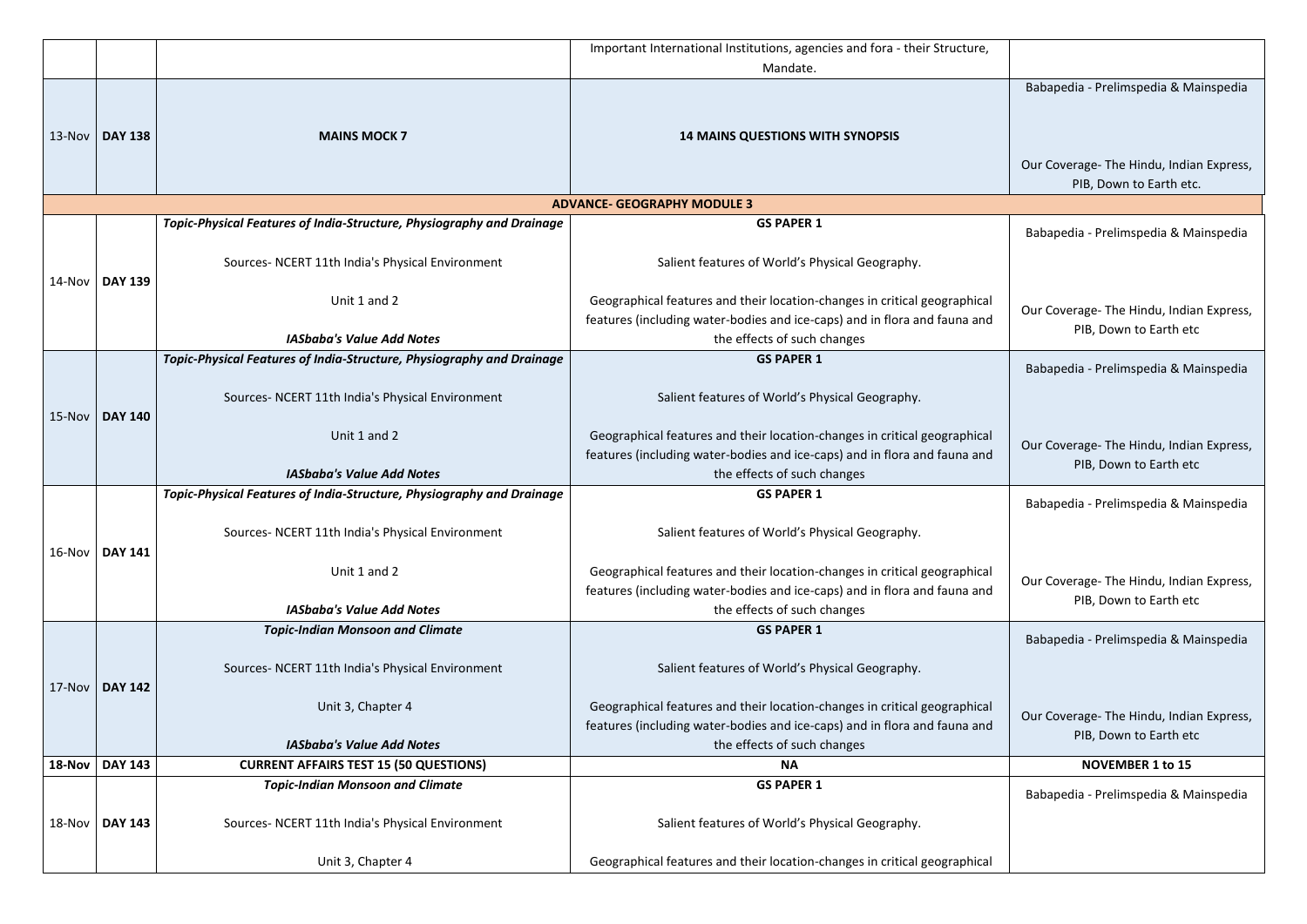|        |                |                                                              | features (including water-bodies and ice-caps) and in flora and fauna and                                                                                                             | Our Coverage- The Hindu, Indian Express,                           |
|--------|----------------|--------------------------------------------------------------|---------------------------------------------------------------------------------------------------------------------------------------------------------------------------------------|--------------------------------------------------------------------|
|        |                | <b>IASbaba's Value Add Notes and Current Affairs</b>         | the effects of such changes                                                                                                                                                           | PIB, Down to Earth etc                                             |
|        |                | <b>Topic-Natural Vegetation and Soil</b>                     | <b>GS PAPER 1</b>                                                                                                                                                                     | Babapedia - Prelimspedia & Mainspedia                              |
| 19-Nov | <b>DAY 144</b> | Sources- NCERT 11th India's Physical Environment             | Salient features of World's Physical Geography.                                                                                                                                       |                                                                    |
|        |                | Unit 3, Chapters 5 and 6                                     | Geographical features and their location-changes in critical geographical                                                                                                             | Our Coverage- The Hindu, Indian Express,                           |
|        |                | <b>IASbaba's Value Add Notes</b>                             | features (including water-bodies and ice-caps) and in flora and fauna and<br>the effects of such changes                                                                              | PIB, Down to Earth etc                                             |
|        |                | <b>Topic-Natural Vegetation and Soil</b>                     | <b>GS PAPER 1</b>                                                                                                                                                                     | Babapedia - Prelimspedia & Mainspedia                              |
| 20-Nov | <b>DAY 145</b> | Sources- NCERT 11th India's Physical Environment             | Salient features of World's Physical Geography.                                                                                                                                       |                                                                    |
|        |                | Unit 3, Chapters 5 and 6<br><b>IASbaba's Value Add Notes</b> | Geographical features and their location-changes in critical geographical<br>features (including water-bodies and ice-caps) and in flora and fauna and<br>the effects of such changes | Our Coverage- The Hindu, Indian Express,<br>PIB, Down to Earth etc |
|        |                |                                                              | <b>GS PAPER 1</b>                                                                                                                                                                     |                                                                    |
|        |                |                                                              |                                                                                                                                                                                       | Babapedia - Prelimspedia & Mainspedia                              |
| 21-Nov | <b>DAY 146</b> | <b>Topic-Agriculture and Major Crops</b>                     | Salient features of World's Physical Geography.                                                                                                                                       |                                                                    |
|        |                | Sources- IASbaba's Value Add Notes                           | Geographical features and their location-changes in critical geographical<br>features (including water-bodies and ice-caps) and in flora and fauna and<br>the effects of such changes | Our Coverage- The Hindu, Indian Express,<br>PIB, Down to Earth etc |
|        |                |                                                              | <b>GS PAPER 1</b>                                                                                                                                                                     | Babapedia - Prelimspedia & Mainspedia                              |
| 22-Nov | <b>DAY 147</b> | <b>Topic-Agriculture and Major Crops</b>                     | Salient features of World's Physical Geography.                                                                                                                                       |                                                                    |
|        |                | Sources- IASbaba's Value Add Notes                           | Geographical features and their location-changes in critical geographical<br>features (including water-bodies and ice-caps) and in flora and fauna and<br>the effects of such changes | Our Coverage- The Hindu, Indian Express,<br>PIB, Down to Earth etc |
|        |                | <b>Topic-Natural Hazards and Disasters</b>                   | <b>GS PAPER 1</b>                                                                                                                                                                     | Babapedia - Prelimspedia & Mainspedia                              |
| 23-Nov | <b>DAY 148</b> | Sources- NCERT 11th India's Physical Environment             | Salient features of World's Physical Geography.                                                                                                                                       |                                                                    |
|        |                | Unit 3, Chapters 7<br><b>IASbaba's Value Add Notes</b>       | Geographical features and their location-changes in critical geographical<br>features (including water-bodies and ice-caps) and in flora and fauna and<br>the effects of such changes | Our Coverage- The Hindu, Indian Express,<br>PIB, Down to Earth etc |
| 24-Nov |                |                                                              | <b>GS PAPER 1</b>                                                                                                                                                                     | Babapedia - Prelimspedia & Mainspedia                              |
|        | <b>DAY 149</b> | <b>REVISION</b>                                              | Salient features of World's Physical Geography.                                                                                                                                       |                                                                    |
|        |                |                                                              | Geographical features and their location-changes in critical geographical                                                                                                             | Our Coverage- The Hindu, Indian Express,<br>PIB, Down to Earth etc |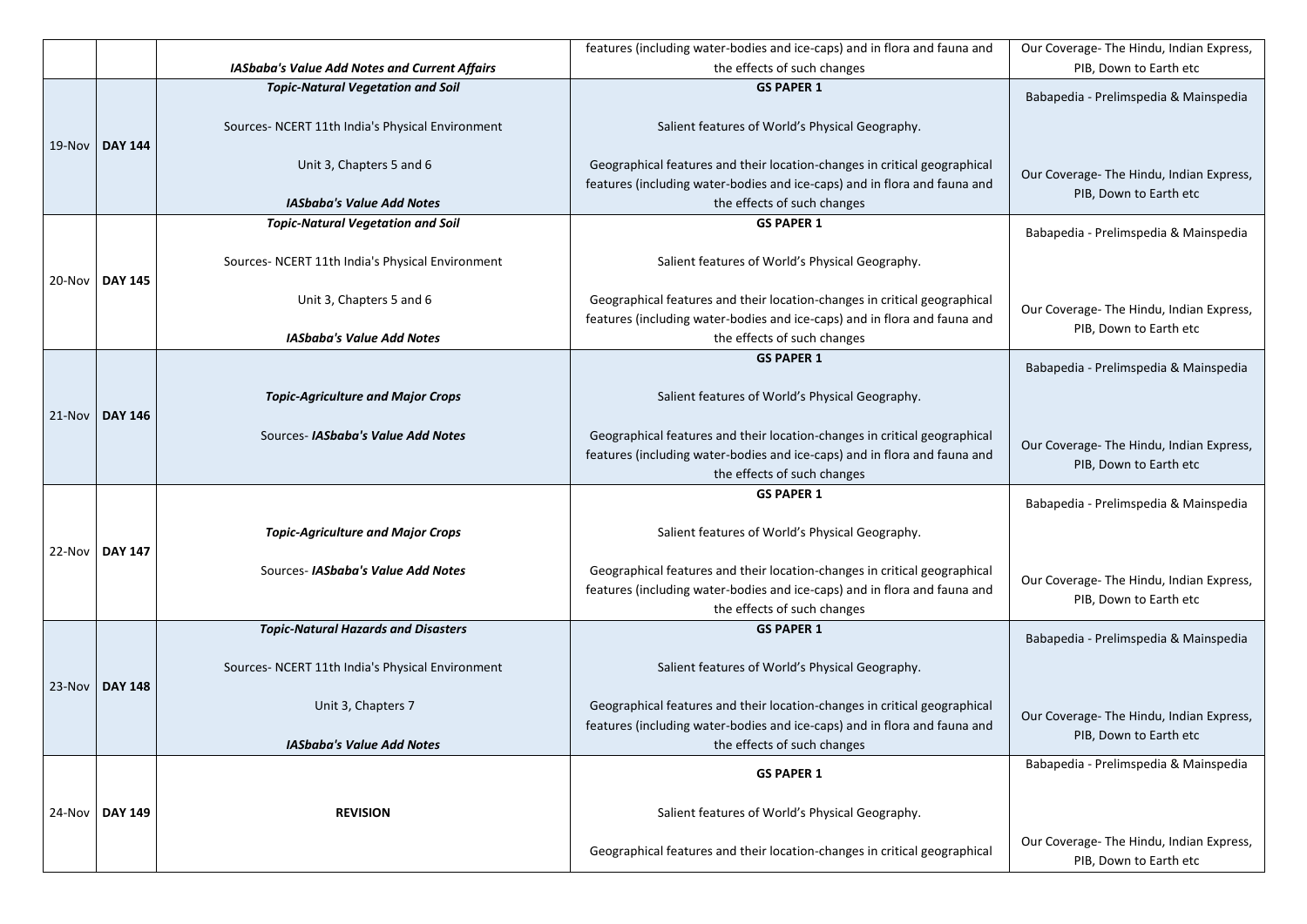|        |                |                                                                                                | features (including water-bodies and ice-caps) and in flora and fauna and                                                                                                                                                                                     |
|--------|----------------|------------------------------------------------------------------------------------------------|---------------------------------------------------------------------------------------------------------------------------------------------------------------------------------------------------------------------------------------------------------------|
|        |                |                                                                                                | the effects of such changes                                                                                                                                                                                                                                   |
|        |                |                                                                                                | <b>GS PAPER 1</b><br>Salient features of World's Physical Geography.                                                                                                                                                                                          |
| 25-Nov | <b>DAY 150</b> | <b>REVISION</b>                                                                                | Geographical features and their location-changes in critical geographical<br>features (including water-bodies and ice-caps) and in flora and fauna and<br>the effects of such changes                                                                         |
| 26-Nov | <b>DAY 151</b> | <b>PRELIMS TEST 14-100 QUESTIONS</b>                                                           | <b>GS PAPER 1</b><br>Salient features of World's Physical Geography.<br>Geographical features and their location-changes in critical geographical<br>features (including water-bodies and ice-caps) and in flora and fauna and<br>the effects of such changes |
| 26-Nov | <b>DAY152</b>  | <b>ESSAY-4</b>                                                                                 | <b>Social Justice and Philosophy</b>                                                                                                                                                                                                                          |
| 27-Nov | <b>DAY 153</b> | <b>MAINS MOCK 8</b>                                                                            | <b>14 MAINS QUESTIONS WITH SYNOPSIS</b>                                                                                                                                                                                                                       |
|        |                |                                                                                                |                                                                                                                                                                                                                                                               |
|        |                |                                                                                                | <b>ADVANCE- MEDIEVAL HISTORY MODULE 3</b>                                                                                                                                                                                                                     |
|        |                | <b>Topic-Tripartite Struggle and North Indian Kingdoms</b>                                     | <b>GS PAPER 1</b><br>Salient features of Indian Society, Diversity of India.                                                                                                                                                                                  |
| 28-Nov | <b>DAY 154</b> | Sources-Old NCERT Satish Chandra                                                               | Role of Women and Women's Organization, Population and Associated                                                                                                                                                                                             |
|        |                | Chapters 1, 2, 3 and 4                                                                         | Issues, Poverty and Developmental issues, Urbanization, their problems and<br>their remedies.                                                                                                                                                                 |
|        |                | <b>IASbaba's Value Add Notes</b>                                                               | Effects of Globalization on Indian society.<br>Social Empowerment, Communalism, Regionalism & Secularism)                                                                                                                                                     |
|        |                |                                                                                                | <b>GS PAPER 1</b>                                                                                                                                                                                                                                             |
|        |                | <b>Topic-Tripartite Struggle and North Indian Kingdoms</b><br>Sources-Old NCERT Satish Chandra | Salient features of Indian Society, Diversity of India.                                                                                                                                                                                                       |
| 29-Nov | <b>DAY 155</b> | Chapters 1, 2, 3 and 4                                                                         | Role of Women and Women's Organization, Population and Associated<br>Issues, Poverty and Developmental issues, Urbanization, their problems and<br>their remedies.                                                                                            |

| d       |                                                                                                             |
|---------|-------------------------------------------------------------------------------------------------------------|
|         | Babapedia - Prelimspedia & Mainspedia                                                                       |
| ıl<br>d | Our Coverage- The Hindu, Indian Express,<br>PIB, Down to Earth etc                                          |
|         | Babapedia - Prelimspedia & Mainspedia                                                                       |
| ıl<br>d | Our Coverage- The Hindu, Indian Express,<br>PIB, Down to Earth etc                                          |
|         |                                                                                                             |
|         | Babapedia - Prelimspedia & Mainspedia<br>Our Coverage- The Hindu, Indian Express,<br>PIB, Down to Earth etc |
|         |                                                                                                             |
|         |                                                                                                             |
|         | Babapedia - Prelimspedia & Mainspedia                                                                       |
| nd      | Our Coverage-The Hindu, Indian Express,<br>PIB, Down to Earth etc                                           |
|         | Babapedia - Prelimspedia & Mainspedia                                                                       |
| nd      | Our Coverage- The Hindu, Indian Express,<br>PIB, Down to Earth etc                                          |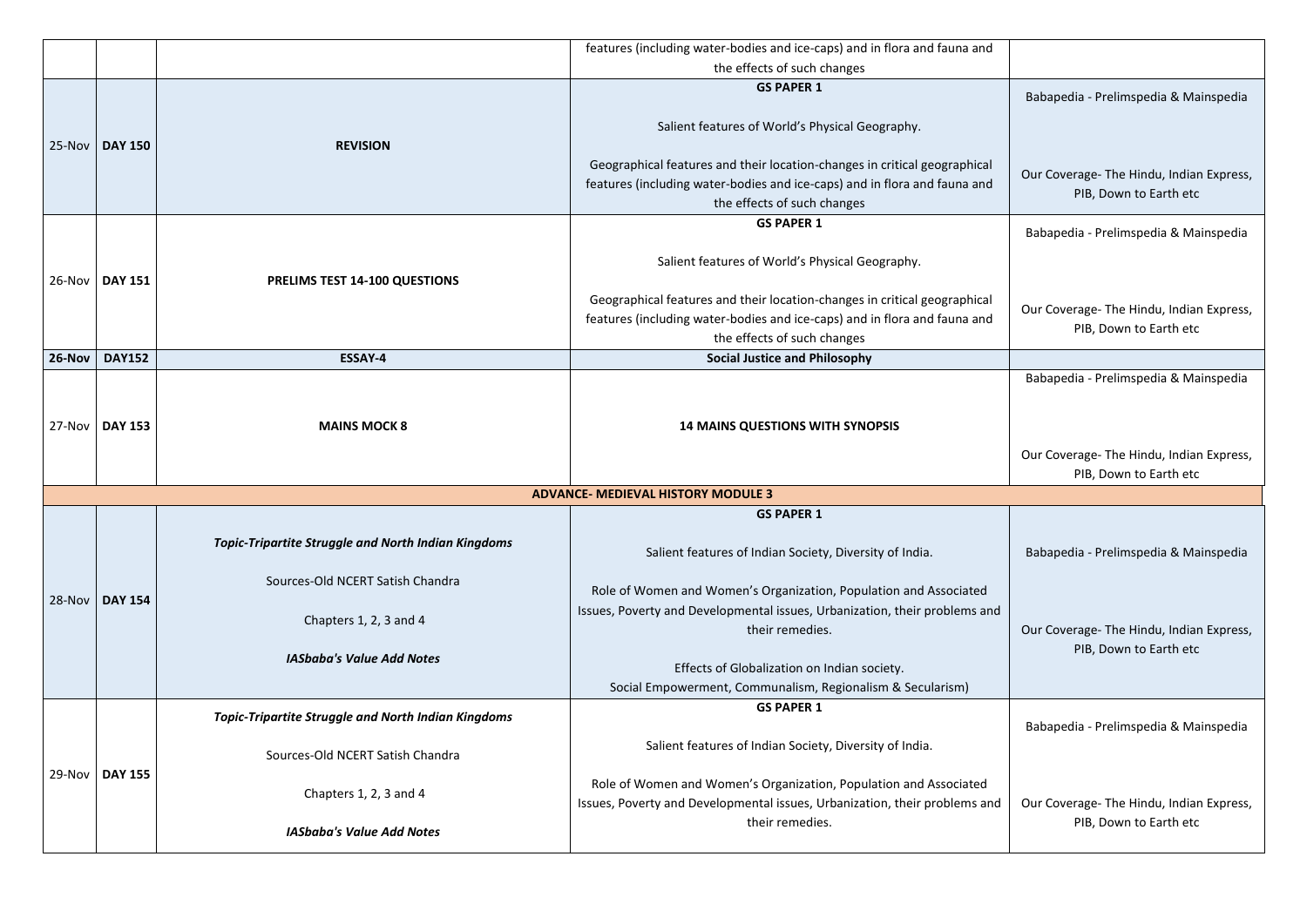| Social Empowerment, Communalism, Regionalism & Secularism)<br><b>GS PAPER 1</b><br><b>Topic-Delhi Sultanate</b><br>Salient features of Indian Society, Diversity of India.<br>Sources-Old NCERT Satish Chandra<br>Role of Women and Women's Organization, Population and Associated<br>30-Nov<br><b>DAY 156</b><br>Issues, Poverty and Developmental issues, Urbanization, their problems and<br>Chapters 5, 6, 7 and 8<br>their remedies.<br><b>IASbaba's Value Add Notes</b><br>Effects of Globalization on Indian society. | Babapedia - Prelimspedia & Mainspedia<br>Our Coverage- The Hindu, Indian Express, |
|-------------------------------------------------------------------------------------------------------------------------------------------------------------------------------------------------------------------------------------------------------------------------------------------------------------------------------------------------------------------------------------------------------------------------------------------------------------------------------------------------------------------------------|-----------------------------------------------------------------------------------|
|                                                                                                                                                                                                                                                                                                                                                                                                                                                                                                                               |                                                                                   |
|                                                                                                                                                                                                                                                                                                                                                                                                                                                                                                                               |                                                                                   |
|                                                                                                                                                                                                                                                                                                                                                                                                                                                                                                                               |                                                                                   |
|                                                                                                                                                                                                                                                                                                                                                                                                                                                                                                                               |                                                                                   |
|                                                                                                                                                                                                                                                                                                                                                                                                                                                                                                                               |                                                                                   |
|                                                                                                                                                                                                                                                                                                                                                                                                                                                                                                                               | PIB, Down to Earth etc                                                            |
| Social Empowerment, Communalism, Regionalism & Secularism)                                                                                                                                                                                                                                                                                                                                                                                                                                                                    |                                                                                   |
| <b>GS PAPER 1</b>                                                                                                                                                                                                                                                                                                                                                                                                                                                                                                             |                                                                                   |
| <b>Topic-Delhi Sultanate</b><br>Salient features of Indian Society, Diversity of India.                                                                                                                                                                                                                                                                                                                                                                                                                                       | Babapedia - Prelimspedia & Mainspedia                                             |
| Sources-Old NCERT Satish Chandra<br>Role of Women and Women's Organization, Population and Associated                                                                                                                                                                                                                                                                                                                                                                                                                         |                                                                                   |
| <b>DAY 157</b><br>01-Dec<br>Issues, Poverty and Developmental issues, Urbanization, their problems and<br>Chapters 5, 6, 7 and 8<br>their remedies.                                                                                                                                                                                                                                                                                                                                                                           | Our Coverage- The Hindu, Indian Express,                                          |
| <b>IASbaba's Value Add Notes</b><br>Effects of Globalization on Indian society.<br>Social Empowerment, Communalism, Regionalism & Secularism)                                                                                                                                                                                                                                                                                                                                                                                 | PIB, Down to Earth etc                                                            |
| <b>GS PAPER 1</b>                                                                                                                                                                                                                                                                                                                                                                                                                                                                                                             |                                                                                   |
| <b>Topic-Delhi Sultanate</b><br>Salient features of Indian Society, Diversity of India.                                                                                                                                                                                                                                                                                                                                                                                                                                       | Babapedia - Prelimspedia & Mainspedia                                             |
| Sources-Old NCERT Satish Chandra<br>Role of Women and Women's Organization, Population and Associated<br><b>DAY 158</b><br>02-Dec                                                                                                                                                                                                                                                                                                                                                                                             |                                                                                   |
| Issues, Poverty and Developmental issues, Urbanization, their problems and<br>Chapters 5, 6, 7 and 8<br>their remedies.                                                                                                                                                                                                                                                                                                                                                                                                       | Our Coverage- The Hindu, Indian Express,                                          |
| <b>IASbaba's Value Add Notes</b><br>Effects of Globalization on Indian society.<br>Social Empowerment, Communalism, Regionalism & Secularism)                                                                                                                                                                                                                                                                                                                                                                                 | PIB, Down to Earth etc                                                            |
| $02$ -Dec<br><b>DAY 158</b><br><b>CURRENT AFFAIRS TEST 16 (50 QUESTIONS)</b><br><b>NA</b>                                                                                                                                                                                                                                                                                                                                                                                                                                     | <b>NOVEMBER 16 to 30</b>                                                          |
| <b>GS PAPER 1</b>                                                                                                                                                                                                                                                                                                                                                                                                                                                                                                             |                                                                                   |
| <b>Topic-Vijaynagara and Bahmani Kingdoms</b><br>Salient features of Indian Society, Diversity of India.                                                                                                                                                                                                                                                                                                                                                                                                                      | Babapedia - Prelimspedia & Mainspedia                                             |
| Sources-Old NCERT Satish Chandra<br>Role of Women and Women's Organization, Population and Associated<br>$03$ -Dec<br><b>DAY 159</b>                                                                                                                                                                                                                                                                                                                                                                                          |                                                                                   |
| Issues, Poverty and Developmental issues, Urbanization, their problems and<br>Chapters 9, 10 and 11<br>their remedies.                                                                                                                                                                                                                                                                                                                                                                                                        | Our Coverage- The Hindu, Indian Express,                                          |
| <b>IASbaba's Value Add Notes</b>                                                                                                                                                                                                                                                                                                                                                                                                                                                                                              | PIB, Down to Earth etc                                                            |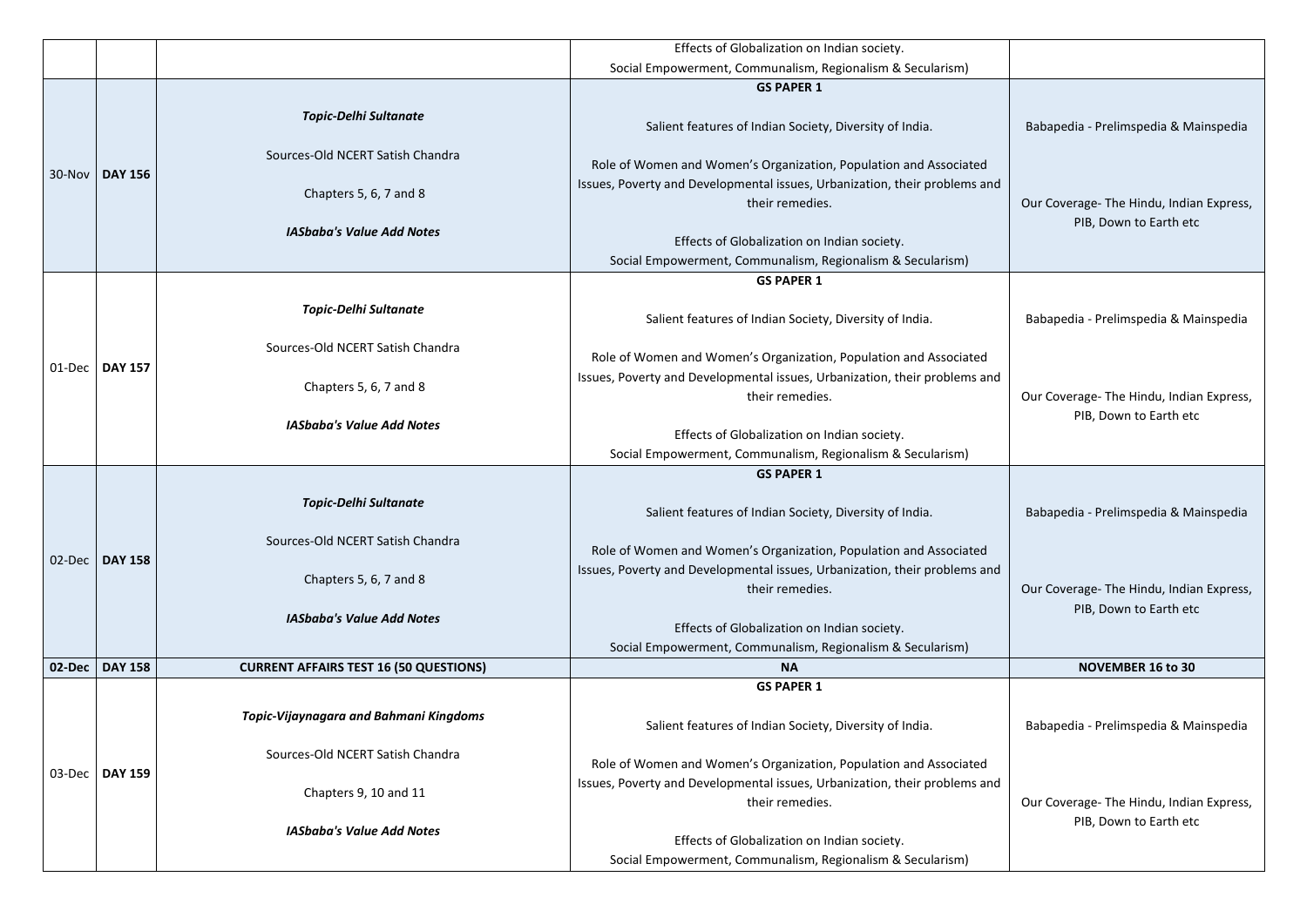|        |                     |                                                                                   | <b>GS PAPER 1</b>                                                                                                                                                  |                                                                    |
|--------|---------------------|-----------------------------------------------------------------------------------|--------------------------------------------------------------------------------------------------------------------------------------------------------------------|--------------------------------------------------------------------|
|        | <b>DAY 160</b>      | <b>Topic-Vijaynagara and Bahmani Kingdoms</b><br>Sources-Old NCERT Satish Chandra | Salient features of Indian Society, Diversity of India.                                                                                                            | Babapedia - Prelimspedia & Mainspedia                              |
| 04-Dec |                     | Chapters 9, 10 and 11                                                             | Role of Women and Women's Organization, Population and Associated<br>Issues, Poverty and Developmental issues, Urbanization, their problems and<br>their remedies. | Our Coverage- The Hindu, Indian Express,<br>PIB, Down to Earth etc |
|        |                     | <b>IASbaba's Value Add Notes</b>                                                  | Effects of Globalization on Indian society.<br>Social Empowerment, Communalism, Regionalism & Secularism)                                                          |                                                                    |
|        |                     |                                                                                   | <b>GS PAPER 1</b>                                                                                                                                                  |                                                                    |
|        |                     | <b>Topic-Mughal Empire</b>                                                        | Salient features of Indian Society, Diversity of India.                                                                                                            | Babapedia - Prelimspedia & Mainspedia                              |
| 05-Dec | <b>DAY 161</b>      | Sources-Old NCERT Satish Chandra                                                  | Role of Women and Women's Organization, Population and Associated<br>Issues, Poverty and Developmental issues, Urbanization, their problems and                    |                                                                    |
|        |                     | Chapters 12, 13, 14 and 15                                                        | their remedies.                                                                                                                                                    | Our Coverage- The Hindu, Indian Express,<br>PIB, Down to Earth etc |
|        |                     | <b>IASbaba's Value Add Notes</b>                                                  | Effects of Globalization on Indian society.<br>Social Empowerment, Communalism, Regionalism & Secularism)                                                          |                                                                    |
|        |                     |                                                                                   | <b>GS PAPER 1</b>                                                                                                                                                  |                                                                    |
|        |                     | <b>Topic-Mughal Empire</b>                                                        | Salient features of Indian Society, Diversity of India.                                                                                                            | Babapedia - Prelimspedia & Mainspedia                              |
|        | $06$ -Dec   DAY 162 | Sources-Old NCERT Satish Chandra                                                  | Role of Women and Women's Organization, Population and Associated<br>Issues, Poverty and Developmental issues, Urbanization, their problems and                    |                                                                    |
|        |                     | Chapters 12, 13, 14 and 15                                                        | their remedies.                                                                                                                                                    | Our Coverage- The Hindu, Indian Express,<br>PIB, Down to Earth etc |
|        |                     | <b>IASbaba's Value Add Notes</b>                                                  | Effects of Globalization on Indian society.<br>Social Empowerment, Communalism, Regionalism & Secularism)                                                          |                                                                    |
|        |                     |                                                                                   | <b>GS PAPER 1</b>                                                                                                                                                  |                                                                    |
|        |                     | <b>Topic-Mughal Empire</b>                                                        | Salient features of Indian Society, Diversity of India.                                                                                                            | Babapedia - Prelimspedia & Mainspedia                              |
| 07-Dec | <b>DAY 163</b>      | Sources-Old NCERT Satish Chandra                                                  | Role of Women and Women's Organization, Population and Associated                                                                                                  |                                                                    |
|        |                     | Chapters 12, 13, 14 and 15                                                        | Issues, Poverty and Developmental issues, Urbanization, their problems and<br>their remedies.                                                                      | Our Coverage-The Hindu, Indian Express,<br>PIB, Down to Earth etc  |
|        |                     | <b>IASbaba's Value Add Notes</b>                                                  | Effects of Globalization on Indian society.<br>Social Empowerment, Communalism, Regionalism & Secularism)                                                          |                                                                    |
|        |                     | <b>Topic-Economic, Religious and Cultural Developments</b>                        | <b>GS PAPER 1</b>                                                                                                                                                  | Babapedia - Prelimspedia & Mainspedia                              |
| 08-Dec | <b>DAY 164</b>      | Sources-Old NCERT Satish Chandra                                                  | Salient features of Indian Society, Diversity of India.                                                                                                            |                                                                    |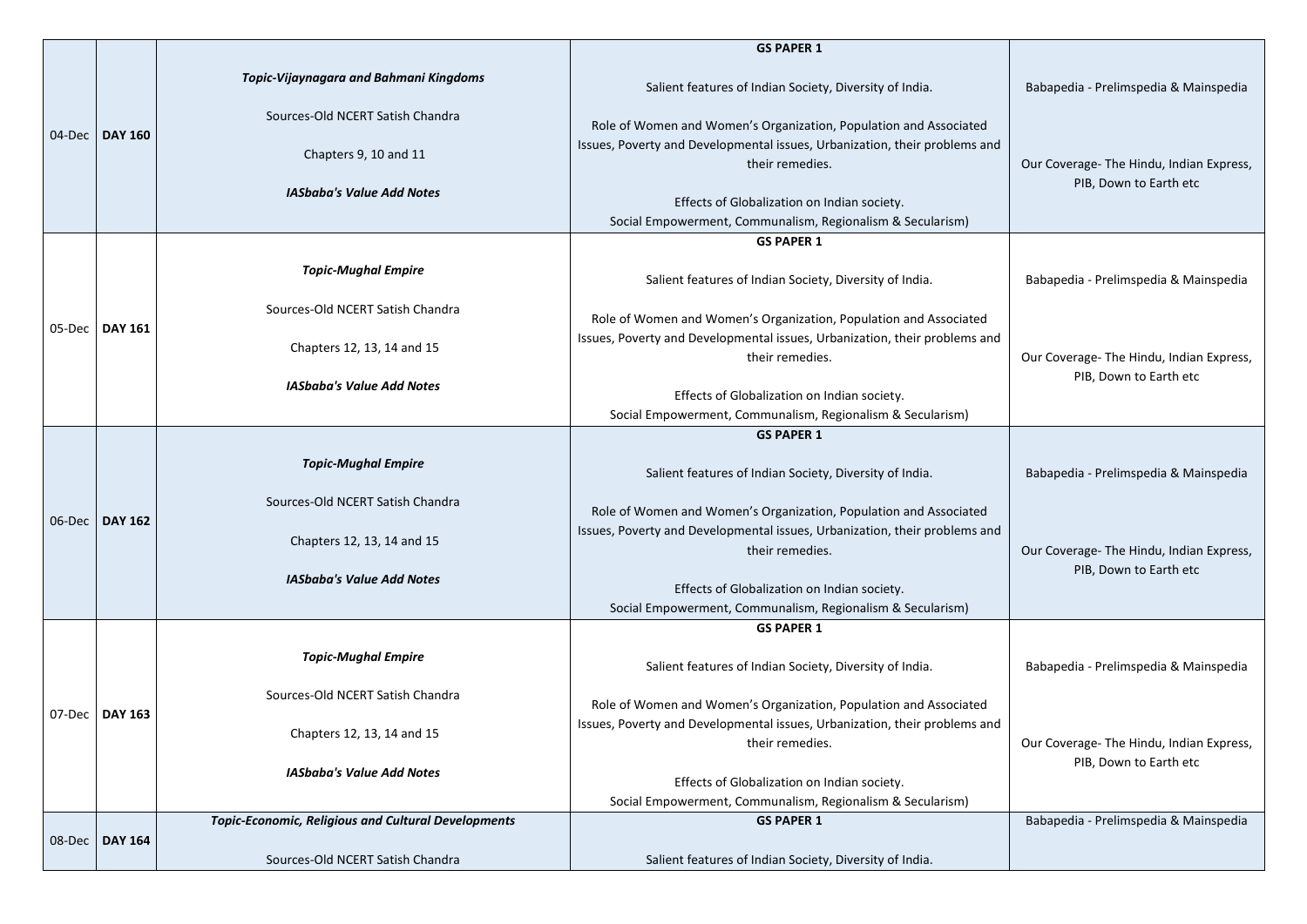|        |                | Chapters 16 and 17<br><b>IASbaba's Value Add Notes</b> | Role of Women and Women's Organization, Population and Associated<br>Issues, Poverty and Developmental issues, Urbanization, their problems and<br>their remedies. |
|--------|----------------|--------------------------------------------------------|--------------------------------------------------------------------------------------------------------------------------------------------------------------------|
|        |                |                                                        | Effects of Globalization on Indian society.<br>Social Empowerment, Communalism, Regionalism & Secularism)                                                          |
|        |                |                                                        | <b>GS PAPER 1</b>                                                                                                                                                  |
|        |                | <b>Topic-Marathas</b>                                  | Salient features of Indian Society, Diversity of India.                                                                                                            |
| 09-Dec | <b>DAY 165</b> | Sources-Old NCERT Satish Chandra                       | Role of Women and Women's Organization, Population and Associated                                                                                                  |
|        |                | Chapters 18 and 19                                     | Issues, Poverty and Developmental issues, Urbanization, their problems and<br>their remedies.                                                                      |
|        |                | <b>IASbaba's Value Add Notes</b>                       | Effects of Globalization on Indian society.                                                                                                                        |
|        |                |                                                        | Social Empowerment, Communalism, Regionalism & Secularism)                                                                                                         |
|        |                | <b>Topic-Marathas</b>                                  | <b>GS PAPER 1</b><br>Salient features of Indian Society, Diversity of India.                                                                                       |
| 10-Dec | <b>DAY 166</b> | Sources-Old NCERT Satish Chandra                       | Role of Women and Women's Organization, Population and Associated                                                                                                  |
|        |                | Chapters 18 and 19                                     | Issues, Poverty and Developmental issues, Urbanization, their problems and<br>their remedies.                                                                      |
|        |                | <b>IASbaba's Value Add Notes</b>                       | Effects of Globalization on Indian society.                                                                                                                        |
|        |                |                                                        | Social Empowerment, Communalism, Regionalism & Secularism)                                                                                                         |
|        |                |                                                        | <b>GS PAPER 1</b>                                                                                                                                                  |
|        |                |                                                        | Salient features of Indian Society, Diversity of India.                                                                                                            |
|        |                | <b>Topic-Bhakti Movement</b>                           | Role of Women and Women's Organization, Population and Associated                                                                                                  |
| 11-Dec | <b>DAY 167</b> | Sources- <i>IASbaba's Value Add Notes</i>              | Issues, Poverty and Developmental issues, Urbanization, their problems and<br>their remedies.                                                                      |
|        |                |                                                        | Effects of Globalization on Indian society.                                                                                                                        |
|        |                |                                                        | Social Empowerment, Communalism, Regionalism & Secularism)                                                                                                         |
|        |                |                                                        | <b>GS PAPER 1</b>                                                                                                                                                  |
| 12-Dec | <b>DAY 168</b> | <b>Topic-Bhakti Movement</b>                           | Salient features of Indian Society, Diversity of India.                                                                                                            |
|        |                | Sources-IASbaba's Value Add Notes                      | Role of Women and Women's Organization, Population and Associated<br>Issues, Poverty and Developmental issues, Urbanization, their problems and                    |

| nd | Our Coverage- The Hindu, Indian Express,<br>PIB, Down to Earth etc |
|----|--------------------------------------------------------------------|
|    | Babapedia - Prelimspedia & Mainspedia                              |
| nd | Our Coverage- The Hindu, Indian Express,<br>PIB, Down to Earth etc |
|    | Babapedia - Prelimspedia & Mainspedia                              |
| nd | Our Coverage- The Hindu, Indian Express,<br>PIB, Down to Earth etc |
|    | Babapedia - Prelimspedia & Mainspedia                              |
| nd | Our Coverage- The Hindu, Indian Express,<br>PIB, Down to Earth etc |
|    | Babapedia - Prelimspedia & Mainspedia                              |
| nd | Our Coverage- The Hindu, Indian Express,<br>PIB, Down to Earth etc |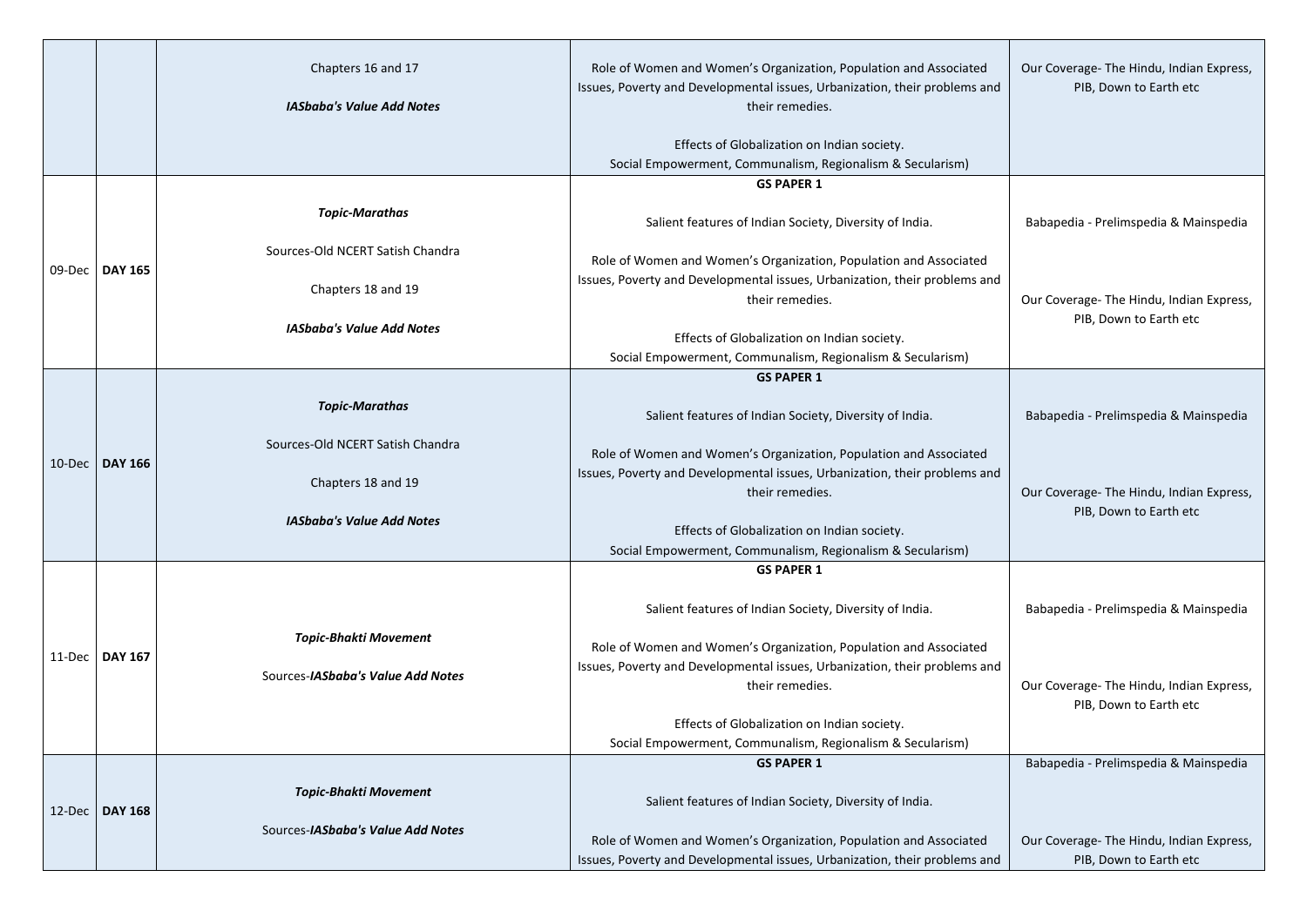|           |                  | their remedies.                            |                                                                            |                                          |
|-----------|------------------|--------------------------------------------|----------------------------------------------------------------------------|------------------------------------------|
|           |                  |                                            |                                                                            |                                          |
|           |                  |                                            | Effects of Globalization on Indian society.                                |                                          |
|           |                  |                                            | Social Empowerment, Communalism, Regionalism & Secularism)                 |                                          |
|           |                  |                                            | <b>GS PAPER 1</b>                                                          |                                          |
|           |                  |                                            |                                                                            |                                          |
|           |                  |                                            | Salient features of Indian Society, Diversity of India.                    | Babapedia - Prelimspedia & Mainspedia    |
|           |                  |                                            |                                                                            |                                          |
|           |                  |                                            | Role of Women and Women's Organization, Population and Associated          |                                          |
|           | 13-Dec   DAY 169 | <b>PRELIMS TEST 15-100 QUESTIONS</b>       | Issues, Poverty and Developmental issues, Urbanization, their problems and |                                          |
|           |                  |                                            | their remedies.                                                            | Our Coverage- The Hindu, Indian Express, |
|           |                  |                                            |                                                                            | PIB, Down to Earth etc                   |
|           |                  |                                            | Effects of Globalization on Indian society.                                |                                          |
|           |                  |                                            | Social Empowerment, Communalism, Regionalism & Secularism)                 |                                          |
|           |                  |                                            |                                                                            | Babapedia - Prelimspedia & Mainspedia    |
|           |                  |                                            |                                                                            |                                          |
| $14$ -Dec | <b>DAY 170</b>   | <b>MAINS MOCK 9</b>                        | <b>14 MAINS QUESTIONS WITH SYNOPSIS</b>                                    |                                          |
|           |                  |                                            |                                                                            |                                          |
|           |                  |                                            |                                                                            | Our Coverage- The Hindu, Indian Express, |
|           |                  |                                            | <b>ADVANCE- ECONOMY MODULE 3</b>                                           | PIB, Down to Earth etc                   |
|           |                  | <b>GS PAPER 3</b>                          |                                                                            |                                          |
|           |                  | <b>Topic-Industries and Infrastructure</b> |                                                                            | Babapedia - Prelimspedia & Mainspedia    |
|           |                  |                                            | Effects of Liberalization on the Economy, Changes in Industrial Policy and |                                          |
|           |                  | Sources- Indian Economy by Ramesh Singh    | their Effects on Industrial Growth.                                        |                                          |
|           | 15-Dec   DAY 171 | Chapters 9 and 10                          |                                                                            |                                          |
|           |                  |                                            | Infrastructure: Energy, Ports, Roads, Airports, Railways etc.              | Our Coverage- The Hindu, Indian Express, |
|           |                  | <b>IASbaba's Value Add Notes</b>           |                                                                            | PIB, Down to Earth etc                   |
|           |                  |                                            | Investment Models.                                                         |                                          |
|           |                  |                                            | <b>GS PAPER 3</b>                                                          |                                          |
|           |                  | <b>Topic-Industries and Infrastructure</b> |                                                                            | Babapedia - Prelimspedia & Mainspedia    |
|           |                  |                                            | Effects of Liberalization on the Economy, Changes in Industrial Policy and |                                          |
| 16-Dec    | <b>DAY 172</b>   | Sources- Indian Economy by Ramesh Singh    | their Effects on Industrial Growth.                                        |                                          |
|           |                  | Chapters 9 and 10                          |                                                                            |                                          |
|           |                  | <b>IASbaba's Value Add Notes</b>           | Infrastructure: Energy, Ports, Roads, Airports, Railways etc.              | Our Coverage- The Hindu, Indian Express, |
|           |                  |                                            | Investment Models.                                                         | PIB, Down to Earth etc                   |
|           |                  | <b>Topic-Insurance and Security Market</b> | <b>GS PAPER 3</b>                                                          | Babapedia - Prelimspedia & Mainspedia    |
|           |                  |                                            |                                                                            |                                          |
|           |                  | Sources- Indian Economy by Ramesh Singh    | Effects of Liberalization on the Economy, Changes in Industrial Policy and |                                          |
| 17-Dec    | <b>DAY 173</b>   | Chapters 13 and 14                         | their Effects on Industrial Growth.                                        |                                          |
|           |                  |                                            |                                                                            | Our Coverage- The Hindu, Indian Express, |
|           |                  | <b>IASbaba's Value Add Notes</b>           | Infrastructure: Energy, Ports, Roads, Airports, Railways etc.              | PIB, Down to Earth etc                   |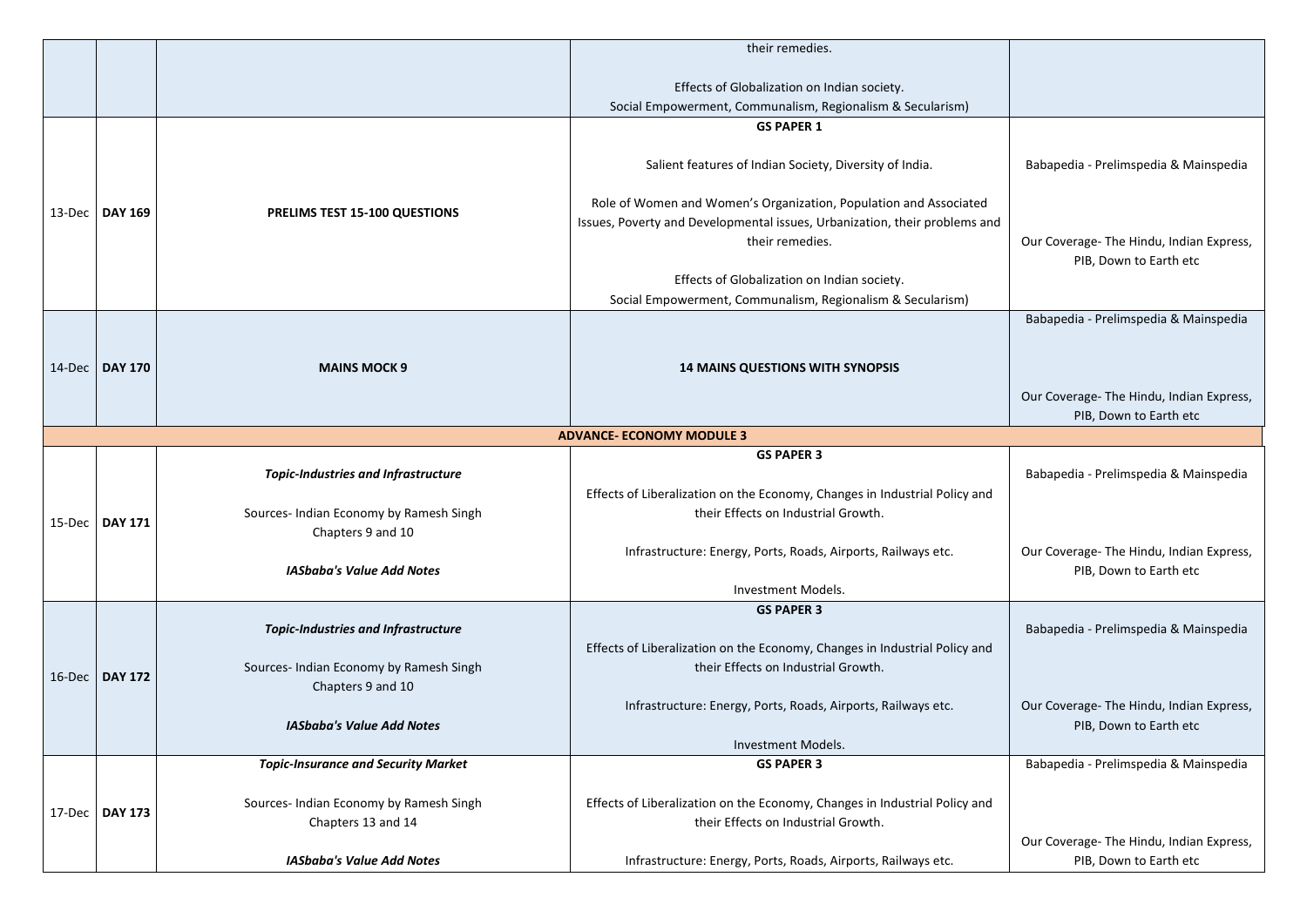|        |                                  |                                                                                                             | <b>Investment Models.</b>                                                                                                              |                                                       |
|--------|----------------------------------|-------------------------------------------------------------------------------------------------------------|----------------------------------------------------------------------------------------------------------------------------------------|-------------------------------------------------------|
|        | 17-Dec   DAY 173                 | <b>CURRENT AFFAIRS TEST 17 (50 QUESTIONS)</b>                                                               | <b>NA</b>                                                                                                                              | DECEMBER 1 to 15                                      |
| 18-Dec | <b>DAY 174</b>                   | <b>Topic-Insurance and Security Market</b><br>Sources- Indian Economy by Ramesh Singh<br>Chapters 13 and 14 | <b>GS PAPER 3</b><br>Effects of Liberalization on the Economy, Changes in Industrial Policy and<br>their Effects on Industrial Growth. | Babapedia - Prelimspedia & N                          |
|        |                                  | <b>IASbaba's Value Add Notes</b>                                                                            | Infrastructure: Energy, Ports, Roads, Airports, Railways etc.<br><b>Investment Models.</b>                                             | Our Coverage- The Hindu, Indi<br>PIB, Down to Earth e |
|        | 19-Dec   DAY 175                 | <b>Topic-External Sectors</b><br>Sources- Indian Economy by Ramesh Singh<br>Chapter 15                      | <b>GS PAPER 3</b><br>Effects of Liberalization on the Economy, Changes in Industrial Policy and<br>their Effects on Industrial Growth. | Babapedia - Prelimspedia & N                          |
|        |                                  | <b>IASbaba's Value Add Notes</b>                                                                            | Infrastructure: Energy, Ports, Roads, Airports, Railways etc.<br>Investment Models.                                                    | Our Coverage- The Hindu, Indi<br>PIB, Down to Earth e |
|        | 20-Dec   DAY 176                 | <b>Topic-External Sectors</b><br>Sources- Indian Economy by Ramesh Singh<br>Chapter 15                      | <b>GS PAPER 3</b><br>Effects of Liberalization on the Economy, Changes in Industrial Policy and<br>their Effects on Industrial Growth. | Babapedia - Prelimspedia & N                          |
|        |                                  | <b>IASbaba's Value Add Notes</b>                                                                            | Infrastructure: Energy, Ports, Roads, Airports, Railways etc.<br>Investment Models.                                                    | Our Coverage- The Hindu, Indi<br>PIB, Down to Earth e |
|        | 21-Dec   DAY 177                 | <b>Topic-International Economic Organizations</b><br>Sources- Indian Economy by Ramesh Singh<br>Chapter 16  | <b>GS PAPER 3</b><br>Effects of Liberalization on the Economy, Changes in Industrial Policy and<br>their Effects on Industrial Growth. | Babapedia - Prelimspedia & N                          |
|        | <b>IASbaba's Value Add Notes</b> | Infrastructure: Energy, Ports, Roads, Airports, Railways etc.<br>Investment Models.                         | Our Coverage- The Hindu, Indi<br>PIB, Down to Earth e                                                                                  |                                                       |
|        | 22-Dec   DAY 178                 | <b>Topic-International Economic Organizations</b><br>Sources- Indian Economy by Ramesh Singh<br>Chapter 16  | <b>GS PAPER 3</b><br>Effects of Liberalization on the Economy, Changes in Industrial Policy and<br>their Effects on Industrial Growth. | Babapedia - Prelimspedia & N                          |
|        |                                  | <b>IASbaba's Value Add Notes</b>                                                                            | Infrastructure: Energy, Ports, Roads, Airports, Railways etc.<br>Investment Models.                                                    | Our Coverage- The Hindu, Indi<br>PIB, Down to Earth e |

|   | <b>DECEMBER 1 to 15</b>                                            |
|---|--------------------------------------------------------------------|
| d | Babapedia - Prelimspedia & Mainspedia                              |
|   | Our Coverage- The Hindu, Indian Express,<br>PIB, Down to Earth etc |
| þ | Babapedia - Prelimspedia & Mainspedia                              |
|   | Our Coverage- The Hindu, Indian Express,<br>PIB, Down to Earth etc |
| d | Babapedia - Prelimspedia & Mainspedia                              |
|   | Our Coverage- The Hindu, Indian Express,<br>PIB, Down to Earth etc |
| d | Babapedia - Prelimspedia & Mainspedia                              |
|   | Our Coverage- The Hindu, Indian Express,<br>PIB, Down to Earth etc |
| d | Babapedia - Prelimspedia & Mainspedia                              |
|   | Our Coverage- The Hindu, Indian Express,<br>PIB, Down to Earth etc |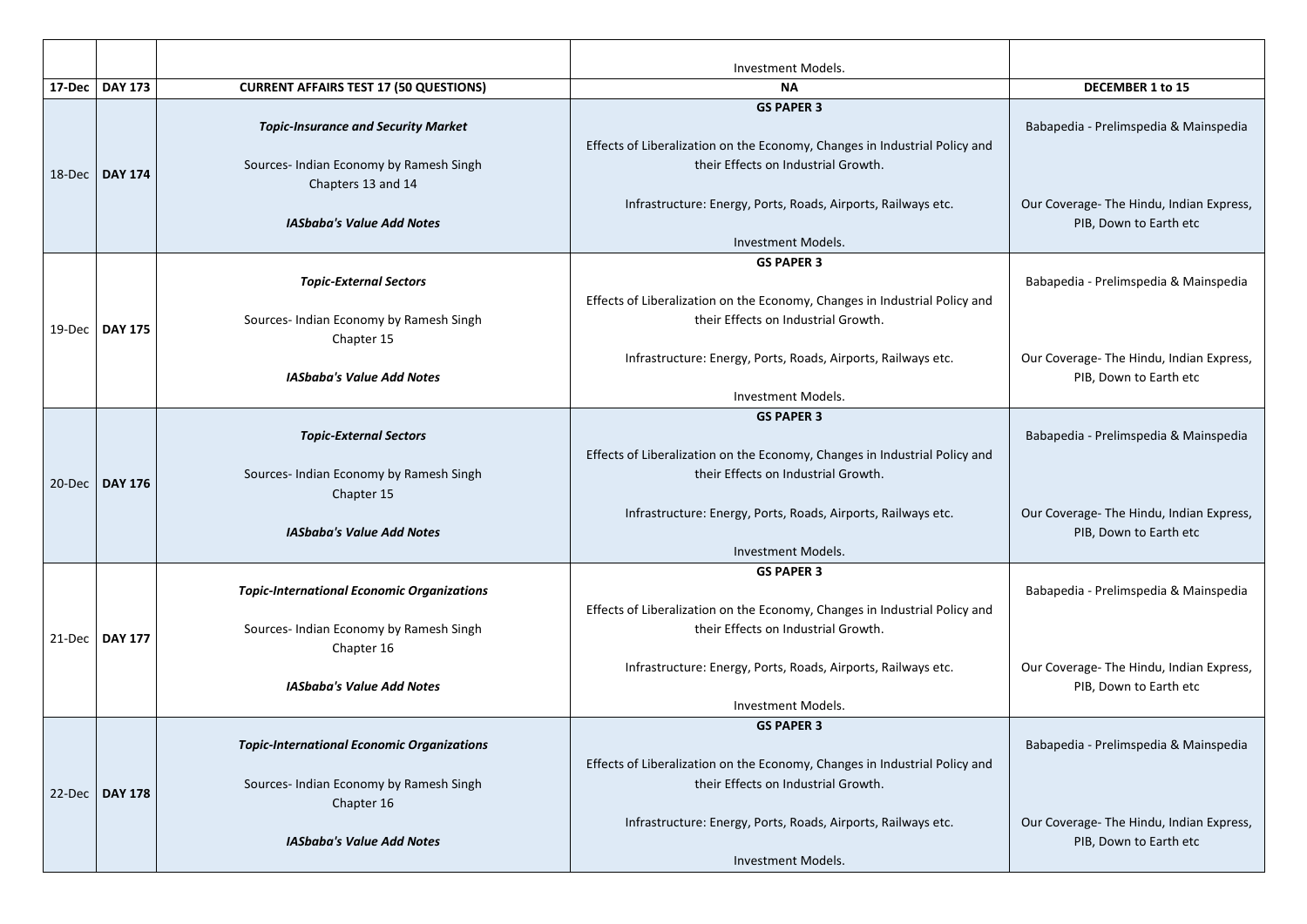|           |                  |                                                        | <b>GS PAPER 3</b>                                                           |                                          |
|-----------|------------------|--------------------------------------------------------|-----------------------------------------------------------------------------|------------------------------------------|
| $23$ -Dec |                  |                                                        |                                                                             | Babapedia - Prelimspedia & Mainspedia    |
|           |                  |                                                        |                                                                             |                                          |
|           |                  |                                                        | Effects of Liberalization on the Economy, Changes in Industrial Policy and  |                                          |
|           | <b>DAY 179</b>   | <b>REVISION</b>                                        | their Effects on Industrial Growth.                                         |                                          |
|           |                  |                                                        |                                                                             |                                          |
|           |                  |                                                        | Infrastructure: Energy, Ports, Roads, Airports, Railways etc.               | Our Coverage- The Hindu, Indian Express, |
|           |                  |                                                        |                                                                             | PIB, Down to Earth etc                   |
|           |                  |                                                        | Investment Models.                                                          |                                          |
|           |                  |                                                        | <b>GS PAPER 3</b>                                                           |                                          |
|           |                  |                                                        |                                                                             | Babapedia - Prelimspedia & Mainspedia    |
|           |                  |                                                        | Effects of Liberalization on the Economy, Changes in Industrial Policy and  |                                          |
|           |                  |                                                        | their Effects on Industrial Growth.                                         |                                          |
| $24$ -Dec | <b>DAY 180</b>   | <b>REVISION</b>                                        |                                                                             |                                          |
|           |                  |                                                        |                                                                             |                                          |
|           |                  |                                                        | Infrastructure: Energy, Ports, Roads, Airports, Railways etc.               | Our Coverage- The Hindu, Indian Express, |
|           |                  |                                                        |                                                                             | PIB, Down to Earth etc                   |
|           |                  |                                                        | Investment Models.                                                          |                                          |
|           |                  |                                                        | <b>GS PAPER 3</b>                                                           |                                          |
|           |                  | <b>DAY 181</b><br><b>PRELIMS TEST 16-100 QUESTIONS</b> |                                                                             | Babapedia - Prelimspedia & Mainspedia    |
|           |                  |                                                        | Effects of Liberalization on the Economy, Changes in Industrial Policy and  |                                          |
|           |                  |                                                        | their Effects on Industrial Growth.                                         |                                          |
| $25$ -Dec |                  |                                                        |                                                                             |                                          |
|           |                  |                                                        | Infrastructure: Energy, Ports, Roads, Airports, Railways etc.               | Our Coverage- The Hindu, Indian Express, |
|           |                  |                                                        |                                                                             | PIB, Down to Earth etc                   |
|           |                  |                                                        | <b>Investment Models.</b>                                                   |                                          |
| 25-Dec    | <b>DAY 181</b>   | <b>ESSAY-5</b>                                         | Social Sectors (Education/Health) and Philosophy                            |                                          |
|           |                  |                                                        |                                                                             | Babapedia - Prelimspedia & Mainspedia    |
|           |                  |                                                        |                                                                             |                                          |
|           |                  |                                                        |                                                                             |                                          |
|           | 26-Dec   DAY 182 | <b>MAINS MOCK 10</b>                                   | <b>14 MAINS QUESTIONS WITH SYNOPSIS</b>                                     |                                          |
|           |                  |                                                        |                                                                             | Our Coverage- The Hindu, Indian Express, |
|           |                  |                                                        |                                                                             | PIB, Down to Earth etc                   |
|           |                  |                                                        | <b>NEW YEAR AND REVISION HOLIDAYS</b>                                       |                                          |
|           |                  |                                                        | <b>ADVANCE- ENVIRONMENT MODULE 3</b>                                        |                                          |
|           |                  |                                                        | <b>GS PAPER 4</b>                                                           |                                          |
|           |                  |                                                        |                                                                             |                                          |
|           |                  |                                                        | Contributions of Moral Thinkers and Philosophers from India and World.      | Babapedia - Prelimspedia & Mainspedia    |
|           |                  |                                                        |                                                                             |                                          |
|           |                  | <b>Topic-Protected Areas</b>                           | Public/Civil Service Values and Ethics in Public Administration: Status and |                                          |
| 05-Jan    | <b>DAY 183</b>   |                                                        | Problems; Ethical Concerns and Dilemmas in Government and Private           |                                          |
|           |                  | Sources- IASbaba's Value Add Notes and Current Affairs | Institutions; Laws, Rules, Regulations and Conscience as Sources of Ethical | Our Coverage- The Hindu, Indian Express, |
|           |                  |                                                        |                                                                             |                                          |
|           |                  |                                                        | Guidance; Accountability and Ethical Governance; Strengthening of Ethical   | PIB, Down to Earth etc                   |
|           |                  |                                                        | and Moral Values in Governance; Ethical Issues in International Relations   |                                          |
|           |                  |                                                        | and Funding; Corporate Governance.                                          |                                          |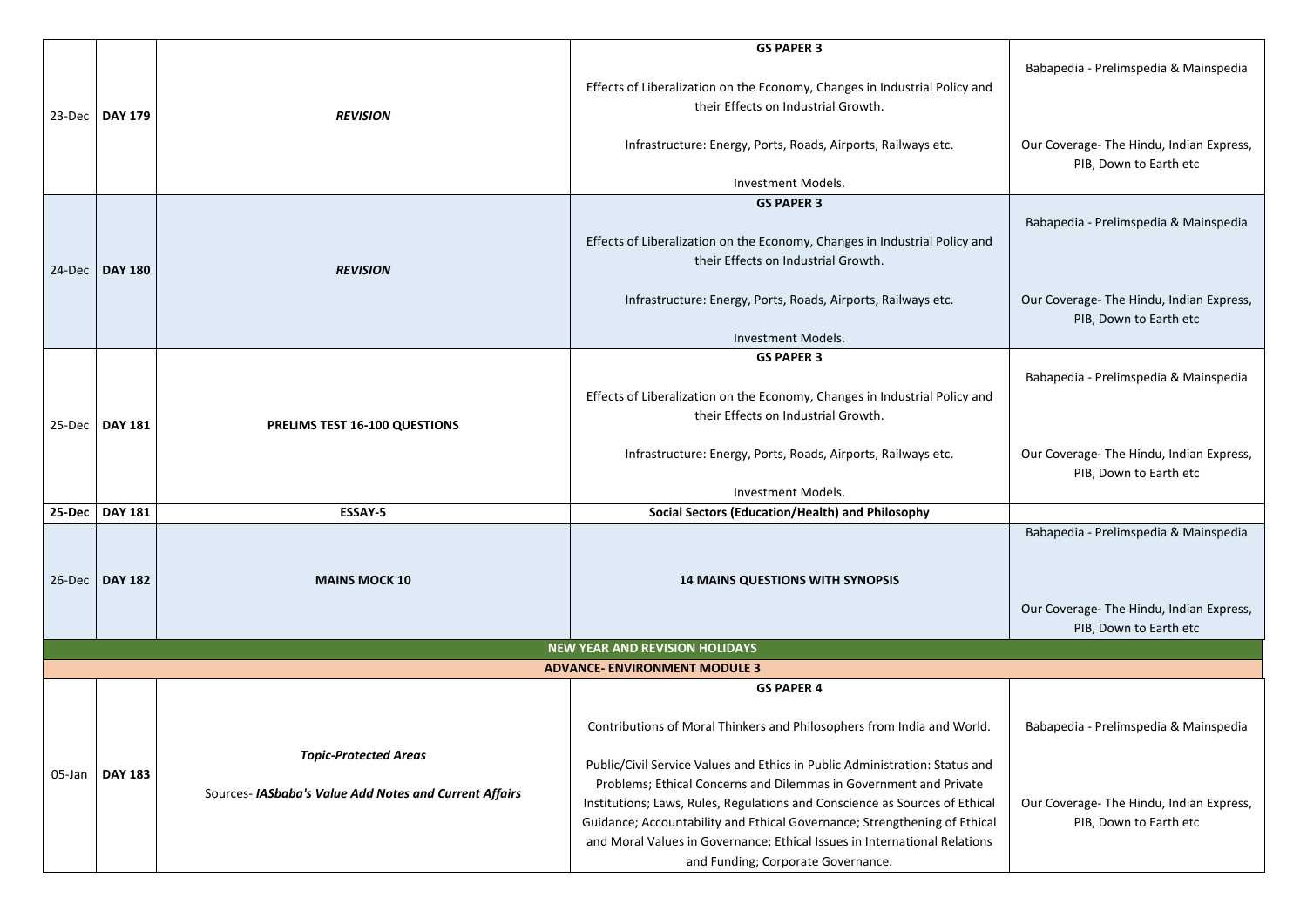| $05$ -Jan | <b>DAY 183</b>   |                                                                                        | Probity in Governance: Concept of Public Service; Philosophical Basis of<br>Governance and Probity; Information Sharing and Transparency in<br>Government, Right to Information, Codes of Ethics, Codes of Conduct,<br>Citizen's Charters, Work Culture, Quality of Service Delivery, Utilization of<br>Public Funds, Challenges of Corruption.<br>Case Studies on above issues.<br><b>NA</b>                                                                                                                                                                                                                                                                                                                                                                                                                                                                                                 | DECEMBER 16 to 31                                                                                           |
|-----------|------------------|----------------------------------------------------------------------------------------|-----------------------------------------------------------------------------------------------------------------------------------------------------------------------------------------------------------------------------------------------------------------------------------------------------------------------------------------------------------------------------------------------------------------------------------------------------------------------------------------------------------------------------------------------------------------------------------------------------------------------------------------------------------------------------------------------------------------------------------------------------------------------------------------------------------------------------------------------------------------------------------------------|-------------------------------------------------------------------------------------------------------------|
|           |                  | <b>CURRENT AFFAIRS TEST 18 (50 QUESTIONS)</b>                                          | <b>GS PAPER 4</b>                                                                                                                                                                                                                                                                                                                                                                                                                                                                                                                                                                                                                                                                                                                                                                                                                                                                             |                                                                                                             |
| 06-Jan    | <b>DAY 184</b>   | <b>Topic-Protected Areas</b><br>Sources- IASbaba's Value Add Notes and Current Affairs | Contributions of Moral Thinkers and Philosophers from India and World.<br>Public/Civil Service Values and Ethics in Public Administration: Status and<br>Problems; Ethical Concerns and Dilemmas in Government and Private<br>Institutions; Laws, Rules, Regulations and Conscience as Sources of Ethical<br>Guidance; Accountability and Ethical Governance; Strengthening of Ethical<br>and Moral Values in Governance; Ethical Issues in International Relations<br>and Funding; Corporate Governance.<br>Probity in Governance: Concept of Public Service; Philosophical Basis of<br>Governance and Probity; Information Sharing and Transparency in<br>Government, Right to Information, Codes of Ethics, Codes of Conduct,<br>Citizen's Charters, Work Culture, Quality of Service Delivery, Utilization of<br>Public Funds, Challenges of Corruption.<br>Case Studies on above issues. | Babapedia - Prelimspedia & Mainspedia<br>Our Coverage- The Hindu, Indian Express,<br>PIB, Down to Earth etc |
|           | 07-Jan   DAY 185 | <b>Topic-Protected Areas</b><br>Sources- IASbaba's Value Add Notes and Current Affairs | <b>GS PAPER 4</b><br>Contributions of Moral Thinkers and Philosophers from India and World.<br>Public/Civil Service Values and Ethics in Public Administration: Status and<br>Problems; Ethical Concerns and Dilemmas in Government and Private<br>Institutions; Laws, Rules, Regulations and Conscience as Sources of Ethical<br>Guidance; Accountability and Ethical Governance; Strengthening of Ethical<br>and Moral Values in Governance; Ethical Issues in International Relations<br>and Funding; Corporate Governance.<br>Probity in Governance: Concept of Public Service; Philosophical Basis of<br>Governance and Probity; Information Sharing and Transparency in<br>Government, Right to Information, Codes of Ethics, Codes of Conduct,<br>Citizen's Charters, Work Culture, Quality of Service Delivery, Utilization of<br>Public Funds, Challenges of Corruption.             | Babapedia - Prelimspedia & Mainspedia<br>Our Coverage- The Hindu, Indian Express,<br>PIB, Down to Earth etc |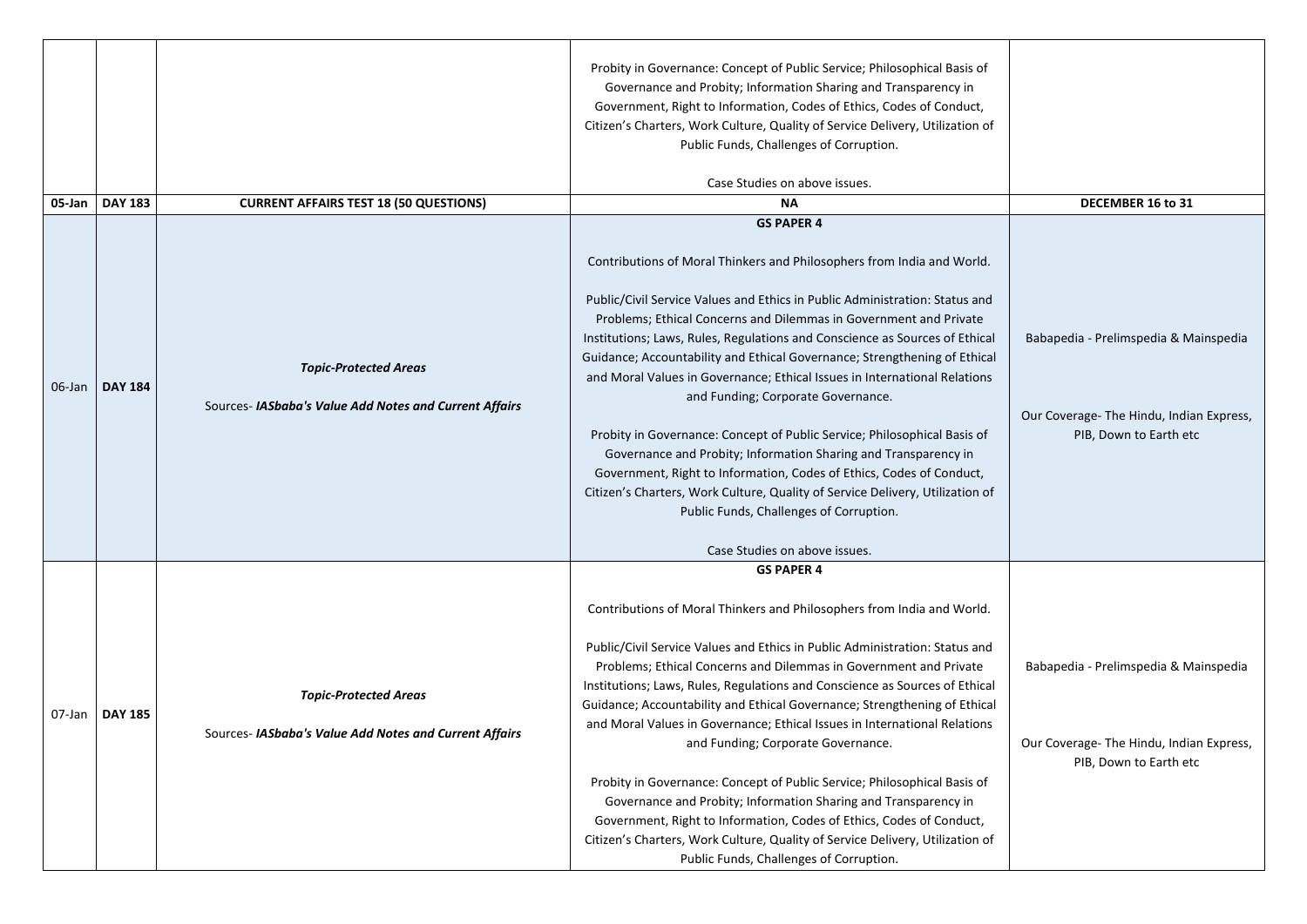|           |                |                                                                                                                            | Case Studies on above issues.                                                                                                                                                                                                                                                                                                                                                                                                   |  |
|-----------|----------------|----------------------------------------------------------------------------------------------------------------------------|---------------------------------------------------------------------------------------------------------------------------------------------------------------------------------------------------------------------------------------------------------------------------------------------------------------------------------------------------------------------------------------------------------------------------------|--|
|           |                |                                                                                                                            | <b>GS PAPER 4</b>                                                                                                                                                                                                                                                                                                                                                                                                               |  |
| 08-Jan    | <b>DAY 186</b> |                                                                                                                            | Contributions of Moral Thinkers and Philosophers from India and World.                                                                                                                                                                                                                                                                                                                                                          |  |
|           |                | <b>Topic-National Environmental Legislations and Initiatives</b><br>Sources- IASbaba's Value Add Notes and Current Affairs | Public/Civil Service Values and Ethics in Public Administration: Status and<br>Problems; Ethical Concerns and Dilemmas in Government and Private<br>Institutions; Laws, Rules, Regulations and Conscience as Sources of Ethical<br>Guidance; Accountability and Ethical Governance; Strengthening of Ethical<br>and Moral Values in Governance; Ethical Issues in International Relations<br>and Funding; Corporate Governance. |  |
|           |                |                                                                                                                            | Probity in Governance: Concept of Public Service; Philosophical Basis of<br>Governance and Probity; Information Sharing and Transparency in<br>Government, Right to Information, Codes of Ethics, Codes of Conduct,<br>Citizen's Charters, Work Culture, Quality of Service Delivery, Utilization of<br>Public Funds, Challenges of Corruption.                                                                                 |  |
|           |                |                                                                                                                            | Case Studies on above issues.                                                                                                                                                                                                                                                                                                                                                                                                   |  |
|           |                |                                                                                                                            | <b>GS PAPER 4</b>                                                                                                                                                                                                                                                                                                                                                                                                               |  |
| 09-Jan    | <b>DAY 187</b> |                                                                                                                            | Contributions of Moral Thinkers and Philosophers from India and World.                                                                                                                                                                                                                                                                                                                                                          |  |
|           |                | <b>Topic-National Environmental Legislations and Initiatives</b><br>Sources- IASbaba's Value Add Notes and Current Affairs | Public/Civil Service Values and Ethics in Public Administration: Status and<br>Problems; Ethical Concerns and Dilemmas in Government and Private<br>Institutions; Laws, Rules, Regulations and Conscience as Sources of Ethical<br>Guidance; Accountability and Ethical Governance; Strengthening of Ethical<br>and Moral Values in Governance; Ethical Issues in International Relations<br>and Funding; Corporate Governance. |  |
|           |                |                                                                                                                            | Probity in Governance: Concept of Public Service; Philosophical Basis of<br>Governance and Probity; Information Sharing and Transparency in<br>Government, Right to Information, Codes of Ethics, Codes of Conduct,<br>Citizen's Charters, Work Culture, Quality of Service Delivery, Utilization of<br>Public Funds, Challenges of Corruption.                                                                                 |  |
|           |                |                                                                                                                            | Case Studies on above issues.                                                                                                                                                                                                                                                                                                                                                                                                   |  |
|           |                | <b>Topic-National Environmental Legislations and Initiatives</b>                                                           | <b>GS PAPER 4</b>                                                                                                                                                                                                                                                                                                                                                                                                               |  |
| $10$ -Jan | <b>DAY 188</b> | Sources- IASbaba's Value Add Notes and Current Affairs                                                                     | Contributions of Moral Thinkers and Philosophers from India and World.                                                                                                                                                                                                                                                                                                                                                          |  |
|           |                |                                                                                                                            | Public/Civil Service Values and Ethics in Public Administration: Status and                                                                                                                                                                                                                                                                                                                                                     |  |

| d             |                                                                    |
|---------------|--------------------------------------------------------------------|
| al<br>al<br>S | Babapedia - Prelimspedia & Mainspedia                              |
|               | Our Coverage- The Hindu, Indian Express,<br>PIB, Down to Earth etc |
| λf            |                                                                    |
|               |                                                                    |
|               |                                                                    |
| d             |                                                                    |
| al<br>al<br>S | Babapedia - Prelimspedia & Mainspedia                              |
|               | Our Coverage- The Hindu, Indian Express,<br>PIB, Down to Earth etc |
| эf            |                                                                    |
|               |                                                                    |
|               | Babapedia - Prelimspedia & Mainspedia                              |
|               |                                                                    |
| d             |                                                                    |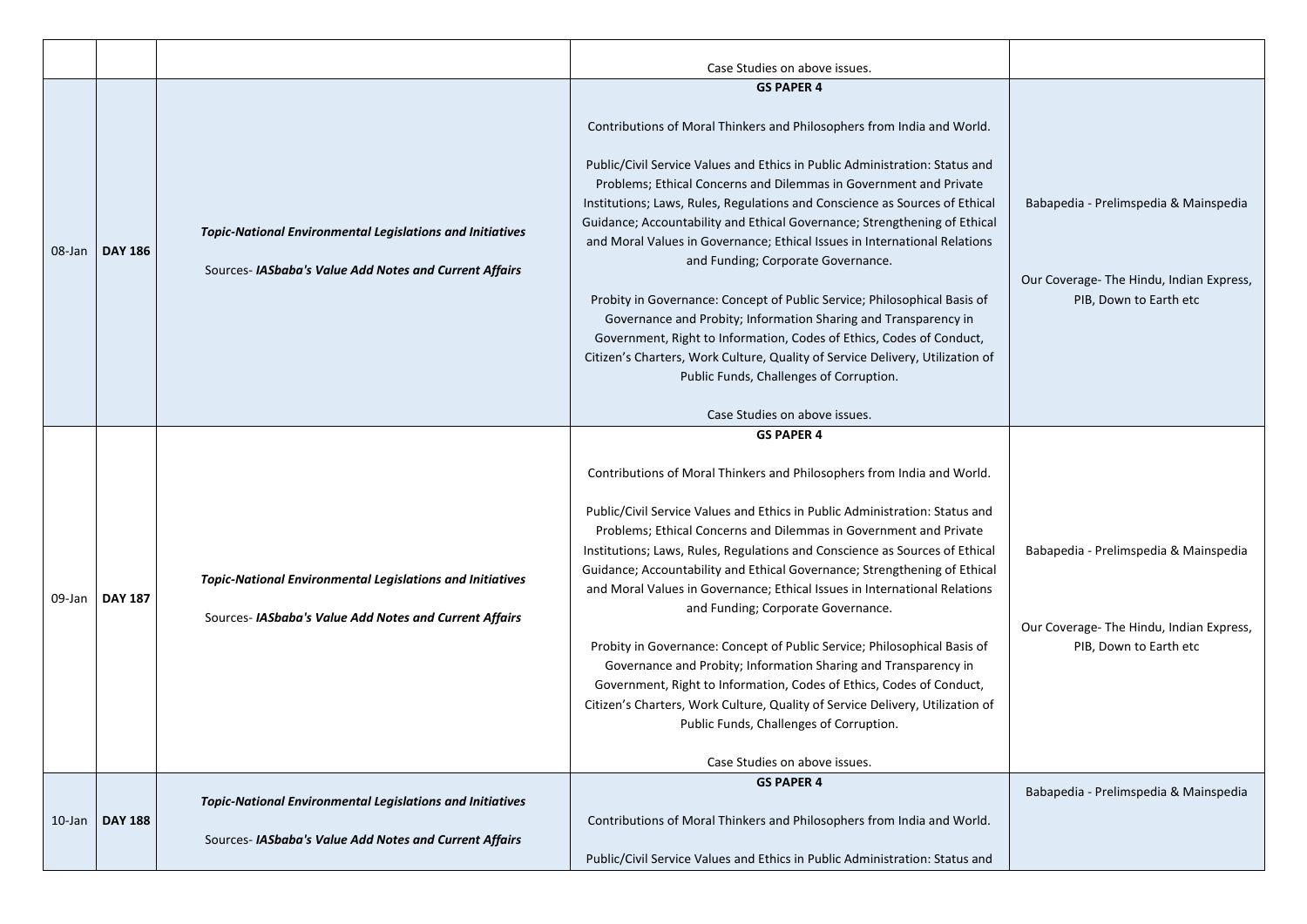|        |                |                                                                                                                                 | Problems; Ethical Concerns and Dilemmas in Government and Private<br>Institutions; Laws, Rules, Regulations and Conscience as Sources of Ethical<br>Guidance; Accountability and Ethical Governance; Strengthening of Ethical<br>and Moral Values in Governance; Ethical Issues in International Relations<br>and Funding; Corporate Governance.<br>Probity in Governance: Concept of Public Service; Philosophical Basis of<br>Governance and Probity; Information Sharing and Transparency in<br>Government, Right to Information, Codes of Ethics, Codes of Conduct,<br>Citizen's Charters, Work Culture, Quality of Service Delivery, Utilization of<br>Public Funds, Challenges of Corruption.<br>Case Studies on above issues. |
|--------|----------------|---------------------------------------------------------------------------------------------------------------------------------|--------------------------------------------------------------------------------------------------------------------------------------------------------------------------------------------------------------------------------------------------------------------------------------------------------------------------------------------------------------------------------------------------------------------------------------------------------------------------------------------------------------------------------------------------------------------------------------------------------------------------------------------------------------------------------------------------------------------------------------|
|        |                |                                                                                                                                 | <b>GS PAPER 4</b>                                                                                                                                                                                                                                                                                                                                                                                                                                                                                                                                                                                                                                                                                                                    |
|        |                |                                                                                                                                 | Contributions of Moral Thinkers and Philosophers from India and World.                                                                                                                                                                                                                                                                                                                                                                                                                                                                                                                                                                                                                                                               |
| 11-Jan | <b>DAY 189</b> | <b>Topic-International Environmental Legislations and Initiatives</b><br>Sources- IASbaba's Value Add Notes and Current Affairs | Public/Civil Service Values and Ethics in Public Administration: Status and<br>Problems; Ethical Concerns and Dilemmas in Government and Private<br>Institutions; Laws, Rules, Regulations and Conscience as Sources of Ethical<br>Guidance; Accountability and Ethical Governance; Strengthening of Ethical<br>and Moral Values in Governance; Ethical Issues in International Relations<br>and Funding; Corporate Governance.                                                                                                                                                                                                                                                                                                      |
|        |                |                                                                                                                                 | Probity in Governance: Concept of Public Service; Philosophical Basis of<br>Governance and Probity; Information Sharing and Transparency in<br>Government, Right to Information, Codes of Ethics, Codes of Conduct,<br>Citizen's Charters, Work Culture, Quality of Service Delivery, Utilization of<br>Public Funds, Challenges of Corruption.<br>Case Studies on above issues.                                                                                                                                                                                                                                                                                                                                                     |
|        |                |                                                                                                                                 | <b>GS PAPER 4</b>                                                                                                                                                                                                                                                                                                                                                                                                                                                                                                                                                                                                                                                                                                                    |
| 12-Jan | <b>DAY 190</b> | <b>Topic-International Environmental Legislations and Initiatives</b><br>Sources- IASbaba's Value Add Notes and Current Affairs | Contributions of Moral Thinkers and Philosophers from India and World.<br>Public/Civil Service Values and Ethics in Public Administration: Status and<br>Problems; Ethical Concerns and Dilemmas in Government and Private<br>Institutions; Laws, Rules, Regulations and Conscience as Sources of Ethical<br>Guidance; Accountability and Ethical Governance; Strengthening of Ethical<br>and Moral Values in Governance; Ethical Issues in International Relations<br>and Funding; Corporate Governance.                                                                                                                                                                                                                            |
|        |                |                                                                                                                                 | Probity in Governance: Concept of Public Service; Philosophical Basis of                                                                                                                                                                                                                                                                                                                                                                                                                                                                                                                                                                                                                                                             |

| эI<br>al<br>S<br>)f | Our Coverage- The Hindu, Indian Express,<br>PIB, Down to Earth etc |
|---------------------|--------------------------------------------------------------------|
|                     |                                                                    |
|                     |                                                                    |
| þ                   |                                                                    |
|                     |                                                                    |
| эl<br>al            | Babapedia - Prelimspedia & Mainspedia                              |
| S                   |                                                                    |
|                     | Our Coverage- The Hindu, Indian Express,<br>PIB, Down to Earth etc |
|                     |                                                                    |
| эf                  |                                                                    |
|                     |                                                                    |
|                     |                                                                    |
|                     |                                                                    |
| d                   | Babapedia - Prelimspedia & Mainspedia                              |
| аI                  |                                                                    |
| al                  | Our Coverage- The Hindu, Indian Express,                           |
| S                   | PIB, Down to Earth etc                                             |
|                     |                                                                    |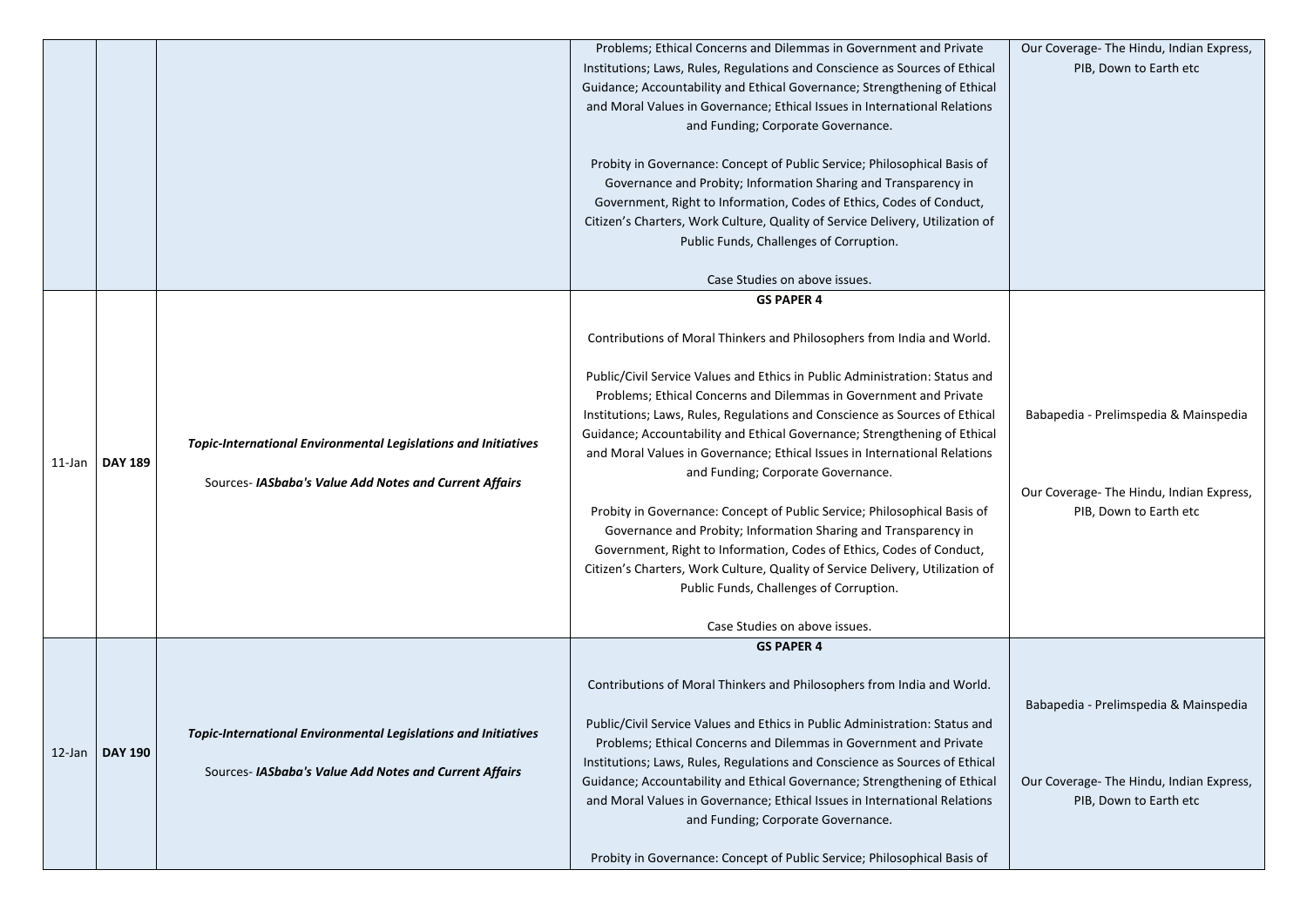|           |                  |                                                                                                                                 | Governance and Probity; Information Sharing and Transparency in                                                                                                                                                                                                                                                                                                                                                                                                                                                                                                                                                                                                                                                                                                                                                                                                                                                    |                                                                                  |
|-----------|------------------|---------------------------------------------------------------------------------------------------------------------------------|--------------------------------------------------------------------------------------------------------------------------------------------------------------------------------------------------------------------------------------------------------------------------------------------------------------------------------------------------------------------------------------------------------------------------------------------------------------------------------------------------------------------------------------------------------------------------------------------------------------------------------------------------------------------------------------------------------------------------------------------------------------------------------------------------------------------------------------------------------------------------------------------------------------------|----------------------------------------------------------------------------------|
|           |                  |                                                                                                                                 | Government, Right to Information, Codes of Ethics, Codes of Conduct,                                                                                                                                                                                                                                                                                                                                                                                                                                                                                                                                                                                                                                                                                                                                                                                                                                               |                                                                                  |
|           |                  |                                                                                                                                 | Citizen's Charters, Work Culture, Quality of Service Delivery, Utilization of                                                                                                                                                                                                                                                                                                                                                                                                                                                                                                                                                                                                                                                                                                                                                                                                                                      |                                                                                  |
|           |                  |                                                                                                                                 | Public Funds, Challenges of Corruption.                                                                                                                                                                                                                                                                                                                                                                                                                                                                                                                                                                                                                                                                                                                                                                                                                                                                            |                                                                                  |
|           |                  |                                                                                                                                 |                                                                                                                                                                                                                                                                                                                                                                                                                                                                                                                                                                                                                                                                                                                                                                                                                                                                                                                    |                                                                                  |
|           |                  |                                                                                                                                 | Case Studies on above issues.                                                                                                                                                                                                                                                                                                                                                                                                                                                                                                                                                                                                                                                                                                                                                                                                                                                                                      |                                                                                  |
|           | 13-Jan   DAY 191 | <b>Topic-International Environmental Legislations and Initiatives</b><br>Sources- IASbaba's Value Add Notes and Current Affairs | <b>GS PAPER 4</b><br>Contributions of Moral Thinkers and Philosophers from India and World.<br>Public/Civil Service Values and Ethics in Public Administration: Status and<br>Problems; Ethical Concerns and Dilemmas in Government and Private<br>Institutions; Laws, Rules, Regulations and Conscience as Sources of Ethical<br>Guidance; Accountability and Ethical Governance; Strengthening of Ethical<br>and Moral Values in Governance; Ethical Issues in International Relations<br>and Funding; Corporate Governance.<br>Probity in Governance: Concept of Public Service; Philosophical Basis of<br>Governance and Probity; Information Sharing and Transparency in<br>Government, Right to Information, Codes of Ethics, Codes of Conduct,<br>Citizen's Charters, Work Culture, Quality of Service Delivery, Utilization of<br>Public Funds, Challenges of Corruption.<br>Case Studies on above issues. | Babapedia - Prelimspedia &<br>Our Coverage- The Hindu, Inc<br>PIB, Down to Earth |
| $14$ -Jan | <b>DAY 192</b>   | <b>Topic-Contemporary Environmental Issues</b><br>Sources- IASbaba's Value Add Notes and Current Affairs                        | <b>GS PAPER 4</b><br>Contributions of Moral Thinkers and Philosophers from India and World.<br>Public/Civil Service Values and Ethics in Public Administration: Status and<br>Problems; Ethical Concerns and Dilemmas in Government and Private<br>Institutions; Laws, Rules, Regulations and Conscience as Sources of Ethical<br>Guidance; Accountability and Ethical Governance; Strengthening of Ethical<br>and Moral Values in Governance; Ethical Issues in International Relations<br>and Funding; Corporate Governance.<br>Probity in Governance: Concept of Public Service; Philosophical Basis of<br>Governance and Probity; Information Sharing and Transparency in<br>Government, Right to Information, Codes of Ethics, Codes of Conduct,<br>Citizen's Charters, Work Culture, Quality of Service Delivery, Utilization of<br>Public Funds, Challenges of Corruption.<br>Case Studies on above issues. | Babapedia - Prelimspedia &<br>Our Coverage- The Hindu, Ind<br>PIB, Down to Earth |
|           | 15-Jan   DAY 193 | <b>CURRENT AFFAIRS TEST 19 (50 QUESTIONS)</b>                                                                                   | <b>NA</b>                                                                                                                                                                                                                                                                                                                                                                                                                                                                                                                                                                                                                                                                                                                                                                                                                                                                                                          | <b>JANUARY 1 to 15</b>                                                           |

| d<br>Babapedia - Prelimspedia & Mainspedia<br>al<br>al<br>S<br>Our Coverage- The Hindu, Indian Express,<br>PIB, Down to Earth etc<br>эf<br>Babapedia - Prelimspedia & Mainspedia<br>Our Coverage- The Hindu, Indian Express,<br>PIB, Down to Earth etc |  |
|--------------------------------------------------------------------------------------------------------------------------------------------------------------------------------------------------------------------------------------------------------|--|
| d<br>al<br>al<br>S                                                                                                                                                                                                                                     |  |
| эf<br><b>JANUARY 1 to 15</b>                                                                                                                                                                                                                           |  |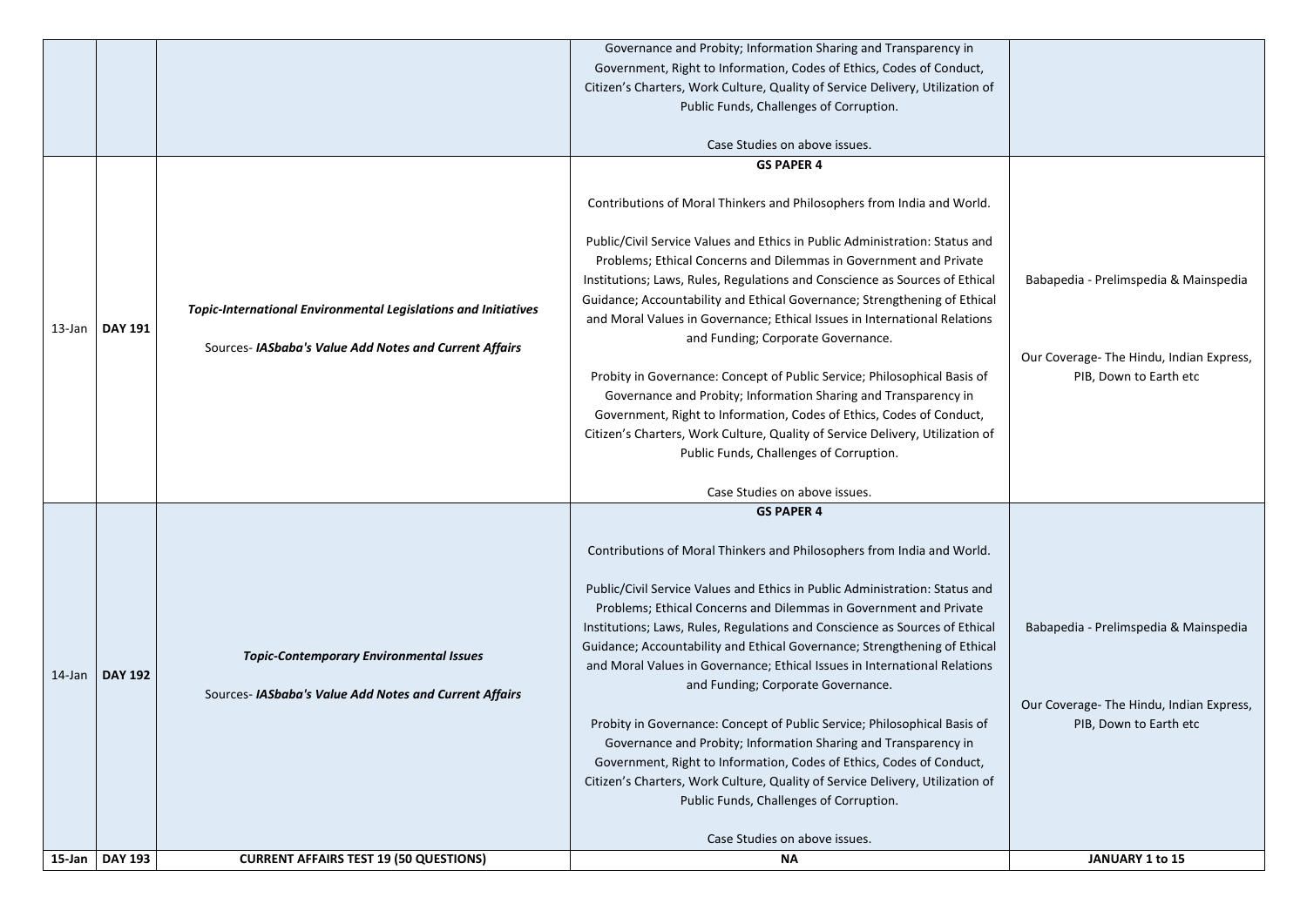|           |                  |                                                        |                                                                                                                                        | Babapedia - Prelimspedia & Mainspedia                              |
|-----------|------------------|--------------------------------------------------------|----------------------------------------------------------------------------------------------------------------------------------------|--------------------------------------------------------------------|
|           |                  | <b>Topic-Contemporary Environmental Issues</b>         | <b>GS PAPER 3</b>                                                                                                                      |                                                                    |
| 15-Jan    | <b>DAY 193</b>   |                                                        |                                                                                                                                        |                                                                    |
|           |                  | Sources- IASbaba's Value Add Notes and Current Affairs | Disaster and Disaster Management.and Contemporary Issues                                                                               |                                                                    |
|           |                  |                                                        |                                                                                                                                        | Our Coverage- The Hindu, Indian Express,                           |
|           |                  |                                                        |                                                                                                                                        | PIB, Down to Earth etc                                             |
|           |                  |                                                        |                                                                                                                                        | Babapedia - Prelimspedia & Mainspedia                              |
|           |                  |                                                        | <b>GS PAPER 3</b>                                                                                                                      |                                                                    |
| $16$ -Jan | <b>DAY 194</b>   | <b>PRELIMS TEST 17-100 QUESTIONS</b>                   |                                                                                                                                        |                                                                    |
|           |                  |                                                        | Disaster and Disaster Management.and Contemporary Issues                                                                               |                                                                    |
|           |                  |                                                        |                                                                                                                                        | Our Coverage- The Hindu, Indian Express,<br>PIB, Down to Earth etc |
| $16$ -Jan | <b>DAY 194</b>   | <b>ESSAY-6</b>                                         | <b>Science Tech/Environmental Issues and Philosophy</b>                                                                                |                                                                    |
|           |                  |                                                        |                                                                                                                                        | Babapedia - Prelimspedia & Mainspedia                              |
|           |                  |                                                        |                                                                                                                                        |                                                                    |
|           |                  |                                                        |                                                                                                                                        |                                                                    |
| 17-Jan    | <b>DAY 195</b>   | <b>MAINS MOCK 11</b>                                   | <b>14 MAINS QUESTIONS WITH SYNOPSIS</b>                                                                                                |                                                                    |
|           |                  |                                                        |                                                                                                                                        | Our Coverage- The Hindu, Indian Express,                           |
|           |                  |                                                        |                                                                                                                                        | PIB, Down to Earth etc                                             |
|           |                  |                                                        | <b>ADVANCE- POLITY MODULE 4</b>                                                                                                        |                                                                    |
|           |                  |                                                        | <b>GS PAPER 2</b>                                                                                                                      |                                                                    |
|           |                  |                                                        |                                                                                                                                        |                                                                    |
|           |                  | <b>Topic-Parliament</b>                                | Parliament and State Legislatures - structure, functioning, conduct of                                                                 | Babapedia - Prelimspedia & Mainspedia                              |
|           |                  |                                                        | business, powers & privileges and issues arising out of these.                                                                         |                                                                    |
|           |                  | Sources- Sources- M. Laxmikanth (Latest Edition)       |                                                                                                                                        |                                                                    |
|           | 18-Jan   DAY 196 |                                                        | Statutory, regulatory and various quasi-judicial bodies.                                                                               |                                                                    |
|           |                  | Part III                                               |                                                                                                                                        | Our Coverage-The Hindu, Indian Express,                            |
|           |                  |                                                        | Salient Features of the Representation of People's Act.                                                                                | PIB, Down to Earth etc                                             |
|           |                  | <b>IASbaba's Value Add Notes and Current Affairs</b>   |                                                                                                                                        |                                                                    |
|           |                  |                                                        | Government Policies and Interventions for Development in various sectors<br>and Issues arising out of their Design and Implementation. |                                                                    |
|           |                  |                                                        | <b>GS PAPER 2</b>                                                                                                                      |                                                                    |
|           |                  |                                                        |                                                                                                                                        |                                                                    |
|           |                  | <b>Topic-Parliament</b>                                | Parliament and State Legislatures - structure, functioning, conduct of                                                                 |                                                                    |
|           |                  |                                                        | business, powers & privileges and issues arising out of these.                                                                         | Babapedia - Prelimspedia & Mainspedia                              |
|           |                  | Sources- Sources- M. Laxmikanth (Latest Edition)       |                                                                                                                                        |                                                                    |
| 19-Jan    | <b>DAY 197</b>   |                                                        | Statutory, regulatory and various quasi-judicial bodies.                                                                               |                                                                    |
|           |                  | Part III                                               |                                                                                                                                        |                                                                    |
|           |                  |                                                        | Salient Features of the Representation of People's Act.                                                                                | Our Coverage- The Hindu, Indian Express,                           |
|           |                  | <b>IASbaba's Value Add Notes and Current Affairs</b>   |                                                                                                                                        | PIB, Down to Earth etc                                             |
|           |                  |                                                        | Government Policies and Interventions for Development in various sectors                                                               |                                                                    |
|           |                  |                                                        | and Issues arising out of their Design and Implementation.                                                                             |                                                                    |

| Babapedia - Prelimspedia & Mainspedia                                                                      |
|------------------------------------------------------------------------------------------------------------|
| Our Coverage- The Hindu, Indian Express,<br>PIB, Down to Earth etc                                         |
| Babapedia - Prelimspedia & Mainspedia<br>Our Coverage-The Hindu, Indian Express,<br>PIB, Down to Earth etc |
|                                                                                                            |
| Babapedia - Prelimspedia & Mainspedia                                                                      |
| Our Coverage- The Hindu, Indian Express,<br>PIB, Down to Earth etc                                         |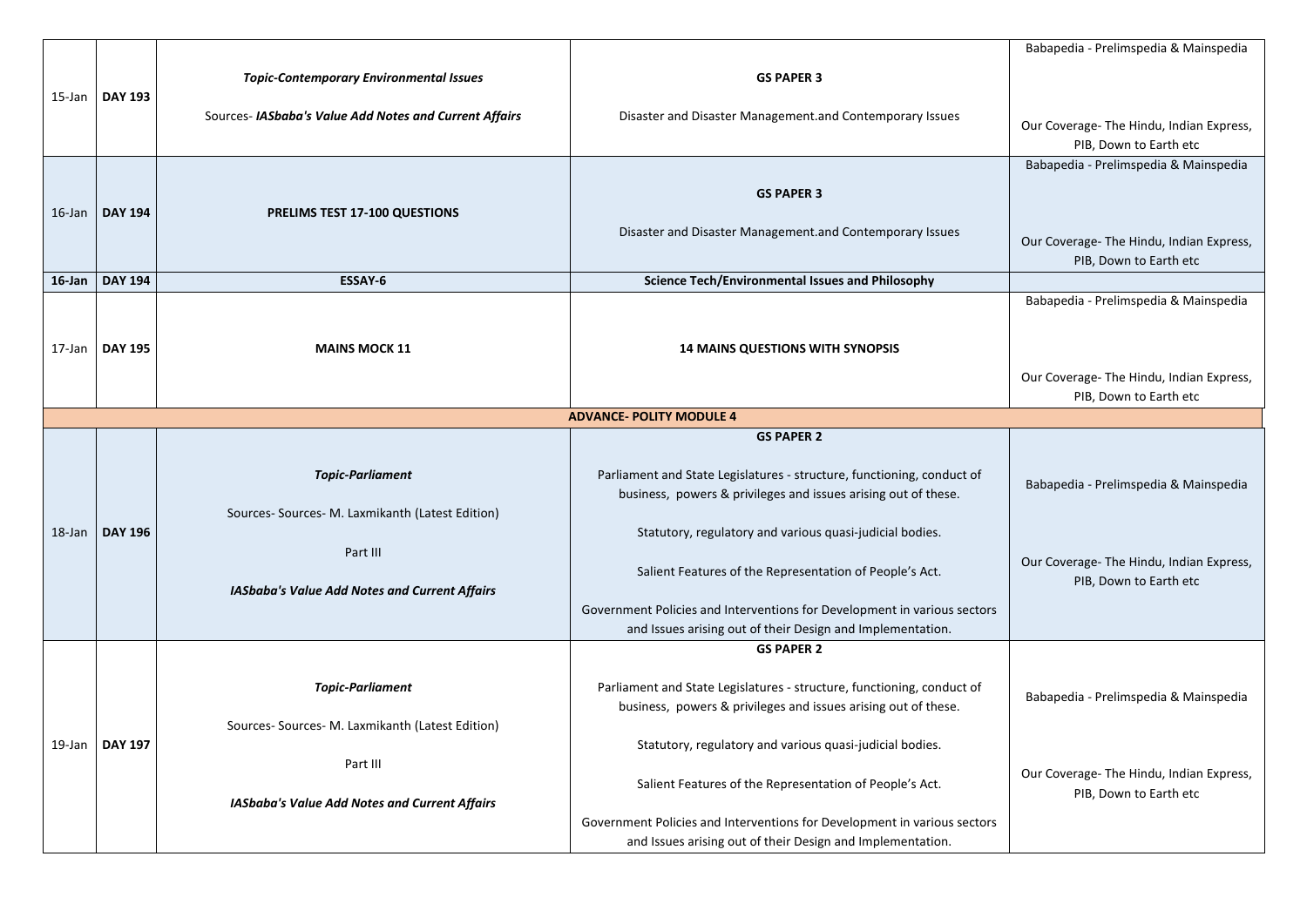|           |                |                                                                                                                                                 | <b>GS PAPER 2</b>                                                                                                                                                                                                                                                                                                                                                                                         |                                                                                                             |
|-----------|----------------|-------------------------------------------------------------------------------------------------------------------------------------------------|-----------------------------------------------------------------------------------------------------------------------------------------------------------------------------------------------------------------------------------------------------------------------------------------------------------------------------------------------------------------------------------------------------------|-------------------------------------------------------------------------------------------------------------|
| $20$ -Jan | <b>DAY 198</b> | <b>Topic-Parliament</b><br>Sources- Sources- M. Laxmikanth (Latest Edition)<br>Part III<br><b>IASbaba's Value Add Notes and Current Affairs</b> | Parliament and State Legislatures - structure, functioning, conduct of<br>business, powers & privileges and issues arising out of these.<br>Statutory, regulatory and various quasi-judicial bodies.<br>Salient Features of the Representation of People's Act.<br>Government Policies and Interventions for Development in various sectors<br>and Issues arising out of their Design and Implementation. | Babapedia - Prelimspedia & Mainspedia<br>Our Coverage- The Hindu, Indian Express,<br>PIB, Down to Earth etc |
|           |                |                                                                                                                                                 | <b>GS PAPER 2</b>                                                                                                                                                                                                                                                                                                                                                                                         |                                                                                                             |
| 21-Jan    | <b>DAY 199</b> | <b>Topic-Parliament Committees, Forums and Groups</b><br>Sources- Sources- M. Laxmikanth (Latest Edition)                                       | Parliament and State Legislatures - structure, functioning, conduct of<br>business, powers & privileges and issues arising out of these.<br>Statutory, regulatory and various quasi-judicial bodies.                                                                                                                                                                                                      | Babapedia - Prelimspedia & Mainspedia                                                                       |
|           |                | Part III<br><b>IASbaba's Value Add Notes and Current Affairs</b>                                                                                | Salient Features of the Representation of People's Act.<br>Government Policies and Interventions for Development in various sectors                                                                                                                                                                                                                                                                       | Our Coverage- The Hindu, Indian Express,<br>PIB, Down to Earth etc                                          |
|           |                |                                                                                                                                                 | and Issues arising out of their Design and Implementation.                                                                                                                                                                                                                                                                                                                                                |                                                                                                             |
|           |                |                                                                                                                                                 | <b>GS PAPER 2</b>                                                                                                                                                                                                                                                                                                                                                                                         |                                                                                                             |
|           |                | <b>Topic-State Legislature and Special Provisions for some States</b>                                                                           | Parliament and State Legislatures - structure, functioning, conduct of<br>business, powers & privileges and issues arising out of these.                                                                                                                                                                                                                                                                  | Babapedia - Prelimspedia & Mainspedia                                                                       |
| 22-Jan    | <b>DAY 200</b> | Sources- Sources- M. Laxmikanth (Latest Edition)<br>Part IV                                                                                     | Statutory, regulatory and various quasi-judicial bodies.                                                                                                                                                                                                                                                                                                                                                  |                                                                                                             |
|           |                | <b>IASbaba's Value Add Notes and Current Affairs</b>                                                                                            | Salient Features of the Representation of People's Act.                                                                                                                                                                                                                                                                                                                                                   | Our Coverage- The Hindu, Indian Express,<br>PIB, Down to Earth etc                                          |
|           |                |                                                                                                                                                 | Government Policies and Interventions for Development in various sectors<br>and Issues arising out of their Design and Implementation.                                                                                                                                                                                                                                                                    |                                                                                                             |
|           |                |                                                                                                                                                 | <b>GS PAPER 2</b>                                                                                                                                                                                                                                                                                                                                                                                         |                                                                                                             |
|           |                | <b>Topic-State Legislature and Special Provisions for some States</b><br>Sources- Sources- M. Laxmikanth (Latest Edition)                       | Parliament and State Legislatures - structure, functioning, conduct of<br>business, powers & privileges and issues arising out of these.                                                                                                                                                                                                                                                                  | Babapedia - Prelimspedia & Mainspedia                                                                       |
| 23-Jan    | <b>DAY 201</b> | Part IV                                                                                                                                         | Statutory, regulatory and various quasi-judicial bodies.                                                                                                                                                                                                                                                                                                                                                  | Our Coverage-The Hindu, Indian Express,                                                                     |
|           |                | <b>IASbaba's Value Add Notes and Current Affairs</b>                                                                                            | Salient Features of the Representation of People's Act.                                                                                                                                                                                                                                                                                                                                                   | PIB, Down to Earth etc                                                                                      |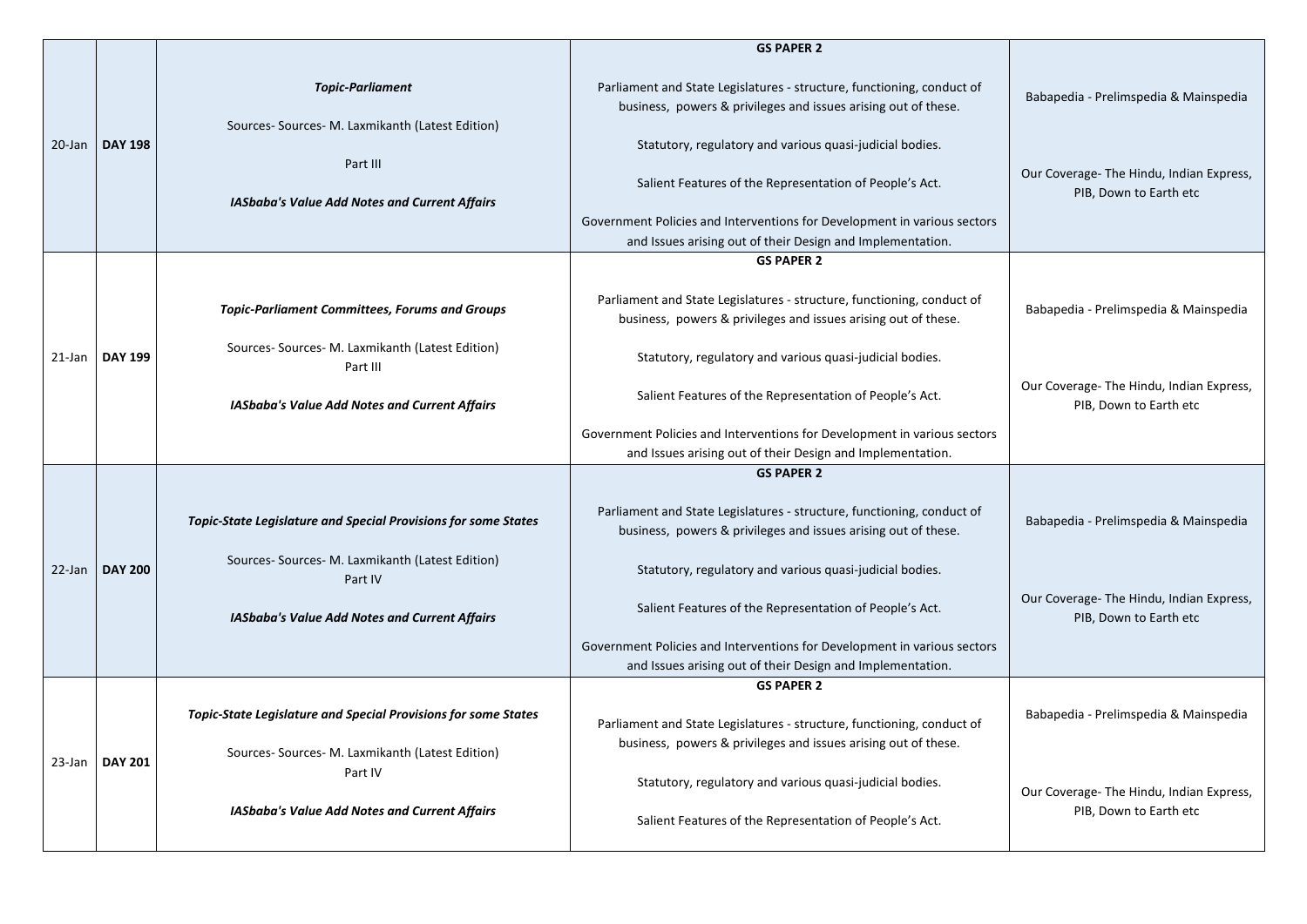|           |                | Government Policies and Interventions for Development in various sectors |                                                                                                                                          |                                                                    |
|-----------|----------------|--------------------------------------------------------------------------|------------------------------------------------------------------------------------------------------------------------------------------|--------------------------------------------------------------------|
|           |                |                                                                          |                                                                                                                                          |                                                                    |
|           |                |                                                                          | <b>GS PAPER 2</b>                                                                                                                        |                                                                    |
|           |                | <b>Topic-Local Government</b>                                            | Parliament and State Legislatures - structure, functioning, conduct of<br>business, powers & privileges and issues arising out of these. | Babapedia - Prelimspedia & Mainspedia                              |
| 24-Jan    | <b>DAY 202</b> | Sources- Sources- M. Laxmikanth (Latest Edition)<br>Part V               | Statutory, regulatory and various quasi-judicial bodies.                                                                                 |                                                                    |
|           |                | <b>IASbaba's Value Add Notes and Current Affairs</b>                     | Salient Features of the Representation of People's Act.                                                                                  | Our Coverage- The Hindu, Indian Express,<br>PIB, Down to Earth etc |
|           |                |                                                                          | Government Policies and Interventions for Development in various sectors                                                                 |                                                                    |
|           |                |                                                                          | and Issues arising out of their Design and Implementation.                                                                               |                                                                    |
|           |                |                                                                          | <b>GS PAPER 2</b>                                                                                                                        |                                                                    |
|           |                |                                                                          | Development Processes and the Development Industry - the Role of NGOs,                                                                   |                                                                    |
|           |                |                                                                          | SHGs, various groups and associations, donors, charities, institutional and                                                              |                                                                    |
|           |                |                                                                          | other stakeholders.                                                                                                                      |                                                                    |
|           |                |                                                                          | Welfare Schemes for Vulnerable Sections of the population by the Centre                                                                  |                                                                    |
|           |                |                                                                          | and States and the Performance of these Schemes; Mechanisms, Laws,                                                                       |                                                                    |
|           |                | <b>Topic-Local Government</b>                                            | Institutions and Bodies constituted for the Protection and Betterment of                                                                 | Babapedia - Prelimspedia & Mainspedia                              |
|           |                |                                                                          | these Vulnerable Sections.                                                                                                               |                                                                    |
| 25-Jan    | <b>DAY 203</b> | Sources- Sources- M. Laxmikanth (Latest Edition)                         |                                                                                                                                          |                                                                    |
|           |                | Part V                                                                   | Issues Relating to Development and Management of Social Sector/Services                                                                  |                                                                    |
|           |                | <b>IASbaba's Value Add Notes and Current Affairs</b>                     | relating to Health, Education, Human Resources.                                                                                          | Our Coverage- The Hindu, Indian Express,<br>PIB, Down to Earth etc |
|           |                |                                                                          | Issues relating to Poverty and Hunger.                                                                                                   |                                                                    |
|           |                |                                                                          |                                                                                                                                          |                                                                    |
|           |                |                                                                          | Important Aspects of Governance, Transparency and Accountability, E-                                                                     |                                                                    |
|           |                |                                                                          | governance- applications, models, successes, limitations, and potential;                                                                 |                                                                    |
|           |                |                                                                          | Citizens Charters, Transparency & Accountability and institutional and other                                                             |                                                                    |
|           |                |                                                                          | measures.                                                                                                                                |                                                                    |
|           |                |                                                                          | Role of Civil Services in a Democracy.                                                                                                   |                                                                    |
|           |                |                                                                          | <b>GS PAPER 2</b>                                                                                                                        |                                                                    |
|           |                | <b>Topic-Union Territories and Schedule and Tribal Areas</b>             |                                                                                                                                          | Babapedia - Prelimspedia & Mainspedia                              |
|           |                |                                                                          | Development Processes and the Development Industry - the Role of NGOs,                                                                   |                                                                    |
| $26$ -Jan | <b>DAY 204</b> | Sources- Sources- M. Laxmikanth (Latest Edition)                         | SHGs, various groups and associations, donors, charities, institutional and                                                              |                                                                    |
|           |                | Part VI                                                                  | other stakeholders.                                                                                                                      | Our Coverage- The Hindu, Indian Express,                           |
|           |                | <b>IASbaba's Value Add Notes and Current Affairs</b>                     | Welfare Schemes for Vulnerable Sections of the population by the Centre                                                                  | PIB, Down to Earth etc                                             |
|           |                |                                                                          | and States and the Performance of these Schemes; Mechanisms, Laws,                                                                       |                                                                    |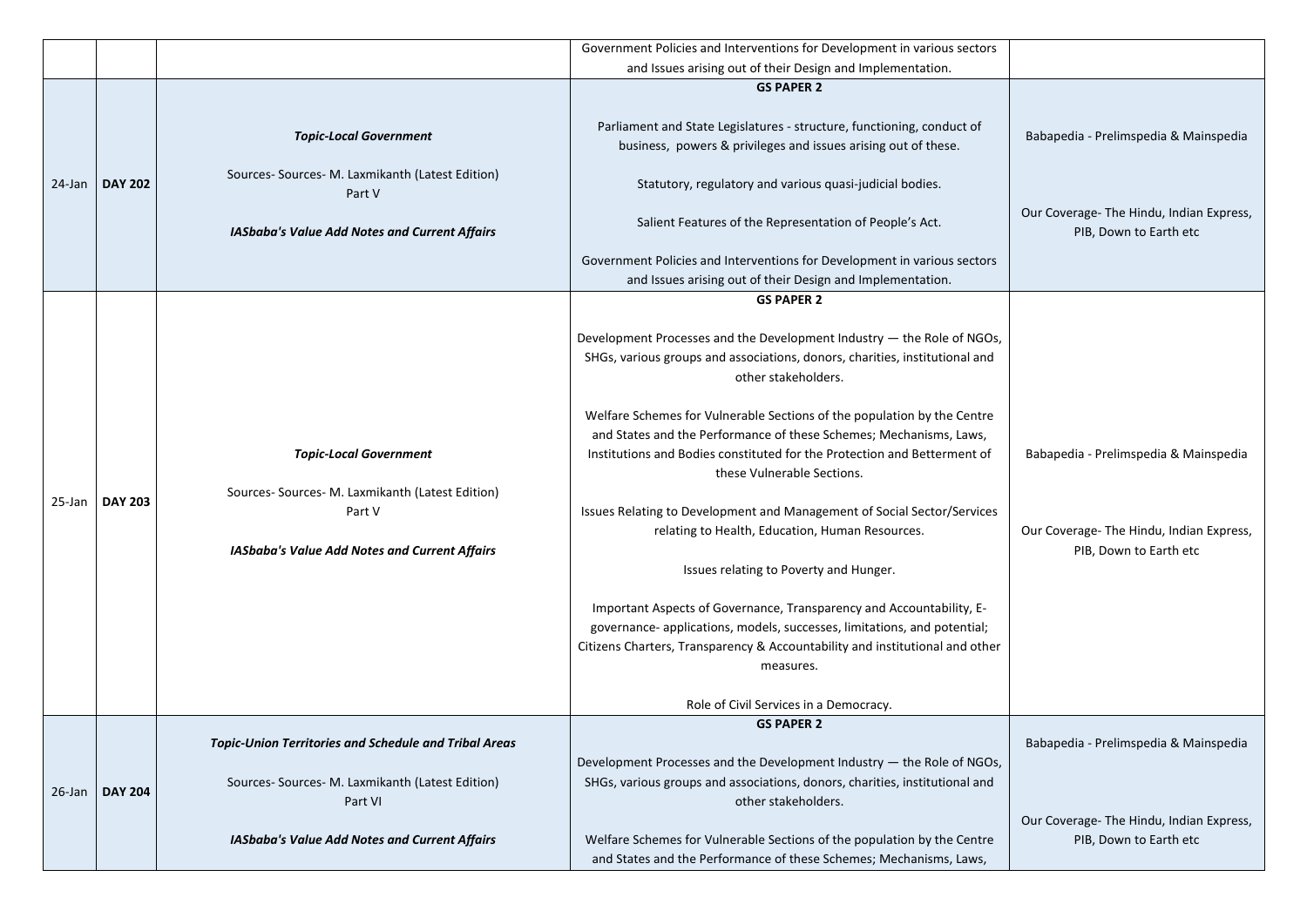|        |                |                                                                                                               | Institutions and Bodies constituted for the Protection and Betterment of                                                                                                                                                                                                                |
|--------|----------------|---------------------------------------------------------------------------------------------------------------|-----------------------------------------------------------------------------------------------------------------------------------------------------------------------------------------------------------------------------------------------------------------------------------------|
|        |                |                                                                                                               | these Vulnerable Sections.                                                                                                                                                                                                                                                              |
|        |                |                                                                                                               | Issues Relating to Development and Management of Social Sector/Services<br>relating to Health, Education, Human Resources.                                                                                                                                                              |
|        |                |                                                                                                               | Issues relating to Poverty and Hunger.                                                                                                                                                                                                                                                  |
|        |                |                                                                                                               | Important Aspects of Governance, Transparency and Accountability, E-<br>governance- applications, models, successes, limitations, and potential;<br>Citizens Charters, Transparency & Accountability and institutional and other<br>measures.<br>Role of Civil Services in a Democracy. |
|        |                |                                                                                                               | <b>GS PAPER 2</b>                                                                                                                                                                                                                                                                       |
|        |                |                                                                                                               | Development Processes and the Development Industry - the Role of NGOs,<br>SHGs, various groups and associations, donors, charities, institutional and<br>other stakeholders.                                                                                                            |
|        |                | <b>Topic-Constitutional and Non-constitutional Bodies</b><br>Sources- Sources- M. Laxmikanth (Latest Edition) | Welfare Schemes for Vulnerable Sections of the population by the Centre<br>and States and the Performance of these Schemes; Mechanisms, Laws,<br>Institutions and Bodies constituted for the Protection and Betterment of<br>these Vulnerable Sections.                                 |
| 27-Jan | <b>DAY 205</b> | Part VII and VIII<br><b>IASbaba's Value Add Notes and Current Affairs</b>                                     | Issues Relating to Development and Management of Social Sector/Services<br>relating to Health, Education, Human Resources.                                                                                                                                                              |
|        |                |                                                                                                               | Issues relating to Poverty and Hunger.                                                                                                                                                                                                                                                  |
|        |                |                                                                                                               | Important Aspects of Governance, Transparency and Accountability, E-<br>governance- applications, models, successes, limitations, and potential;<br>Citizens Charters, Transparency & Accountability and institutional and other<br>measures.                                           |
|        |                |                                                                                                               | Role of Civil Services in a Democracy.                                                                                                                                                                                                                                                  |
|        |                | <b>Topic-Constitutional and Non-constitutional Bodies</b>                                                     | <b>GS PAPER 2</b>                                                                                                                                                                                                                                                                       |
| 28-Jan | <b>DAY 206</b> | Sources- Sources- M. Laxmikanth (Latest Edition)<br>Part VII and VIII                                         | Development Processes and the Development Industry - the Role of NGOs,<br>SHGs, various groups and associations, donors, charities, institutional and<br>other stakeholders.                                                                                                            |
|        |                | <b>IASbaba's Value Add Notes and Current Affairs</b>                                                          | Welfare Schemes for Vulnerable Sections of the population by the Centre                                                                                                                                                                                                                 |

| f<br>es  |                                                                    |
|----------|--------------------------------------------------------------------|
| er       |                                                                    |
| Js,<br>d |                                                                    |
| e        |                                                                    |
| f        | Babapedia - Prelimspedia & Mainspedia                              |
| es       | Our Coverage- The Hindu, Indian Express,<br>PIB, Down to Earth etc |
| er       |                                                                    |
| Эs,<br>d | Babapedia - Prelimspedia & Mainspedia                              |
| e        | Our Coverage- The Hindu, Indian Express,<br>PIB, Down to Earth etc |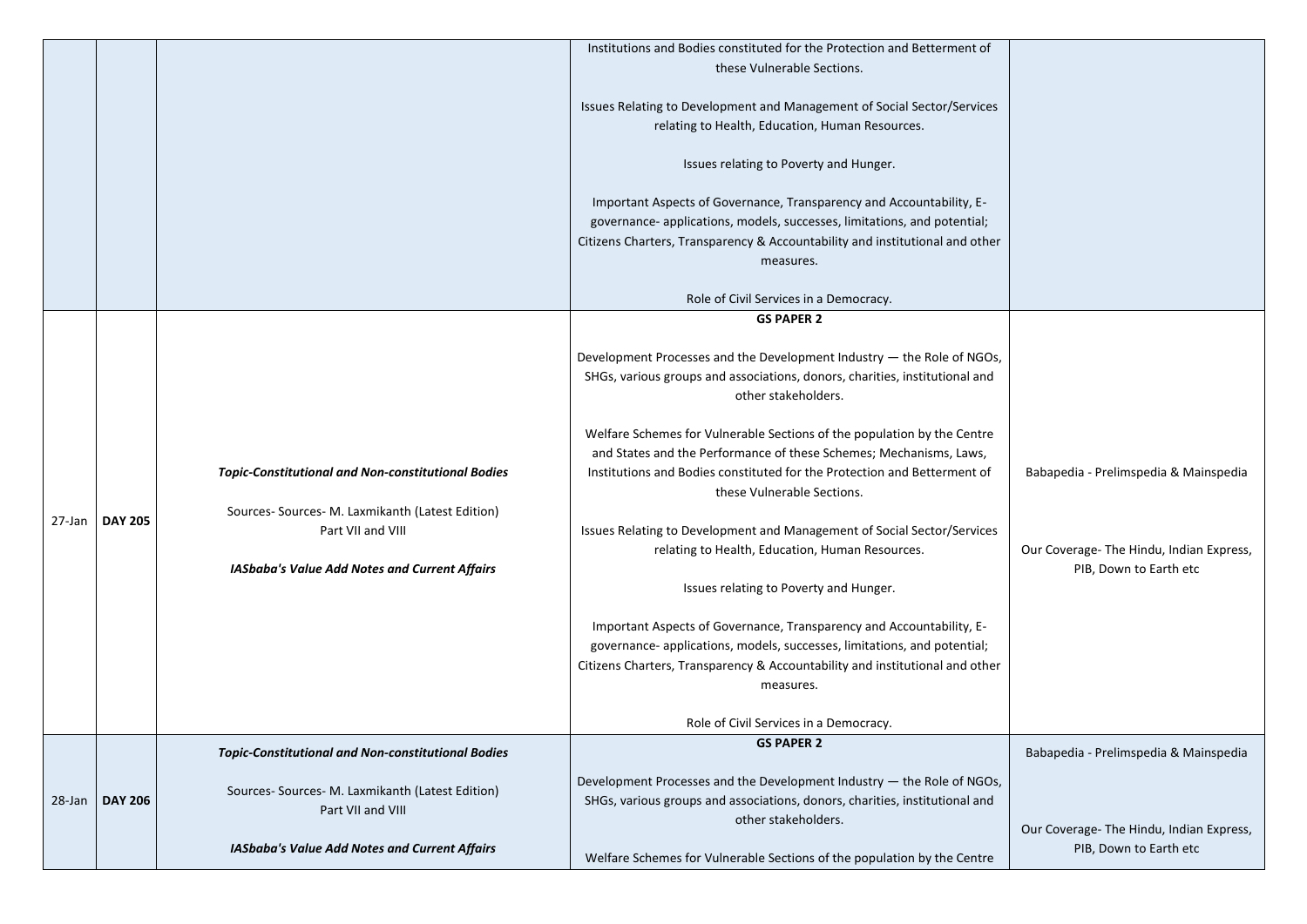|        |                |                                                                                                                                                                                                  | and States and the Performance of these Schemes; Mechanisms, Laws,<br>Institutions and Bodies constituted for the Protection and Betterment of<br>these Vulnerable Sections.<br>Issues Relating to Development and Management of Social Sector/Services<br>relating to Health, Education, Human Resources.<br>Issues relating to Poverty and Hunger.<br>Important Aspects of Governance, Transparency and Accountability, E-<br>governance- applications, models, successes, limitations, and potential;<br>Citizens Charters, Transparency & Accountability and institutional and other<br>measures.<br>Role of Civil Services in a Democracy.                                                                                                                                                                                                                                                                                 |
|--------|----------------|--------------------------------------------------------------------------------------------------------------------------------------------------------------------------------------------------|---------------------------------------------------------------------------------------------------------------------------------------------------------------------------------------------------------------------------------------------------------------------------------------------------------------------------------------------------------------------------------------------------------------------------------------------------------------------------------------------------------------------------------------------------------------------------------------------------------------------------------------------------------------------------------------------------------------------------------------------------------------------------------------------------------------------------------------------------------------------------------------------------------------------------------|
| 29-Jan | <b>DAY 207</b> | <b>Topic-Other Constitutional Dimensions and Political Dynamics</b><br>Sources- Sources- M. Laxmikanth (Latest Edition)<br>Part IX and X<br><b>IASbaba's Value Add Notes and Current Affairs</b> | <b>GS PAPER 2</b><br>Development Processes and the Development Industry - the Role of NGOs,<br>SHGs, various groups and associations, donors, charities, institutional and<br>other stakeholders.<br>Welfare Schemes for Vulnerable Sections of the population by the Centre<br>and States and the Performance of these Schemes; Mechanisms, Laws,<br>Institutions and Bodies constituted for the Protection and Betterment of<br>these Vulnerable Sections.<br>Issues Relating to Development and Management of Social Sector/Services<br>relating to Health, Education, Human Resources.<br>Issues relating to Poverty and Hunger.<br>Important Aspects of Governance, Transparency and Accountability, E-<br>governance- applications, models, successes, limitations, and potential;<br>Citizens Charters, Transparency & Accountability and institutional and other<br>measures.<br>Role of Civil Services in a Democracy. |
| 30-Jan | <b>DAY 208</b> | <b>Topic-Other Constitutional Dimensions and Political Dynamics</b><br>Sources- Sources- M. Laxmikanth (Latest Edition)<br>Part IX and X<br><b>IASbaba's Value Add Notes and Current Affairs</b> | <b>GS PAPER 2</b><br>Development Processes and the Development Industry - the Role of NGOs,<br>SHGs, various groups and associations, donors, charities, institutional and<br>other stakeholders.                                                                                                                                                                                                                                                                                                                                                                                                                                                                                                                                                                                                                                                                                                                               |

| f        |                                                                    |
|----------|--------------------------------------------------------------------|
| es       |                                                                    |
| er       |                                                                    |
| Эs,<br>d |                                                                    |
| e        |                                                                    |
| f        | Babapedia - Prelimspedia & Mainspedia                              |
| es       | Our Coverage- The Hindu, Indian Express,<br>PIB, Down to Earth etc |
| ıer      |                                                                    |
|          | Babapedia - Prelimspedia & Mainspedia                              |
| Эs,<br>d | Our Coverage- The Hindu, Indian Express,<br>PIB, Down to Earth etc |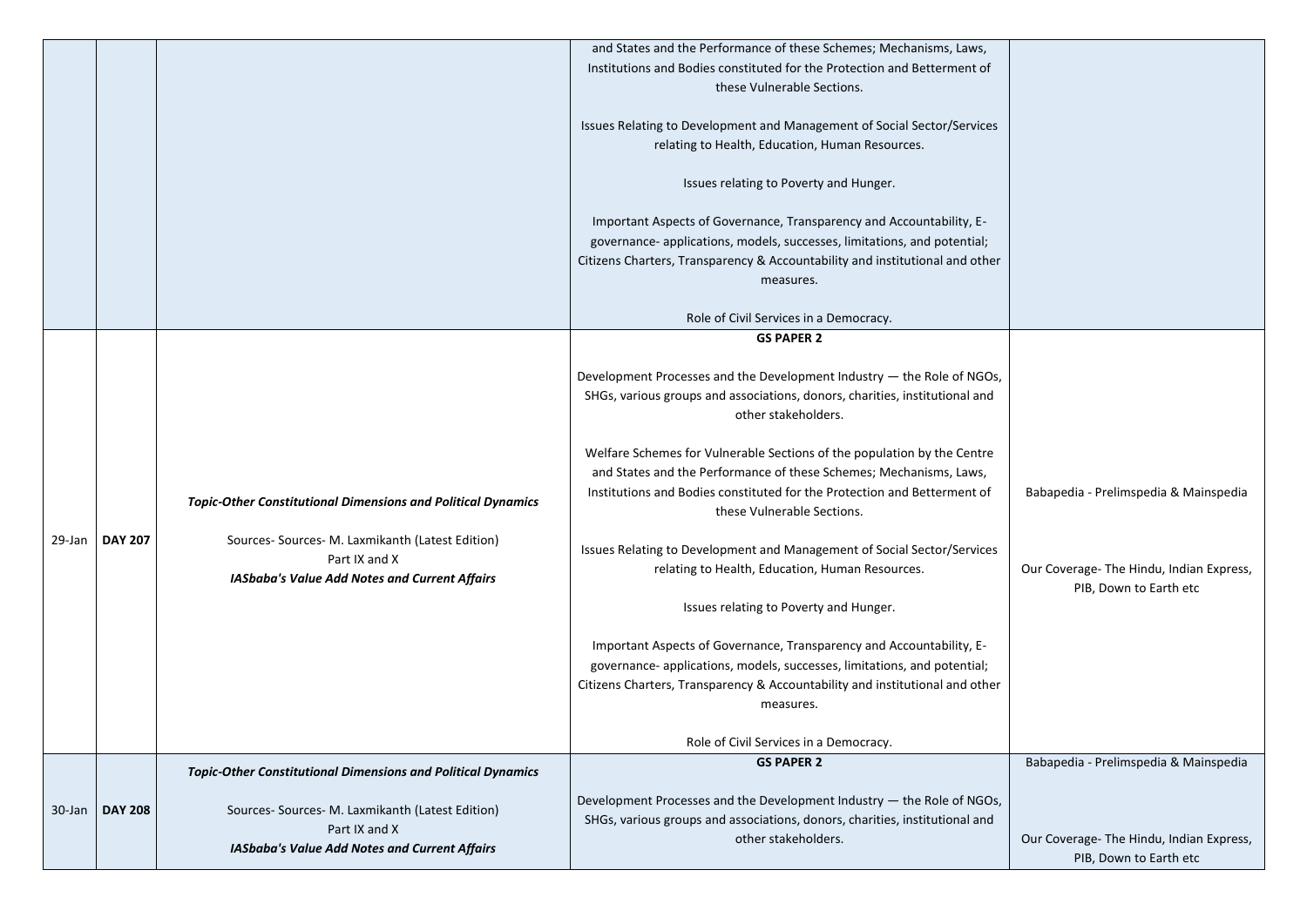|           |                |                                               | Welfare Schemes for Vulnerable Sections of the population by the Centre                                                                                                                                                                                                                 |                                                      |
|-----------|----------------|-----------------------------------------------|-----------------------------------------------------------------------------------------------------------------------------------------------------------------------------------------------------------------------------------------------------------------------------------------|------------------------------------------------------|
|           |                |                                               | and States and the Performance of these Schemes; Mechanisms, Laws,                                                                                                                                                                                                                      |                                                      |
|           |                |                                               | Institutions and Bodies constituted for the Protection and Betterment of                                                                                                                                                                                                                |                                                      |
|           |                |                                               | these Vulnerable Sections.                                                                                                                                                                                                                                                              |                                                      |
|           |                |                                               | Issues Relating to Development and Management of Social Sector/Services                                                                                                                                                                                                                 |                                                      |
|           |                |                                               | relating to Health, Education, Human Resources.                                                                                                                                                                                                                                         |                                                      |
|           |                |                                               | Issues relating to Poverty and Hunger.                                                                                                                                                                                                                                                  |                                                      |
|           |                |                                               | Important Aspects of Governance, Transparency and Accountability, E-                                                                                                                                                                                                                    |                                                      |
|           |                |                                               | governance- applications, models, successes, limitations, and potential;                                                                                                                                                                                                                |                                                      |
|           |                |                                               | Citizens Charters, Transparency & Accountability and institutional and other                                                                                                                                                                                                            |                                                      |
|           |                |                                               | measures.                                                                                                                                                                                                                                                                               |                                                      |
|           |                |                                               |                                                                                                                                                                                                                                                                                         |                                                      |
|           |                |                                               | Role of Civil Services in a Democracy.                                                                                                                                                                                                                                                  |                                                      |
| 30-Jan    | <b>DAY 208</b> | <b>CURRENT AFFAIRS TEST 20 (50 QUESTIONS)</b> | <b>NA</b>                                                                                                                                                                                                                                                                               | <b>JANUARY 16 to 31</b>                              |
|           |                |                                               | <b>GS PAPER 2</b><br>Development Processes and the Development Industry - the Role of NGOs,<br>SHGs, various groups and associations, donors, charities, institutional and<br>other stakeholders.                                                                                       |                                                      |
|           |                |                                               | Welfare Schemes for Vulnerable Sections of the population by the Centre<br>and States and the Performance of these Schemes; Mechanisms, Laws,<br>Institutions and Bodies constituted for the Protection and Betterment of<br>these Vulnerable Sections.                                 | Babapedia - Prelimspedia & M                         |
| $31$ -Jan | <b>DAY 210</b> | <b>REVISION</b>                               | Issues Relating to Development and Management of Social Sector/Services<br>relating to Health, Education, Human Resources.<br>Issues relating to Poverty and Hunger.                                                                                                                    | Our Coverage- The Hindu, Ind<br>PIB, Down to Earth e |
|           |                |                                               | Important Aspects of Governance, Transparency and Accountability, E-<br>governance- applications, models, successes, limitations, and potential;<br>Citizens Charters, Transparency & Accountability and institutional and other<br>measures.<br>Role of Civil Services in a Democracy. |                                                      |
|           |                |                                               | <b>GS PAPER 2</b>                                                                                                                                                                                                                                                                       | Babapedia - Prelimspedia & M                         |
|           |                |                                               |                                                                                                                                                                                                                                                                                         |                                                      |
| 01-Feb    | <b>DAY 211</b> | <b>REVISION</b>                               | Development Processes and the Development Industry - the Role of NGOs,                                                                                                                                                                                                                  |                                                      |
|           |                |                                               | SHGs, various groups and associations, donors, charities, institutional and                                                                                                                                                                                                             |                                                      |

| e        |                                                                    |
|----------|--------------------------------------------------------------------|
| f        |                                                                    |
| es       |                                                                    |
| er       |                                                                    |
|          | JANUARY 16 to 31                                                   |
|          |                                                                    |
| Эs,<br>d |                                                                    |
| e        |                                                                    |
| f        | Babapedia - Prelimspedia & Mainspedia                              |
| es       |                                                                    |
|          | Our Coverage- The Hindu, Indian Express,<br>PIB, Down to Earth etc |
|          |                                                                    |
| er       |                                                                    |
|          |                                                                    |
|          | Babapedia - Prelimspedia & Mainspedia                              |
| Js,<br>d |                                                                    |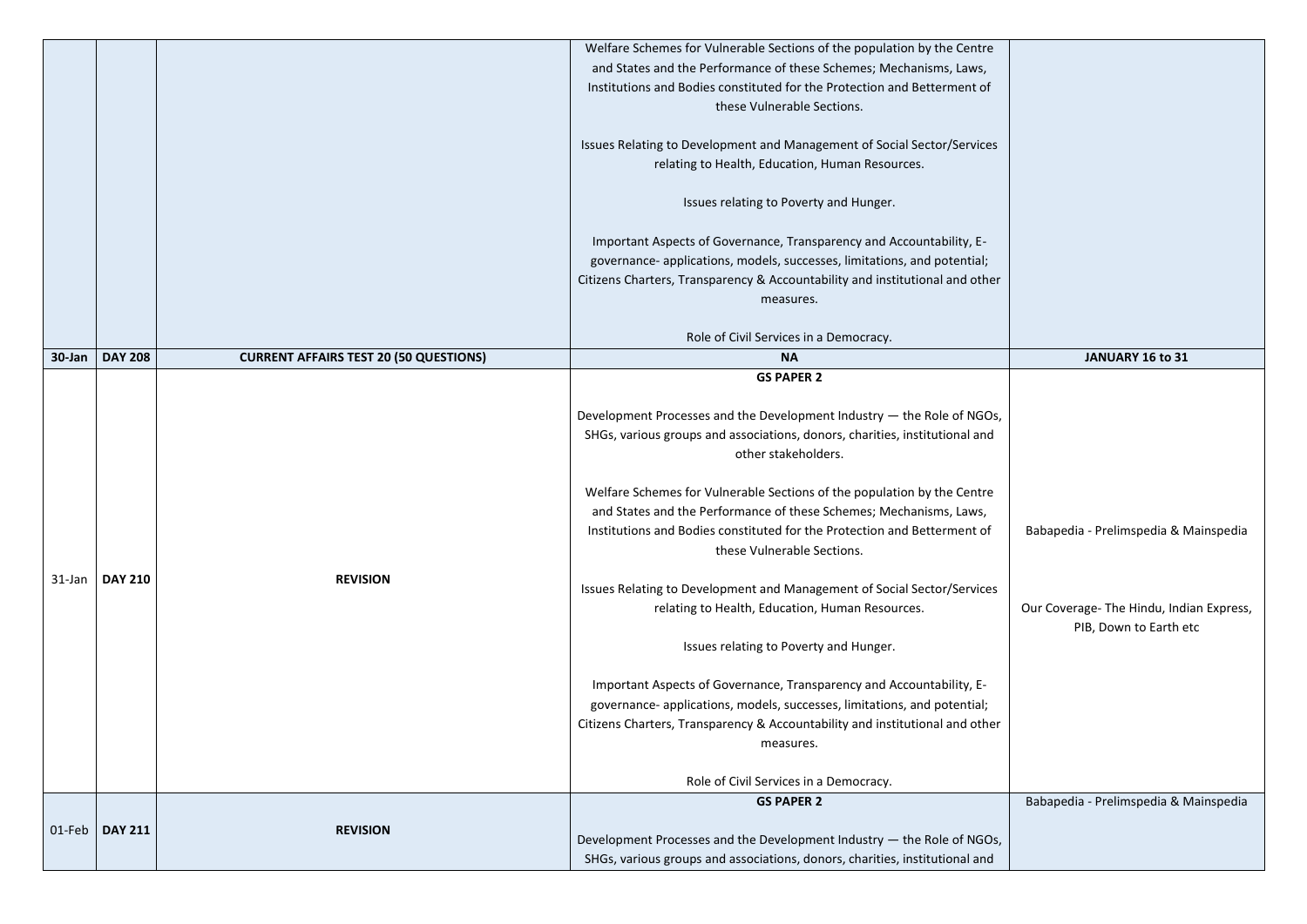|        |                |                               | other stakeholders.                                                                                                                                                                                                                                                                                                                                                                                                                                                                                                                                                                                                                                                                                                                                                                                                                                                                                                             |
|--------|----------------|-------------------------------|---------------------------------------------------------------------------------------------------------------------------------------------------------------------------------------------------------------------------------------------------------------------------------------------------------------------------------------------------------------------------------------------------------------------------------------------------------------------------------------------------------------------------------------------------------------------------------------------------------------------------------------------------------------------------------------------------------------------------------------------------------------------------------------------------------------------------------------------------------------------------------------------------------------------------------|
|        |                |                               | Welfare Schemes for Vulnerable Sections of the population by the Centre<br>and States and the Performance of these Schemes; Mechanisms, Laws,<br>Institutions and Bodies constituted for the Protection and Betterment of<br>these Vulnerable Sections.                                                                                                                                                                                                                                                                                                                                                                                                                                                                                                                                                                                                                                                                         |
|        |                |                               | Issues Relating to Development and Management of Social Sector/Services<br>relating to Health, Education, Human Resources.                                                                                                                                                                                                                                                                                                                                                                                                                                                                                                                                                                                                                                                                                                                                                                                                      |
|        |                |                               | Issues relating to Poverty and Hunger.                                                                                                                                                                                                                                                                                                                                                                                                                                                                                                                                                                                                                                                                                                                                                                                                                                                                                          |
|        |                |                               | Important Aspects of Governance, Transparency and Accountability, E-<br>governance- applications, models, successes, limitations, and potential;<br>Citizens Charters, Transparency & Accountability and institutional and other<br>measures.                                                                                                                                                                                                                                                                                                                                                                                                                                                                                                                                                                                                                                                                                   |
|        |                |                               | Role of Civil Services in a Democracy.                                                                                                                                                                                                                                                                                                                                                                                                                                                                                                                                                                                                                                                                                                                                                                                                                                                                                          |
| 02-Feb | <b>DAY 212</b> | PRELIMS TEST 18-100 QUESTIONS | <b>GS PAPER 2</b><br>Development Processes and the Development Industry - the Role of NGOs,<br>SHGs, various groups and associations, donors, charities, institutional and<br>other stakeholders.<br>Welfare Schemes for Vulnerable Sections of the population by the Centre<br>and States and the Performance of these Schemes; Mechanisms, Laws,<br>Institutions and Bodies constituted for the Protection and Betterment of<br>these Vulnerable Sections.<br>Issues Relating to Development and Management of Social Sector/Services<br>relating to Health, Education, Human Resources.<br>Issues relating to Poverty and Hunger.<br>Important Aspects of Governance, Transparency and Accountability, E-<br>governance- applications, models, successes, limitations, and potential;<br>Citizens Charters, Transparency & Accountability and institutional and other<br>measures.<br>Role of Civil Services in a Democracy. |
| 03-Feb | <b>DAY 213</b> | <b>MAINS MOCK 12</b>          | <b>14 MAINS QUESTIONS WITH SYNOPSIS</b>                                                                                                                                                                                                                                                                                                                                                                                                                                                                                                                                                                                                                                                                                                                                                                                                                                                                                         |

|          | Our Coverage- The Hindu, Indian Express,<br>PIB, Down to Earth etc |
|----------|--------------------------------------------------------------------|
| e        |                                                                    |
| f        |                                                                    |
| es       |                                                                    |
|          |                                                                    |
| er       |                                                                    |
|          |                                                                    |
| Эs,<br>d |                                                                    |
| e        |                                                                    |
| f        | Babapedia - Prelimspedia & Mainspedia                              |
| es       |                                                                    |
|          | Our Coverage- The Hindu, Indian Express,<br>PIB, Down to Earth etc |
|          |                                                                    |
| ıer      |                                                                    |
|          |                                                                    |
|          | Babapedia - Prelimspedia & Mainspedia                              |
|          |                                                                    |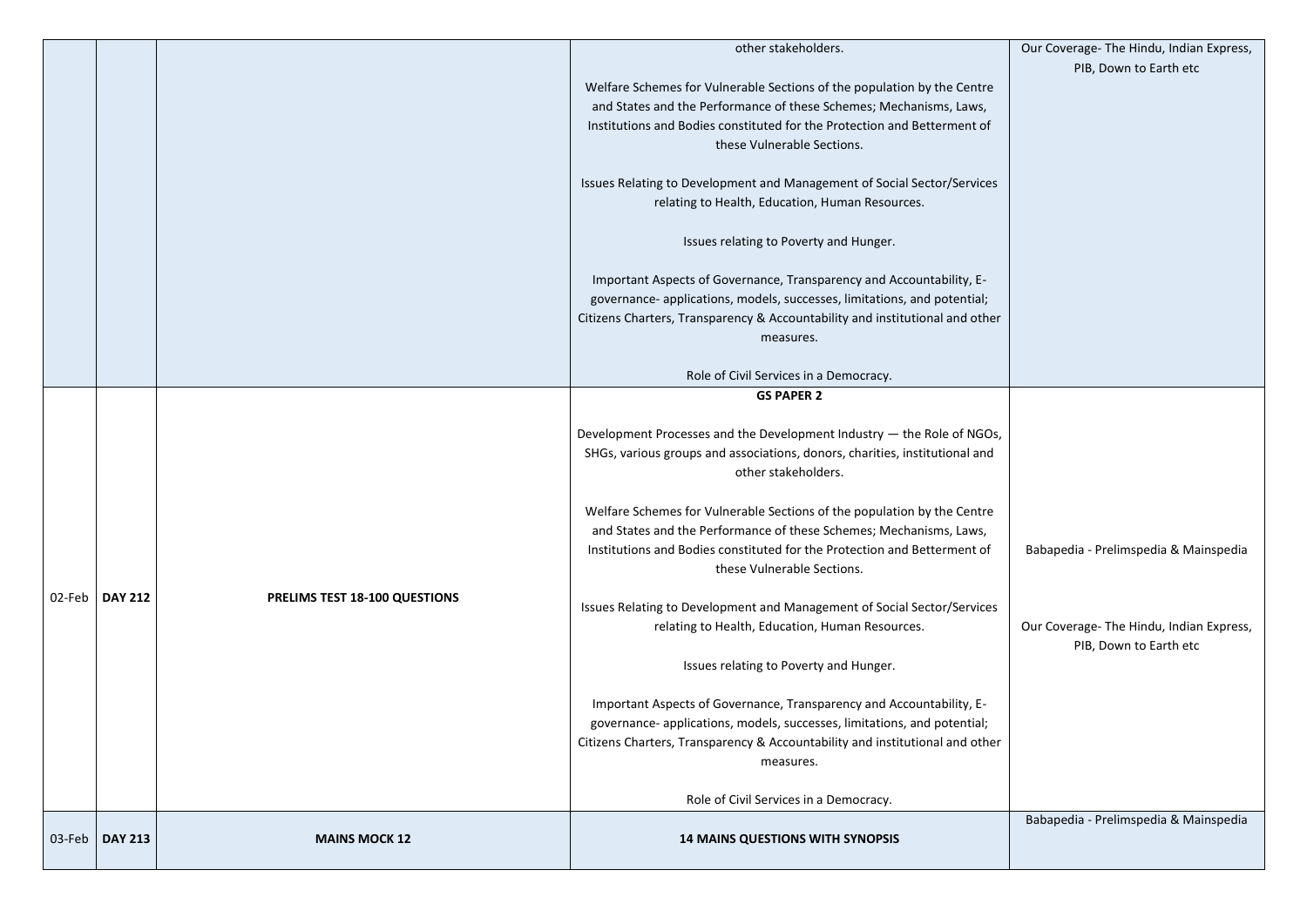| Our Coverage-The Hindu, Indian Express,<br>PIB, Down to Earth etc  |
|--------------------------------------------------------------------|
|                                                                    |
| Babapedia - Prelimspedia & Mainspedia                              |
| Our Coverage-The Hindu, Indian Express,<br>PIB, Down to Earth etc  |
| Babapedia - Prelimspedia & Mainspedia                              |
| Our Coverage- The Hindu, Indian Express,<br>PIB, Down to Earth etc |
| Babapedia - Prelimspedia & Mainspedia                              |
| Our Coverage- The Hindu, Indian Express,<br>PIB, Down to Earth etc |
| Babapedia - Prelimspedia & Mainspedia                              |
| Our Coverage- The Hindu, Indian Express,<br>PIB, Down to Earth etc |
| Babapedia - Prelimspedia & Mainspedia                              |
| Our Coverage- The Hindu, Indian Express,<br>PIB, Down to Earth etc |
| Babapedia - Prelimspedia & Mainspedia                              |

|        |                |                                                                                                                                      | <b>ADVANCE- MODERN HISTORY MODULE 4</b>                                                                                                                                                                                                                                                     |
|--------|----------------|--------------------------------------------------------------------------------------------------------------------------------------|---------------------------------------------------------------------------------------------------------------------------------------------------------------------------------------------------------------------------------------------------------------------------------------------|
| 04-Feb | <b>DAY 204</b> | <b>Topic-Decline of Mughal Empire and Advent of Europeans</b><br>Sources-Old NCERT Bipan Chandra<br>IASbaba's Value Add Notes        | <b>GS PAPER 1</b><br>Modern Indian History from about the middle of the eighteenth century<br>until the present- significant events, personalities, issues.<br>The Freedom Struggle $-$ its various stages and important<br>contributors/contributions from different parts of the country. |
| 05-Feb | <b>DAY 205</b> | <b>Topic-Decline of Mughal Empire and Advent of Europeans</b><br>Sources-Old NCERT Bipan Chandra<br>IASbaba's Value Add Notes        | <b>GS PAPER 1</b><br>Modern Indian History from about the middle of the eighteenth century<br>until the present- significant events, personalities, issues.<br>The Freedom Struggle $-$ its various stages and important<br>contributors/contributions from different parts of the country. |
| 06-Feb | <b>DAY 206</b> | <b>Topic-Decline of Mughal Empire and Advent of Europeans</b><br>Sources-Old NCERT Bipan Chandra<br><b>IASbaba's Value Add Notes</b> | <b>GS PAPER 1</b><br>Modern Indian History from about the middle of the eighteenth century<br>until the present- significant events, personalities, issues.<br>The Freedom Struggle $-$ its various stages and important<br>contributors/contributions from different parts of the country. |
| 07-Feb | <b>DAY 207</b> | <b>Topic-British Consolidation of India</b><br>Sources-Old NCERT Bipan Chandra<br>IASbaba's Value Add Notes                          | <b>GS PAPER 1</b><br>Modern Indian History from about the middle of the eighteenth century<br>until the present- significant events, personalities, issues.<br>The Freedom Struggle $-$ its various stages and important<br>contributors/contributions from different parts of the country. |
| 08-Feb | <b>DAY 208</b> | <b>Topic-British Consolidation of India</b><br>Sources-Old NCERT Bipan Chandra<br>IASbaba's Value Add Notes                          | <b>GS PAPER 1</b><br>Modern Indian History from about the middle of the eighteenth century<br>until the present- significant events, personalities, issues.<br>The Freedom Struggle $-$ its various stages and important<br>contributors/contributions from different parts of the country. |
| 09-Feb | <b>DAY 209</b> | Topic-Society, Administration, Polity and Economy in mid 18th-19th<br><b>Century</b><br>Sources-Old NCERT Bipan Chandra              | <b>GS PAPER 1</b><br>Modern Indian History from about the middle of the eighteenth century<br>until the present- significant events, personalities, issues.                                                                                                                                 |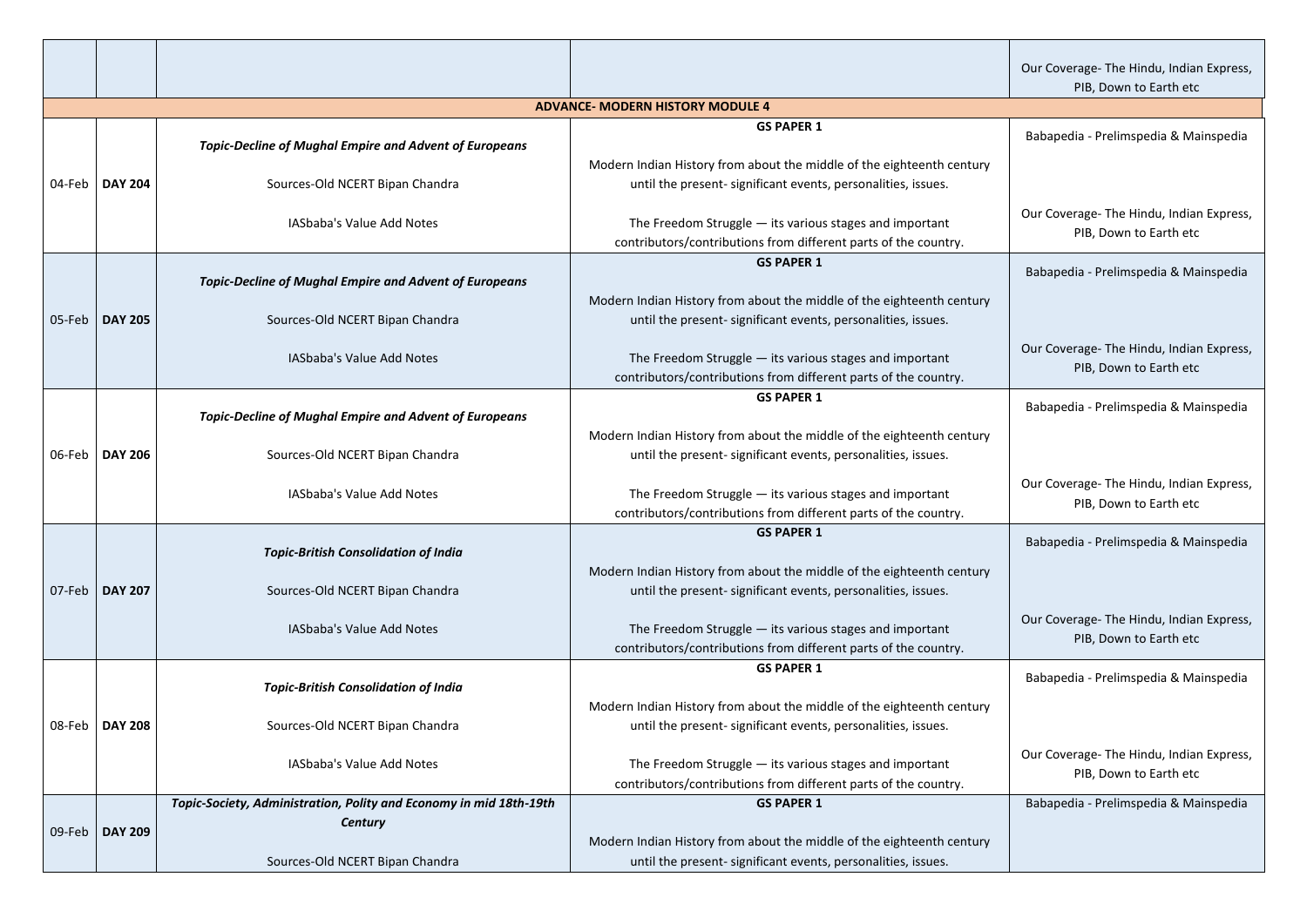|        |                  |                                                                    |                                                                                                                                        | Our Coverage- The Hindu, Ind |
|--------|------------------|--------------------------------------------------------------------|----------------------------------------------------------------------------------------------------------------------------------------|------------------------------|
|        |                  | IASbaba's Value Add Notes                                          | The Freedom Struggle $-$ its various stages and important                                                                              | PIB, Down to Earth e         |
|        |                  |                                                                    | contributors/contributions from different parts of the country.                                                                        |                              |
|        |                  | Topic-Society, Administration, Polity and Economy in mid 18th-19th | <b>GS PAPER 1</b>                                                                                                                      | Babapedia - Prelimspedia & M |
|        |                  | <b>Century</b>                                                     |                                                                                                                                        |                              |
|        |                  |                                                                    | Modern Indian History from about the middle of the eighteenth century                                                                  |                              |
| 10-Feb | <b>DAY 210</b>   | Sources-Old NCERT Bipan Chandra                                    | until the present- significant events, personalities, issues.                                                                          |                              |
|        |                  |                                                                    |                                                                                                                                        | Our Coverage- The Hindu, Ind |
|        |                  | IASbaba's Value Add Notes                                          | The Freedom Struggle $-$ its various stages and important                                                                              | PIB, Down to Earth e         |
|        |                  |                                                                    | contributors/contributions from different parts of the country.<br><b>GS PAPER 1</b>                                                   |                              |
|        |                  | <b>Topic-Socio-Religious Reforms</b>                               |                                                                                                                                        | Babapedia - Prelimspedia & M |
|        |                  |                                                                    | Modern Indian History from about the middle of the eighteenth century                                                                  |                              |
|        | 11-Feb   DAY 211 | Sources-Old NCERT Bipan Chandra                                    | until the present-significant events, personalities, issues.                                                                           |                              |
|        |                  |                                                                    |                                                                                                                                        |                              |
|        |                  | IASbaba's Value Add Notes                                          | The Freedom Struggle $-$ its various stages and important                                                                              | Our Coverage- The Hindu, Ind |
|        |                  |                                                                    | contributors/contributions from different parts of the country.                                                                        | PIB, Down to Earth e         |
|        |                  |                                                                    | <b>GS PAPER 1</b>                                                                                                                      |                              |
|        |                  | <b>Topic-Socio-Religious Reforms</b>                               |                                                                                                                                        | Babapedia - Prelimspedia & M |
|        |                  |                                                                    | Modern Indian History from about the middle of the eighteenth century                                                                  |                              |
|        | 12-Feb   DAY 212 | Sources-Old NCERT Bipan Chandra                                    | until the present- significant events, personalities, issues.                                                                          |                              |
|        |                  |                                                                    |                                                                                                                                        | Our Coverage- The Hindu, Ind |
|        |                  | IASbaba's Value Add Notes                                          | The Freedom Struggle - its various stages and important                                                                                | PIB, Down to Earth e         |
|        |                  |                                                                    | contributors/contributions from different parts of the country.                                                                        |                              |
|        |                  |                                                                    | <b>GS PAPER 1</b>                                                                                                                      | Babapedia - Prelimspedia & M |
|        |                  | <b>Topic-Uprising and Revolts till 1857</b>                        |                                                                                                                                        |                              |
|        | 13-Feb   DAY 213 | Sources-Old NCERT Bipan Chandra                                    | Modern Indian History from about the middle of the eighteenth century<br>until the present- significant events, personalities, issues. |                              |
|        |                  |                                                                    |                                                                                                                                        |                              |
|        |                  | IASbaba's Value Add Notes                                          | The Freedom Struggle $-$ its various stages and important                                                                              | Our Coverage- The Hindu, Ind |
|        |                  |                                                                    | contributors/contributions from different parts of the country.                                                                        | PIB, Down to Earth e         |
|        |                  |                                                                    | <b>GS PAPER 1</b>                                                                                                                      |                              |
|        |                  | <b>Topic-Uprising and Revolts till 1857</b>                        |                                                                                                                                        | Babapedia - Prelimspedia & M |
|        |                  |                                                                    | Modern Indian History from about the middle of the eighteenth century                                                                  |                              |
| 14-Feb | <b>DAY 214</b>   | Sources-Old NCERT Bipan Chandra                                    | until the present- significant events, personalities, issues.                                                                          |                              |
|        |                  |                                                                    |                                                                                                                                        | Our Coverage- The Hindu, Ind |
|        |                  | IASbaba's Value Add Notes                                          | The Freedom Struggle $-$ its various stages and important                                                                              | PIB, Down to Earth e         |
|        |                  |                                                                    | contributors/contributions from different parts of the country.                                                                        |                              |
| 15-Feb | <b>DAY 215</b>   | <b>CURRENT AFFAIRS TEST 21 (50 QUESTIONS)</b>                      | <b>NA</b>                                                                                                                              | <b>FEBRUARY 1 to 15</b>      |
|        |                  | <b>Topic-Uprising and Revolts till 1857</b>                        | <b>GS PAPER 1</b>                                                                                                                      | Babapedia - Prelimspedia & M |
|        | 15-Feb   DAY 215 |                                                                    |                                                                                                                                        |                              |
|        |                  | Sources-Old NCERT Bipan Chandra                                    | Modern Indian History from about the middle of the eighteenth century<br>until the present- significant events, personalities, issues. |                              |
|        |                  |                                                                    |                                                                                                                                        |                              |

| Our Coverage- The Hindu, Indian Express, |
|------------------------------------------|
| PIB, Down to Earth etc                   |
|                                          |
|                                          |
| Babapedia - Prelimspedia & Mainspedia    |
|                                          |
|                                          |
|                                          |
|                                          |
| Our Coverage- The Hindu, Indian Express, |
| PIB, Down to Earth etc                   |
|                                          |
| Babapedia - Prelimspedia & Mainspedia    |
|                                          |
|                                          |
|                                          |
|                                          |
| Our Coverage- The Hindu, Indian Express, |
| PIB, Down to Earth etc                   |
|                                          |
| Babapedia - Prelimspedia & Mainspedia    |
|                                          |
|                                          |
|                                          |
|                                          |
| Our Coverage- The Hindu, Indian Express, |
| PIB, Down to Earth etc                   |
|                                          |
| Babapedia - Prelimspedia & Mainspedia    |
|                                          |
|                                          |
|                                          |
| Our Coverage-The Hindu, Indian Express,  |
|                                          |
| PIB, Down to Earth etc                   |
|                                          |
| Babapedia - Prelimspedia & Mainspedia    |
|                                          |
|                                          |
|                                          |
| Our Coverage-The Hindu, Indian Express,  |
| PIB, Down to Earth etc                   |
|                                          |
| <b>FEBRUARY 1 to 15</b>                  |
| Babapedia - Prelimspedia & Mainspedia    |
|                                          |
|                                          |
|                                          |
|                                          |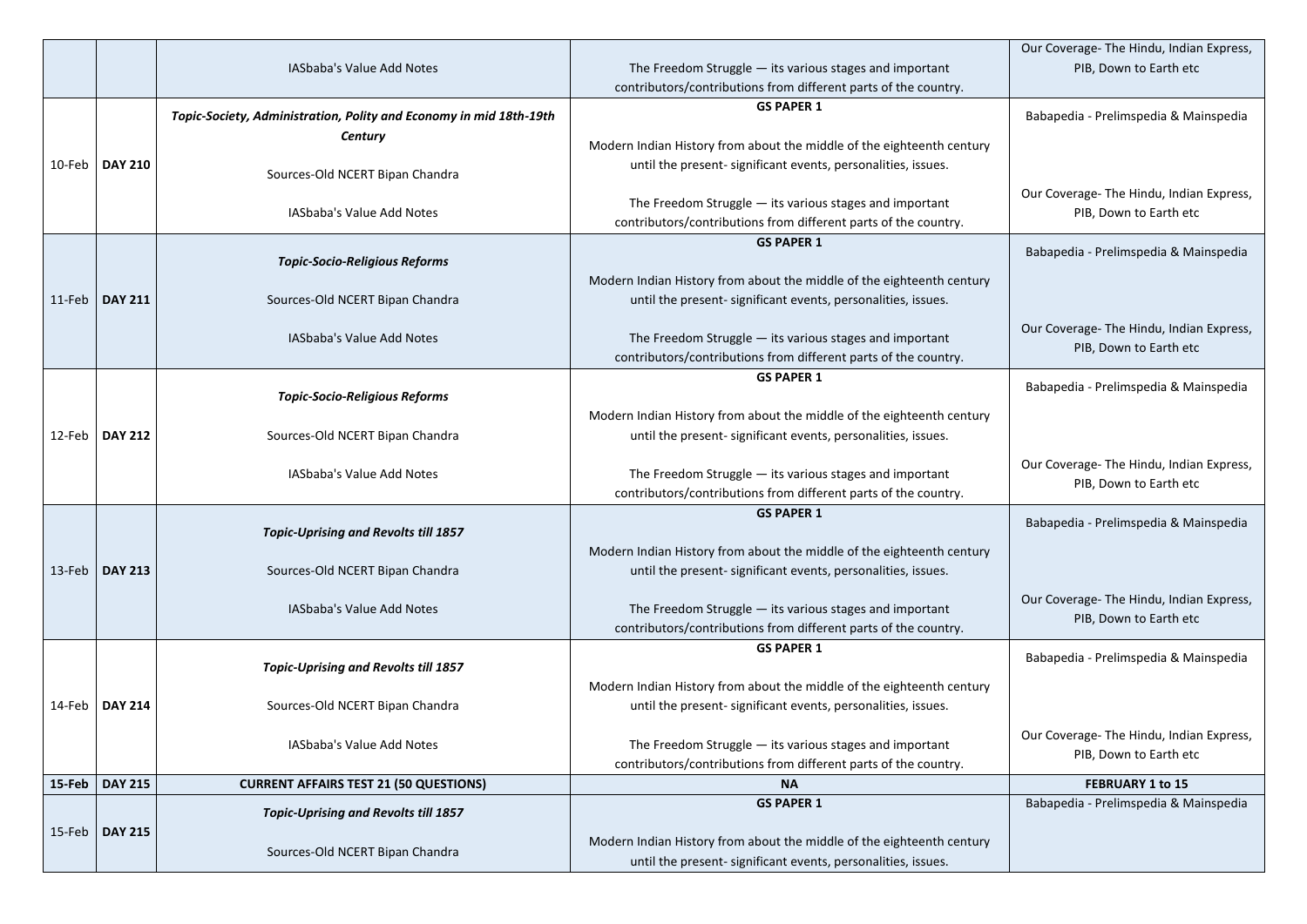|           |                  |                                              |                                                                                                                                        | Our Coverage- The Hindu, Indian Express,                           |
|-----------|------------------|----------------------------------------------|----------------------------------------------------------------------------------------------------------------------------------------|--------------------------------------------------------------------|
|           |                  | IASbaba's Value Add Notes                    | The Freedom Struggle $-$ its various stages and important<br>contributors/contributions from different parts of the country.           | PIB, Down to Earth etc                                             |
|           |                  |                                              | <b>GS PAPER 1</b>                                                                                                                      | Babapedia - Prelimspedia & Mainspedia                              |
|           |                  |                                              |                                                                                                                                        |                                                                    |
|           | 16-Feb   DAY 216 | <b>REVISION</b>                              | Modern Indian History from about the middle of the eighteenth century<br>until the present- significant events, personalities, issues. |                                                                    |
|           |                  |                                              |                                                                                                                                        | Our Coverage- The Hindu, Indian Express,                           |
|           |                  |                                              | The Freedom Struggle - its various stages and important                                                                                | PIB, Down to Earth etc                                             |
|           |                  |                                              | contributors/contributions from different parts of the country.<br><b>GS PAPER 1</b>                                                   |                                                                    |
|           |                  |                                              |                                                                                                                                        | Babapedia - Prelimspedia & Mainspedia                              |
| 17-Feb    | <b>DAY 217</b>   | <b>REVISION</b>                              | Modern Indian History from about the middle of the eighteenth century<br>until the present- significant events, personalities, issues. |                                                                    |
|           |                  |                                              |                                                                                                                                        |                                                                    |
|           |                  |                                              | The Freedom Struggle $-$ its various stages and important                                                                              | Our Coverage- The Hindu, Indian Express,<br>PIB, Down to Earth etc |
|           |                  |                                              | contributors/contributions from different parts of the country.<br><b>GS PAPER 1</b>                                                   |                                                                    |
|           |                  |                                              |                                                                                                                                        | Babapedia - Prelimspedia & Mainspedia                              |
|           |                  |                                              | Modern Indian History from about the middle of the eighteenth century                                                                  |                                                                    |
|           | 18-Feb   DAY 218 | <b>PRELIMS TEST 19-100 QUESTIONS</b>         | until the present- significant events, personalities, issues.                                                                          |                                                                    |
|           |                  |                                              | The Freedom Struggle $-$ its various stages and important                                                                              | Our Coverage- The Hindu, Indian Express,                           |
|           |                  |                                              | contributors/contributions from different parts of the country.                                                                        | PIB, Down to Earth etc                                             |
| $19$ -Feb | <b>DAY 219</b>   | <b>ESSAY-7</b>                               | Society/Culture and Philosophy                                                                                                         |                                                                    |
|           |                  |                                              |                                                                                                                                        | Babapedia - Prelimspedia & Mainspedia                              |
| $19$ -Feb | <b>DAY 219</b>   | <b>MAINS MOCK 13</b>                         | <b>14 MAINS QUESTIONS WITH SYNOPSIS</b>                                                                                                |                                                                    |
|           |                  |                                              |                                                                                                                                        | Our Coverage- The Hindu, Indian Express,                           |
|           |                  |                                              |                                                                                                                                        | PIB, Down to Earth etc                                             |
|           |                  |                                              | <b>ADVANCE- ECONOMY MODULE 4</b>                                                                                                       |                                                                    |
|           |                  |                                              | <b>GS PAPER 3</b>                                                                                                                      |                                                                    |
|           |                  |                                              | Major Crops - Cropping Patterns in various parts of the country, - Different                                                           |                                                                    |
|           |                  | <b>Topic-Agriculture and Food Management</b> | Types of Irrigation and Irrigation Systems; Storage, Transport and Marketing                                                           | Babapedia - Prelimspedia & Mainspedia                              |
| 20-Feb    | <b>DAY 220</b>   | Sources- Indian Economy by Ramesh Singh      | of Agricultural Produce and Issues and Related Constraints; E-technology in<br>the aid of farmers.                                     |                                                                    |
|           |                  | Chapter 8                                    | Issues related to Direct and Indirect Farm Subsidies and Minimum Support                                                               | Our Coverage- The Hindu, Indian Express,                           |
|           |                  | <b>IASbaba's Value Add Notes</b>             | Prices; Public Distribution System - Objectives, Functioning, Limitations,                                                             | PIB, Down to Earth etc                                             |
|           |                  |                                              | Revamping; Issues of Buffer Stocks and Food Security; Technology Missions;<br>Economics of Animal-Rearing.                             |                                                                    |
|           |                  |                                              | Food Processing and Related Industries in India-Scope' and Significance,                                                               |                                                                    |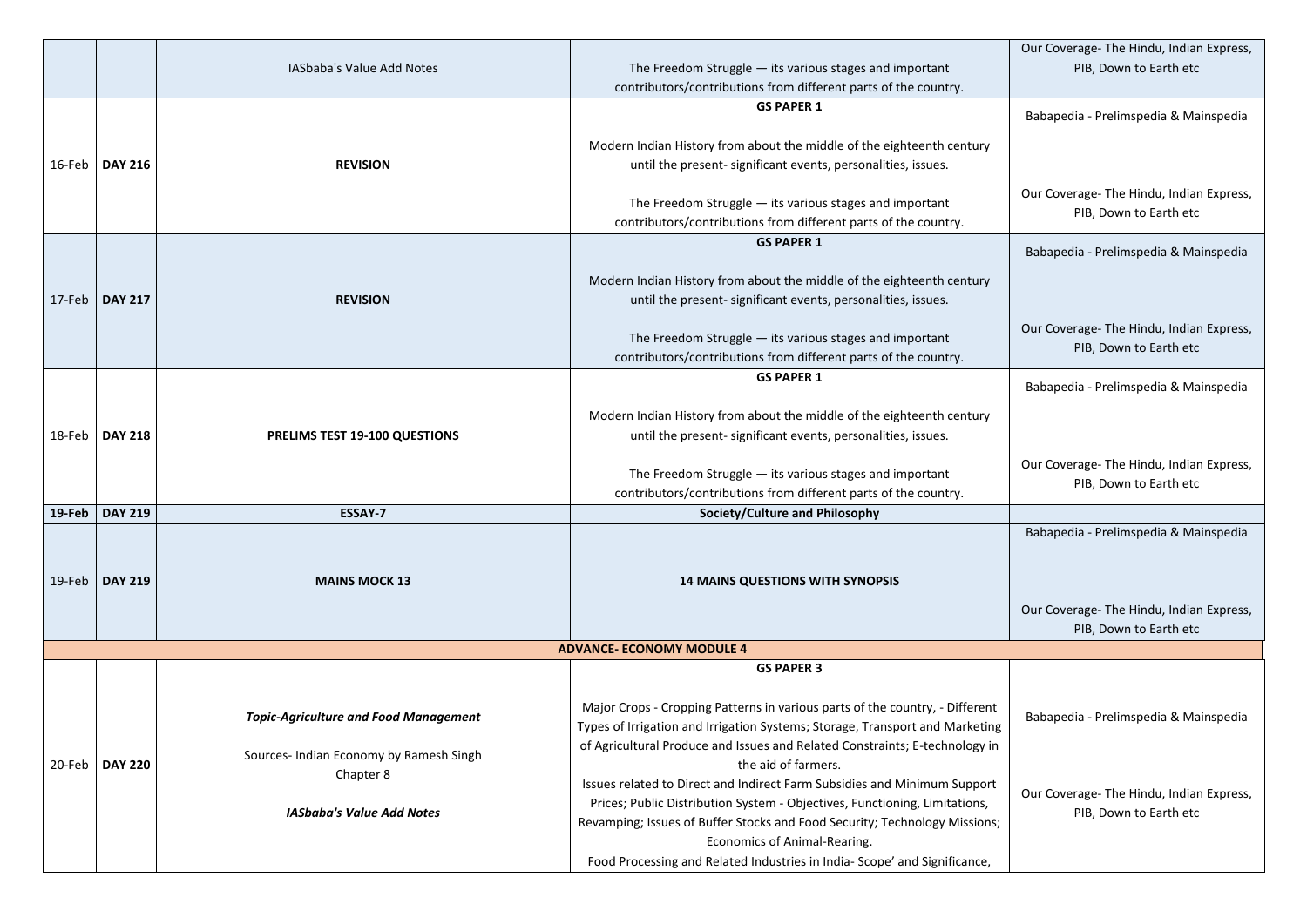|           | Location, Upstream and Downstream Requirements, Supply Chain |                                                                                                                                          |                                                                                                                                                                                                                                                                                                                                                                                                                                                                                                                                                                                                                                                                                                                            |                                                                                                             |
|-----------|--------------------------------------------------------------|------------------------------------------------------------------------------------------------------------------------------------------|----------------------------------------------------------------------------------------------------------------------------------------------------------------------------------------------------------------------------------------------------------------------------------------------------------------------------------------------------------------------------------------------------------------------------------------------------------------------------------------------------------------------------------------------------------------------------------------------------------------------------------------------------------------------------------------------------------------------------|-------------------------------------------------------------------------------------------------------------|
|           |                                                              |                                                                                                                                          | Management.                                                                                                                                                                                                                                                                                                                                                                                                                                                                                                                                                                                                                                                                                                                |                                                                                                             |
| $21$ -Feb | <b>DAY 221</b>                                               | <b>Topic-Agriculture and Food Management</b><br>Sources- Indian Economy by Ramesh Singh<br>Chapter 8<br><b>IASbaba's Value Add Notes</b> | <b>GS PAPER 3</b><br>Major Crops - Cropping Patterns in various parts of the country, - Different<br>Types of Irrigation and Irrigation Systems; Storage, Transport and Marketing<br>of Agricultural Produce and Issues and Related Constraints; E-technology in<br>the aid of farmers.<br>Issues related to Direct and Indirect Farm Subsidies and Minimum Support<br>Prices; Public Distribution System - Objectives, Functioning, Limitations,<br>Revamping; Issues of Buffer Stocks and Food Security; Technology Missions;<br>Economics of Animal-Rearing.<br>Food Processing and Related Industries in India-Scope' and Significance,<br>Location, Upstream and Downstream Requirements, Supply Chain<br>Management. | Babapedia - Prelimspedia & Mainspedia<br>Our Coverage- The Hindu, Indian Express,<br>PIB, Down to Earth etc |
|           |                                                              |                                                                                                                                          | <b>GS PAPER 3</b>                                                                                                                                                                                                                                                                                                                                                                                                                                                                                                                                                                                                                                                                                                          |                                                                                                             |
|           | 22-Feb   DAY 222                                             | <b>Topic-Cropping Pattern and Irrigation</b><br>Sources- Indian Economy by Ramesh Singh<br>Chapter 8<br><b>IASbaba's Value Add Notes</b> | Major Crops - Cropping Patterns in various parts of the country, - Different<br>Types of Irrigation and Irrigation Systems; Storage, Transport and Marketing<br>of Agricultural Produce and Issues and Related Constraints; E-technology in<br>the aid of farmers.<br>Issues related to Direct and Indirect Farm Subsidies and Minimum Support<br>Prices; Public Distribution System - Objectives, Functioning, Limitations,<br>Revamping; Issues of Buffer Stocks and Food Security; Technology Missions;<br>Economics of Animal-Rearing.<br>Food Processing and Related Industries in India- Scope' and Significance,<br>Location, Upstream and Downstream Requirements, Supply Chain<br>Management.                     | Babapedia - Prelimspedia & Mainspedia<br>Our Coverage- The Hindu, Indian Express,<br>PIB, Down to Earth etc |
| 23-Feb    | <b>DAY 223</b>                                               | <b>Topic-Cropping Pattern and Irrigation</b><br>Sources- Indian Economy by Ramesh Singh<br>Chapter 8<br><b>IASbaba's Value Add Notes</b> | <b>GS PAPER 3</b><br>Major Crops - Cropping Patterns in various parts of the country, - Different<br>Types of Irrigation and Irrigation Systems; Storage, Transport and Marketing<br>of Agricultural Produce and Issues and Related Constraints; E-technology in<br>the aid of farmers.<br>Issues related to Direct and Indirect Farm Subsidies and Minimum Support<br>Prices; Public Distribution System - Objectives, Functioning, Limitations,<br>Revamping; Issues of Buffer Stocks and Food Security; Technology Missions;<br>Economics of Animal-Rearing.<br>Food Processing and Related Industries in India-Scope' and Significance,<br>Location, Upstream and Downstream Requirements, Supply Chain<br>Management. | Babapedia - Prelimspedia & Mainspedia<br>Our Coverage- The Hindu, Indian Express,<br>PIB, Down to Earth etc |
|           | 24-Feb   DAY 224                                             | <b>Topic-Subsidies and PDS Issues</b>                                                                                                    | <b>GS PAPER 3</b>                                                                                                                                                                                                                                                                                                                                                                                                                                                                                                                                                                                                                                                                                                          | Babapedia - Prelimspedia & Mainspedia                                                                       |
|           |                                                              |                                                                                                                                          |                                                                                                                                                                                                                                                                                                                                                                                                                                                                                                                                                                                                                                                                                                                            |                                                                                                             |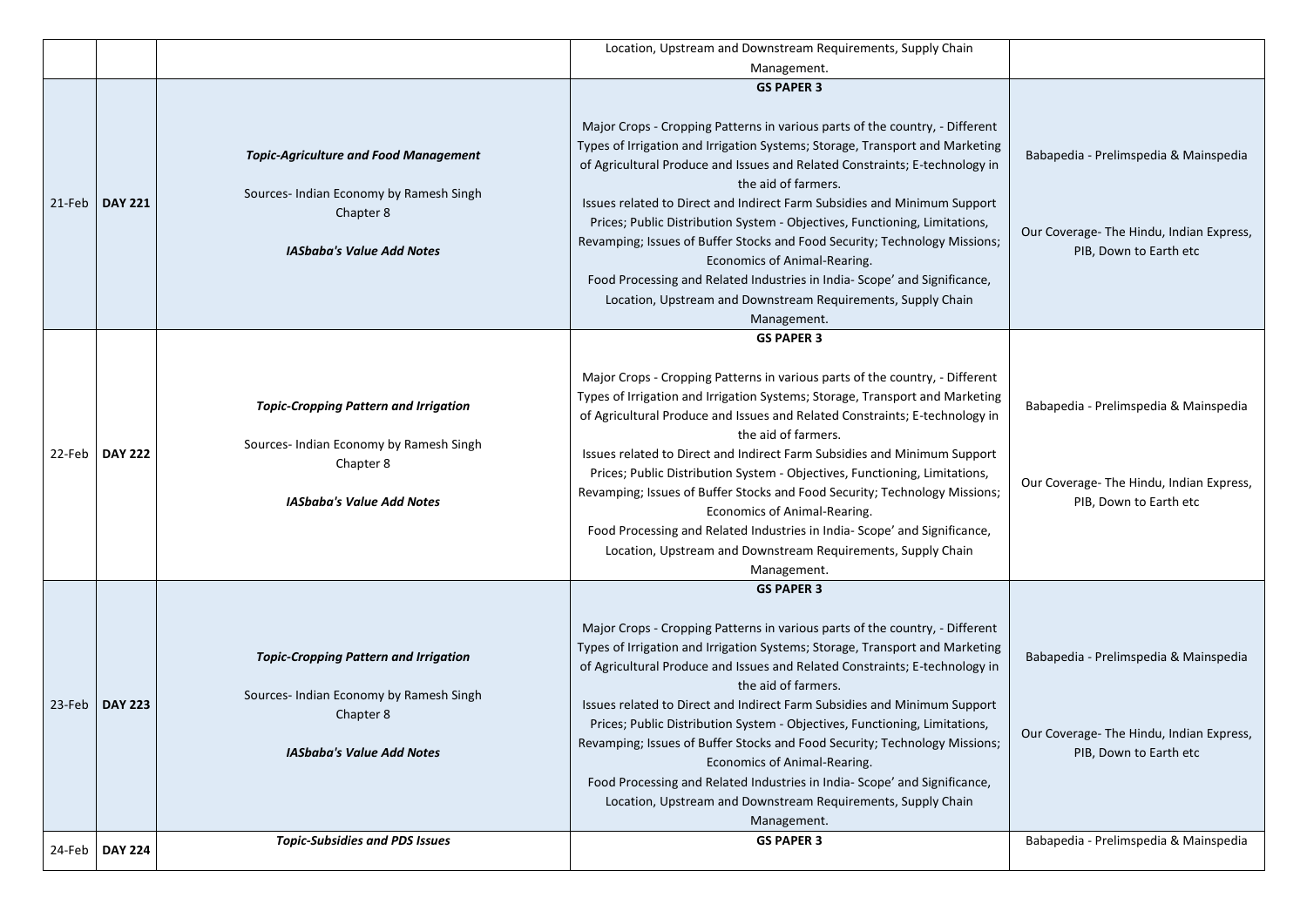|        |                | Sources- Indian Economy by Ramesh Singh | Major Crops - Cropping Patterns in various parts of the country, - Different |                                          |
|--------|----------------|-----------------------------------------|------------------------------------------------------------------------------|------------------------------------------|
|        |                | Chapter 8                               | Types of Irrigation and Irrigation Systems; Storage, Transport and Marketing |                                          |
|        |                |                                         | of Agricultural Produce and Issues and Related Constraints; E-technology in  | Our Coverage-The Hindu, Indian Express,  |
|        |                | <b>IASbaba's Value Add Notes</b>        | the aid of farmers.                                                          | PIB, Down to Earth etc                   |
|        |                |                                         | Issues related to Direct and Indirect Farm Subsidies and Minimum Support     |                                          |
|        |                |                                         | Prices; Public Distribution System - Objectives, Functioning, Limitations,   |                                          |
|        |                |                                         | Revamping; Issues of Buffer Stocks and Food Security; Technology Missions;   |                                          |
|        |                |                                         | Economics of Animal-Rearing.                                                 |                                          |
|        |                |                                         | Food Processing and Related Industries in India-Scope' and Significance,     |                                          |
|        |                |                                         | Location, Upstream and Downstream Requirements, Supply Chain                 |                                          |
|        |                |                                         | Management.                                                                  |                                          |
|        |                |                                         | <b>GS PAPER 3</b>                                                            |                                          |
|        |                |                                         |                                                                              |                                          |
|        |                |                                         | Major Crops - Cropping Patterns in various parts of the country, - Different |                                          |
|        |                |                                         | Types of Irrigation and Irrigation Systems; Storage, Transport and Marketing |                                          |
|        |                | <b>Topic-Subsidies and PDS Issues</b>   | of Agricultural Produce and Issues and Related Constraints; E-technology in  | Babapedia - Prelimspedia & Mainspedia    |
|        |                |                                         | the aid of farmers.                                                          |                                          |
|        |                | Sources- Indian Economy by Ramesh Singh |                                                                              |                                          |
| 25-Feb | <b>DAY 225</b> | Chapter 8                               | Issues related to Direct and Indirect Farm Subsidies and Minimum Support     |                                          |
|        |                |                                         | Prices; Public Distribution System - Objectives, Functioning, Limitations,   | Our Coverage- The Hindu, Indian Express, |
|        |                | <b>IASbaba's Value Add Notes</b>        | Revamping; Issues of Buffer Stocks and Food Security; Technology Missions;   | PIB, Down to Earth etc                   |
|        |                |                                         | Economics of Animal-Rearing.                                                 |                                          |
|        |                |                                         | Food Processing and Related Industries in India-Scope' and Significance,     |                                          |
|        |                |                                         | Location, Upstream and Downstream Requirements, Supply Chain                 |                                          |
|        |                |                                         | Management.                                                                  |                                          |
|        |                |                                         | <b>GS PAPER 3</b>                                                            |                                          |
|        |                |                                         |                                                                              |                                          |
|        |                |                                         | Major Crops - Cropping Patterns in various parts of the country, - Different |                                          |
|        |                | <b>Topic-Subsidies and PDS Issues</b>   | Types of Irrigation and Irrigation Systems; Storage, Transport and Marketing | Babapedia - Prelimspedia & Mainspedia    |
|        |                |                                         | of Agricultural Produce and Issues and Related Constraints; E-technology in  |                                          |
|        |                | Sources- Indian Economy by Ramesh Singh | the aid of farmers.                                                          |                                          |
| 26-Feb | <b>DAY 226</b> | Chapter 8                               | Issues related to Direct and Indirect Farm Subsidies and Minimum Support     |                                          |
|        |                |                                         | Prices; Public Distribution System - Objectives, Functioning, Limitations,   | Our Coverage- The Hindu, Indian Express, |
|        |                | <b>IASbaba's Value Add Notes</b>        | Revamping; Issues of Buffer Stocks and Food Security; Technology Missions;   | PIB, Down to Earth etc                   |
|        |                |                                         | Economics of Animal-Rearing.                                                 |                                          |
|        |                |                                         | Food Processing and Related Industries in India-Scope' and Significance,     |                                          |
|        |                |                                         | Location, Upstream and Downstream Requirements, Supply Chain                 |                                          |
|        |                |                                         | Management.                                                                  |                                          |
|        |                | <b>Topic-Food Processing</b>            | <b>GS PAPER 3</b>                                                            | Babapedia - Prelimspedia & Mainspedia    |
|        |                |                                         |                                                                              |                                          |
| 27-Feb | <b>DAY 227</b> | Sources- Indian Economy by Ramesh Singh | Major Crops - Cropping Patterns in various parts of the country, - Different |                                          |
|        |                | Chapter 8                               | Types of Irrigation and Irrigation Systems; Storage, Transport and Marketing |                                          |
|        |                |                                         | of Agricultural Produce and Issues and Related Constraints; E-technology in  | Our Coverage-The Hindu, Indian Express,  |
|        |                | <b>IASbaba's Value Add Notes</b>        | the aid of farmers.                                                          | PIB, Down to Earth etc                   |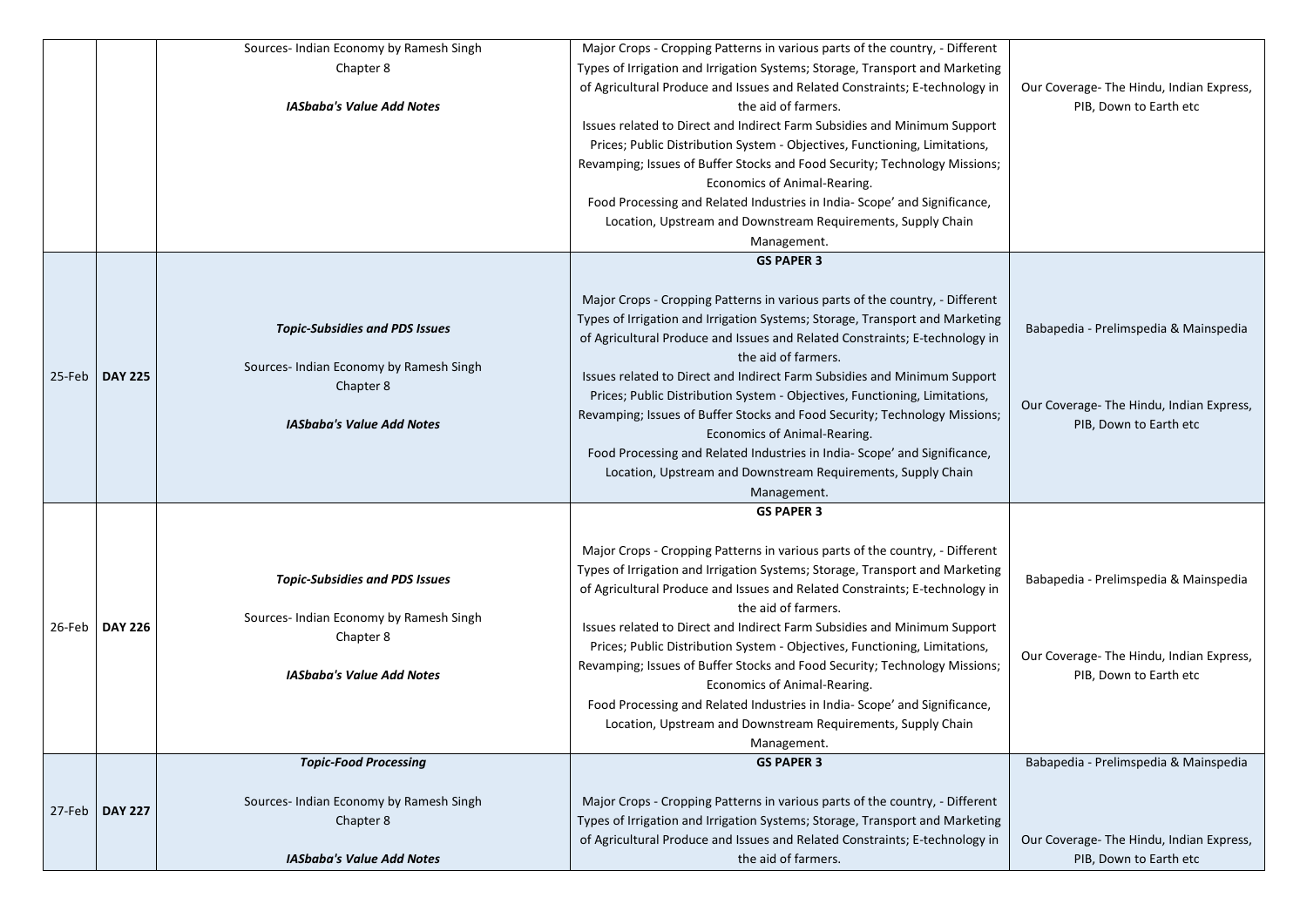|           |                |                                                                                                                                                                       | Issues related to Direct and Indirect Farm Subsidies and Minimum Support<br>Prices; Public Distribution System - Objectives, Functioning, Limitations,<br>Revamping; Issues of Buffer Stocks and Food Security; Technology Missions;<br>Economics of Animal-Rearing.<br>Food Processing and Related Industries in India-Scope' and Significance,<br>Location, Upstream and Downstream Requirements, Supply Chain                                                                                                                                                                                                                                                                                                            |                                                                                                             |
|-----------|----------------|-----------------------------------------------------------------------------------------------------------------------------------------------------------------------|-----------------------------------------------------------------------------------------------------------------------------------------------------------------------------------------------------------------------------------------------------------------------------------------------------------------------------------------------------------------------------------------------------------------------------------------------------------------------------------------------------------------------------------------------------------------------------------------------------------------------------------------------------------------------------------------------------------------------------|-------------------------------------------------------------------------------------------------------------|
|           |                |                                                                                                                                                                       | Management.                                                                                                                                                                                                                                                                                                                                                                                                                                                                                                                                                                                                                                                                                                                 |                                                                                                             |
| $28$ -Feb | <b>DAY 228</b> | <b>Topic-Food Processing</b><br>Sources- Indian Economy by Ramesh Singh<br>Chapter 8<br><b>IASbaba's Value Add Notes</b>                                              | <b>GS PAPER 3</b><br>Major Crops - Cropping Patterns in various parts of the country, - Different<br>Types of Irrigation and Irrigation Systems; Storage, Transport and Marketing<br>of Agricultural Produce and Issues and Related Constraints; E-technology in<br>the aid of farmers.<br>Issues related to Direct and Indirect Farm Subsidies and Minimum Support<br>Prices; Public Distribution System - Objectives, Functioning, Limitations,<br>Revamping; Issues of Buffer Stocks and Food Security; Technology Missions;<br>Economics of Animal-Rearing.<br>Food Processing and Related Industries in India- Scope' and Significance,<br>Location, Upstream and Downstream Requirements, Supply Chain<br>Management. | Babapedia - Prelimspedia & Mainspedia<br>Our Coverage-The Hindu, Indian Express,<br>PIB, Down to Earth etc  |
| 28-Feb    | <b>DAY 228</b> | <b>CURRENT AFFAIRS TEST 22 (50 QUESTIONS)</b>                                                                                                                         | <b>NA</b>                                                                                                                                                                                                                                                                                                                                                                                                                                                                                                                                                                                                                                                                                                                   | <b>FEBRUARY 16 to 28</b>                                                                                    |
| 01-Mar    | <b>DAY 229</b> | <b>Topic-E-tech in the Aid of Farmers and Economics of Animal-Rearing</b><br>Sources- Indian Economy by Ramesh Singh<br>Chapter 8<br><b>IASbaba's Value Add Notes</b> | <b>GS PAPER 3</b><br>Major Crops - Cropping Patterns in various parts of the country, - Different<br>Types of Irrigation and Irrigation Systems; Storage, Transport and Marketing<br>of Agricultural Produce and Issues and Related Constraints; E-technology in<br>the aid of farmers.<br>Issues related to Direct and Indirect Farm Subsidies and Minimum Support<br>Prices; Public Distribution System - Objectives, Functioning, Limitations,<br>Revamping; Issues of Buffer Stocks and Food Security; Technology Missions;                                                                                                                                                                                             | Babapedia - Prelimspedia & Mainspedia<br>Our Coverage- The Hindu, Indian Express,<br>PIB, Down to Earth etc |
|           |                |                                                                                                                                                                       | Economics of Animal-Rearing.<br>Food Processing and Related Industries in India-Scope' and Significance,<br>Location, Upstream and Downstream Requirements, Supply Chain<br>Management.                                                                                                                                                                                                                                                                                                                                                                                                                                                                                                                                     |                                                                                                             |
|           |                |                                                                                                                                                                       | <b>GS PAPER 3</b>                                                                                                                                                                                                                                                                                                                                                                                                                                                                                                                                                                                                                                                                                                           |                                                                                                             |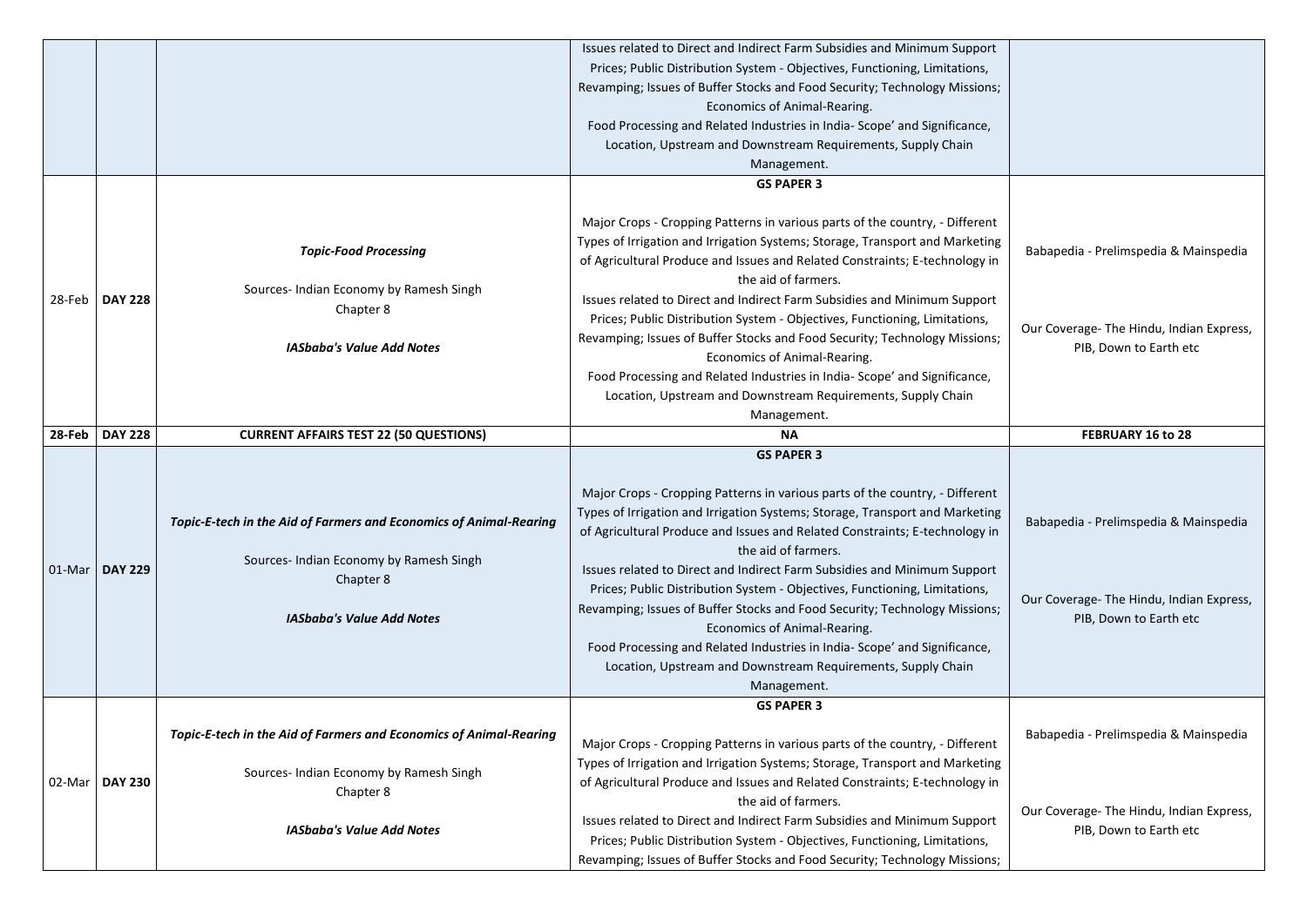|        |                |                                                                | Economics of Animal-Rearing.<br>Food Processing and Related Industries in India-Scope' and Significance,<br>Location, Upstream and Downstream Requirements, Supply Chain<br>Management.                                                                                                                                                                                                                                                                                                                                                                                                                                                                                                                                    |                                                                                                             |
|--------|----------------|----------------------------------------------------------------|----------------------------------------------------------------------------------------------------------------------------------------------------------------------------------------------------------------------------------------------------------------------------------------------------------------------------------------------------------------------------------------------------------------------------------------------------------------------------------------------------------------------------------------------------------------------------------------------------------------------------------------------------------------------------------------------------------------------------|-------------------------------------------------------------------------------------------------------------|
| 03-Mar | <b>DAY 231</b> | <b>Topic-Land Reforms</b><br>Sources-IASbaba's Value Add Notes | <b>GS PAPER 3</b><br>Major Crops - Cropping Patterns in various parts of the country, - Different<br>Types of Irrigation and Irrigation Systems; Storage, Transport and Marketing<br>of Agricultural Produce and Issues and Related Constraints; E-technology in<br>the aid of farmers.<br>Issues related to Direct and Indirect Farm Subsidies and Minimum Support<br>Prices; Public Distribution System - Objectives, Functioning, Limitations,<br>Revamping; Issues of Buffer Stocks and Food Security; Technology Missions;<br>Economics of Animal-Rearing.<br>Food Processing and Related Industries in India-Scope' and Significance,<br>Location, Upstream and Downstream Requirements, Supply Chain<br>Management. | Babapedia - Prelimspedia & Mainspedia<br>Our Coverage- The Hindu, Indian Express,<br>PIB, Down to Earth etc |
| 04-Mar | <b>DAY 232</b> | <b>Topic-Land Reforms</b><br>Sources-IASbaba's Value Add Notes | <b>GS PAPER 3</b><br>Major Crops - Cropping Patterns in various parts of the country, - Different<br>Types of Irrigation and Irrigation Systems; Storage, Transport and Marketing<br>of Agricultural Produce and Issues and Related Constraints; E-technology in<br>the aid of farmers.<br>Issues related to Direct and Indirect Farm Subsidies and Minimum Support<br>Prices; Public Distribution System - Objectives, Functioning, Limitations,<br>Revamping; Issues of Buffer Stocks and Food Security; Technology Missions;<br>Economics of Animal-Rearing.<br>Food Processing and Related Industries in India-Scope' and Significance,<br>Location, Upstream and Downstream Requirements, Supply Chain<br>Management. | Babapedia - Prelimspedia & Mainspedia<br>Our Coverage-The Hindu, Indian Express,<br>PIB, Down to Earth etc  |
| 05-Mar | <b>DAY 233</b> | <b>REVISION</b>                                                | <b>GS PAPER 3</b><br>Major Crops - Cropping Patterns in various parts of the country, - Different<br>Types of Irrigation and Irrigation Systems; Storage, Transport and Marketing<br>of Agricultural Produce and Issues and Related Constraints; E-technology in<br>the aid of farmers.<br>Issues related to Direct and Indirect Farm Subsidies and Minimum Support<br>Prices; Public Distribution System - Objectives, Functioning, Limitations,<br>Revamping; Issues of Buffer Stocks and Food Security; Technology Missions;<br>Economics of Animal-Rearing.<br>Food Processing and Related Industries in India-Scope' and Significance,<br>Location, Upstream and Downstream Requirements, Supply Chain<br>Management. | Babapedia - Prelimspedia & Mainspedia<br>Our Coverage- The Hindu, Indian Express,<br>PIB, Down to Earth etc |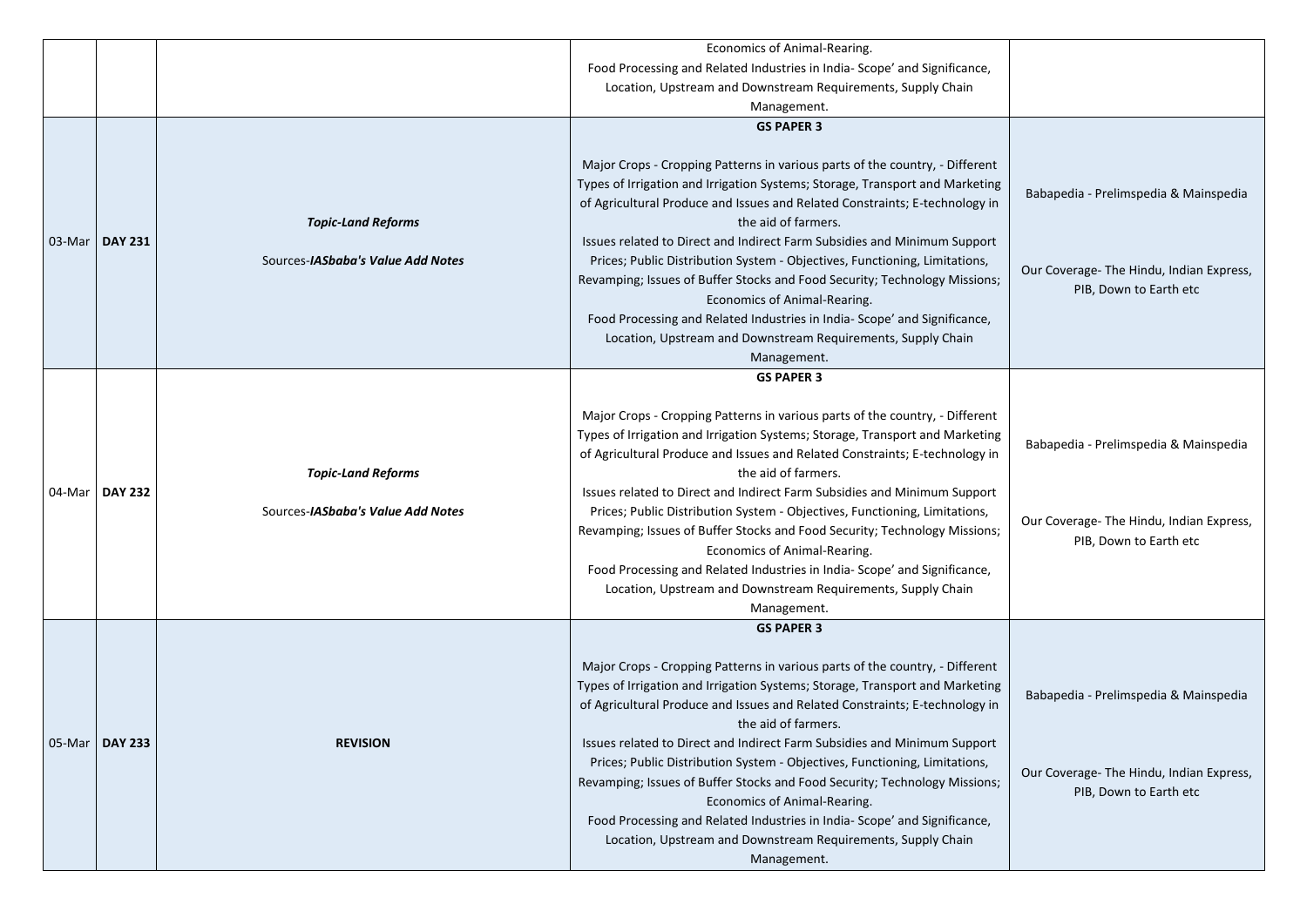| Babapedia - Prelimspedia & Mainspedia<br>Our Coverage- The Hindu, Indian Express,<br>PIB, Down to Earth etc |
|-------------------------------------------------------------------------------------------------------------|
|                                                                                                             |
|                                                                                                             |
| Babapedia - Prelimspedia & Mainspedia<br>Our Coverage- The Hindu, Indian Express,<br>PIB, Down to Earth etc |
|                                                                                                             |
| Babapedia - Prelimspedia & Mainspedia<br>Our Coverage- The Hindu, Indian Express,<br>PIB, Down to Earth etc |
|                                                                                                             |
| Babapedia - Prelimspedia & Mainspedia                                                                       |
|                                                                                                             |
| Our Coverage- The Hindu, Indian Express,<br>PIB, Down to Earth etc                                          |
| Babapedia - Prelimspedia & Mainspedia                                                                       |
|                                                                                                             |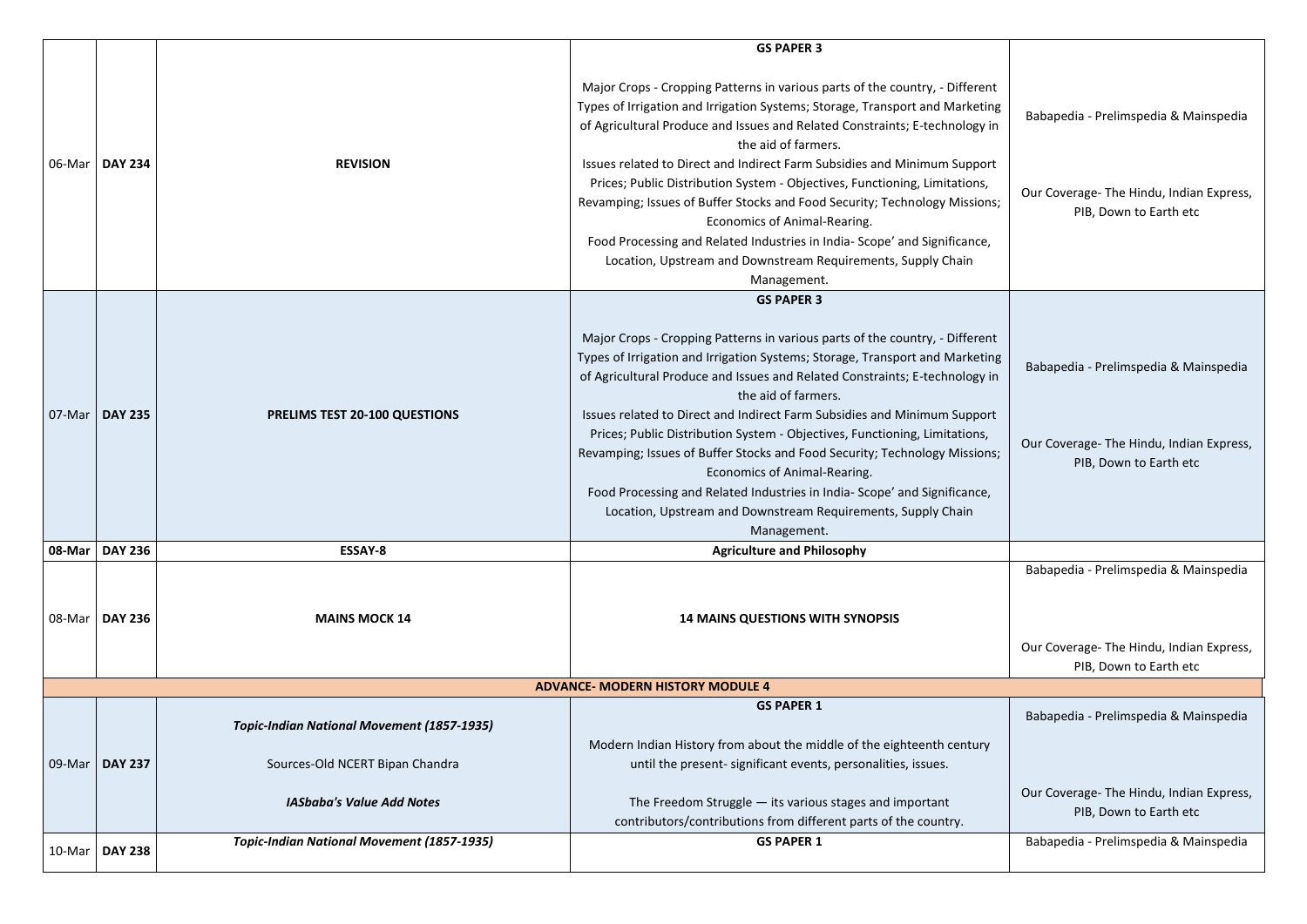|        |                  | Sources-Old NCERT Bipan Chandra                   | Modern Indian History from about the middle of the eighteenth century |                             |
|--------|------------------|---------------------------------------------------|-----------------------------------------------------------------------|-----------------------------|
|        |                  |                                                   | until the present- significant events, personalities, issues.         |                             |
|        |                  | <b>IASbaba's Value Add Notes</b>                  |                                                                       | Our Coverage-The Hindu, In  |
|        |                  |                                                   | The Freedom Struggle - its various stages and important               | PIB, Down to Earth          |
|        |                  |                                                   | contributors/contributions from different parts of the country.       |                             |
|        |                  |                                                   | <b>GS PAPER 1</b>                                                     |                             |
|        |                  | <b>Topic-Indian National Movement (1857-1935)</b> |                                                                       | Babapedia - Prelimspedia &  |
|        |                  |                                                   | Modern Indian History from about the middle of the eighteenth century |                             |
|        | 11-Mar   DAY 239 | Sources-Old NCERT Bipan Chandra                   | until the present- significant events, personalities, issues.         |                             |
|        |                  |                                                   |                                                                       |                             |
|        |                  | <b>IASbaba's Value Add Notes</b>                  | The Freedom Struggle $-$ its various stages and important             | Our Coverage- The Hindu, In |
|        |                  |                                                   | contributors/contributions from different parts of the country.       | PIB, Down to Earth          |
|        |                  |                                                   | <b>GS PAPER 1</b>                                                     |                             |
|        |                  | <b>Topic-Indian National Movement (1935-1947)</b> |                                                                       | Babapedia - Prelimspedia &  |
|        |                  |                                                   | Modern Indian History from about the middle of the eighteenth century |                             |
|        | 12-Mar   DAY 240 | Sources-Old NCERT Bipan Chandra                   | until the present- significant events, personalities, issues.         |                             |
|        |                  |                                                   |                                                                       |                             |
|        |                  | <b>IASbaba's Value Add Notes</b>                  | The Freedom Struggle - its various stages and important               | Our Coverage- The Hindu, In |
|        |                  |                                                   | contributors/contributions from different parts of the country.       | PIB, Down to Earth          |
|        |                  |                                                   | <b>GS PAPER 1</b>                                                     | Babapedia - Prelimspedia &  |
|        |                  | <b>Topic-Indian National Movement (1935-1947)</b> |                                                                       |                             |
|        |                  |                                                   | Modern Indian History from about the middle of the eighteenth century |                             |
|        | 13-Mar   DAY 241 | Sources-Old NCERT Bipan Chandra                   | until the present- significant events, personalities, issues.         |                             |
|        |                  |                                                   |                                                                       | Our Coverage- The Hindu, In |
|        |                  | <b>IASbaba's Value Add Notes</b>                  | The Freedom Struggle $-$ its various stages and important             | PIB, Down to Earth          |
|        |                  |                                                   | contributors/contributions from different parts of the country.       |                             |
|        |                  |                                                   | <b>GS PAPER 1</b>                                                     | Babapedia - Prelimspedia &  |
|        |                  | <b>Topic-Indian National Movement (1935-1947)</b> |                                                                       |                             |
|        |                  |                                                   | Modern Indian History from about the middle of the eighteenth century |                             |
|        | 14-Mar   DAY 242 | Sources-Old NCERT Bipan Chandra                   | until the present-significant events, personalities, issues.          |                             |
|        |                  |                                                   |                                                                       | Our Coverage- The Hindu, In |
|        |                  | <b>IASbaba's Value Add Notes</b>                  | The Freedom Struggle $-$ its various stages and important             | PIB, Down to Earth          |
|        |                  |                                                   | contributors/contributions from different parts of the country.       |                             |
| 15-Mar | <b>DAY 243</b>   | <b>CURRENT AFFAIRS TEST 23 (50 QUESTIONS)</b>     | <b>NA</b>                                                             | MARCH 1 to 15               |
|        |                  | <b>Topic-Post-independent Consolidation</b>       |                                                                       | Babapedia - Prelimspedia &  |
|        |                  |                                                   | <b>GS PAPER 1</b>                                                     |                             |
| 15-Mar | <b>DAY 243</b>   | Sources-Old NCERT Bipan Chandra                   |                                                                       |                             |
|        |                  |                                                   | Freedom Struggle and Post-Independent Consolidation                   |                             |
|        |                  | <b>IASbaba's Value Add Notes</b>                  |                                                                       | Our Coverage- The Hindu, In |
|        |                  |                                                   |                                                                       | PIB, Down to Earth          |
|        |                  | <b>Topic-Post-independent Consolidation</b>       | <b>GS PAPER 1</b>                                                     | Babapedia - Prelimspedia &  |
|        | 16-Mar   DAY 244 |                                                   |                                                                       |                             |
|        |                  | Sources-Old NCERT Bipan Chandra                   | Freedom Struggle and Post-Independent Consolidation                   |                             |

| Our Coverage-The Hindu, Indian Express,<br>PIB, Down to Earth etc  |
|--------------------------------------------------------------------|
| Babapedia - Prelimspedia & Mainspedia                              |
| Our Coverage- The Hindu, Indian Express,<br>PIB, Down to Earth etc |
| Babapedia - Prelimspedia & Mainspedia                              |
| Our Coverage-The Hindu, Indian Express,<br>PIB, Down to Earth etc  |
| Babapedia - Prelimspedia & Mainspedia                              |
| Our Coverage-The Hindu, Indian Express,<br>PIB, Down to Earth etc  |
| Babapedia - Prelimspedia & Mainspedia                              |
| Our Coverage-The Hindu, Indian Express,<br>PIB, Down to Earth etc  |
| <b>MARCH 1 to 15</b>                                               |
| Babapedia - Prelimspedia & Mainspedia                              |
| Our Coverage-The Hindu, Indian Express,<br>PIB, Down to Earth etc  |
| Babapedia - Prelimspedia & Mainspedia                              |
|                                                                    |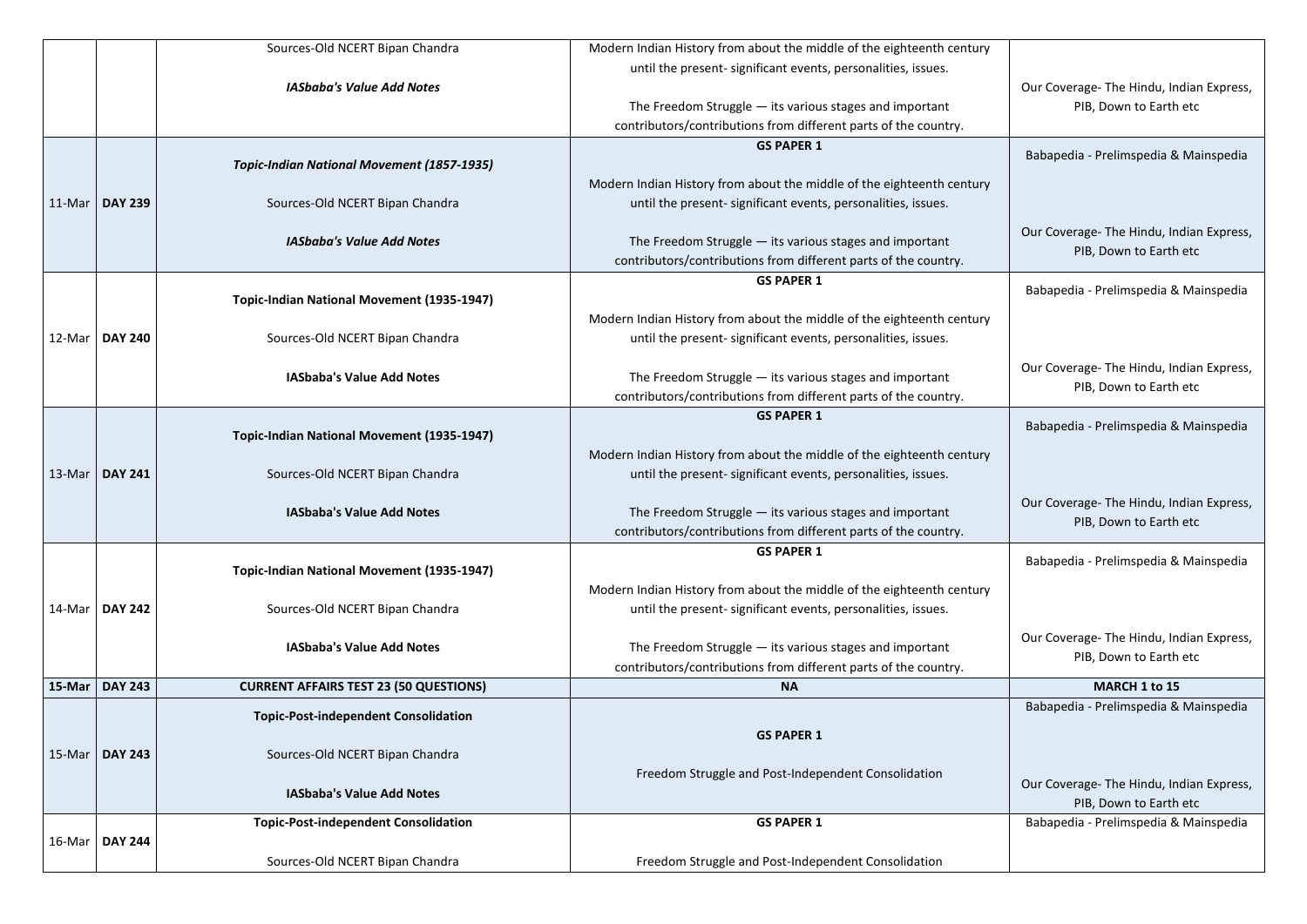| <b>IASbaba's Value Add Notes</b> |                                                                   |                                                                                                                                                                                                                                                                                                                                                                                                                                                                             | Our Coverage- The Hindu, Indian Express,<br>PIB, Down to Earth etc                                          |
|----------------------------------|-------------------------------------------------------------------|-----------------------------------------------------------------------------------------------------------------------------------------------------------------------------------------------------------------------------------------------------------------------------------------------------------------------------------------------------------------------------------------------------------------------------------------------------------------------------|-------------------------------------------------------------------------------------------------------------|
| 17-Mar   DAY 245                 | <b>REVISION</b>                                                   | <b>GS PAPER 1</b><br>Freedom Struggle and Post-Independent Consolidation                                                                                                                                                                                                                                                                                                                                                                                                    | Babapedia - Prelimspedia & Mainspedia<br>Our Coverage- The Hindu, Indian Express,<br>PIB, Down to Earth etc |
| 18-Mar   DAY 246                 | <b>REVISION</b>                                                   | <b>GS PAPER 1</b><br>Freedom Struggle and Post-Independent Consolidation                                                                                                                                                                                                                                                                                                                                                                                                    | Babapedia - Prelimspedia & Mainspedia<br>Our Coverage- The Hindu, Indian Express,<br>PIB, Down to Earth etc |
| 19-Mar   DAY 247                 | <b>PRELIMS TEST 21-100 QUESTIONS</b>                              | <b>GS PAPER 1</b><br>Freedom Struggle and Post-Independent Consolidation                                                                                                                                                                                                                                                                                                                                                                                                    | Babapedia - Prelimspedia & Mainspedia<br>Our Coverage- The Hindu, Indian Express,<br>PIB, Down to Earth etc |
| 20-Mar   DAY 248                 | <b>ESSAY-9</b>                                                    | <b>International Relations and Philosophy</b>                                                                                                                                                                                                                                                                                                                                                                                                                               |                                                                                                             |
| 20-Mar   DAY 248                 | <b>MAINS MOCK 15</b>                                              | <b>14 MAINS QUESTIONS WITH SYNOPSIS</b>                                                                                                                                                                                                                                                                                                                                                                                                                                     | Babapedia - Prelimspedia & Mainspedia<br>Our Coverage- The Hindu, Indian Express,<br>PIB, Down to Earth etc |
|                                  |                                                                   | <b>ADVANCE- ART &amp; CULTURE &amp; WORLD HISTORY MODULE 5</b>                                                                                                                                                                                                                                                                                                                                                                                                              |                                                                                                             |
| 20-Mar   DAY 248                 | <b>Topic-Art Forms-Music</b><br>Sources-IASbaba's Value Add Notes | <b>GS PAPER 1</b><br>Note- You have already covered Themes of World History in previous VAN.<br>Revise them.<br>History of the World will include events from 18th century such as Industrial<br>Revolution, world wars, Redrawal of National Boundaries, Colonization,<br>Decolonization, political philosophies like Communism, Capitalism, Socialism<br>etc. - their forms and effect on the society.<br>Source- CLASS XII - Contemporary World Politics and IASbaba VAN | Babapedia - Prelimspedia & Mainspedia<br>Our Coverage- The Hindu, Indian Express,<br>PIB, Down to Earth etc |
| 21-Mar   DAY 249                 | <b>Topic-Art Forms-Dance</b><br>Sources-IASbaba's Value Add Notes | <b>GS PAPER 1</b><br>Note-You have already covered Themes of World History in previous VAN.<br>Revise them.<br>History of the World will include events from 18th century such as Industrial<br>Revolution, world wars, Redrawal of National Boundaries, Colonization,                                                                                                                                                                                                      | Babapedia - Prelimspedia & Mainspedia<br>Our Coverage- The Hindu, Indian Express,<br>PIB, Down to Earth etc |

|     | Our Coverage- The Hindu, Indian Express,                           |
|-----|--------------------------------------------------------------------|
|     | PIB, Down to Earth etc                                             |
|     | Babapedia - Prelimspedia & Mainspedia                              |
|     |                                                                    |
|     |                                                                    |
|     |                                                                    |
|     | Our Coverage- The Hindu, Indian Express,                           |
|     | PIB, Down to Earth etc                                             |
|     | Babapedia - Prelimspedia & Mainspedia                              |
|     |                                                                    |
|     |                                                                    |
|     |                                                                    |
|     | Our Coverage- The Hindu, Indian Express,                           |
|     | PIB, Down to Earth etc                                             |
|     | Babapedia - Prelimspedia & Mainspedia                              |
|     |                                                                    |
|     |                                                                    |
|     |                                                                    |
|     | Our Coverage- The Hindu, Indian Express,                           |
|     | PIB, Down to Earth etc                                             |
|     |                                                                    |
|     | Babapedia - Prelimspedia & Mainspedia                              |
|     |                                                                    |
|     | Our Coverage- The Hindu, Indian Express,<br>PIB, Down to Earth etc |
|     |                                                                    |
|     |                                                                    |
|     |                                                                    |
| ٧.  | Babapedia - Prelimspedia & Mainspedia                              |
|     |                                                                    |
| ial |                                                                    |
|     |                                                                    |
| sm  | Our Coverage-The Hindu, Indian Express,                            |
|     | PIB, Down to Earth etc                                             |
|     |                                                                    |
|     |                                                                    |
|     | Babapedia - Prelimspedia & Mainspedia                              |
|     |                                                                    |
| ١.  |                                                                    |
|     |                                                                    |
| ial | Our Coverage- The Hindu, Indian Express,                           |
|     | PIB, Down to Earth etc                                             |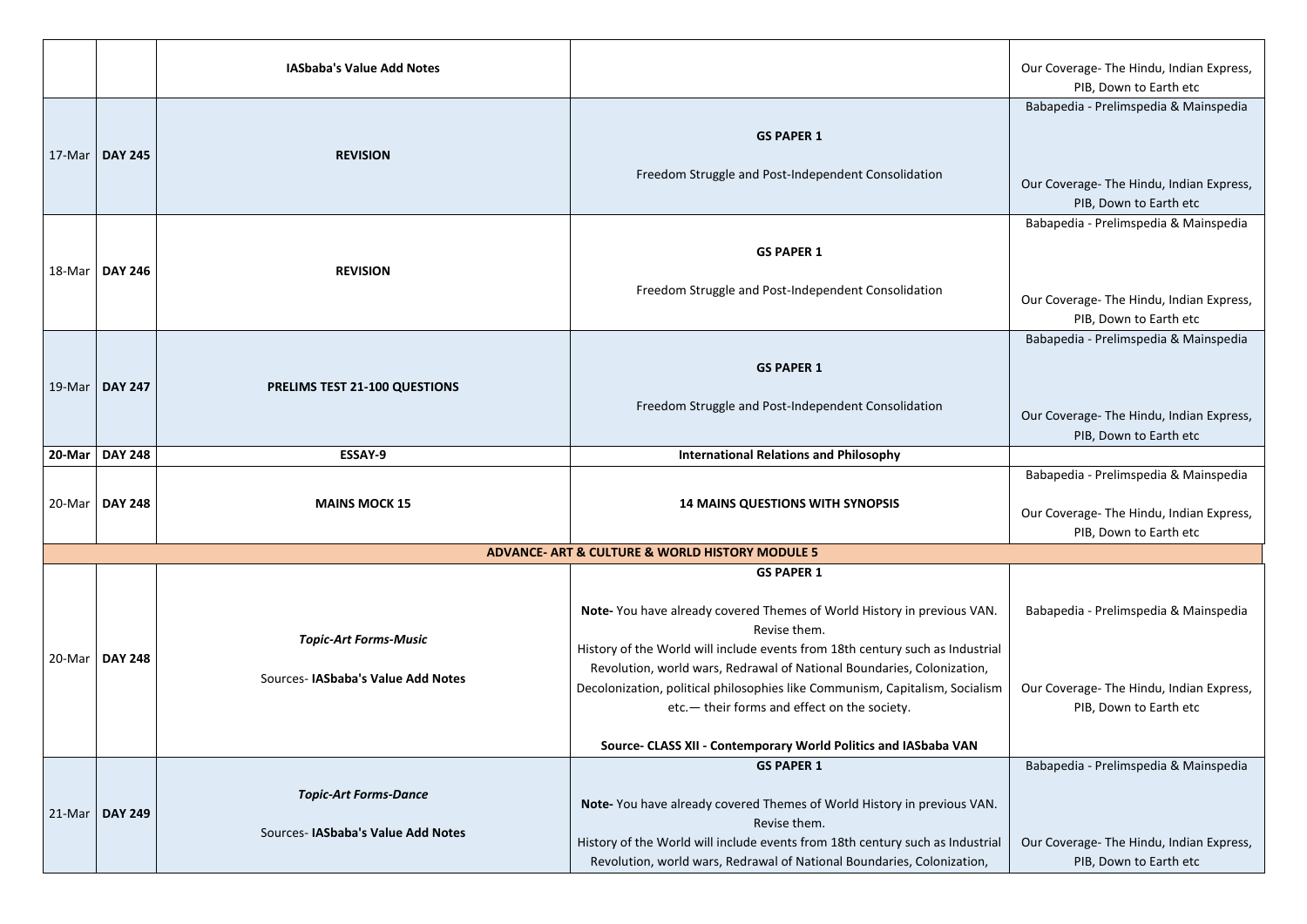|        |                  | Decolonization, political philosophies like Communism, Capitalism, Socialism       |                                                                                                                                                                                                                                                                                                                                                                                                                                                                            |                                                                                                             |
|--------|------------------|------------------------------------------------------------------------------------|----------------------------------------------------------------------------------------------------------------------------------------------------------------------------------------------------------------------------------------------------------------------------------------------------------------------------------------------------------------------------------------------------------------------------------------------------------------------------|-------------------------------------------------------------------------------------------------------------|
|        |                  |                                                                                    | etc. - their forms and effect on the society.                                                                                                                                                                                                                                                                                                                                                                                                                              |                                                                                                             |
|        |                  |                                                                                    |                                                                                                                                                                                                                                                                                                                                                                                                                                                                            |                                                                                                             |
|        |                  |                                                                                    | Source- CLASS XII - Contemporary World Politics and IASbaba VAN                                                                                                                                                                                                                                                                                                                                                                                                            |                                                                                                             |
|        |                  |                                                                                    | <b>GS PAPER 1</b>                                                                                                                                                                                                                                                                                                                                                                                                                                                          |                                                                                                             |
|        | 22-Mar   DAY 250 | <b>Topic-Art Forms-Traditional Art Forms</b><br>Sources- IASbaba's Value Add Notes | Note-You have already covered Themes of World History in previous VAN.<br>Revise them.<br>History of the World will include events from 18th century such as Industrial<br>Revolution, world wars, Redrawal of National Boundaries, Colonization,<br>Decolonization, political philosophies like Communism, Capitalism, Socialism<br>etc. - their forms and effect on the society.                                                                                         | Babapedia - Prelimspedia & Mainspedia<br>Our Coverage- The Hindu, Indian Express,<br>PIB, Down to Earth etc |
|        |                  |                                                                                    | Source- CLASS XII - Contemporary World Politics and IASbaba VAN                                                                                                                                                                                                                                                                                                                                                                                                            |                                                                                                             |
| 23-Mar | <b>DAY 251</b>   | <b>Topic-Paintings</b><br>Sources-IASbaba's Value Add Notes                        | <b>GS PAPER 1</b><br>Note-You have already covered Themes of World History in previous VAN.<br>Revise them.<br>History of the World will include events from 18th century such as Industrial<br>Revolution, world wars, Redrawal of National Boundaries, Colonization,<br>Decolonization, political philosophies like Communism, Capitalism, Socialism<br>etc. - their forms and effect on the society.<br>Source- CLASS XII - Contemporary World Politics and IASbaba VAN | Babapedia - Prelimspedia & Mainspedia<br>Our Coverage- The Hindu, Indian Express,<br>PIB, Down to Earth etc |
|        | 24-Mar   DAY 252 | <b>Topic-Literature</b><br>Sources-IASbaba's Value Add Notes                       | <b>GS PAPER 1</b><br>Note-You have already covered Themes of World History in previous VAN.<br>Revise them.<br>History of the World will include events from 18th century such as Industrial<br>Revolution, world wars, Redrawal of National Boundaries, Colonization,<br>Decolonization, political philosophies like Communism, Capitalism, Socialism<br>etc. - their forms and effect on the society.<br>Source- CLASS XII - Contemporary World Politics and IASbaba VAN | Babapedia - Prelimspedia & Mainspedia<br>Our Coverage- The Hindu, Indian Express,<br>PIB, Down to Earth etc |
|        |                  |                                                                                    | <b>GS PAPER 1</b>                                                                                                                                                                                                                                                                                                                                                                                                                                                          |                                                                                                             |
|        | 25-Mar   DAY 253 | <b>Topic-Literature</b><br>Sources- IASbaba's Value Add Notes                      | Note- You have already covered Themes of World History in previous VAN.<br>Revise them.<br>History of the World will include events from 18th century such as Industrial                                                                                                                                                                                                                                                                                                   | Babapedia - Prelimspedia & Mainspedia                                                                       |
|        |                  |                                                                                    | Revolution, world wars, Redrawal of National Boundaries, Colonization,<br>Decolonization, political philosophies like Communism, Capitalism, Socialism<br>etc. - their forms and effect on the society.                                                                                                                                                                                                                                                                    | Our Coverage- The Hindu, Indian Express,<br>PIB, Down to Earth etc                                          |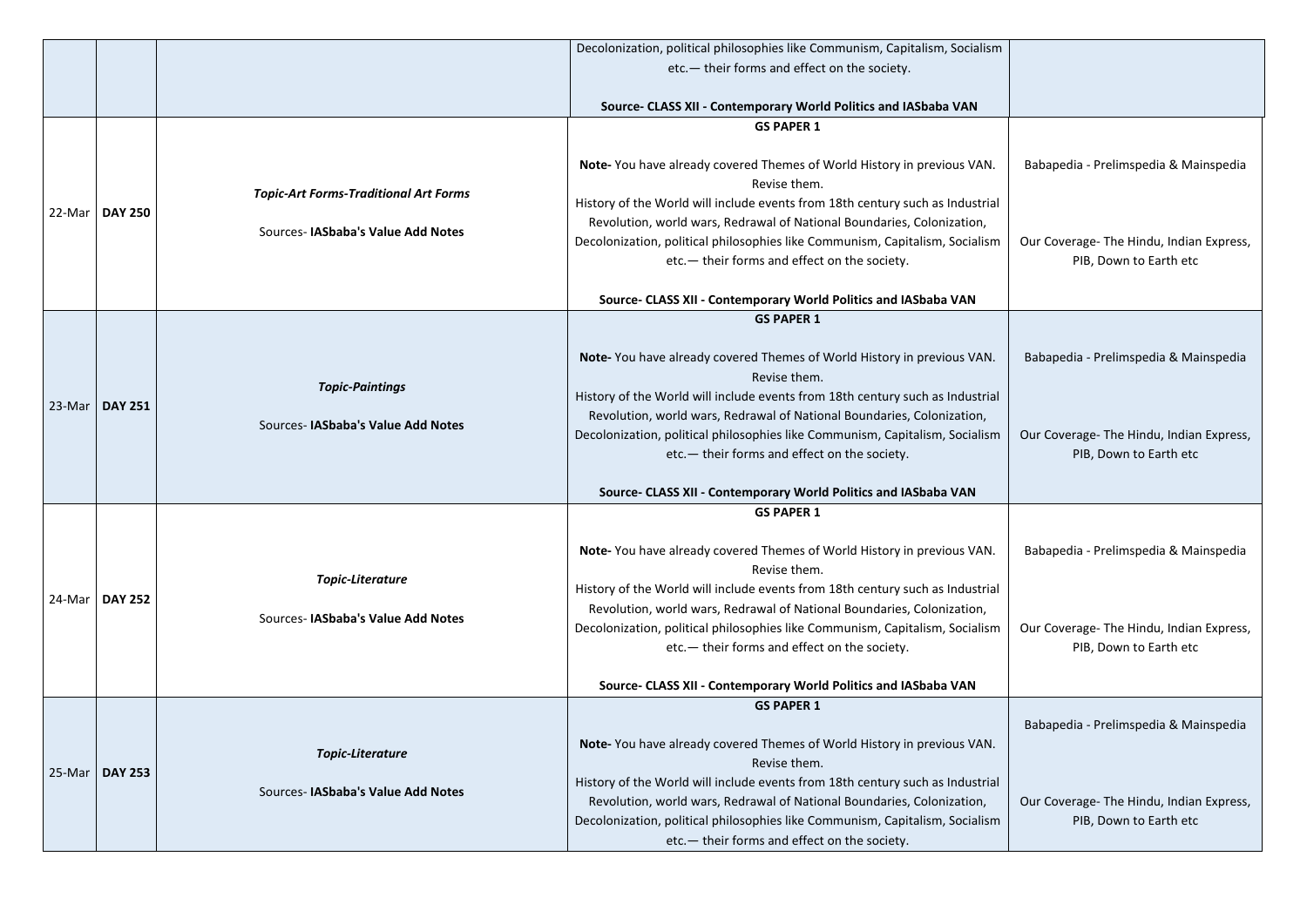|        |                  |                                                                | Source- CLASS XII - Contemporary World Politics and IASbaba VAN                                                                                                                                                                                                                                                                                                                                                                                       |                                                                                  |
|--------|------------------|----------------------------------------------------------------|-------------------------------------------------------------------------------------------------------------------------------------------------------------------------------------------------------------------------------------------------------------------------------------------------------------------------------------------------------------------------------------------------------------------------------------------------------|----------------------------------------------------------------------------------|
|        |                  |                                                                | <b>GS PAPER 1</b>                                                                                                                                                                                                                                                                                                                                                                                                                                     |                                                                                  |
| 26-Mar | <b>DAY 254</b>   | <b>Topic-Architecture</b><br>Sources-IASbaba's Value Add Notes | Note-You have already covered Themes of World History in previous VAN.<br>Revise them.<br>History of the World will include events from 18th century such as Industrial<br>Revolution, world wars, Redrawal of National Boundaries, Colonization,<br>Decolonization, political philosophies like Communism, Capitalism, Socialism<br>etc. - their forms and effect on the society.<br>Source- CLASS XII - Contemporary World Politics and IASbaba VAN | Babapedia - Prelimspedia &<br>Our Coverage- The Hindu, Ind<br>PIB, Down to Earth |
|        |                  |                                                                | <b>GS PAPER 1</b>                                                                                                                                                                                                                                                                                                                                                                                                                                     |                                                                                  |
|        |                  | <b>Topic-Architecture</b>                                      | Note- You have already covered Themes of World History in previous VAN.<br>Revise them.<br>History of the World will include events from 18th century such as Industrial                                                                                                                                                                                                                                                                              | Babapedia - Prelimspedia &                                                       |
| 27-Mar | <b>DAY 255</b>   | Sources- IASbaba's Value Add Notes                             | Revolution, world wars, Redrawal of National Boundaries, Colonization,<br>Decolonization, political philosophies like Communism, Capitalism, Socialism<br>etc. - their forms and effect on the society.                                                                                                                                                                                                                                               | Our Coverage- The Hindu, Ind<br>PIB, Down to Earth                               |
|        |                  |                                                                | Source- CLASS XII - Contemporary World Politics and IASbaba VAN                                                                                                                                                                                                                                                                                                                                                                                       |                                                                                  |
|        |                  |                                                                | <b>GS PAPER 1</b>                                                                                                                                                                                                                                                                                                                                                                                                                                     |                                                                                  |
| 28-Mar | <b>DAY 256</b>   | <b>REVISION</b>                                                | Note- You have already covered Themes of World History in previous VAN.<br>Revise them.<br>History of the World will include events from 18th century such as Industrial<br>Revolution, world wars, Redrawal of National Boundaries, Colonization,                                                                                                                                                                                                    | Babapedia - Prelimspedia &                                                       |
|        |                  |                                                                | Decolonization, political philosophies like Communism, Capitalism, Socialism<br>etc. - their forms and effect on the society.                                                                                                                                                                                                                                                                                                                         | Our Coverage- The Hindu, Ind<br>PIB, Down to Earth                               |
|        |                  |                                                                | Source- CLASS XII - Contemporary World Politics and IASbaba VAN                                                                                                                                                                                                                                                                                                                                                                                       |                                                                                  |
| 29-Mar | <b>DAY 257</b>   | <b>PRELIMS TEST 22-100 QUESTIONS</b>                           | <b>GS PAPER 1</b><br>Note-You have already covered Themes of World History in previous VAN.<br>Revise them.<br>History of the World will include events from 18th century such as Industrial<br>Revolution, world wars, Redrawal of National Boundaries, Colonization,<br>Decolonization, political philosophies like Communism, Capitalism, Socialism<br>etc. - their forms and effect on the society.                                               | Babapedia - Prelimspedia &<br>Our Coverage- The Hindu, Ind<br>PIB, Down to Earth |
|        |                  |                                                                | Source- CLASS XII - Contemporary World Politics and IASbaba VAN                                                                                                                                                                                                                                                                                                                                                                                       |                                                                                  |
|        | 30-Mar   DAY 258 | <b>CURRENT AFFAIRS TEST 24 (50 QUESTIONS)</b>                  | <b>NA</b>                                                                                                                                                                                                                                                                                                                                                                                                                                             | <b>MARCH 16 to 30</b>                                                            |

| $\overline{\mathsf{N}}$ .<br>ial | Babapedia - Prelimspedia & Mainspedia                              |
|----------------------------------|--------------------------------------------------------------------|
| $\mathsf{m}$                     | Our Coverage- The Hindu, Indian Express,<br>PIB, Down to Earth etc |
| $\overline{\mathsf{N}}$ .<br>ial | Babapedia - Prelimspedia & Mainspedia                              |
| $\mathsf{m}$                     | Our Coverage- The Hindu, Indian Express,<br>PIB, Down to Earth etc |
| ٧.<br>ial                        | Babapedia - Prelimspedia & Mainspedia                              |
| sm                               | Our Coverage- The Hindu, Indian Express,<br>PIB, Down to Earth etc |
| ١.<br>ial                        | Babapedia - Prelimspedia & Mainspedia                              |
| sm                               | Our Coverage- The Hindu, Indian Express,<br>PIB, Down to Earth etc |
|                                  | <b>MARCH 16 to 30</b>                                              |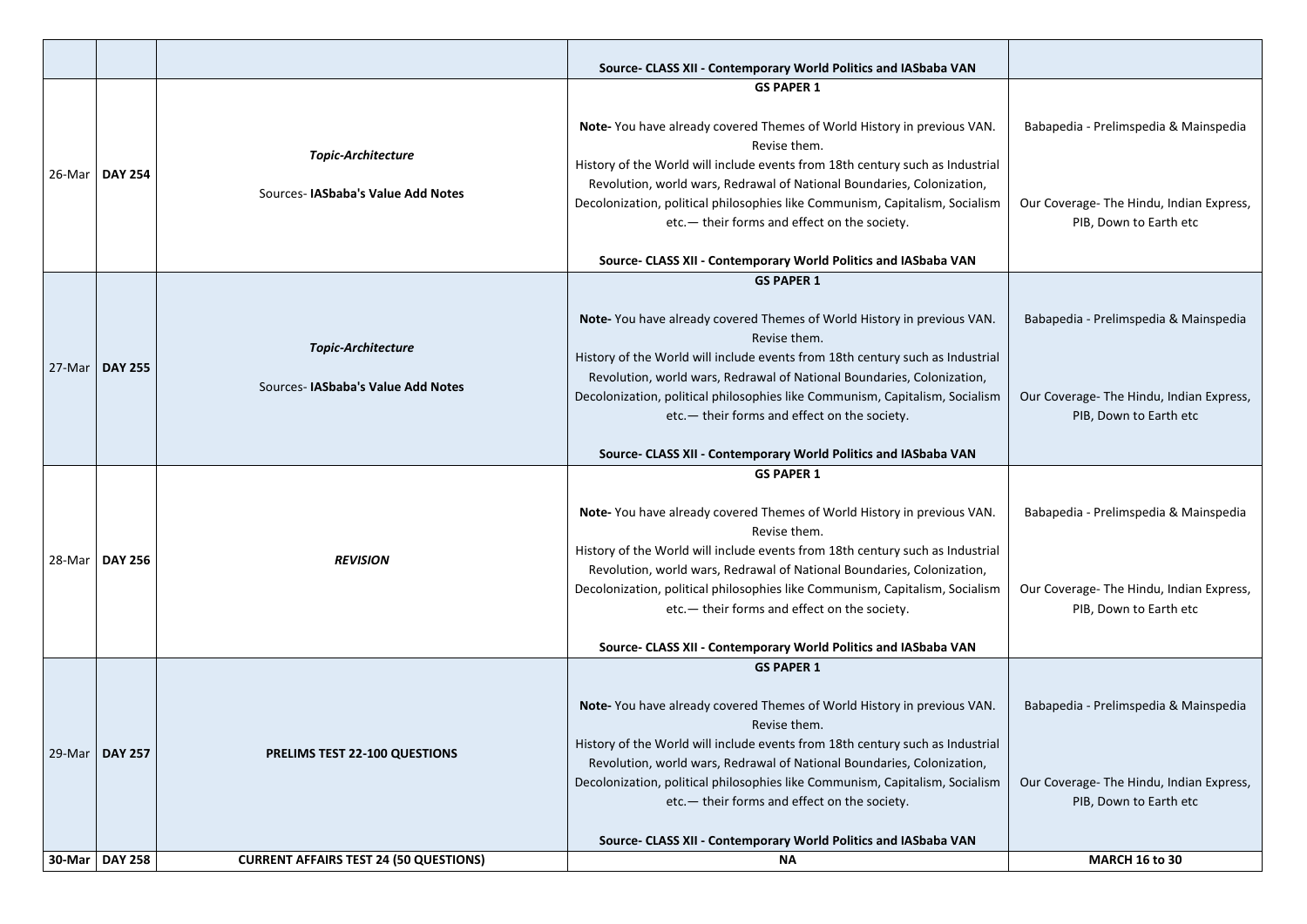| $30$ -Mar | <b>DAY 258</b> | <b>ESSAY-10</b>      | <b>Women/Child and Philosophy</b>       |
|-----------|----------------|----------------------|-----------------------------------------|
| 30-Mar    | <b>DAY 258</b> | <b>MAINS MOCK 16</b> | <b>14 MAINS QUESTIONS WITH SYNOPSIS</b> |

Babapedia - Prelimspedia & Mainspedia

Our Coverage- The Hindu, Indian Express, PIB, Down to Earth etc

Babapedia - Prelimspedia & Mainspedia

Our Coverage- The Hindu, Indian Express, PIB, Down to Earth etc

Babapedia - Prelimspedia & Mainspedia

Our Coverage- The Hindu, Indian Express, PIB, Down to Earth etc

Babapedia - Prelimspedia & Mainspedia

Our Coverage- The Hindu, Indian Express, PIB, Down to Earth etc

Babapedia - Prelimspedia & Mainspedia

Our Coverage- The Hindu, Indian Express, PIB, Down to Earth etc

|        | <b>REVISION - EXCLUSIVE TESTS</b> |                                               |                                                                                                                     |                                                                                          |  |
|--------|-----------------------------------|-----------------------------------------------|---------------------------------------------------------------------------------------------------------------------|------------------------------------------------------------------------------------------|--|
| 01-Apr |                                   | <b>PRELIMS TEST 23-100 QUESTIONS</b>          | <b>POLITY - FULL SYLLABUS</b>                                                                                       | <b>Babapedia - Prelimspedia &amp;</b><br>Our Coverage- The Hindu, Ind<br>Down to Earth   |  |
| 04-Apr |                                   | PRELIMS TEST 24-100 QUESTIONS                 | <b>ECONOMICS - FULL SYLLABUS</b>                                                                                    | Babapedia - Prelimspedia &<br>Our Coverage- The Hindu, Ind<br>Down to Earth              |  |
| 07-Apr |                                   | <b>PRELIMS TEST 25-100 QUESTIONS</b>          | <b>GEOGRPAHY - FULL SYLLABUS</b>                                                                                    | Babapedia - Prelimspedia &<br>Our Coverage- The Hindu, Ind<br>Down to Earth              |  |
| 10-Apr |                                   | PRELIMS TEST 26-100 QUESTIONS                 | <b>ENVIRONMENT AND SCIENCE &amp; TECH -</b><br><b>FULL SYLLABUS</b>                                                 | Babapedia - Prelimspedia &<br>Our Coverage- The Hindu, Ind<br>Down to Earth              |  |
| 13-Apr |                                   | <b>PRELIMS TEST 27-100 QUESTIONS</b>          | <b>MODERN HISTORY - FULL SYLLABUS</b>                                                                               | Babapedia - Prelimspedia &<br>Our Coverage- The Hindu, Ind<br>Down to Earth (            |  |
| 15-Apr |                                   | <b>CURRENT AFFAIRS TEST 25 (50 QUESTIONS)</b> | <b>NA</b>                                                                                                           | APRIL 1 to 15                                                                            |  |
| 17-Apr |                                   | <b>PRELIMS TEST 28-100 QUESTIONS</b>          | <b>ANCIENT, MEDIEVAL HISTORY ART &amp;</b><br><b>CULTURE - FULL SYLLABUS</b>                                        | <b>Babapedia - Prelimspedia &amp;</b><br>Our Coverage- The Hindu, Ind<br>Down to Earth 6 |  |
| 20-Apr |                                   | PRELIMS TEST 29-100 QUESTIONS                 | <b>MAP BASED- National/International</b><br><b>Locations &amp;</b><br><b>Geography of India &amp; World Related</b> | Babapedia - Prelimspedia &<br>Our Coverage- The Hindu, Ind<br>Down to Earth              |  |
| 23-Apr |                                   | <b>PRELIMS TEST 30-100 QUESTIONS</b>          | <b>ECONOMIC SURVEY &amp; BUDGET</b>                                                                                 | Babapedia - Prelimspedia &<br>Our Coverage- The Hindu, Ind<br>Down to Earth              |  |
| 27-Apr |                                   | PRELIMS TEST 31-100 QUESTIONS                 | <b>GOVERNMENT SCHEMES</b>                                                                                           | Babapedia - Prelimspedia &<br>Our Coverage- The Hindu, Ind<br>Down to Earth              |  |

Babapedia - Prelimspedia & Mainspedia

Our Coverage- The Hindu, Indian Express, PIB, Down to Earth etc

Babapedia - Prelimspedia & Mainspedia

Our Coverage- The Hindu, Indian Express, PIB, Down to Earth etc

Babapedia - Prelimspedia & Mainspedia

Our Coverage- The Hindu, Indian Express, PIB, Down to Earth etc

Babapedia - Prelimspedia & Mainspedia

Our Coverage- The Hindu, Indian Express, PIB, Down to Earth etc

Babapedia - Prelimspedia & Mainspedia Our Coverage- The Hindu, Indian Express, PIB, Down to Earth etc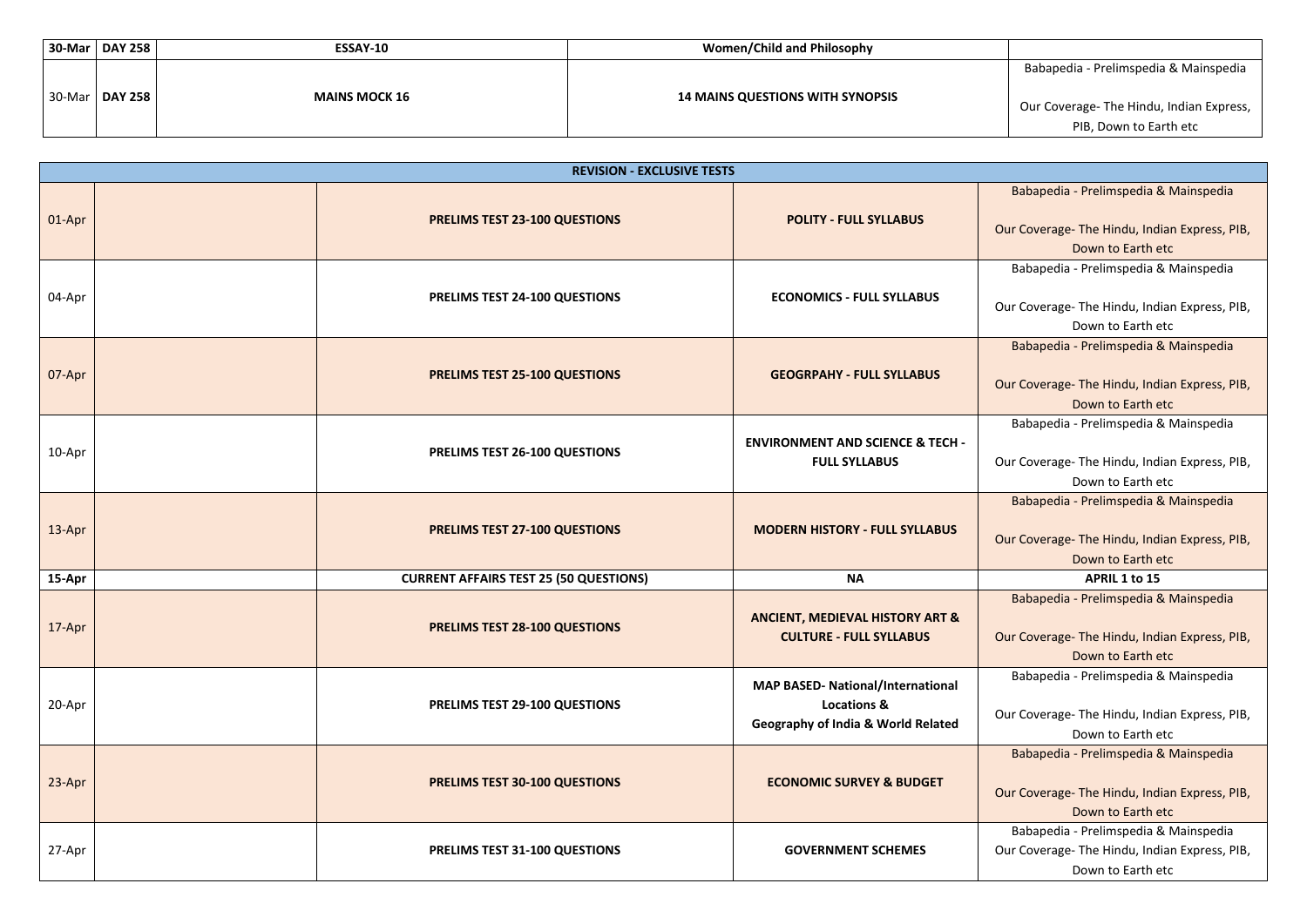| 30-Apr   |                                     | <b>CURRENT AFFAIRS TEST 26 (50 QUESTIONS)</b> | <b>NA</b>                               | <b>APRIL 16 to 30</b>                                                          |  |  |  |
|----------|-------------------------------------|-----------------------------------------------|-----------------------------------------|--------------------------------------------------------------------------------|--|--|--|
|          | <b>GS FULL LENGTH TESTS</b>         |                                               |                                         |                                                                                |  |  |  |
| 01-May   |                                     | PRELIMS TEST 32-100 QUESTIONS                 | <b>PRELIMS GS FULL MOCK 1</b>           |                                                                                |  |  |  |
| $04-May$ |                                     | <b>PRELIMS TEST 33-100 QUESTIONS</b>          | <b>PRELIMS GS FULL MOCK 2</b>           |                                                                                |  |  |  |
| 08-May   |                                     | PRELIMS TEST 34-100 QUESTIONS                 | <b>PRELIMS GS FULL MOCK 3</b>           |                                                                                |  |  |  |
| 12-May   |                                     | <b>PRELIMS TEST 35-100 QUESTIONS</b>          | <b>PRELIMS GS FULL MOCK 4</b>           |                                                                                |  |  |  |
| 15-May   |                                     | PRELIMS TEST 36-100 QUESTIONS                 | <b>PRELIMS GS FULL MOCK 5</b>           |                                                                                |  |  |  |
|          | <b>CSAT FULL LENGTH TESTS</b>       |                                               |                                         |                                                                                |  |  |  |
| 01-Apr   |                                     | <b>CSAT 1-80 QUESTIONS</b>                    | <b>PRELIMS CSAT FULL MOCK 1</b>         |                                                                                |  |  |  |
| 04-Apr   |                                     | <b>CSAT 2-80 QUESTIONS</b>                    | <b>PRELIMS CSAT FULL MOCK 2</b>         |                                                                                |  |  |  |
| 07-Apr   |                                     | <b>CSAT 3-80 QUESTIONS</b>                    | <b>PRELIMS CSAT FULL MOCK 3</b>         |                                                                                |  |  |  |
| 10-Apr   |                                     | <b>CSAT 4-80 QUESTIONS</b>                    | <b>PRELIMS CSAT FULL MOCK 4</b>         |                                                                                |  |  |  |
| 13-Apr   |                                     | <b>CSAT 5-80 QUESTIONS</b>                    | <b>PRELIMS CSAT FULL MOCK 5</b>         |                                                                                |  |  |  |
| 01-May   |                                     | <b>CSAT 6-80 QUESTIONS</b>                    | <b>PRELIMS CSAT FULL MOCK 6</b>         |                                                                                |  |  |  |
| 04-May   |                                     | <b>CSAT 7-80 QUESTIONS</b>                    | <b>PRELIMS CSAT FULL MOCK 7</b>         |                                                                                |  |  |  |
| 08-May   |                                     | <b>CSAT 8-80 QUESTIONS</b>                    | <b>PRELIMS CSAT FULL MOCK 8</b>         |                                                                                |  |  |  |
| 12-May   |                                     | <b>CSAT 9-80 QUESTIONS</b>                    | <b>PRELIMS CSAT FULL MOCK 9</b>         |                                                                                |  |  |  |
| 15-May   |                                     | <b>CSAT 10-80 QUESTIONS</b>                   | PRELIMS CSAT FULL MOCK 10               |                                                                                |  |  |  |
|          |                                     | <b>UPSC PRELIMS EXAMINATION- 28 MAY 2023</b>  |                                         |                                                                                |  |  |  |
|          | <b>CURRENT AFFAIRS MAINS -TESTS</b> |                                               |                                         |                                                                                |  |  |  |
| 30-Apr   | <b>COVERAGE</b><br>April 2022       | <b>CURRENT AFFAIRS BASED-TEST 1</b>           | <b>14 MAINS QUESTIONS WITH SYNOPSIS</b> | Babapedia - Prelimspedia 8<br>Our Coverage- The Hindu, Indi<br>Down to Earth e |  |  |  |
| 30-May   | <b>COVERAGE</b><br>May 2022         | <b>CURRENT AFFAIRS BASED-TEST 2</b>           | <b>14 MAINS QUESTIONS WITH SYNOPSIS</b> | Babapedia - Prelimspedia 8<br>Our Coverage- The Hindu, Indi<br>Down to Earth e |  |  |  |
| 30-Jun   | <b>COVERAGE</b><br><b>June 2022</b> | <b>CURRENT AFFAIRS BASED-TEST 3</b>           | <b>14 MAINS QUESTIONS WITH SYNOPSIS</b> | Babapedia - Prelimspedia 8<br>Our Coverage- The Hindu, Indi<br>Down to Earth e |  |  |  |
| 30-Jul   | <b>COVERAGE</b><br><b>July 2022</b> | <b>CURRENT AFFAIRS BASED-TEST 4</b>           | <b>14 MAINS QUESTIONS WITH SYNOPSIS</b> | Babapedia - Prelimspedia 8<br>Our Coverage- The Hindu, Indi<br>Down to Earth e |  |  |  |
| 30-Aug   | <b>COVERAGE</b><br>August 2022      | <b>CURRENT AFFAIRS BASED-TEST 5</b>           | <b>14 MAINS QUESTIONS WITH SYNOPSIS</b> | Babapedia - Prelimspedia 8<br>Our Coverage- The Hindu, Indi<br>Down to Earth e |  |  |  |
| 30-Sep   | <b>COVERAGE</b><br>September 2022   | <b>CURRENT AFFAIRS BASED-TEST 6</b>           | <b>14 MAINS QUESTIONS WITH SYNOPSIS</b> | Babapedia - Prelimspedia 8                                                     |  |  |  |

Babapedia - Prelimspedia & Mainspedia

Our Coverage- The Hindu, Indian Express, PIB, Down to Earth etc

Babapedia - Prelimspedia & Mainspedia

Our Coverage- The Hindu, Indian Express, PIB, Down to Earth etc

Babapedia - Prelimspedia & Mainspedia

Our Coverage- The Hindu, Indian Express, PIB, Down to Earth etc

Babapedia - Prelimspedia & Mainspedia

Our Coverage- The Hindu, Indian Express, PIB, Down to Earth etc

Babapedia - Prelimspedia & Mainspedia

Our Coverage- The Hindu, Indian Express, PIB, Down to Earth etc

Babapedia - Prelimspedia & Mainspedia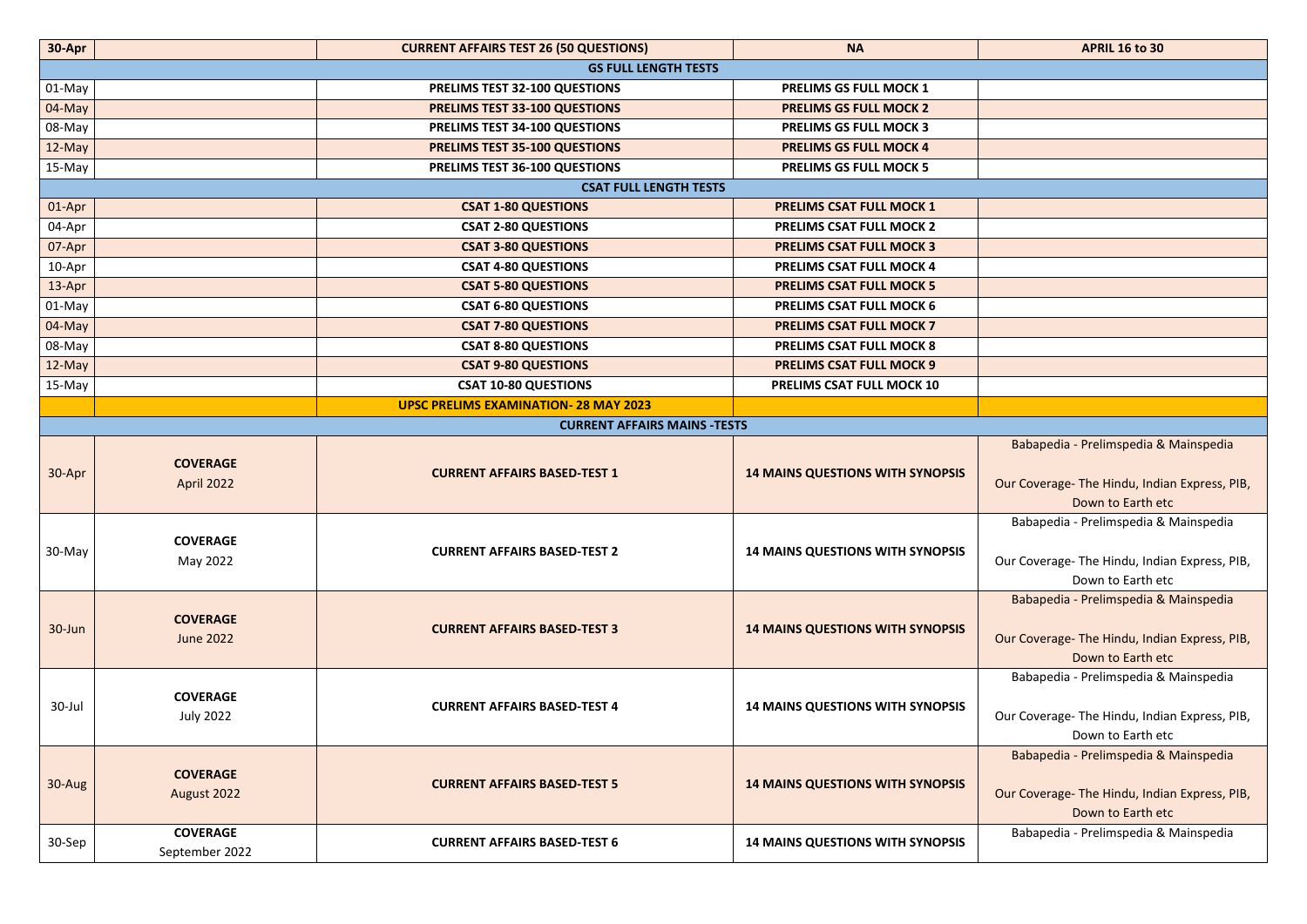Our Coverage- The Hindu, Indian Express, PIB, Down to Earth etc

Babapedia - Prelimspedia & Mainspedia

Our Coverage- The Hindu, Indian Express, PIB, Down to Earth etc

Babapedia - Prelimspedia & Mainspedia

Our Coverage- The Hindu, Indian Express, PIB, Down to Earth etc

Babapedia - Prelimspedia & Mainspedia

Our Coverage- The Hindu, Indian Express, PIB, Down to Earth etc

Babapedia - Prelimspedia & Mainspedia

Our Coverage- The Hindu, Indian Express, PIB, Down to Earth etc

Babapedia - Prelimspedia & Mainspedia

Our Coverage- The Hindu, Indian Express, PIB, Down to Earth etc

| 30-Oct | <b>COVERAGE</b><br>October 2022      | <b>CURRENT AFFAIRS BASED-TEST 7</b>                                | <b>14 MAINS QUESTIONS WITH SYNOPSIS</b> |  |
|--------|--------------------------------------|--------------------------------------------------------------------|-----------------------------------------|--|
| 30-Nov | <b>COVERAGE</b><br>November 2022     | <b>CURRENT AFFAIRS BASED-TEST 8</b>                                | <b>14 MAINS QUESTIONS WITH SYNOPSIS</b> |  |
| 30-Dec | <b>COVERAGE</b><br>December 2022     | <b>CURRENT AFFAIRS BASED-TEST 9</b>                                | <b>14 MAINS QUESTIONS WITH SYNOPSIS</b> |  |
| 30-Jan | <b>COVERAGE</b><br>January 2023      | <b>CURRENT AFFAIRS BASED-TEST 10</b>                               | <b>14 MAINS QUESTIONS WITH SYNOPSIS</b> |  |
| 28-Feb | <b>COVERAGE</b><br>February 2023     | <b>CURRENT AFFAIRS BASED-TEST 11</b>                               | <b>14 MAINS QUESTIONS WITH SYNOPSIS</b> |  |
| 30-Mar | <b>COVERAGE</b><br><b>March 2023</b> | <b>CURRENT AFFAIRS BASED-TEST 12</b>                               | <b>14 MAINS QUESTIONS WITH SYNOPSIS</b> |  |
| 30-Apr | <b>COVERAGE</b><br><b>April 2023</b> | <b>CURRENT AFFAIRS BASED-TEST 13</b>                               | <b>14 MAINS QUESTIONS WITH SYNOPSIS</b> |  |
|        |                                      | <b>MAINS FULL LENGTH -TESTS</b>                                    |                                         |  |
| 01-Apr | <b>GS PAPER 1</b>                    | <b>UPSC MAINS GS 1-History, Geography and Society</b>              | <b>20 Questions wih Synopsis</b>        |  |
| 03-Apr | <b>GS PAPER 2</b>                    | <b>UPSC MAINS GS 2-Indian Polity, Governance, IR</b>               | <b>20 Questions wih Synopsis</b>        |  |
| 07-Apr | <b>GS PAPER 3</b>                    | UPSC MAINS GS 3-Economy, Agricultre, Environment, S&T and Security | <b>20 Questions wih Synopsis</b>        |  |
| 10-Apr | <b>GS PAPER 4</b>                    | <b>UPSC MAINS GS 4-Ethics</b>                                      | <b>14 Questions with Synopsis</b>       |  |
| 13-Apr | <b>ESSAY</b>                         | <b>Essay Test</b>                                                  | Full                                    |  |
| 17-Apr | <b>GS PAPER 1</b>                    | <b>UPSC MAINS GS 1-History, Geography and Society</b>              | <b>20 Questions wih Synopsis</b>        |  |
| 20-Apr | <b>GS PAPER 2</b>                    | <b>UPSC MAINS GS 2-Indian Polity, Governance, IR</b>               | <b>20 Questions wih Synopsis</b>        |  |
| 23-Apr | <b>GS PAPER 3</b>                    | UPSC MAINS GS 3-Economy, Agricultre, Environment, S&T and Security | <b>20 Questions wih Synopsis</b>        |  |
| 27-Apr | <b>GS PAPER 4</b>                    | <b>UPSC MAINS GS 4-Ethics</b>                                      | <b>14 Questions with Synopsis</b>       |  |
| 30-Apr | <b>ESSAY</b>                         | <b>Essay Test</b>                                                  | <b>Full</b>                             |  |

Babapedia - Prelimspedia & Mainspedia

Our Coverage- The Hindu, Indian Express, PIB, Down to Earth etc

Babapedia - Prelimspedia & Mainspedia

Our Coverage- The Hindu, Indian Express, PIB, Down to Earth etc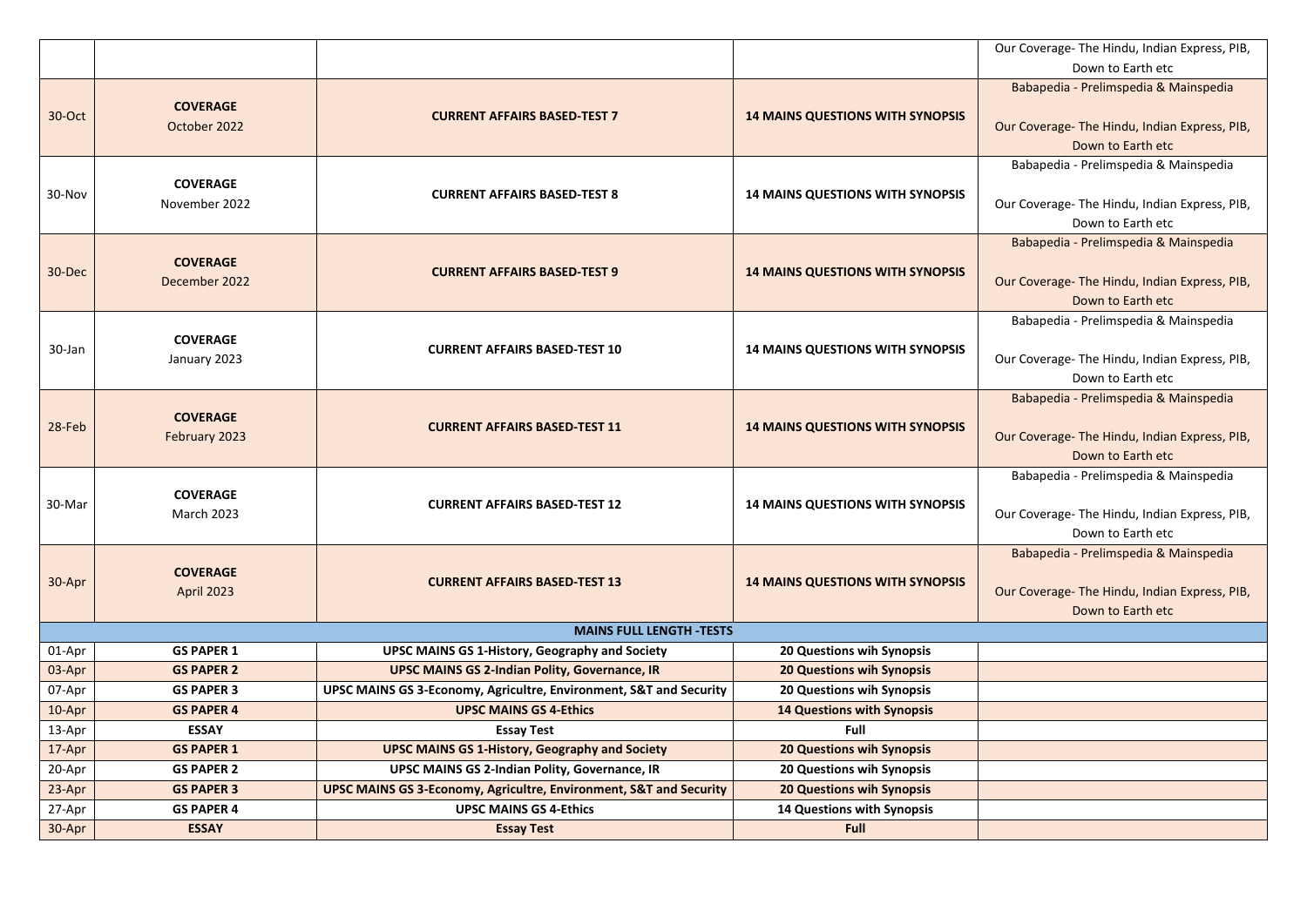**IASbaba material is for the individual only. In case a student is found involved in any violation of copyrights of IASbaba material, the admission to the course will be cancelled.**

**Fee once paid is non-refundable and non-transferable in all circumstances. IASbaba reserves all rights related to admission. IASbaba reserves all rights to make any changes in Course, if need so arise. Question paper, approach - answer - analysis of mock test papers, monthly current affairs will NOT be dispatched.**

**All material will be provided in PDF format only and will not be dispatched.**

![](_page_66_Picture_3.jpeg)